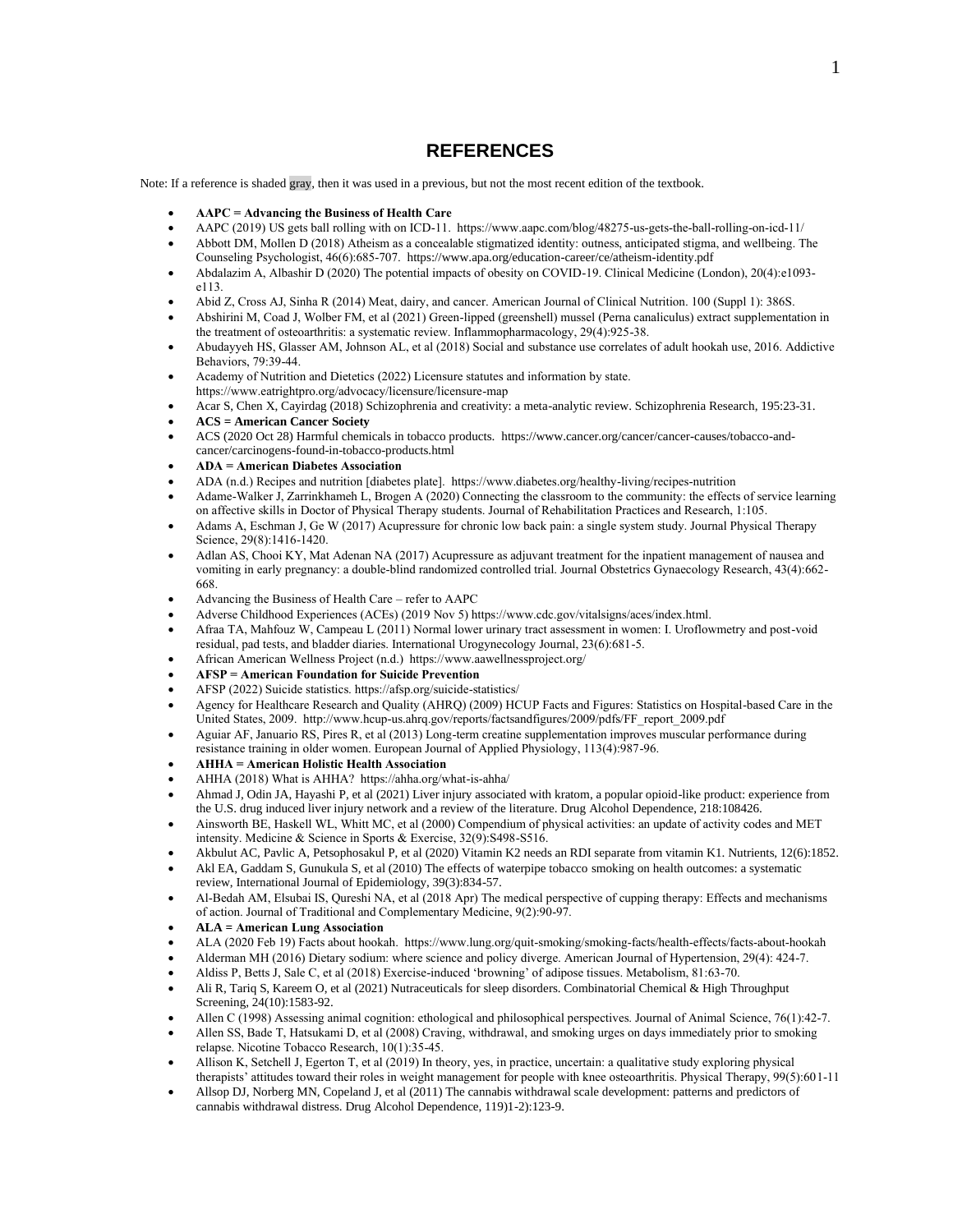- Alltucker K (2021 Mar 12) Cigarette sales increased during pandemic as fewer smokers sought help quitting. USA Today. https://www.usatoday.com/story/news/health/2021/03/12/cigarette-sales-increase-and-fewer-sought-help-to-quit-smoking-amidcovid-19-anxiety-and-isolation/4664323001/
- Alonso-Coello P, Bellmunt S, McGorrian C, et al (2012) Antithrombotic therapy in peripheral artery disease. Chest, 141(2 Suppl):e669s-e690s.
- **ACSM = American College of Sport Medicine**
- ACSM (2018) ACSM's Guidelines for Exercise Testing and Prescription, 10th Ed. Baltimore, MD: Lippincott Williams & Wilkins.
- American Cancer Society refer to ACS
- American College of Sport Medicine refer to ACSM
- American Diabetes Association refer to ADA
- American Foundation for Suicide Prevention refer to AFSP
- American Holistic Health Association refer to AHHA
- American Lung Association refer to ALA
- American Nutrition Association (n.d.) Advocate: state regulation of nutrition practice.<https://theana.org/advocate>
- American Physical Therapy Association refer to APTA
- American Psychiatric Association refer to APA
- American Society for Nutrition refer to ASN
- Amin R, Ali DW (2019) Pharmacology of medical cannabis. Advances in Experimental Medicine and Biology, 1162:151-65.
- An LC, Foldes SS, Alesci NL et al (2008) The impact of smoking cessation intervention by multiple health professionals. American Journal of Preventative Medicine, 34:54-60.
- Andre P, Laugereete F, Feart C (2019) Metabolic endotoxemia: a potential underlying mechanism of the relationship between dietary fat intake and risk for cognitive impairments in humans? Nutrients, 11(8):1887.
- Andréasson S, Chikritzhs T, Dangardt F, et al (2014) Evidence about health effects of "moderate" alcohol consumption: reasons for skepticism and public health implications. In: Alcohol and Society. Stockholm: Swedish Society of Medicine.
- Andrews E (2019 Oct 28) Who invented the internet? History. https:[//www.history.com/news/who-invented-the-internet](http://www.history.com/news/who-invented-the-internet)
- Andrews P, Johnson RJ (2019) Evolutionary basis for the human diet: consequences for human health. Journal of Internal Medicine, 287(30:226-237.
- Angle-Traegner KD (2020 Jan) Why vegan. Your Daily Vegan. https:[//www.yourdailyvegan.com/why-vegan/.](http://www.yourdailyvegan.com/why-vegan/)
- Annie Casey Foundation (2020) Children in single-parent families by race in the United States. https://datacenter.kidscount.org/data/tables/107-children-in-single-parent-families-byrace#detailed/1/any/false/1729,37,871,870,573,869,36,868,867,133/10,11,9,12,1,185,13/432,431
- Anonymous (2022) Medicine's stigma of mental illness made me hang up my stethoscope. BMJ: 376. doi:heeps://doi.org/10.1136/bmj.o331
- **APA = American Psychiatric Association**
- APA (2013) Diagnostic and Statistical Manual of Mental Disorders, 5th edition: DSM-5. Washington, D.C.: Author.
- APA (2017b) What are bipolar disorders? [https://www.ps](https://www.ps/)[ychiatry.org/patients-families/bipolar-disorders/what-are-bipolar](http://www.psychiatry.org/patients-families/bipolar-disorders/what-are-bipolar-disorders)[disorders](http://www.psychiatry.org/patients-families/bipolar-disorders/what-are-bipolar-disorders)
- APA (2017d) Help with depression. [https://www.ps](https://www.ps/)[ychiatry.org/patients-families/depression](http://www.psychiatry.org/patients-families/depression)
- APA (2020g) What is gender dysphoria? https://www.psychiatry.org/patients-families/gender-dysphoria/what-is-genderdysphoria
- APA (2020s) The American Psychiatric Association practice guideline for the treatment of patients with schizophrenia, third edition. USA: Author. https://psychiatryonline.org/doi/book/10.1176/appi.books.9780890424841
- Apaydin EA, Maher A, Shanman R, et al (2016) A systematic review of St John's wort for major depressive disorder. Systematic Review, 5(1):148.
- Appleby PN, Allen NE, Key TJ (2011) Diet, vegetarianism, and cataract risk. American Journal of Clinical Nutrition, 93:1128– 35.
- **APTA = American Physical Therapy Association**
- APTA (n.d.) Scope of practice. <https://www.apta.org/your-practice/scope-of-practice> {Available as a pdf file at WellnessSociety.org}
- APTA (1993) Health promotion and wellness by physical therapists and physical therapist assistants HOD P06-93-23-50. {HOD and webpage is no longer provided by the APTA}
- APTA (1997) Guide to Physical Therapist Practice. Alexandria, VA: Author.
- APTA (2003) Guide to Physical Therapist Practice, 2nd ed. Alexandria, VA: Author.
- APTA (2004) Normative Model for Professional Physical Therapist Education: Version 2004. Alexandria, VA: Author. {Available as pdf file at WellnessSociety.org}
- APTA (2005d) Guidelines: physical therapist documentation of patient/client management BOD G03-05-16-41. {Available as a pdf file at WellnessSociety.org}
- APTA (2005g) Goals that represent the priorities of the American Physical Therapy Association (APTA) HOD P06-05-15-24. {Webpage is no longer provided by the APTA} Cited in APTA (2018) 2018 House of Delegates Post-House Packet, Goal II {Available as a pdf file at WellnessSociety.org} Cited in Millrood & Chua (2012) Adult fitness examination a physical therapy approach, p3, lines 3-4 {Available as a pdf file at WellnessSociety.org}
- APTA (2005m) Minimum required skills of physical therapist graduates at entry-level BOD G11- 05-20-49. {Available as pdf file at WellnessSociety.org}
- APTA (2006) 2006 2020 Education Strategic Plan. Alexandria VA: Author.
- APTA (2007) Annual visit with a physical therapist HOD P06-18-22-30. {Available as a pdf file at WellnessSociety.org}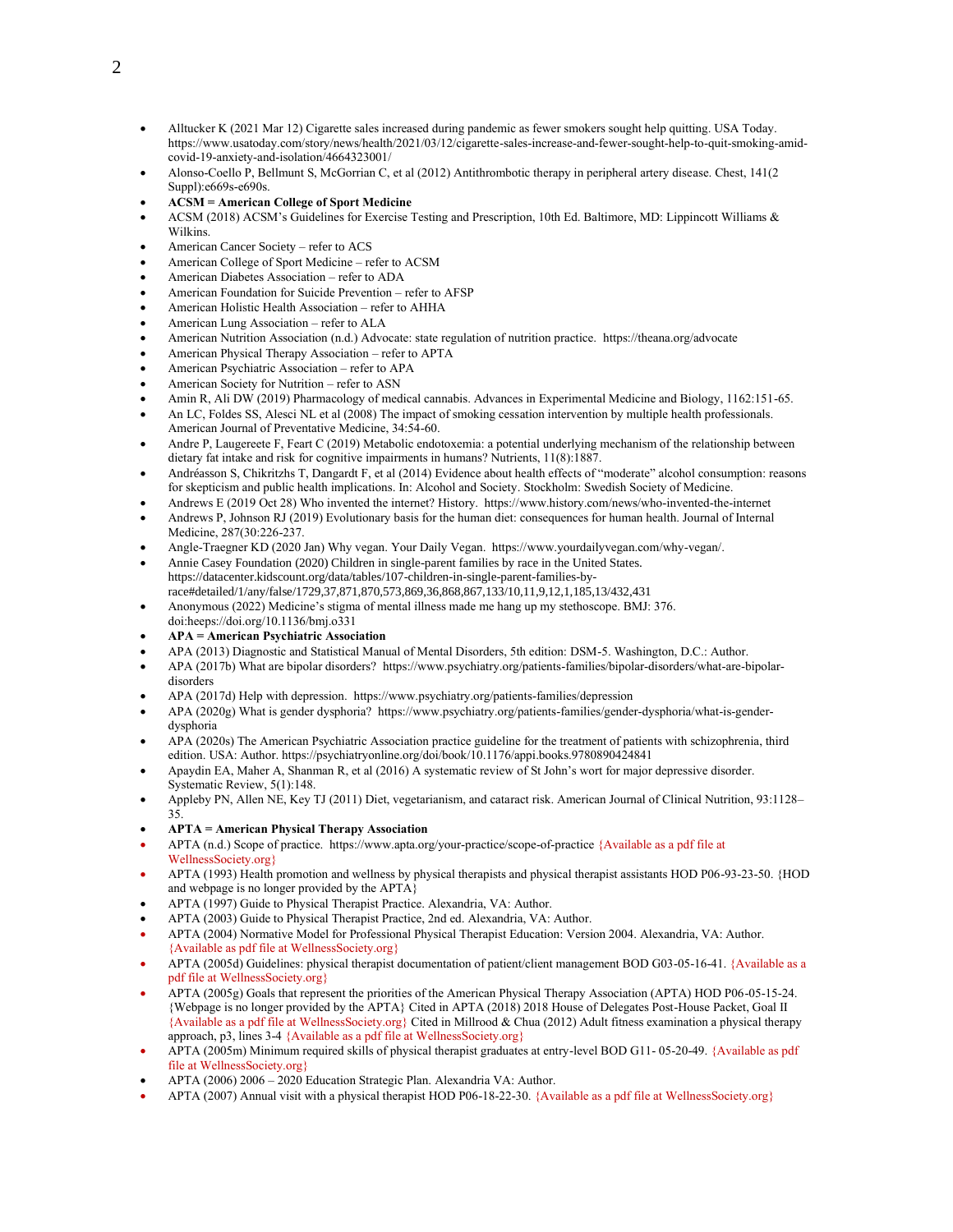- APTA (2011) Today's physical therapist: a comprehensive review of a 21st-century health care profession. {Available as pdf file at WellnessSociety.org} [http://www.scottsevinsky.com/pt/todays\\_pt.pdf](http://www.scottsevinsky.com/pt/todays_pt.pdf)
- APTA (2012e) Diagnosis by physical therapists HOD P06-12-10-09. {Available as pdf file at WellnessSociety.org}
- APTA (2012p) Professional development, lifelong learning, and continuing competence in physical therapy <https://www.apta.org/apta-and-you/leadership-and-governance/policies/professional-development-lifelong-learning> {Available as pdf file at WellnessSociety.org}
- APTA (2014) Principles of physical therapist patient and client management.
- [http://guidetoptpractice.apta.org/content/1/SEC2.body.](http://guidetoptpractice.apta.org/content/1/SEC2.body) APTA membership subscription required.
- APTA (2015 Jan 13) Physical therapist personal scope of practice. {Webpage is no longer provided by the APTA}
- APTA (2015 Jan 25) Process of review of new or emerging areas of physical therapist practice. {Webpage is no longer provided by the APTA}
- APTA (2015 Jan 8) Physical therapist jurisdictional scope of practice. {Webpage is no longer provided by the APTA]
- APTA (2015) Guide to Physical Therapist Practice 3.0.<https://guide.apta.org/> {APTA membership required}
- APTA (2015m) Physical therapist practice and the movement system. [https://www.apta.org/patient](https://www.apta.org/patient-care/interventions/movement-system-management/movement-system-white-paper)[care/interventions/movement-system-management/movement-system-white-paper](https://www.apta.org/patient-care/interventions/movement-system-management/movement-system-white-paper) {Available as pdf file at WellnessSociety.org}
- APTA (2017m) Membership matters: FAQ about APTA membership. https:/[/www.apta.org/MembershipMatters/FAQ/](http://www.apta.org/MembershipMatters/FAQ/)
- APTA (2017p) Physical therapist professional scope of practice. {Webpage is no longer provided by the APTA} Cited in Cederholm C (2017) RC 6-17: Definition of professional scope of practice. https://ptthinktank.com/2017/05/30/rc-6-17 definition-of-professional-scope-of-pt-practice/
- APTA (2017s) Physical therapist's scope of practice HOD P06-17-16/HOD P06-17-08-07. {Available as pdf file at WellnessSociety.org}
- APTA (2018c) Complementary and integrative interventions HOD P06-18-17.14. {Available as pdf file at WellnessSociety.org}
- APTA (2018d) Elements of documentation within the patient/client management model. https://www.apta.org/yourpractice/documentation/defensible-documentation/elements-within-the-patientclient-management-model {APTA membership required}
- APTA (2018m) Pharmacology in physical therapist practice. HOD P06-18-34-39. {Available as pdf file at WellnessSociety.org}
- APTA (2018n) Nutrition and physical therapy. <http://www.apta.org/PatientCare/Nutrition/>
- APTA (2019e) Code of ethics for the physical therapist HOD S06-19-47-67. {Available as pdf file at WellnessSociety.org}
- APTA (2019g) Guiding principles to achieve the vision HOD P06-19-46-54. {Available as pdf file at WellnessSociety.org}
- APTA (2019h) Health priorities for populations and individuals HOD P06-19-41-15. {Available as pdf file at WellnessSociety.org}
- APTA (2019n) The role of the physical therapist and the American Physical Therapy Association in diet and nutrition HOD-19- 08-44. {Available as pdf file at WellnessSociety.org}
- APTA (2019r) Physical Therapist Roles in Prevention, Wellness, Fitness and Health Promotion, and Management of Disease and Disability HOD P06-19-27-12. {Available as pdf file at WellnessSociety.org}
- APTA (2019t) Telehealth HOD P06-19-15-09. {Available as pdf file at WellnessSociety.org}
- APTA (2019v) Vision statement HOD P06-13-18-22. {Available as pdf file at WellnessSociety.org}
- APTA (2020) APTA 100 years 1921-2021. https://centennial.apta.org/centennial- timeline/
- APTA (2020c) Councils purposes, member qualifications, governance, and deliverables BOD Y06-20-08-09. {Available as pdf file at WellnessSociety.org}
- APTA (2020cv) Impact of COVID-19 on the physical therapy profession: a report from the American Physical Therapy Association. [https://aptac.memberclicks.net/assets/APTA\\_impact-of-covid-19-on-physical-therapy-profession.pdf](https://aptac.memberclicks.net/assets/APTA_impact-of-covid-19-on-physical-therapy-profession.pdf) {Available as pdf file at WellnessSociety.org}
- APTA (2020d) Considerations related to the PT's role in nutrition and diet. https://www.apta.org/patient-care/public-healthpopulation-care/nutrition/pts-role-in-nutrition-and-diet
- APTA (2020n) Considerations related to the PT's role in nutrition and diet. https://www.apta.org/patient-care/public-healthpopulation-care/nutrition/pts-role-in-nutrition-and-diet. {APTA membership subscription required}
- APTA (2020p) Council on Prevention, Health Promotion, and Wellness. https:[//www.apta.org/apta-and-you/councils/council](http://www.apta.org/apta-and-you/councils/council-on-prevention-health-promotion-and-wellness)[on-prevention-health-promotion-and-wellness](http://www.apta.org/apta-and-you/councils/council-on-prevention-health-promotion-and-wellness)
- APTA (n.d.) Scope of practice. https://www.apta.org/your-practice/scope-of-practice
- APTA [American Physical Therapy Association] (n.d.) Criteria for Inclusion of Emerging/Advancing Practice Area in the Current Scope of Practice. [http://guidetoptpractice.apta.org/site/misc/Final\\_Scope\\_of\\_Practice\\_Criteria.pdf](http://guidetoptpractice.apta.org/site/misc/Final_Scope_of_Practice_Criteria.pdf) {APTA membership subscription required}
- Arah OA (2009) On the relationship between individual and population health. Medicine, Health Care and Philosophy, 12(3): 235-244.
- Archer T, Josefsson, Lindwall M (2014) Effects of physical exercise on depressive symptoms and biomarkers in depression. CNS Neurological Disorder Drug Targets, 13(10):1640-53.
- Ardell DB (1977) High Level Wellness: An Alternative to Doctors, Drugs and Disease. Emmaus, PA: Rodale Press.
- Ardell DB (1999) Definition of wellness. Ardell Wellness Report, 18(1): 1-5.
- Argyriou A, Chroni E, Koutras A et al (2006) A randomized controlled trial evaluating the efficacy and safety of vitamin E supplementation for protection against cisplatin-induced peripheral neuropathy: final results. Supportive Care in Cancer, 14(11).
- Arnarson A (2020 Apr 16) Top 20 food high in soluble fiber. Healthline. https://www.healthline.com/nutrition/foods-high-insoluble-fiber
- Arora M, Barquera S, Farpour LNJ, et al (2019) Stigma and obesity: the cruz of the matter. Lancet Public Health, 4(11):e549.550.
- Arthurs C (2001 Dec 31) Vietnam's dog meat tradition BBC News. http://news.bbc.co.uk/2/hi/asia-pacific/1735647.stm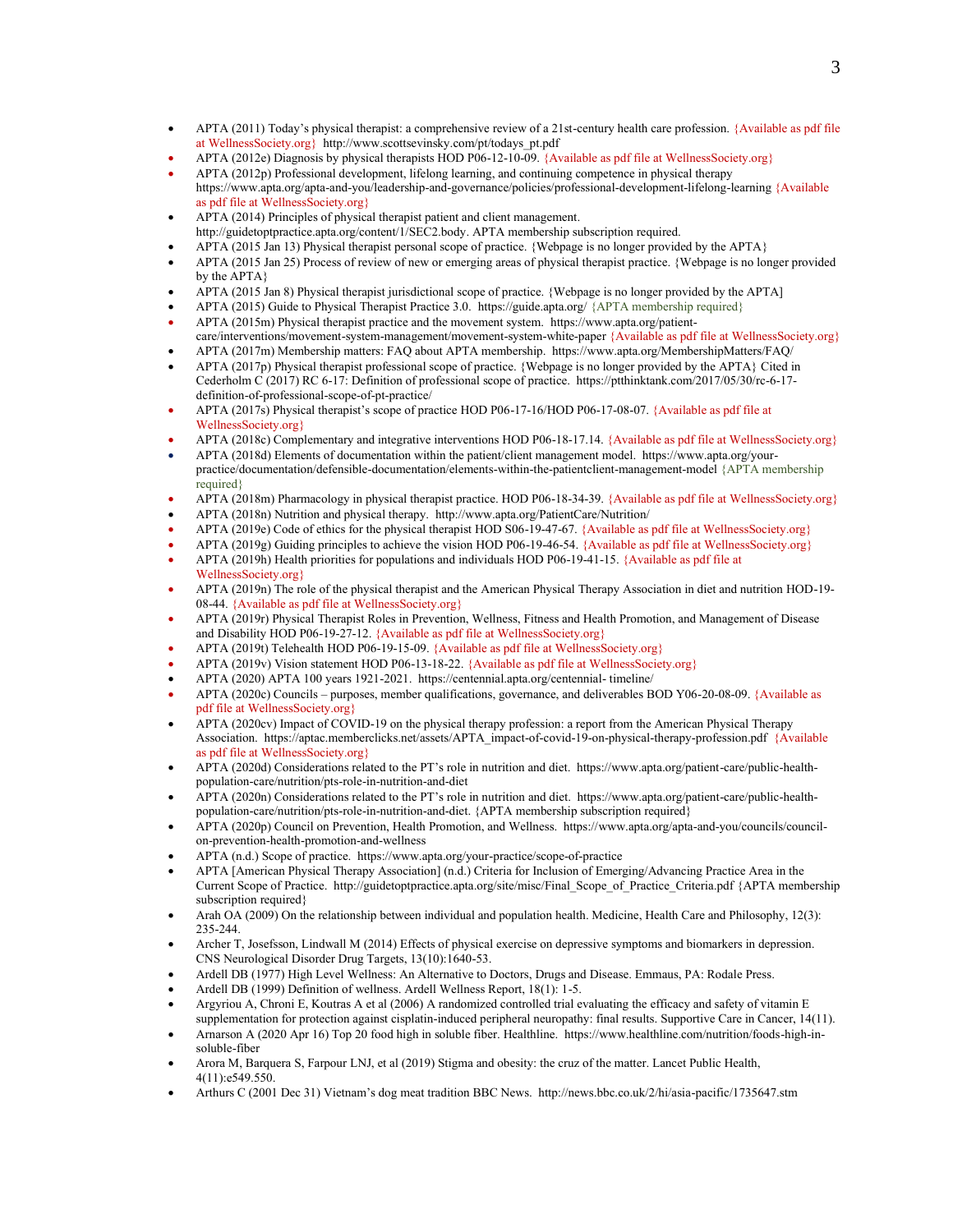- Arzimanoglou A, Brandl U, Cross JH, et al (2020) Epilepsy and cannabidiol [CBD]: a guide to treatment. Epileptic Disorders, 22(1):1-14.
- Asa K, Beeching N, Gill G (2007) Hyperglycemia and mortality. Journal of the Royal Society of Medicine, 100(11):503-7.
- Ascherio A, Schwarzschild M (2016) The epidemiology of Parkinson's disease: risk factors and prevention. Lancet Neurology, 15(12):1257-72.
- Asher G, Corbett A, Hawke R (2017) Common Herbal Dietary Supplement-Drug Interactions. American Family Physician, 96(2).
- **ASN = American Society for Nutrition**
- ASN (2011) Protein complementation. https://nutrition.org/protein-complementation/
- Atakan Z (2012) Cannabis, a complex plant: different compounds and different effects on individuals. Therapeutic Advance Psychopharmacology, 2(6): 241-54.
- Atallah R, Filion KB, Wakil SM, et al (2014 Nov) Long-term effects of 4 popular diets on weight loss and cardiovascular risk factors: a systematic review of randomized controlled trials. Circulatory Cardiovascular Qualitative Outcomes, 7(6):815-27.
- Atkinson FS, Foster-Powell K, Brand-Miller J (2008) International tables of glycemic index and glycemic load values: 2008. Diabetes Care, 31(12):2281-3.
- Atkinson FS, Brand-Miller J, Foster-Powell K, et al (2021) International tables of glycemic index and glycemic load values 2021: a systematic review. American Journal of Clinical Nutrition, 114(5):1625-32. {Available as pdf file at WellnessSociety.org}
- Aveyard P, Massey L, Parsons A, et al (2009 Feb) The effect of transtheoretical model-based interventions on smoking cessation. Social Science Medicine, 68(3):397-403
- Aylett E, Small N, Bower P (2018 Jul) Exercise in the treatment of clinical anxiety in general practice a systematic review and meta-analysis. BMC Health Services Research. 18(1):559.
- Baak JPA (2019 Nov) Qigong and musculoskeletal pain. Current Rheumatology Reports. 21(11):59.
- Bachmann S (2018) Epidemiology of suicide and the psychiatric perspective. International Journal of Environmental Research and Public Health, 15(7):1425.
- Baciu A, Negussie Y, Geller A, et al (ed) National Academies of Science, NIH. (2017) Communities in Action: Pathways to Health Equity. National Academies of Sciences. Washington DC: National Academies Press.
- Bada F (2019 Aug 15) What is the oldest religion in the world? World Facts. https://www.worldatlas.com/articles/oldestreligions-in-the-world.html
- Baden M, Liu G, Satija A et al (2019) Changes in Plant-Based Diet Quality and Total and Cause- Specific Mortality. Circulation, 140(12).
- Badgley C, Moghtader J, Quintero E, et al (2006) Organic agriculture and the global food supply, 22(2):86-108. Renewable Agriculture and Food Systems, 22(2):86-108.
- Bahji A, Stephenson C, Tyo R, et al (2020) Prevalence of cannabis withdrawal among people with regular of dependent use of cannabinoids, JAMA Network Open, 3(4): e202380.
- Baker CL, Bruno M, Grant L, et al (2017) Content validity of a willingness to quit toll for use with current smokers in clinical practice. Advance Therapies, 34(10):2295-2306.
- Baker TB, Piper ME, Stein JH, et al (2016) Effects of nicotine patch vs varenicline vs combination nicotine replacement therapy on smoking cessation at 26 weeks: a randomized clinical trial. JAMA, 315(4):371-9.
- Balbi AM, Gak AE, Kim ES, et al (2019) Brief motivational interviewing for substance use by medical students is effective in the emergency department. Journal of Emergency Medicine, S0736- 4679(19)30239-2.
- Banach M, Serban C, Sahebkar A, et al (2015) Effects of coenzyme Q10 on statin-induced myopathy: a meta-analysis of randomized controlled trials. In Mayo Clinic Proceedings, 90(1).
- Bao J, Atkinson F, Petocz P, et al (2011) Prediction of postprandial glycemia and insulinemia in lean, young, healthy adults: glycemic load compared with carbohydrate content alone. American Journal of Clinical Nutrition, 93(5):984-96. {Available as a pdf file at WellnessSociety.org}
- Bao W, Rong, Y, Rong, et al (2012) Dietary iron intake, body iron stores, and the risk of type 2 diabetes: a systematic review and meta-analysis. BMC medicine, 10(1).
- Bar-Levav R (1976) The stigma of seeing a psychiatrist. American Journal of Psychotherapy, 30(3):473-82.
- Barbarawi M, Zayed Y, Barbarawi O, et al (2020) Effect of vitamin d supplementation on the incidence of diabetes mellitus. Journal of Clinical Endocrinology & Metabolism, 105(8):dgaa335.
- Barbosa C, McKnight-Eily LR, Grosse SD (2020) Alcohol screening and brief intervention in emergency departments: review of the impact on healthcare costs and utilization. Journal Substance Abuse Treatment, 117:108096.
- Barden W, Clarke HM, Young NL et al (2000) Effectiveness of telehealth for teaching specialized hand-assessment techniques to physical therapists. Academic Medicine, 75(10 Supplement): S43-6.
- Barker AL, Bird ML, Talevski J (2015) Effect of Pilates exercise for improving balance in older adults: a systematic review with meta-analysis. Archives Physical Medicine Rehabilitation, 96 (4): 715–23.
- Barnard ND, Bush AI, Ceccarelli A, et al (2014) Dietary and lifestyle guidelines for the prevention of Alzheimer's disease. Neurobiological Aging, 35(Suppl 2):S74-8.
- Barnard ND, Scialli A, Turner-McGrievy G, et al (2005) The effects of a low-fat, plant-based dietary intervention on body weight, metabolism, and insulin sensitivity. *American Journal of Medicine*, 118(9):991-7.
- Baron M (2004 Oct) The South Beach Diet. Health Care Food Nutrition Focus, 21(10):10.
- Baroni L, Bonetto C, Tessan F, et al (2011) Pilot dietary study with normoproteic protein-redistributed plant-food diet and motor performance in patients with Parkinson's disease. *Nutritional Neuroscience*, 14(1):1-9.
- Barrasa H, Rello J, Tejada S, et al (2020) SARS-CoV-S in Spanish intensive care units: early experience with 15-day survival in Victoria. Anesthesia Critical Care Pain Management, 39(5):553-561.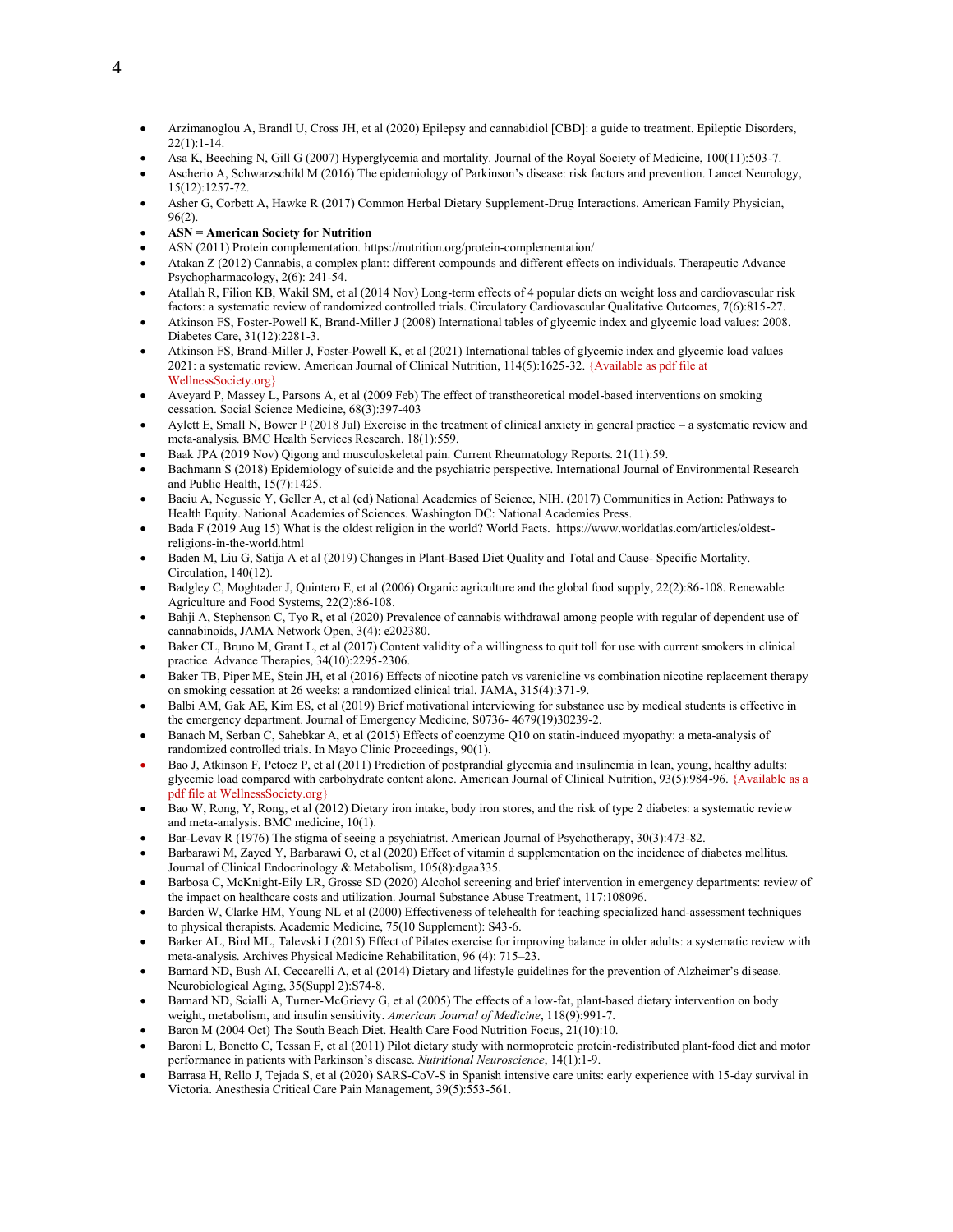- Barrett E, McBurney M, Ciappio E (2014) ω-3 Fatty Acid Supplementation as a Potential Therapeutic Aid for the Recovery from Mild Traumatic Brain Injury/Concussion. Advances in Nutrition, 5(3).
- Barthold D, Joyce G, Ferido P, et al (2021) Pharmaceutical treatment for Alzheimer's disease and related dementias: utilization and disparities. Journal of Alzheimer's Disease, 76(2):579-89.
- Bastide N, Pierre F, Corpet D (2011) Heme iron from meat and risk of colorectal cancer: a meta- analysis and a review of the mechanisms involved. Cancer Prevention Research, 4(2).
- Bauer FL (2009) Origins and Foundations of Computing: In Cooperation with Heinz Nizdorf Museums Forum. USA: Springer Science & Business Media.
- BDD [Body Dysmorphic Disorder Foundation] (2021) What is BDD? https://bddfoundation.org/
- Becher T, Palanisamy S, Kramer DJ, et al (2021) Brown adipose tissue is associated with cardiometabolic health. Nature Medicine, 27(1):58-65.
- Bekoff M (2015) Pigs are intelligent, emotional, and cognitively complex. Psychology Today. https:[//www.psychologytoday.com/us/blog/animal-emotions/201506/pigs-are-](http://www.psychologytoday.com/us/blog/animal-emotions/201506/pigs-are-) intelligent-emotional-and-cognitively-complex
- Belisle HA, Hennink M, Ordonez CE, et al (2014 Jan) Concurrent use of traditional medicine and ART: perspectives of patients, providers and traditional healers in Durban, South Africa. Global Public Health, 10(1):71-87.
- Benelam B, Wyness L (2010) Hydration and health: a review. Nutrition Bulletin, 35(1):3-25.
- Benetou V, Orfanos P, Pettersson-Kymmer U, et al (2012) Mediterranean diet and incidence of hip fractures in a European cohort. Osteoporosis International, 24(5).
- Benzer JK, Sullivan JL, Williams S, et al (2012, Jul) One-year cost implications of using mental health care after discharge from a general medical hospitalization. Psychiatric Services, 63(7):672-8.
- Berardelli I, Rogante E, Sarubbi S, et al (2021) The importance of suicide risk formulation in schizophrenia. Psychological Therapy and Psychosomatics. <https://doi.org/10.3389/fpsyt.2021.779684>
- Bergamaschi M, Queiroz RH, Chagas MH, et al (2011) Cannabidiol Reduces the Anxiety Induced by Simulated Public Speaking in Treatment-Naïve Social Phobia Patients. Neuropsychopharmacology. 36(6):1219-1226.
- Berger I, Mooney-Somers J (2017) Smoking cessation programs for lesbian, gay, bisexual, transgender, and intersex people: a content-based systematic review. Nicotine Tobacco Research, 19(12):1408-17.
- Berkman D, Sheridan SL, Donahue KE, et al (2011). Low health literacy and health outcomes: an updated systematic review. Annals of Internal Medicine, 155(2). 97-107.
- Berkow SE, Bernar N (2006). Vegetarian diets and weight status. Nutrition Review, 64(4): 175-88.
- Bernstein AM, Sun Q, Hu FB, et al (2010) Major dietary protein sources and the risk of coronary heart disease in women. Circulation. 122:876–883.
- Bertam JR, Porath A, Kalant H, et al (2020, Mar) Canadian guidelines on cannabis use disorder among older adults. Canadian Geriatric Journal, 23(1): 135-42.
- Bhatia P, Chhabra S (2018 Sep) Physiological and anatomical changes of pregnancy: Implications for anaesthesia. Indian Journal of Anaesthesia, 62(9): 651-657.
- Bialik K (2017) Key facts about race and marriage, 50 years after Loving v. Virginia. Pew Research Center. https://www.pewresearch.org/fact-tank/2017/06/12/key-facts-about-race-and-marriage-50-years-after-loving-v-virginia/
- Biesalski H, Tinz J (2017) Multivitamin/mineral supplements: Rationale and safety–A systematic review. Nutrition, 33.
- Bijlefeld M, Zoumbaris SK (2015) Encyclopedia of Diet Fads: Understanding Science and Society, 2nd ed. Santa Barbara, CA: Greewood.
- Bimpong M (2017 Apr 30) Untreated mental illnesses: the causes and effects. Princeton Public Health Review. https://pphr.princeton.edu/2017/04/30/untreated-mental-illnesses-the-causes-and-effects/
- Birdee GS, Wayne PM, Davis RB (2009) Tai chi and qigong for health: patterns of use in the United States. Journal of Alternative and Complementary Medicine, 15(9):969–973.
- Biswas A, Oh PL, Faulkner GE et al (2015) Sedentary time and its association with risk for disease incidence, mortality, and hospitalization in adults: a systematic review and meta-analysis. Annuls of Internal Medicine, 162(2):123-32.
- Bjartveit K, Tverde A (2005) Health consequences of smoking 1-4 cigarettes per day. BMJ Journals, 14(5):315-21.
- Black B, Ingman M, Janes J (2016) Physical therapist's in health promotion as perceived by the patient: Descriptive survey. Physical Therapy, 96(10):1588-1596. {Available as pdf file at WellnessSociety.org}
- Black B, Marcoux BC, Stiller C, et al (2012) Personal health behaviors and role-modeling attitudes of physical therapists and physical therapist students: a cross-sectional study. Physical Therapy, 92(11): 1419-36.
- Black C, Clar C, Henderson R, et al (2009) The clinical effectiveness of glucosamine and chondroitin supplements in slowing or arresting progression of osteoarthritis of the knee: a systematic review and economic evaluation. Health Technology Assessment, 13(52).
- Black Demographics (2020) Blackdemographics.com
- Black women for wellness (2019) https:[//www.bwwla.org/](http://www.bwwla.org/) {Link provided at WellnessSociety.org}
- Blanc A, Fougea F, Valloatto (Writers) Fougea F, Guiot J (Directors) (2017) First Man [Documentary] Discovery Channel. Available with subscription at https://curiositystream.com/video/1819 Trailer is available at [https://www.imdb.com/titl /](https://www.imdb.com/title/tt7027210/)
- Blot S, Pach D, Eisenhart-RothSV, et al (2018, Feb) Effectiveness of app-based self-acupressure for women with menstrual pain compared to usual care: a randomized pragmatic trial, American Journal Obstetrics and Gynecology, 218(2):227.
- Bo K (2006) Can pelvic floor muscle training prevent and treat pelvic organ prolapse? Acta Obstetricia et Gynecologica. 85: 263-268.
- Bock BC, Dunsiger SI, Rosen RK, et al (2018 Oct 6) Yoga as a complementary therapy for smoking cessation: results from 'breathe easy,' a randomized clinical trial. Nicotine Tobacco Research. https://[www.ncbi.nlm.nih.gov/pubmed/30295912](http://www.ncbi.nlm.nih.gov/pubmed/30295912)
- Bodner MD, Dean E (2009) Advice as a smoking cessation strategy: a systemic review and implications for physical therapists. Physiotherapy Theory and Practice, 25:369-407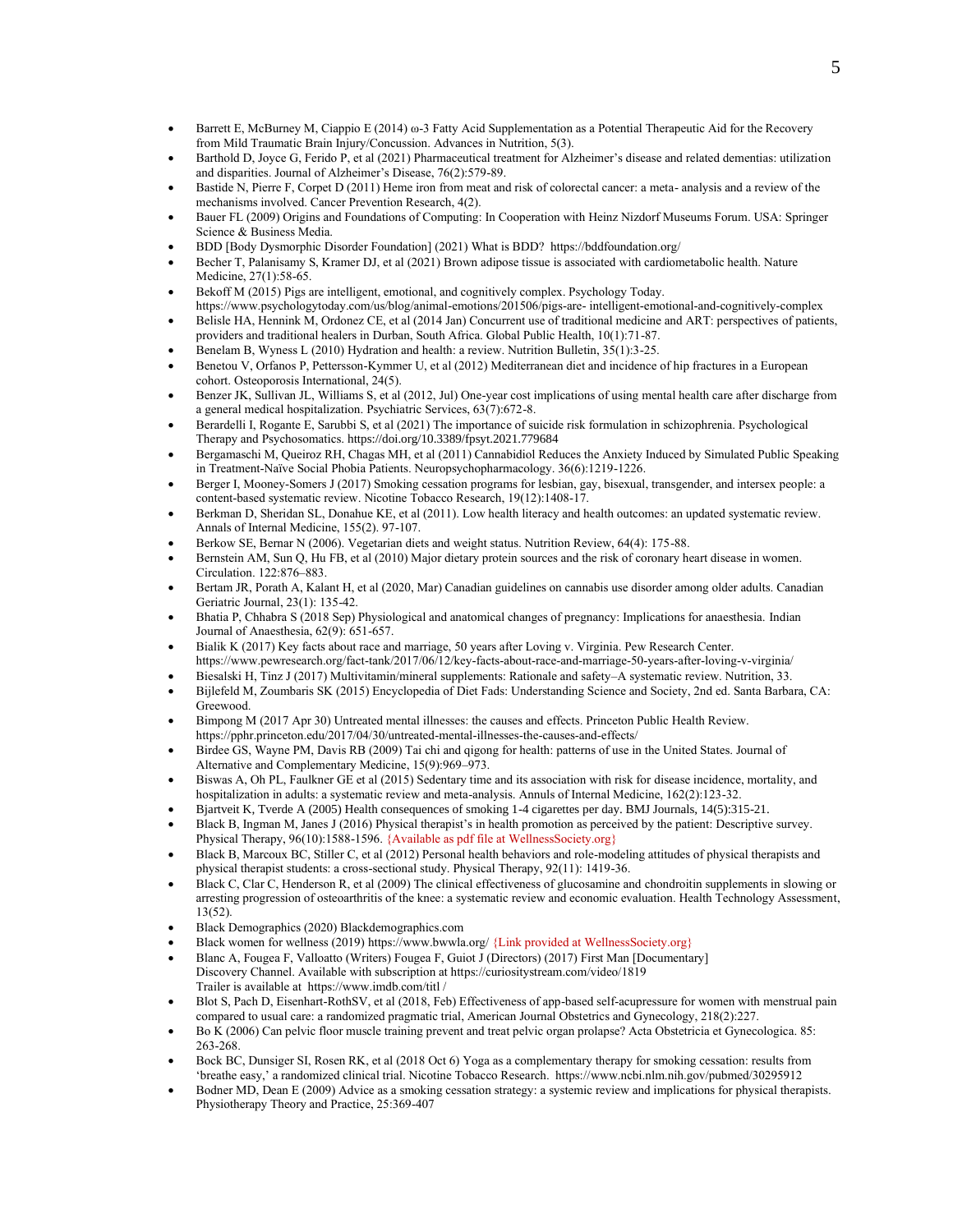- Bonnevie T, Smondack P, Elkins M et al (2021 Jan) Advanced telehealth technology improves home-based exercise therapy for people with stable chronic obstructive pulmonary disease: a systematic review. Journal of Physiotherapy, 67(1):27-40.
- Bonomi M, Rochira V, Pasquali D, et al (2017) Klinefelter syndrome (KS): genetics, clinical phenotype and hypogonadism. Journal of Endocrinological Investigation, 40(2):123-34.
- Borah BJ (2015) Association of worksite wellness center attendance with weight loss and health care cost savings. Journal Occupational Environmental Medicine, 57(3):229-34.
- Borland R, Partos TR, Yong H et al (2012) How much unsuccessful quitting activity is going on among adult smokers? Addiction, 107(3): 673-82.
- Borrell-Carrió F, Suchman AL, Epstein RM (2004) The biopsychosocial model 25 years later: principles, practice, and scientific inquiry. American Family Medicine, 2:576–582
- Bovey A (2015 Apr 30) The medieval diet. British Library. https://www.bl.uk/the-middle-ages/articles/the-medieval-diet
- BPR [BPR Medical Group] (2019) The prevalence and impact of home oxygen fires in the U.S. [http://www.firebreaks.info/wp](http://www.firebreaks.info/wp-content/uploads/2019/09/BPR-Study-Report-2019-v5.1.pdf)[content/uploads/2019/09/BPR-Study-Report-2019-v5.1.pdf](http://www.firebreaks.info/wp-content/uploads/2019/09/BPR-Study-Report-2019-v5.1.pdf) {Available as pdf file at WellnessSociety.org}
- Bradvik L (2018) Suicide risk and mental disorders. International Journal of Environmental Research and Public Health, 15(9):2028.
- Braun M, Schwickert M, Nielsen A, et al. (2011) Effectiveness of traditional Chinese Gua sha therapy in patients with chronic neck pain: a randomized controlled trial. Pain Medicine, 12: 362–369.
- Brehm BJ, Seeley RJ, Daniels SR, et al (1993) A randomized trial comparing a very low carbohydrate diet and a calorierestricted low-fat diet on body weight and cardiovascular risk factors in health women. The Journal of Clinical Endocrinology & Metabolism, 88(4):1617-1623
- Brethauer SA, Chand B, Schauer PR (2006) Risks and benefits of bariatric surgery: current evidence. Cleveland Clinic Journal of Medicine, 73(11): 993-1007
- Bridgett R, Klose P, Duffield R, et al (2018) Effects of cupping therapy in amateur and professional athletes: systematic review of randomized controlled trials. Journal Alternative Complementary Medicine, 24(3):208-19.
- Bringham J, Henningfield JE, Stitzer ML (1991) Smoking relapse: a review. Internal Journal of Addiction, 25(9A-10A):1239- 55.
- Britannica (2021) Charles Babbage[. https://www.britannica.com/](https://www.britannica.com/) biography/ Charles-Babbage
- Brondani MA, Alan R, Donnelly LR (2017) Stigma of addition and mental illness in healthcare: the case of patients' experiences in dental settings. PLoS ONE, 12(5):e0177388.
- Brown L, Rosner B, Willett WW, et al (1999) Cholesterol-lowering effects of dietary fiber: a meta- analysis. American Journal of Clinical Nutrition, 69:30-42.
- Brown M (2010) What did the Romans eat and why? Smithsonian National Museum of Natural History. <https://naturalhistory.si.edu/sites/default/files/media/file/2010-brown-poster.pdf> {Available as pdf file at WellnessSociety.org}
- Brown MJ (2019) What are Advanced Glycation End Products (AGEs)? Healthline. https://www.healthline.com/nutrition/advanced-glycation-end-products
- Brown RL, Leonard T, Saunders LA, et al (1998) The prevalence of substance use disorders among inpatients age 18 to 49: an opportunity for prevention. Preventative Medicine, 27:101-110.
- Brunner D, Abramovitch A, Etherton J (2017 Aug 4) A yoga program for cognitive enhancement. PLoS One, 12(8).
- Bubnis D, Nichols H (2018 Aug) How does Yoga work? Medical News Today. https:[//www.medicalnewstoday.com/articles/286745](http://www.medicalnewstoday.com/articles/286745)
- Buchting FO, Emory KT, Scout, et al (2018) Transgender use of cigarettes, cigars, and e-cigarettes in a national study, American Journal of Preventative Medicine, 53(1):e1-e7.
- Buck K, Zaineddin A, Vrieling A et al (2010) Meta-analyses of lignans and enterolignans in relation to breast cancer risk. American Journal of Clinical Nutrition, 92(1).
- Buckley P, Brown ES (2006) Prevalence and consequences of dual diagnosis. Journal of Clinical Psychiatry, 67(7):e01.
- Bunner AE, Wells CL, Gonzales J (2015) A dietary intervention for chronic diabetic neuropathy pain: a randomized controlled pilot study. Nutrition & Diabetes, 5(5).
- Burgio KL (2013) Update on behavioral and physical therapies for incontinence and overactive bladder: the role of pelvic floor muscle training. Current Urology Reports, 14(5):457-64.
- Burkhart K, Phelps JR (2009 Dec) Amber lenses to block blue light and improve sleep: a randomized trial. Chronobiology International, 26(8):1602-12. https:[//www.ncbi.nlm.nih.gov/pubmed/20030543](http://www.ncbi.nlm.nih.gov/pubmed/20030543)
- Burkholder J, Libra B, Weyer P, et al (2007) Impacts of waste from concentrated animal feeding operations on water quality. Environmental Health Perspectives, 115(2).
- Busse M, Quinn L, Drew C, Kelson M, Trubey R, McEwan K, Jones C, Townson J, Dawes H, Tudor- Edwards R, Rosser A, Hood K (2017 Jun) Physical Activity Self-Management and Coaching Compared to Social Interaction in Huntington Disease: Results From the ENGAGE-HD Randomized, Controlled Pilot Feasibility Trial. Physical Therapy, 97(6):625-39.
- Butler M, McCreedy E, Schwer N, et al (2016 Mar) Improving cultural competence to reduce health disparities. Comparative Effectiveness Reviews. U.S. Agency for Healthcare and Quality.
- Buysse DJ (2014) Sleep Health: Can We Define It? Does It Matter? Sleep, 37(1):9-17.
- Byrne NA, Hills AP, Hunter GR, et al (2005) Metabolic equivalent: one size does not fil all. *Journal of Applied Physiology*. Online: <https://doi.org/10.1152/japplphysiol.00023.2004>
- Cai H, Jin Y, Liu S, et al (2021) Prevalence of suicidal ideation and planning in patients with major depressive disorder: a metaanalysis of observation studies. Journal of Affective Disorders, 293:148-58.
- Cairns G, Angus K, Hastings G et al (2013). Systematic reviews of the evidence on the nature, extent and effects of food marketing to children. A retrospective summary. Appetite, 62.
- Calcaterra SL, Burnett-Hartman AN, Powers JD, et al. (2020 May) A population-based survey to assess the association between cannabis and quality of life among colorectal cancer survivors. BMC Cancer, 20:373.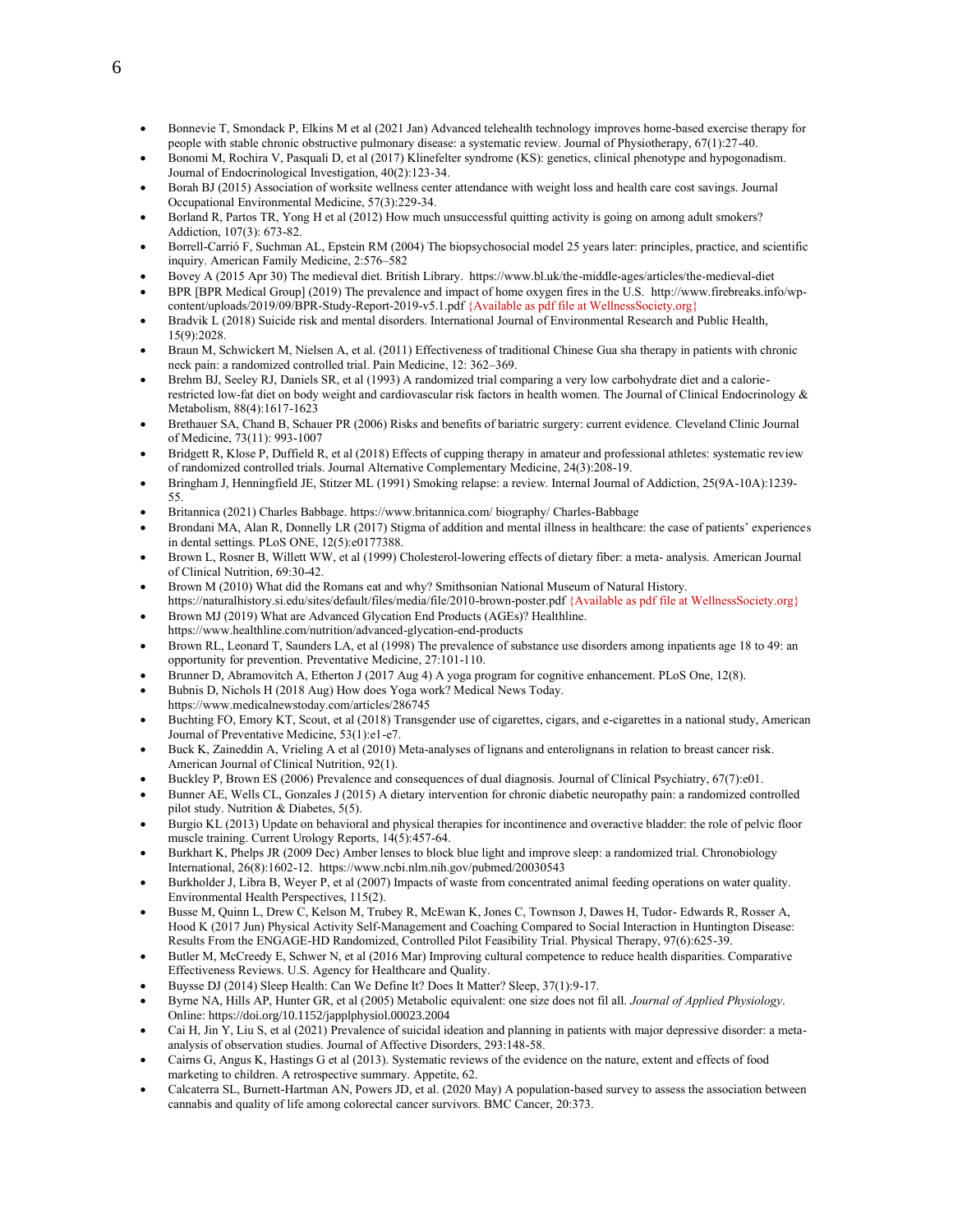- Callaway JC (2004) Hempseed as a nutritional resource: an overview. Euphytica, 140:65-72.
- Campbell AP (2017) DASH eating plan: an eating pattern for diabetes management. Diabetes Spectrum, 30(2):76-81.
- Campbell B, Rohle D, Taylor L, et al (2005) Effects of the Curves®fitness & weight loss program III: Training adaptations. Journal of the American Societies for Experimental Biology. LBA:55.
- Campbell T (2017) A plant-based diet and stroke. Journal of Geriatric Cardiology, 14(5).
- Campbell T (2019) Evaluation of an eight-week whole-food plant-based lifestyle modification program. Nutrients, 11(9):2068.
- Campbell T, Parpia B, Chen J (1998) Diet, lifestyle, and the etiology of coronary artery disease: the Cornell China study. American Journal of Cardiology, 82(10B):18T-21T.
- Candido TLN, Bressan J, Alfenas R, et al (2018) Dysbiosis and metabolic endotoxemia induced by a high-fat diet. Nutrition Hospital, 35(6):1432-40.
- Cantril H (1965) The Pattern of Human Concerns. New Brunswick, NJ: Rutgers University Press
- Cao H, Han M, Li X, et al. (2010 Nov 16) Clinical research evidence of cupping therapy in China: a systemic literature review, BMC Complimentary Alternative Medicine, 10(70).
- CAPTE [Commission on Accreditation in Physical Therapy Education] (2020p) Accreditation Handbook Position Papers. Alexandria, VA: APTA {Available as pdf file at WellnessSociety.org}
- CAPTE [Commission on Accreditation in Physical Therapy Education] (2020s) Accreditation Handbook Standards and Required Elements for Accreditation of Physical Therapist Education Programs. Alexandria, VA: APTA {Available as pdf file at WellnessSociety.org}
- CAPTE [Commission on Accreditation in Physical Therapy Education] (2022) Accreditation Handbook Rules of Practice and Procedure. Version 22.1.20. Alexandria, VA: APTA. {Available as pdf file at WellnessSociety.org}
- Carding SE, Verbeke K, Vipond D, et al (2015) Dysbiosis of the gut microbiota in disease. Microbial Ecology in Health and Disease, 26:10.3402/mehd.v26.26191
- Carlson MH, Halvorsen BL, Holte K, et al. (2010 Jan) The total antioxidant content of more than 2000 foods, beverages, spices, herbs, and supplements used worldwide. Nutrition Journal, 9:3.
- Carneiro L, Leloup C (2020) Mens Sana in Corpore Sano: Does the glycemic index have a role to play? Nutrients, 12(10):2989. • Carroll DM, Soto C, Baezonde-Garbanati L, et al (2019) Tobacco industry marketing exposure and commercial tobacco produce
- use disparities among American Indians and Alaska natives. Substance Use Misuse, 55(2):261-270.
- Carvalho AF, Dimellis D, Gonda X, et al (2014 Jun) Rapid cycling in bipolar disorders: a systematic review. Journal of Clinical Psychiatry, 75(6):e578-86.
- Cash MC, Cunnane K, Fan C, et al (2020 Mar) Mapping cannabis potency in the United States. PLoS One, 15(3): e0230167.
- Castaneda R (2018 Jul) How being black in American is bad for your health. U.S. News and World Report. https://health.usnews.com/wellness/articles/2018-07-26/how-being-black-in- america-is-bad-for-your-health
- Catalino TA, Chiarello LA, Long T, et al (2015) Promoting professional development for physical therapists in early intervention. Infants & Young Children, 28(2):133-49.
- **Census Bureau = U.S. Census Bureau**
- Census Bureau (2018) Growth in interracial and interethnic married-couple household. https://www.census.gov/newsroom/pressreleases/2019/same-sex-households.htmlhttps://www.census.gov/library/stories/2018/07/interracial-marriages.html
- Census Bureau (2019) U.S. Census Bureau releases CPS estimates of same-sex household. https://www.census.gov/newsroom/press-releases/2019/same-sexhouseholds.html#:~:text=According%20to%20estimates%20from%20the,sex%20unmarried%20partners%20living%20together.
- Census Bureau (2021) Quick facts. https://www.census.gov/quickfacts/fact/table/US/PST045221
- Census Bureau (2021p) Population under age 18 declined last decade. https://www.census.gov/library/stories/2021/08/unitedstates-adult-population-grew-faster-than-nations-total-population-from-2010-to-
- 2020.html#:~:text=In%202020%2C%20the%20U.S.%20Census,from%20234.6%20million%20in%202010. • Census Bureau (2022) Census Bureau releases new educational attainment data. https://www.census.gov/newsroom/press-
- releases/2022/educational-attainment.html
- **CDC = U.S. Centers for Disease Control and Prevention**
- CDC (2020d) Dietary guidelines for alcohol. https://www.cdc.gov/alcohol/fact-sheets/moderate-drinking.htm
- CDC (2003 Sep 5) Cigarette smoking attributable morbidity United States, 2000. MMWR, 52(35):842-844. https://www.cdc.gov/mmwr/preview/mmwrhtml/mm5235a4.htm
- CDC (2010) Community Health Assessment and Group Evaluation (CHANGE) Action Guide: Building a Foundation of Knowledge to Prioritize Community Needs. Atlanta: U.S. Department of Health and Human Services.
- CDC (2010c) How tobacco smoke causes disease: the biology and behavioral basis for smoking-attributable disease: a report of the surgeon general. 5: Cancer.
- CDC (2014p) Prevention. https:[//www.cdc.gov/pictureofamerica/pdfs/picture\\_of\\_america\\_prevention.pdf](http://www.cdc.gov/pictureofamerica/pdfs/picture_of_america_prevention.pdf)
- $\text{CDC}$  (2014s) 2014 Surgeon General's report: the health consequences of smoking  $-50$  years of progress: a report of the surgeon general. Atlanta, GA: Author. https://www.cdc.gov/tobacco/data\_statistics/sgr/50th-anniversary/index.htm#fact-sheets
- CDC (2017aa) African American health. https:[//www.cdc.gov/vitalsigns/aahealth/index.html](http://www.cdc.gov/vitalsigns/aahealth/index.html)
- CDC (2018b) Binge drinking. https:/[/www.cdc.gov/alcohol/fact-sheets/binge-](http://www.cdc.gov/alcohol/fact-sheets/binge-) drinking.htm
- CDC (2018o) Obesity. https://www.cdc.gov/nchs/products/databriefs/db360.htm
- CDC (2019a) Alcohol and public health. https:[//www.cdc.gov/alcohol/](http://www.cdc.gov/alcohol/)
- CDC (2019c) Chronic obstructive pulmonary disease and smoking status United States, 2017. Morbidity and Mortality Weekly Report, 68(24):533-538.
- CDC (2019m) Mental health. https:[//www.cdc.gov/mentalhealth/](http://www.cdc.gov/mentalhealth/)
- CDC (2019o) Overweight and Obesity: Frequently Asked Questions (FAQs) https:/[/www.cdc.gov/obesity/index.html](http://www.cdc.gov/obesity/index.html)
- CDC (2019p) Physical Activity and Health: A Report of the Surgeon General. https:[//www.cdc.gov/nccdphp/sgr/pdf/sgrfull.pdf](http://www.cdc.gov/nccdphp/sgr/pdf/sgrfull.pdf) {Available as pdf file at WellnessSociety.org}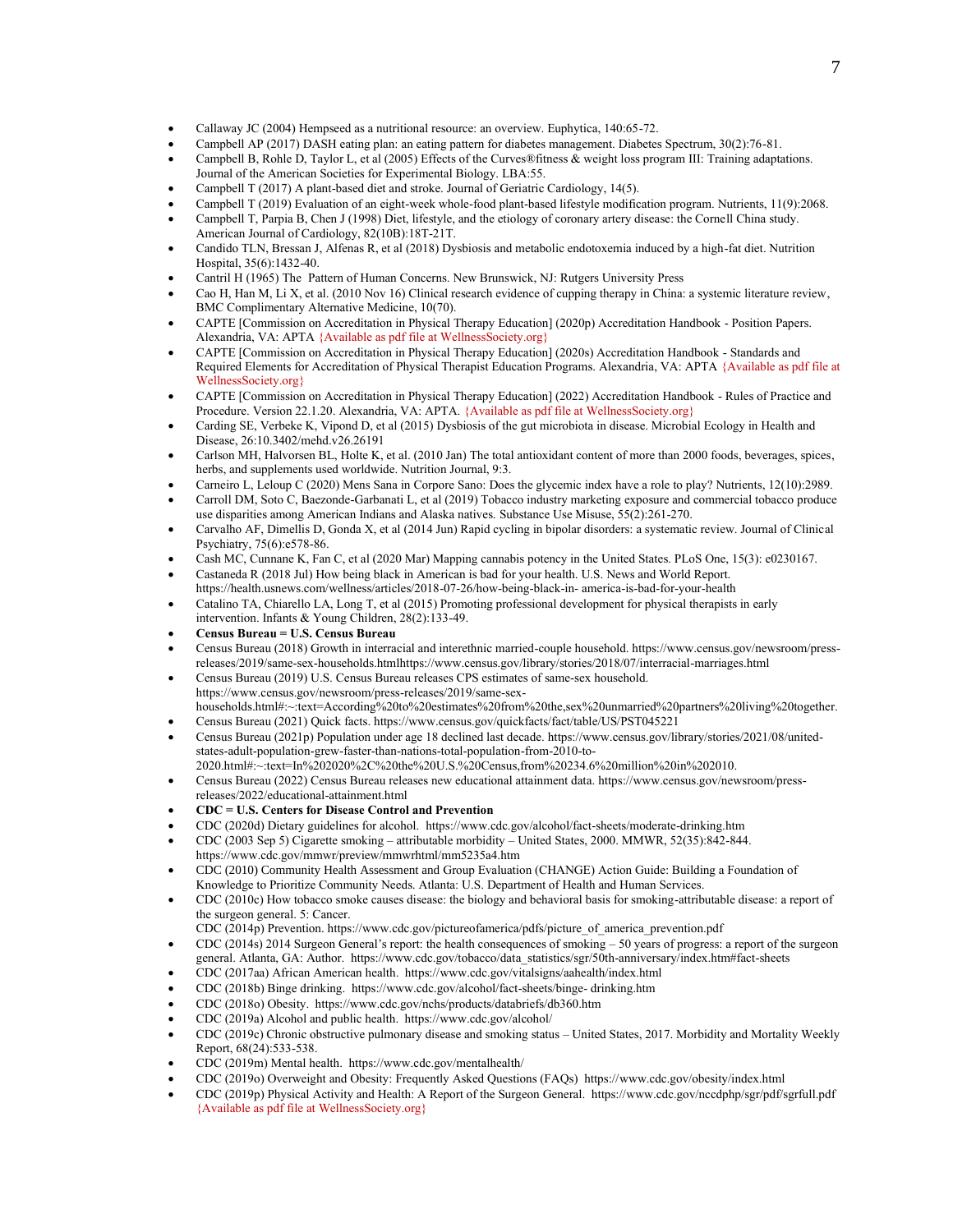- CDC (2019s) Smoking & tobacco use. https:/[/www.cdc.gov/tobacco/](http://www.cdc.gov/tobacco/)
- CDC (2019w) Well-being concepts. https:/[/www.cdc.gov/hrqol/wellbeing.htm](http://www.cdc.gov/hrqol/wellbeing.htm)
- CDC (2020ai) Alcohol and public health: alcohol-related disease impact (ARDI). https://nccd.cdc.gov/DPH\_ARDI/Default/Default.aspx
- CDC (2020e) Smoking & tobacco use: outbreak of lung injury associated with e-cigarette use, or vaping. https://www.cdc.gov/tobacco/basic\_information/e-cigarettes/severe-lung-disease.html#latest-information
- CDC (2020h) Healthy People 2020. https:/[/www.cdc.gov/nchs/healthy\\_people/hp2020.htm](http://www.cdc.gov/nchs/healthy_people/hp2020.htm)
- CDC (2020t) Smoking and tobacco use: health effects.
- https://www.cdc.gov/tobacco/data\_statistics/fact\_sheets/smokeless/health\_effects/index.htm
- CDC (2021) E-cigarette, or vaping, products visual dictionary. https://www.cdc.gov/tobacco/basic\_information/ecigarettes/pdfs/ecigarette-or-vaping-products-visual-dictionary-508.pdf {Available as pdf file at WellnessSociety.org}
- CDC (2021d) Overviews of disease. CDC.gov
- CDC (2021od) Overweight & obesity: defining adult overweight & obesity. https://www.cdc.gov/obesity/adult/defining.html
- CDC (2021oo) Overweight & obesity: adult obesity facts.<https://www.cdc.gov/obesity/data/adult.html>
- CDC (2021t) Smoking & tobacco use. [https://www.cdc.gov/tobacco/data\\_statistics/fact\\_sheets/economics/econ\\_facts/index.hm](https://www.cdc.gov/tobacco/data_statistics/fact_sheets/economics/econ_facts/index.hm)
- Centers for Medicare and Medicaid Services refer to CMS
- Chaeon R (2016) Famous people with bipolar disorder. https://robertchaen.com/2016/12/28/19947/
- Chaffee BW, Watkins SL, Glantz SA (2018) Electronic cigarette use and progression from experimentation to established smoking. Pediatrics, 141(4):e20173594
- Chaiton M, Diemert L, Cohen J, et al (2016) Estimating the number of quit attempts it takes to quit smoking successfully in a longitudinal cohort of smokers. BMJ Open, 6(6):e11045.
- Chan RC, Operario D, Mak WW (2020) Bisexual individuals are at greater risk of poor mental health than lesbians and gay men: the mediating role of sexual identity stress at multiple levels. Journal of Affected Disorders, 260:292-301.
- Chan SHW, Tsang HWH (2019) The beneficial effects of Qigong on elderly depression, Internal Reviews Neurobiology, 147:155-158.
- Chang CM, Corey CG, Rostron BL et al (2015) Systematic review of cigar smoking and all cause and smoking related mortality. BMC Public Health, 15:390.
- Chang WD, Shuya Chen, Chia-Lun Lee, et al (2016) The effects of Tai Chi Chuan on improving mind-body health for knee osteoarthritis patients: a systematic review and meta-analysis. Evidenced Based Complementary Alternative Medicine, 1813971. https:[//www.ncbi.nlm.nih.gov/pmc/articles/PMC5011213/](http://www.ncbi.nlm.nih.gov/pmc/articles/PMC5011213/)
- Chaucer G (1915) *The Nun's Priest's Tale* [in *Canterbury Tales*. (Written in 1390, p27, lines 4028-9) United Kingdom: Macmillan.
- https://www.google.com/books/edition/The\_Nun\_s\_Priest\_s\_Tale/6nFaAAAAMAAJ?hl=en&gbpv=1&printsec=frontcover • Chen J, Campbell TC, Li J, et al (1990) Diet, lifestyle and mortality in China. A study of the characteristics of 65 Chinese
- counties. A joint publication of: Oxford University Press, Cornell University Press and The People's Medical Publishing House. • Chen J, Peto R, Pan W, et al (2006) *Mortality, Biochemistry, Diet and Lifestyle in Rural China. Geographic study of 69 counties in Mainland China and 16 areas in Taiwan*. Oxford University Press.
- Chen KM, Lin JN, Lin HS, et al (2008) The effects of a Simplified Tai-Chi Exercise Program (STEP) on the physical health of older adults living in long-term care facilities: a single group design with multiple time points. International Journal of Nursing Studies, 45(4):501-7.
- Chen L, Fang J, Ma R, et al (2016) Additional effects of acupuncture on early comprehensive rehabilitation in patients with mild to moderate acute ischemic stroke: a multicenter randomized controlled trial. BMC Complement Alternative Medicine, 16: 226.
- Chen P, Juo H, Chueh K (2010 Dec) Sleep hygiene education: efficacy on sleep quality in working women. JNR Nursing Research, 18)4):283-9.
- Chen Y, Zhao S, Zhao Y (2015) Efficacy and tolerability of coenzyme A vs pantethine for the treatment of patients with hyperlipidemia: A randomized, double-blind, multicenter study. Journal of clinical lipidology, 9(5).
- Chen YW, Wang HH (2014) The effectiveness of acupressure on relieving pain: a systematic review. Pain Management Nursing, 15(2):539-550.
- Cherian SV, Kumar A, Estrada-Y-Martin R (2020) E-cigarette or vaping product-associated lung injury: a review. American Journal of Medicine, 133(6):657-63.
- Chernomas WM, Shapiro C (2013) Stress, depression, and anxiety among undergraduate nursing students. Journal of Nursing Education and Scholarship, 10(1).
- Cheung YT, Lam TH, Chan CH, et al (2020) Brief handgrip and isometric exercise intervention for smoking cessation: a pilot randomized trial. Addictive Behavior, 100:1061109.
- Cheuvront SN (2003 Feb) The Zone Diet phenomenon: a closer look at science behind the claims. Journal of American College of Nutrition, (1):9-17.
- Chiarioni G, Popa SL, Dalbeni A, et al (2021) Vegan diet advice might benefit liver enzymes in nonalcoholic fatty liver disease: An open observational pilot study. Journal of Gastrointestinal Liver Disease, 30(1):81-7.
- Chikritzhs T, Fillmore K, Stockwell T (2009) A healthy dose of skepticism: four good reasons to think again about protective effects of alcohol on coronary artery disease. Drug Alcohol Reviews, 28:441-4.
- Chiu TH, Lin MKey TJ, Appleby PN, et al (2014) Cancer in British vegetarians: Updated analyses of 4998 incident cancers in a cohort of 32,491 meat eaters, 8612 fish eaters, 18,298 vegetarians, and 2246 vegans. American Journal of Clinical Nutrition, 100:378S–385S.
- Chiu TH, Min-Nan L, Pan WH, et al (2018) Vegetarian diet, food substitution, and nonalcoholic fatty liver. Tzu Chi Medical Journal, 30:102–109.
- Cho H, Huang C (2020) Why mental health-related stigma matters for physician wellbeing, burnout, and patient care. Journal of General Internal Medicine, 35(5):1579-81.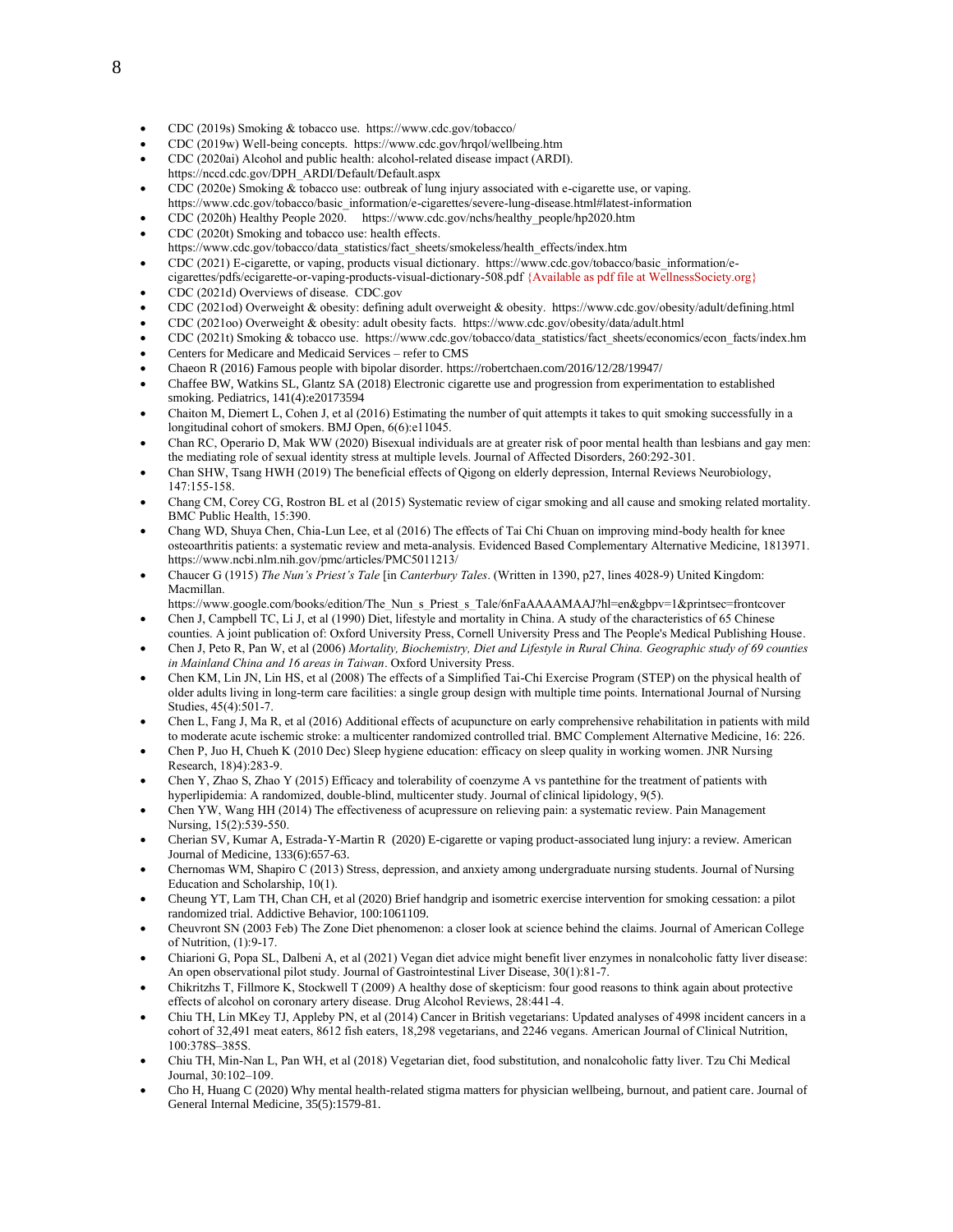- Choi H (2021 Aug 19) The dangers of thirdhand smoke especially to children and those who don't smoke. The Cleveland Clinic. https://health.clevelandclinic.org/thirdhand-smoke/
- Choi TY, Lee MS, Kim JI, et al (2017 Jun) Moxibustion for the treatment of osteoarthritis: an updated systematic review and meta-analysis. Maturitas, 100:33-48
- Chowdhury B (2017) Diabetes Reversal by Plant-Based Diet. Journal of Metabolic Syndrome, 06(04).
- Chroeder SA (2005) What to do with a patient who smokes. JAMA, 294:482-487.
- Chumbley EM, O'Hair N, Stolfi A, et al (2016) Home cervical traction to reduce neck pain in fighter pilots. Aerospace Medical Human Performance, 87(12):1010-15.
- Clair ML (2013) Subsistence strategies of the Oneta tradition in southwestern Wisonsin a nutritional profile. The Archaeological Studies Program Department of Sociology and Archaeology. {Available as pdf file at WellnessSociety.org}
- Clarke TC, Black LI, Stussman BJ, et al (2015) Trends in the use of complementary health approaches among adults: United States: 2002-2012. National health statistics reports, no. 79. Hyattsville, MD: National Center for Health Statistics.
- Clarys P, Deliens T, Huybrechts I (2014) Comparison of the nutritional quality of the vegan, vegetarian, semi-vegetarian, pescovegetarian and omnivorous diet. Nutrients, 6(3):1318-1332.
- Clement S, van Nieuwenhuizen A, Kassam A, et al (2012) Filmed v. live social contact interventions to reduce stigma: randomized controlled trial. The British Journal of Psychiatry, 201(1):57-64.
- Clinton CM, O'Brien S, Law J, et al (2015). Whole-Foods, Plant-Based Diet Alleviates the Symptoms of Osteoarthritis. Arthritis.
- Club13 (n.d.) Extra strength Indo white kratom capsules. [https://club13.com/shop/kratom-capsules/white-vein/extra-strength](https://club13.com/shop/kratom-capsules/white-vein/extra-strength-indo-white-kratom-capsules/)[indo-white-kratom-capsules/](https://club13.com/shop/kratom-capsules/white-vein/extra-strength-indo-white-kratom-capsules/)
- **CMS = Centers for Medicare and Medicaid Services**
- CMS (2019) OASIS-D guidance manual final. {Available as pdf file at WellnessSociety.org} https://www.cms.gov/Medicare/Quality-Initiatives-Patient-Assessment-Instruments/HomeHealthQualityInits/Downloads/OASIS-D-Guidance-Manual-final.pdf
- CNN Health (2012 Oct 21) Going to extremes: eating disorders. https://insighttreatment.com/going-to-extremes-eatingdisorders/
- Cobb CO, Ward KD, Maziak W, et al (2010) Waterpipe tobacco smoking: an emerging health crisis in the United States. American Journal of Health Behavior, 34(3):275-85.
- Cobian D, Heiderscheit B (2016 Aug 15) Cupping: why we're all seeing spots. PT Transforms.
- https:[//www.apta.org/Blogs/PTTransforms/2016/8/15/SeeingSpots/](http://www.apta.org/Blogs/PTTransforms/2016/8/15/SeeingSpots/) • Cobian D, Heiderscheit B (2016 Aug) Michael Phelps 2016 summer Olympics. Mosaic Advancing Jewish Thought. https://mosaicmagazine.com/observation/arts- [culture/2016/08/cupping-in-jewish-life-and-law/](https://mosaicmagazine.com/observation/arts-%20culture/2016/08/cupping-in-jewish-life-and-law/)
- Cochran SD, Greer SJ, Mays VM (2003) Prevalence of mental disorders, psychological distress, and mental health services use among lesbian, gay, and bisexual adults in the United States. Journal of Consulting and Clinical Psychology, 71(1): 53-61.
- Coffield F, Moseley D, Hall E, Ecclestone K (2004) Is there a role for learning styles in personalized education and training? International Journal of Lifelong Education, 24(3):166-169.
- Coffino JA, Udo T, Grilo CM (2019 Aug) Rates of help-seeking in US adults with lifetime DSM-5 eating disorders: prevalence across diagnoses and differences by sex and ethnicity/race. Mayo Clinical Proceedings, 94(8):1415-1426.
- Colli MC, Bracht A, Soares AA (2012) Evaluation of the efficacy of the flaxseed meal and flaxseed extract in reducing menopausal symptoms. Journal of Medicinal Food, 15(9):840-845.
- Community Health Assessment and Group Evaluation (CHANGE) Tool (2019) https:[//www.cdc.gov/nccdphp/dnpao/state-local](http://www.cdc.gov/nccdphp/dnpao/state-local-programs/change-)[programs/change-](http://www.cdc.gov/nccdphp/dnpao/state-local-programs/change-) tool/index.html.
- Conboy L, Krol J, Tomas J, Yeh GY, Wayne P (2019 Apr) Tai chi for heart attack survivors: qualitative insights. BMJ Support Palliative Care, : https:/[/www.ncbi.nlm.nih.gov/pubmed/30948446](http://www.ncbi.nlm.nih.gov/pubmed/30948446)
- Conroy J, Lin L, Ghaness A (2020) Why people aren't getting the care they need. Monitor on Psychology, 51(5):21.
- Cooper B (2019 Aug) Now You're Talking. PT in Motion. <http://www.apta.org/PTinMotion/2019/8/WellToDo/>
- Cooper J, Borland R, Yong H et al (2010) To what extent do smokers make spontaneous quit attempts and what are the implications for smoking cessation maintenance. Nicotine Tobacco Research, 12 Suppl:S51-7.
- Cordain L, Eaton SB, Sebastain A, et al (2005 Feb) Origins and evolution of the Western Diet: health implications for the 21st century. American Journal of Clinical Nutrition, 82(2): 341-354.
- Cornelius ME, Wang TW, Jamal A, et al (2020) Tobacco product use among adults United States. MMWR Morbidity Mortality Weekly Report, 69(46):1736-42.
- Cororve MB, Gleaves DH (2001) Body dysmorphic disorder: a review of conceptualizations, assessment, and treatment strategies. Clinical Psychology Review, 21(6):949-70.
- Corrigan PW (2004) Beat the stigma and discrimination! Chicago: Center for Psychiatric Rehabilitation at Evanston Northwestern Healthcare and The Chicago Consortium for Stigma Research. http://www.stigmaandempowerment.org/images/stories/fourlessonsformentalhealthadvocates.pdf
- Corrigan PW, Lundin RK (2012) Coming out proud to eliminate the stigma of mental illness. {Available as pdf file at WellnessSociety.org} http://comingoutproudprogram.org/files/COP%20Resources/coming\_out\_proud\_manual\_8\_29.pdf
- Corrigan PW, Rao D (2013) On the self-stigma of mental illness: stages, disclosure, and strategies for change. Canadian Journal of Psychiatry, 57(8):464-69.
- Corrigan PW, Mittal D, Reaves CM, et al (2014 Aug) Mental health stigma and primary health care decisions. Psychiatry Research, 218(1-2):35-8.
- Corrigan PW, Watson AC (2022) Understanding the impact of stigma on people with mental illness. World Psychiatry, 1(1):16- 20.
- Cosman F, de Beur SJ, LeBoff MS, et al (2014) Clinician's guide to prevention and treatment of osteoporosis. Osteoporosis International, 25(10):2359-81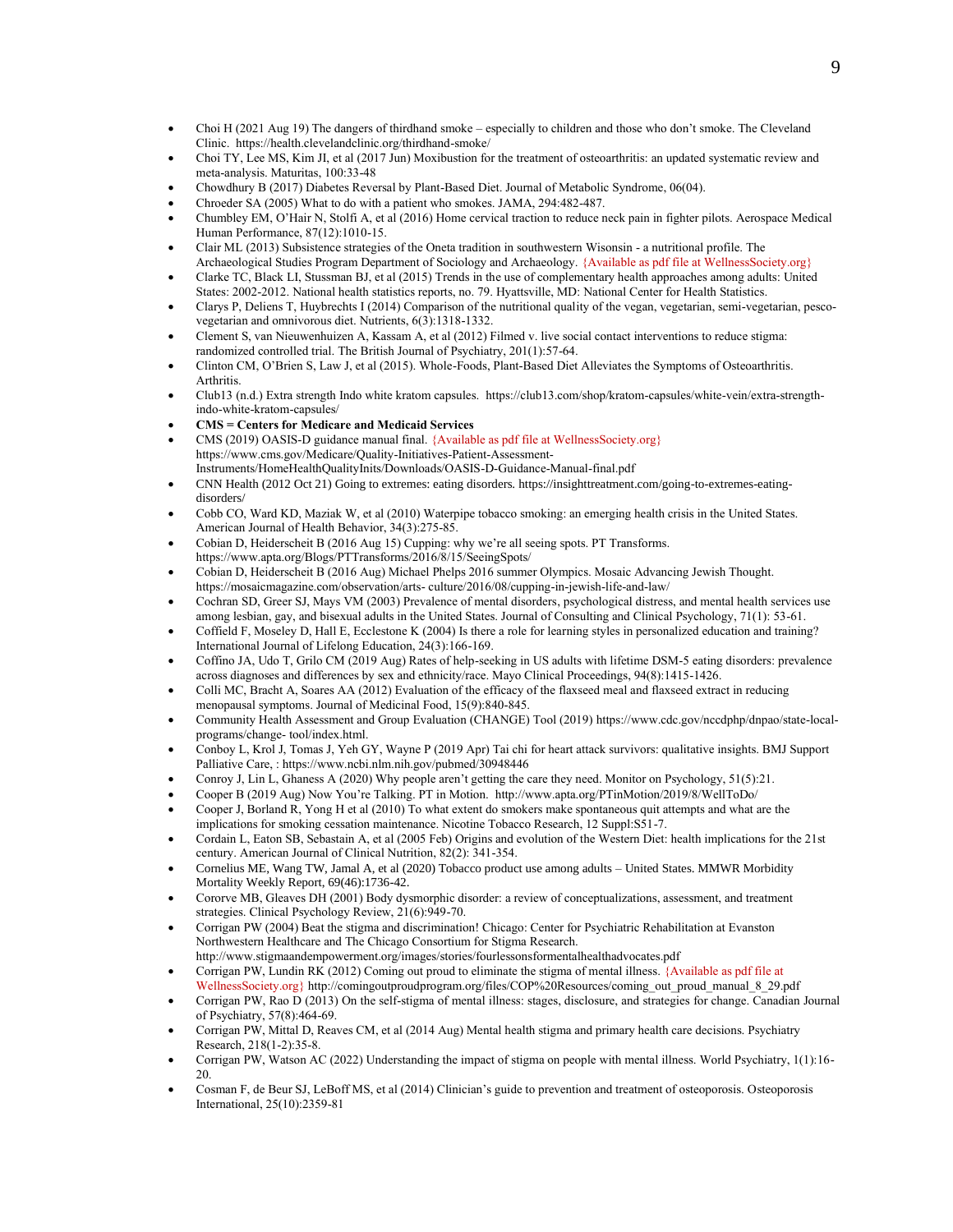- Costa B, Trovato AE, Comelli F, et al (2007 Feb) The non-psychoactive cannabis constituent cannabidiol is an orally effective therapeutic agent in rat chronic inflammatory and neuropathic pain. European Journal of Pharmacology. 5(556):75-83.
- Cotton MA, Ball C, Robinson P (2003 Jan) Four simple questions can help screen for eating disorders. Journal of General Internal Medicine, 18(1):53-6.
- Cottrell MA, Russell TG (2020 Aug) Telehealth for musculoskeletal physiotherapy. Musculoskeletal Science Practice, 48:102193.
- Council for Responsible Nutrition (CRN) (2019 Sep) Dietary supplements use reaches all-time high. Washington, D.C.: Author. https:[//www.crnusa.org/newsroom/dietary-supplement-use-reaches-all-time-high](http://www.crnusa.org/newsroom/dietary-supplement-use-reaches-all-time-high)
- Cramer H, Lauche R, Azizi H, et al (2014) Yoga for multiple sclerosis: a systematic review and meta-analysis. PLoS One, 9(11)
- Cramer H, Lauche R, Langhorst J, et al (2013) Yoga for depression: a systematic review and meta-analysis. Depression and Anxiety, 30(11):1068-83.
- Crane M, Sample C (1994) Regression of Diabetic Neuropathy with Total Vegetarian (Vegan) Diet. Journal of Nutritional Medicine, 4(4).
- Crosby L, Davis B, Joshi S, et al (2021 Jul 16) Ketogenic diets and chronic diseases: weighing the benefits against the risks. Frontiers in Nutrition[. https://doi.org/10.3389/fnut.2021.702802](https://doi.org/10.3389/fnut.2021.702802)
- Crowe FL, Appleby PN, Travis RC, Key TJ (2013) Risk of hospitalization or death from ischemic heart disease among British vegetarians and nonvegetarians: Results from the EPIC-Oxford cohort study. American Journal of Clinical Nutrition, 97:597– 603.
- Cruz P, Johnson BD, Karpinski SC, et al (2011) Validity of weight loss to estimate improvement in body composition in individuals attending a wellness center. Obesity, 9(11):2274-9.
- Cryer PE (1999) Symptoms of hypoglycemia, thresholds for their occurrence, and hypoglycemia unawareness. Endocrinological & Metabolism Clinics inNorth America, 28(3):495-500.
- CSAT [Center for Substance Abuse Treatment] (1999) Treatment Improvement Protocol (TIP) Series, No. 35, Chapter 3: Enhancing Motivation for Change in Substance Abuse Treatment. Rockville, MD: Substance Abuse and Mental Health Services Administration
- Csikszentmihalyi M (1991) *Flow: The Psychology of Optimal Experience*. New York, NY: Harper Perennial.
- Cummings MK (2015) Is it not time to reveal the secret sauce of nicotine addiction? Tobacco Control, 24(5):420-1. Current Sports Medicine Reports, 18(8):299-304.
- Curry L (1990) A critique of the research on learning styles. Educational Leadership, 48(2):50-6.
- Cutler DM, Summers L (2020) The COVID-19 pandemic and the \$16 trillion virus. JAMA, 324(15):1495-6.
- Dai H, Hao J (2019) Sleep deprivation and chronic health conditions among sexual minority adults. Behavioral Sleep Medicine, 17(3):254-68.
- Dai Z, Niu J, Zhang Y et al (2017). Dietary intake of fiber and risk of knee osteoarthritis in two US prospective cohorts. Annals of the Rheumatic Diseases, 76(8).
- Daley J (2016 Dec 14) The paleo diet may need a rewrite, ancient humans feasted on a wide variety of plants. Smithsonian Magazine. https://www.smithsonianmag.com/smart-news/paleo-diet-may-need-a-rewrite-ancient-humans-feasted-wide-varietyplants-180961402/
- Danhauer SC, Addington EL, Sohl SJ, et al (2017 Apr) Review of yoga therapy during cancer treatment. Support Care Cancer, 25(4):1357-1372.
- Darkovska-Serafimovska M, Serafimovska T, Arsova-Sarafinovska Z, et al (2018) Pharmacotherapeutic considerations for use of cannabinoids to relieve pain in patients with malignant diseases. Journal Pain Research. 11:837-842.
- Darwin C (1859) *The Origin of Species.* London: Dent.
- Darwin C (1871) *The Descent of Man.* London: John Murray. {Available as pdf file at WellnessSociety.org}
- Davey GK, Spencer EA, Appleby PN, et al (2003 May) EPIC– Oxford: lifestyle characteristics and nutrient intakes in a cohort of 33 883 meat-eaters and 31 546 non meat-eaters in the UK. Heal. Nutrition, 6:259–269.
- Davis C, Bryan J, Hodgson J, et al (2015) Definition of the Mediterranean diet: a literature review. Nutrients, 7(11):9139-53.
- Davis C, Saltos E (1996) Dietary recommendations and how they have changed over time (Chapter 2: pp33-50). Washington, DC: USDA. {Available as pdf file at WellnessSociety.org}
- Davis MA, West AN, Weeks WB (2011). Health behaviors and utilization among users of complementary and alternative medicine for treatment versus health promotion. Health Services Research. 46(5):1402–1416.
- Davis SL, Cheeke PR (1998) Do domestic animals have minds and the ability to think? A provisional sample of opinions on the question. Journal of Animal Science, 76(8):2072-9.
- Dawkins R (2005) The Ancestor's Tale: A Pilgrimage to the Dawn of Evolution. USA: Houghton Mifflin Harcourt.
- Dawson GM, Noller JM, Skinner JC (2013) Models of smoking cessation brief interventions in oral health. NSW Public Health Bulletin, 24(3):131-4.
- De Jonge P, Roest AM, Lim CC, et al (2016) Cross-national epidemiology of panic disorder and panic attacks in the world mental health surveys. Depression and Anxiety, 33(12):1155-77.
- de Maagd GA, Davenport TC (2012 Jun) Management of urinary incontinence. P&T, 37(6): 345-361.
- de Moura C, Chaves Ed, Cardoso AC, et al (2018 Nov) Cupping therapy and chronic back pain: systematic review and metaanalysis. Revista of Latin Americana de Enfermagem, 14, 26: e3904.
- de Sa Filho AS, de Souza Moura AM, Lamego MK, et al (2015) Potential therapeutic effects of physical exercise for bipolar disorder. CNS Neurological Disorders Drug Targets, 14(10):1255-9.
- de Souza RJ, Mente A, Maroleanu A, et al (2015 Aug 12) Intake of saturated and trans unsaturated fatty acids and risk of allcause mortality, cardiovascular disease, and type 2 diabetes: systematic review and meta-analysis of observational studies. BMJ.
- DEA [U.S. Drug Enforcement Agency] (n.d.) Drug scheduling. https:/[/www.dea.gov/drug-scheduling](http://www.dea.gov/drug-scheduling)
- Dean E, Skinner M, Myezwa H, et al. (2019 Sep) Health competency standards in physical therapist practice. Physical Therapy, 99(9):1242-54.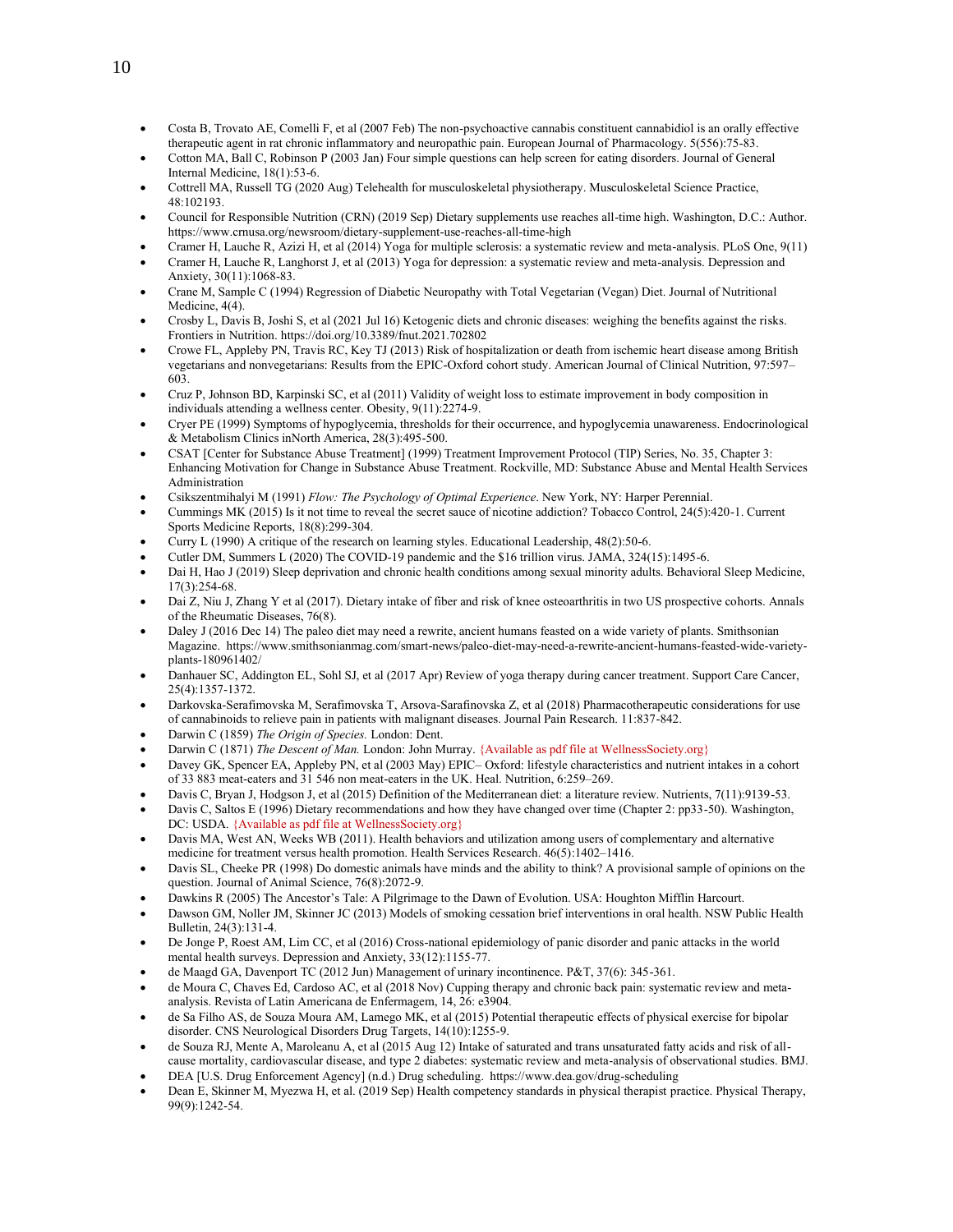- DeBruyne L, Pinna K, Whitney E (2011) "Chapter 7: Nutrition in Practice Fad Diets" in Nutrition Diet Therapy. Boston, MA: Cengage Learning.
- Deloittee Access Economics (2020 Jun) The social and economic cost of eating disorders in the United States of America: a report for the strategic training initiative for the prevention of eating disorders. https://www.hsph.harvard.edu/striped/reporteconomic-costs-of-eating-disorders/
- Demick DS, Lee TT, Summers AT (2020) Kratom: a growing substance of abuse in the United States. Annals Clinical Psychiatry, 32(4):275-80.
- Deng C, Xia W (2018 Feb) Effect of Tai Chi Chuan on degeneration of lumbar vertebrae and lumbar discs in middle-aged and aged people: a cross-sectional study based on magnetic resonance images. Journal of Internal Medical Research, 46(2): 578–585.
- Denham BE (2011) Dietary supplements—regulatory issues and implications for public health. JAMA. 306:428–429.
- DeSilver D (2016 Dec 13) What's on your table? How America's diet has changed over the decades. Pew Research Center <https://www.pewresearch.org/fact-tank/2016/12/13/whats-on-your-table-how-americas-diet-has-changed-over-the-decades/>
- Devaney E (2017 Aug) 8 guidelines for exceptional web design, usability, and user experience. Husbspot. https://blog.hubspot.com/blog/tabid/6307/bid/30557/6-guidelines-for- exceptional-website-design-and-usability.aspx
- Devin O, Cilio MR, Cross H, et al (2014 Jun) Cannabidiol: pharmacology and potential therapeutic role in epilepsy and other neuropsychiatric disorders. Epilepsia, 55(6):791-802.
- DeWitt-Foy ME, Nickel JC, Shoskes DA (2019 Jun). Management of chronic prostatitis/chronic pelvic pain syndrome. Canadian Urological Association Journal, 12(6 Suppl 3): S161-S163.
- Dham S, Shah V, Hirsch S et al (2006) The role of complementary and alternative medicine in diabetes. Current Diabetes Reports, 6(3).
- Dhamija R, Eckert S, Wirrell E (2013) Ketogenic diet. Canadian Journal of Neurological Science, 40(2):158-67.
- Diaz RJ, Rosenberg R (2008) Spreading dead zones and consequences for marine ecosystems. Science, 321(5891).
- Dickinson B, Havas S (2007) Reducing the population burden of cardiovascular disease by reducing sodium intake: a report of the Council on Science and Public Health. Archives of Internal Medicine, 167(14), 1460-1468.
- Diener E (2009) Assessing well-being: the collected works of Ed Diener. New York: Springer.
- Dinardo P, Rome ES (2019) Vaping: the new wave of nicotine addiction. Cleveland Clinical Journal of Medicine, 86(12):789- 98.
- Dinu M, Abbate R, Gensini GF, et al (2016) Vegetarian, vegan diets and multiple health outcomes: A systematic review with meta-analysis of observational studies. Critical Reviews in Food Science and Nutrition, 57(17):3640-9.
- Dishman RK, Vandenberg RJ, Motl RW, et al (2010 Oct) Using constructs of the transtheoretical model to predict classes of change in regular physical activity: a multi-ethnic longitudinal cohort study. Annals of Behavioral Medicine, 40(2): 150–163.
- Diver R, Jacobs EJ, Gapstur SM (2018) Secondhand smoke exposure in childhood and adulthood in relation to adult mortality among never smokers. American Journal of Preventative Medicine, 55(3):345-52.
- Doggweiler R, Whitmore KE, Meijlink JM, et al (2016) A standard for terminology in chronic pelvic pain syndromes: a report from the chronic pelvic pain working group of the international continence society. https:[//www.ics.org/Documents/DocumentsDownload.aspx?DocumentID=4676.](http://www.ics.org/Documents/DocumentsDownload.aspx?DocumentID=4676)
- Dome P, Rihmer Z, Gonda X (2019) Suicide risk in bipolar disease: a brief review. Medicina (Kaunas), 55(8):403.
- Domínguez R, Cuenca E, Maté-Muñoz J et al (2017) Effects of Beetroot Juice Supplementation on Cardiorespiratory Endurance in Athletes. A Systematic Review. Nutrients, 9(1).
- Dos Santos, CC (2013 Apr) Dimensions of Well-Being: Earnings, Happiness and Domestic Violence. Thesis.
- Downey LA, Zun LS, Burke T (2012) Undiagnosed mental illness in the emergency department. Journal of Emergency Medicine, 43(5):876-82.
- Drescher J (2015) Out of DSM: depathologizing homosexuality. Behavioral Sciences, 5(4):565-575.
- Drewnowski A, Specter SE (2004) Poverty and obesity: the role of energy density and energy costs. American Journal of Clinical Nutrition, 79(1):6-16.
- Dreyer H, Owen E, Kuehl K, et al (2018) Essential amino acid supplementation mitigates muscle atrophy after total knee arthroplasty: a randomized, double-blind, placebo-controlled trial. Journal of Bone and Joint Surgery, 3(2):e0006.
- Duffes JH, Nordbert M, Templeton DM (2007) Glossary of terms used in toxicology, 2nd ed. Pure and Applied Chemistry, 79(7):1153-1344. https://www.degruyter.com/document/doi/10.1351/pac200779071153/html
- Duffy TP (2011 Sep) The Flexner Report ― 100 Years Later. Yale Journal of Biological Medicine, 84(3):269-276.
- Dunn HL (1956) Your world and mine essays on human relations. Review by Richard A Blot. {Available as pdf file at WellnessSociety.org}
- Dunn HL (1957 Jul) Points of attack for raising the levels of wellness. Journal of the National Medical Association, 49(4): 225- 235,211. {Available as pdf file at WellnessSociety.org}
- Dunn HL (1959 Jun) High-level wellness for man and society. American Journal of Public Health, 49(6):786-792. {Available as pdf file at WellnessSociety.org}
- Dunn HL (1961, 7th printing 1971) High Level Wellness. Arlington, VA: Beatty. {Available as pdf file at WellnessSociety.org}
- Dutton G, Laitner M, Perri M (2014) Lifestyle Interventions for Cardiovascular Disease Risk Reduction: A Systematic Review of the Effects of Diet Composition, Food Provision, and Treatment Modality on Weight Loss. Current Atherosclerosis Reports, 16(10).
- Eastwood M, Kritchevsky D (2005) Dietary fiber: how did we get where we are? Annual Review of Nutrition. https:[//www.annualreviews.org/doi/10.1146/annurev.nutr.25.121304.131658.](http://www.annualreviews.org/doi/10.1146/annurev.nutr.25.121304.131658)
- Eaves ER, Howerter A, Nichter M, et al (2017) Implementation of tobacco cessation brief intervention in complementary and alternative medicine practice: qualitative evaluation. BMC Complementary Alternative Medicine, 17:331.
- Ebbert JO, Elrashidi MY, Stead LF (2015) Interventions for smokeless tobacco cessation. Cochrane Database Systematic Reviews, (10):CD004306.
- Ebbert JO, Scharf ELL, Hurt RT (2018) Medical cannabis. Mayo Clinic Proceeding, 93(12)1842-7.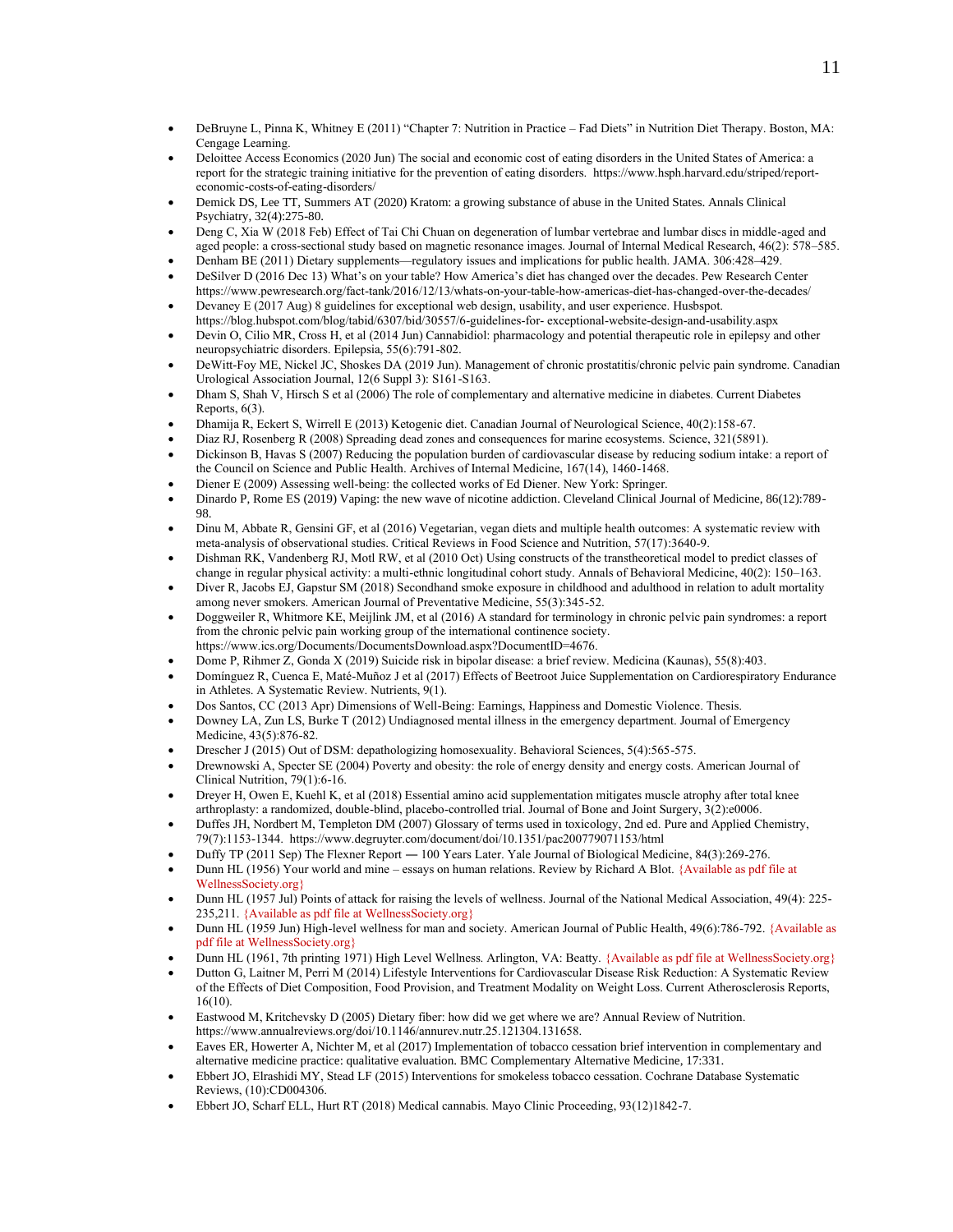- Edgell P, Gerteis J, Hartmann D (2006 Apr 1) Atheists as "other": moral boundaries and cultural membership in American society. American Sociological Review, 71(2):211-234.
- Eggleston W, Stoppacher R, Kyle S, et al (2019 Jul) Kratom use and toxicities in the United States. Pharmacoptherapy, 39(7):775-777.
- El Sayed SM, Mahmoud HS (2013) Medical and scientific basis of wet cupping therapy (Al- Hijamah): in light of modern medicine and prophetic medicine. Alternative Integrative Medicine, 2:1- 16.
- El-Zaatari ZM, Chami H, Zaatari G (2015) Health Effects Associated with Waterpipe Smoking. TC, 24(S1):i31-i43.
- Eleazu CO (2016) The concept of low glycemic index and glycemic load foods as panacea for type 2 diabetes mellitus; prospects, challenges and solutions. African Health Sciences, 16(2):468-79.
- Elemraid M, Mackenzie I, Fraser W et al (2009) Nutritional factors in the pathogenesis of ear disease in children: a systematic review. Annals of Tropical Paediatrics, 29(2).
- Elenskaia K, Thakar R, Sultan AH, et al (2011) The effect of pregnancy and childbirth on pelvic floor muscle function. International Urogynecology Journal. 22: 1421-1427.
- Elfhag K, Rossner S. (2005) Who succeeds in maintaining weight loss? A conceptual review of factors associated with weight loss maintenance and weight regain. Obesity Review, 6(1):67-85.
- Elibero A, Van Rensburg KJ, Drobes DJ (2011) Acute effects of aerobic exercise and Hatha yoga on craving to smoke. Nicotine Tobacco Research, 12(11):1140-8.
- Els D, de la Rey RP (2006) Developing a holistic wellness model. SA Journal of Human Resource Management, 4(2):46-56.
- EMTprep (2019 Dec 27) *Lung sounds collection*. [Video] YouTube. https://www.youtube.com/watch?v=KRtAqeEGq2Q
- Engel G (1977) The need for a new medical model: a challenge for biomedicine. Science, 196:129- 136
- Engel, G (1980) The clinical application of the biopsychosocial model. American Journal of Psychiatry, 137(5):535-544.
- Epstein SS (1990) Losing the war against cancer: who's to blame and what to do about it. Internal Journal of Health Services, 20(1):53-71.
- Erin NR (2017 Sep) The physical education of women is fraught with issues of body, sexuality, and gender. Timeline. https://timeline.com/physical-education-women-book-2106bafcc553
- Ernst E (2002) The Risk–Benefit Profile of Commonly Used Herbal Therapies: Ginkgo, St. John's Wort, Ginseng, Echinacea, Saw Palmetto, and Kava. Annals of Internal Medicine, 136(1).
- Escaloni J, Young I, Loss J. (2019, Feb) Cupping with neural glides for the management of peripheral neuropathic plantar foot pain: a case study. Journal of Manipulative Therapy, 1(54-61).
- Esch T, Duckstein J, Welke J, et al (2007, Nov) Mind/body techniques for physiological and psychological stress reduction: stress management via Tai Chi training - a pilot study. Medicine Science Monitor, 13(11):CR488-497.
- Esposito K, Maiorino MI, Ceriello A, et al (2010) Prevention and control of type 2 diabetes by Mediterranean diet: A systematic review. Diabetes Research and Clinical Practice, 89(2).
- Esselstyn CB, Gendy G, Doyle J, et al (2014) A way to reverse CAD? The Journal of Family Practice, 63(7).
- Essenmacher J (2012 Nov 8) Nicotine content in tobacco products. University of Florida. Webinar. Session 3031 Handout. {Available as pdf file at WellnessSociety.org}
- Estruch R, Ros E, Salas-Salvado J, et al. (2013) Primary prevention of cardiovascular disease with a Mediterranean diet. New England Journal of Medicine, 368(14):1279-90.
- Etter J (2005) A self-administered questionnaire to measure cigarette withdrawal symptoms: the cigarette withdrawal scale. Nicotine & Tobacco Research, 7(1):47-57.
- Etter J (2014) Levels of saliva cotinine in electronic cigarette users. Addiction, 109(5):825-9.
- Fahmy D (2018 Apr) Key findings about American's belief in God. Pew Research Center. https://[www.pewresearch.org/fact](http://www.pewresearch.org/fact-tank/2018/04/25/key-findings-about-americans-belief-in-god/)[tank/2018/04/25/key-findings-about-americans-belief-in-god/](http://www.pewresearch.org/fact-tank/2018/04/25/key-findings-about-americans-belief-in-god/)
- Fair SE (1989) The effects of moderate versus a modest exercise regime on the quality of weight loss of obese women on a very low-calorie diet. Paper for The Maryland Metabolic Institute, Baltimore, MD.
- Fair SE (2000h) The humanistic model of wellness. Paper for the Southern California University for Professional Studies, Palo Alto, CA.
- Fair SE (2000o) The efficacy of the 420 calorie Optifast diet in one hospital-based clinic. Paper for the Southern California University for Professional Studies, Palo Alto, CA.
- Fair SE (2003) A comparison of the perception of self-wellness of PT students. American Physical Therapy Association: Journal of the Section on Women's Health.
- Fair SE (2004 Dec) A comparison of the self-wellness of female and male students in one entry-level physical therapy program. American Physical Therapy Association: Journal of the Section on Women's Health, 28(3):15-21. {Available as a pdf file at WellnessSociety.org}
- Fair SE (2004) An online seminar in wellness for physical therapists. In: Program and abstracts of the XIV International Conference on College Teaching and Learning, 29 March – 2 April 2004; Jacksonville, FL.
- Fair SE (2005 Apr) The fitness self-wellness of physical therapists. Dissertation Abstracts International, 66(1):236. (ProQuest Information and Learning (formerly UMI) No. 3162726). {Available as a pdf file at WellnessSociety.org}
- Fair SE (2005 Nov 10) Health promotion and physical therapy: The fitness and nutritional dimensions of wellness [Abstract] APTA Preview 2020, Las Vegas, NV.
- Fair SE (2005 Nov 11) Health promotion and physical therapy: The psychological dimension of wellness and literature relating to PT and wellness [Abstract] APTA Preview 2020, Las Vegas, NV.
- Fair SE (2005 Oct) Wellness and Physical Therapy. Presentation at Tennessee State University, Department of Physical Therapy.
- Fair SE (2005 Sep) Wellness and Physical Therapy. Presentation at Kaiser Permanente, Los Angeles, CA.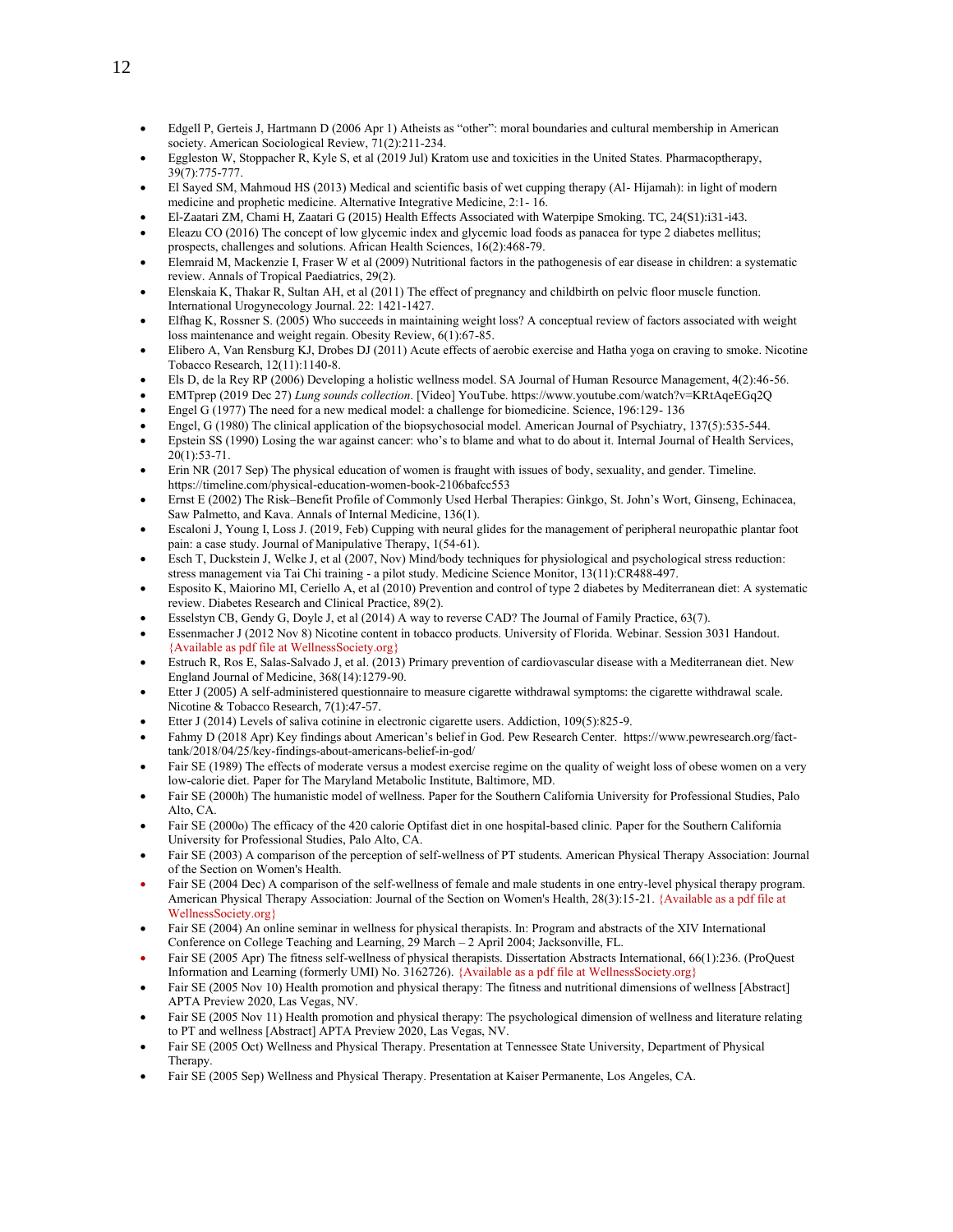- Fair SE (2007) A comparison of the aerobic capacity wellness of female and male physical therapy members of the American Physical Therapy Association. American Physical Therapy Association: Journal of the Section on Women's Health, 31(1):6-10. {Available as a pdf file at WellnessSociety.org}
- Fair SE (2007) Wellness and Physical Therapy. St Augustine, FL: Embury.
- Fair SE (2010) Wellness and Physical Therapy. Boston: Jones & Bartlett.
- Fair SE (2020) Wellness and Holistic Physical Therapy. Palatka, FL: Wellness Society.
- Falcão M, Tannuri U (2002) Nutrition for the pediatric surgical patient: approach in the peri-operative period. Revista do Hospital das Clínicas, 57(6).
- Falkai P, Malchow B, Schmitt A (2017 May) Aerobic exercise and its effects on cognition in schizophrenia. Current Opinion in Psychiatry, 30(3):171-7.
- Fater DC, Kernozek TW (2008) Comparison of cervical vertebral separation in the supine and seated positions using home traction units. Physiotherapy Theories & Practice, 24(6):430-6.
- Fausto-Sterling A (2022 Mar 1) Gender and sexuality. http://www.annefaustosterling.com/fields-of-inquiry/gender/
- Fausto-Sterling A (1993 Mar-Apr) The five sexes. The Sciences. https://nyaspubs.onlinelibrary.wiley.com/doi/10.1002/j.2326- 1951.1993.tb03081.x
- Fausto-Sterling A (2000 Jul) The five sexes, revisited. The Sciences, 40(4):18. https://go.gale.com/ps/i.do?p=AONE&u=googlescholar&id=GALE|A63787449&v=2.1&it=r&sid=AONE&asid=64aa65af
- **FDA = U.S. Food and Drug Administration**
- FDA (2015) FDA 101: Dietary Supplements. https:/[/www.fda.gov/ForConsumers/ConsumerUpdates/ucm050803.htm](http://www.fda.gov/ForConsumers/ConsumerUpdates/ucm050803.htm)
- FDA (2019s) Questions and answers on dietary supplements. https:/[/www.fda.gov/food/information-consumers-using-dietary](http://www.fda.gov/food/information-consumers-using-dietary-supplements/questions-and-answers-)[supplements/questions-and-answers-](http://www.fda.gov/food/information-consumers-using-dietary-supplements/questions-and-answers-) dietary-supplements
- FDA (2020c) FDA and cannabis: research and drug approval. https:[//www.fda.gov/news-events/public-health-focus/fda-and](http://www.fda.gov/news-events/public-health-focus/fda-and-cannabis-research-and-drug-approval-)[cannabis-research-and-drug-approval-](http://www.fda.gov/news-events/public-health-focus/fda-and-cannabis-research-and-drug-approval-) process
- FDA (2020cc) FDA regulation of cannabis and cannabis derived products, including cannabidiol (CBD) . https:[//www.fda.gov/news-events/public-health-focus/fda-regulation-](http://www.fda.gov/news-events/public-health-focus/fda-regulation-) cannabis-and-cannabis-derived-products-includingcannabidiol-cbd#approved
- FDA (2020h) Hookah tobacco (shisha or waterpipe tobacco. https://www.fda.gov/tobacco-products/products-ingredientscomponents/hookah-tobacco-shisha-or-waterpipe-tobacco
- FDA (n.d.) Medication watch voluntary report. https:[//www.accessdata.fda.gov/scripts/medwatch/index.cfm?action=professional.reporting1](http://www.accessdata.fda.gov/scripts/medwatch/index.cfm?action=professional.reporting1)
- Federation of State Boards of Physical Therapy refer to FSBPT
- Felsenreich DM, Bichler C, Langer FB et al (2020) Sleeve gastrectomy: surgical technique, outcomes, and complications. Surgery Technology International, 36:63-9.
- Feng F, Yu S, Wang Z, et al (2019) Non-pharmacological and pharmacological interventions relieve insomnia symptoms by modulating a shared network: a controlled longitudinal study. Neuroimage Clinical, 22:10745.
- Ferguson DM, Warner RD. (2008) Have we underestimated the impact of pre-slaughter stress on meat quality in ruminants? Meat Science, 80(1):12-9.
- Field T (2016) Yoga research review. Complements Therapeutic Clinical Practice, 24:145-61.
- Filippini T, Malavolti M, Borrelli F, et al (2020) Green tea (Camellia sinensis) for the prevention of cancer. Cochrane Libaray, (3):CD005004.
- Fink ML, Black B, Butt SL, et al (2014 Nov) Health behaviors of physical therapists and physical therapist students in Southcentral Pennsylvania. Physical Therapy Journal of Policy, Administration and Leadership, 14(4):3-14.
- Finkelstein EA, Trogdon JG, Cohen JW, et al (2009) Annual medical spending attributable to obesity: Payer- and servicespecific estimates. Neuroimage Clinical, 22:101745.
- Fiore MC, Croyle RT, Curry SJ, et al (2004) Preventing 3 million premature deaths and helping 5 million smokers quite: a national action plan for tobacco cessation. American Journal of Public Health, 94:205-210.
- Fiorillo S (2019) Is CBD Oil Legal in 2019? State-By-State and Future Legality. The Source.
- https:[//www.thestreet.com/lifestyle/health/is-cbd-oil-legal-14802001](http://www.thestreet.com/lifestyle/health/is-cbd-oil-legal-14802001)
- Firenzuoli F, Gori L (2007) European Traditional Medicine International Congress introductory statement. Evidence Based Complementary and Alternative Medicine, 4(Suppl 1): 432(2):385-8.
- Fish LJ, Pollak KI, Scheuermann TS, et al (2015) Comparison of native light daily smokers and light daily smokers who were former heavy smokers. Nicotine & Tobacco Research, 17(5):546-51.
- Flexeder C, Zock J, Jarvis D, et al (2019) Second-hand smoke exposure in adulthood and lower respiratory health during 20 year follow up in the European Community Respiratory Health Survey, Respiratory Research, 20:33.
- Florida Board of Physical Therapy (FBPT) (2021 Aug) Board of physical therapy practices laws and rules. https://floridasphysicaltherapy.gov/forms/pt-study.pdf {Available as pdf file at WellnessSociety.org}
- Food and Drug Administration refer to FDA
- Ford J (2020 May 21) How many interracial marriages are there in the United States? Answers To All. https://answerstoall.com/miscellaneous/how-many-interracial-marriages-are-there-in-the-united-states/
- Forsdike L, Pirotta M (2019) St John's wort for depression: scoping review about perceptions and use by general practitioners in clinical practice. Journal of Pharmacy and Pharmacology,71(1):117-128.
- Forsyth A, Deane FP, Williams P (2015 Dec) A lifestyle intervention for primary care patients with depression and anxiety: a randomized control trial. Psychiatry Research, 230(2):537-44.
- Fortmann S, Burda B, Senger C et al (2013) Vitamin and mineral supplements in the primary prevention of cardiovascular disease and cancer: an updated systematic evidence review for the US Preventive Services Task Force. Annals of internal medicine, 159(12).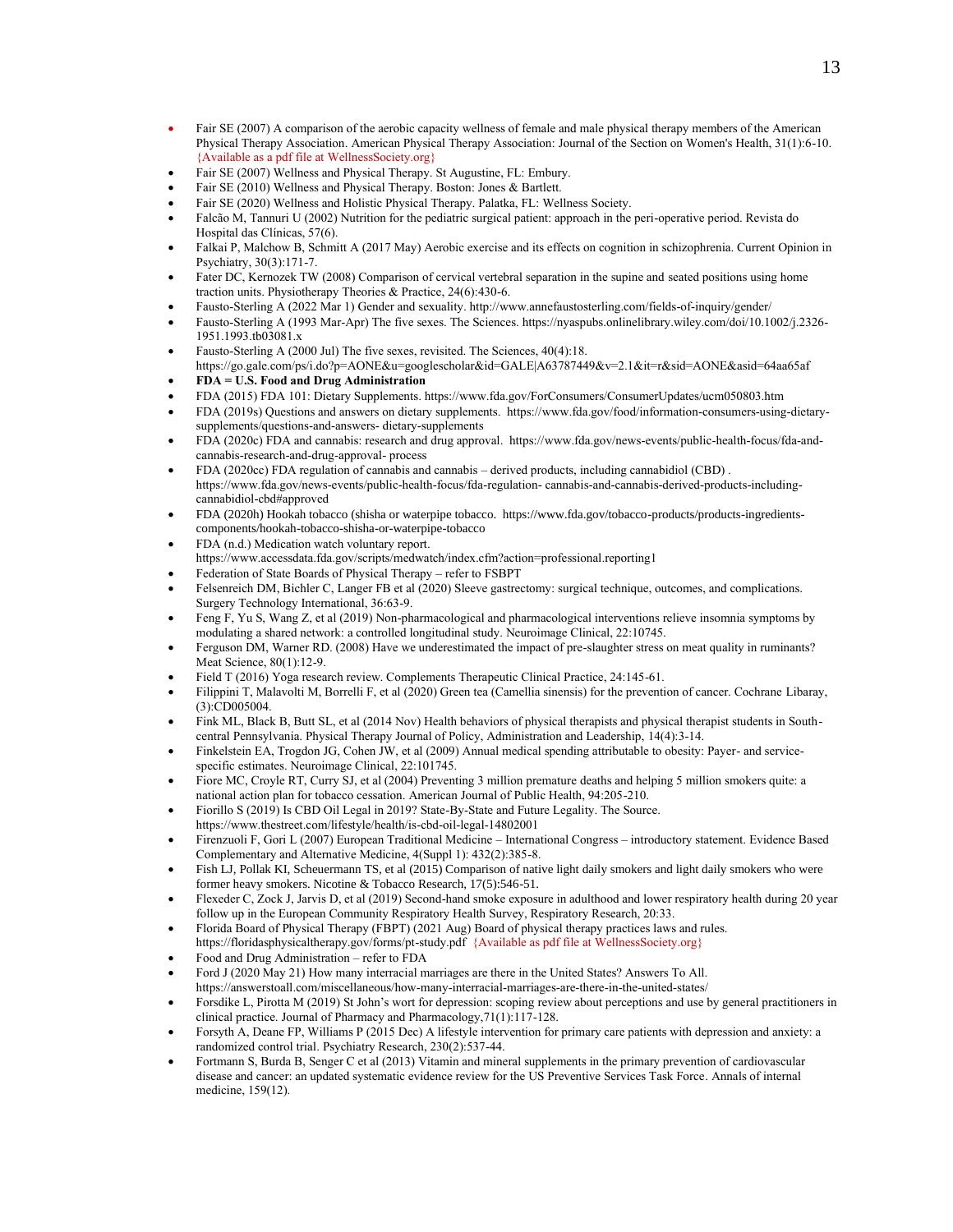- Foster GD, Karpyn A, Wojtanowski AC, et al (2014) Placement and promotion strategies to increase sales of healthier products in supermarkets in low-income, ethnically diverse neighborhoods: a randomized controlled trial. American Journal of Clinical Nutrition, 99(6).
- Foster GD, Phelan S, Wadden TA, et al (2004) Promoting more modest weight losses: a pilot study. Obesity Research. 12(8):1271-7.
- Fredriksen-Goldsen KI, Simoni JM, Kim H, et al (2014) The health equality promotion model: reconceptualization of lesbian, gay, bisexual, and transgender (LGBT) health disparities. American Journal of Orthopsychiatry, 84(6): 653-63.
- Fretts A, Follis J, Nettleton J, et al (2015) Consumption of meat is associated with higher fasting glucose and insulin concentrations regardless of glucose and insulin genetic risk scores: a meta- analysis of 50,345 Caucasians. American Journal of Clinical Nutrition, 102(5):1266-78.
- Frieden J (2020 Apr 13) Physical therapists adapting to COVID-19, but some are struggling. Medpage Today. https:[//www.medpagetoday.com/infectiousdisease/covid19/85943](http://www.medpagetoday.com/infectiousdisease/covid19/85943)
- Friedman E, Trail TE, Vaughan CA, et al (2018) Online peer support groups for family caregivers: are they reaching the caregivers with the greatest needs? Journal of American Medical Information Association, 25(9):1130-6.
- FruitsInfo (2019) Alphabetical list of fruits https:/[/www.fruitsinfo.com/fruit-list.php](http://www.fruitsinfo.com/fruit-list.php)
- **FSBPT = Federation of State Boards of Physical Therapy**
- FSBPT (2017) Medications: defining the role and responsibility of physical therapy practice. https://www.fsbpt.org/Portals/0/documents/freeresources/WinterForum2017Medications.pdf?ver=pf8bn4ZwoorAAg1PECZLfw%3D%3D {Available as pdf file at WellnessSociety.org}
- FSBPT (2020) The model practice act for physical therapy. {Available as pdf file at WellnessSociety.org} https://www.fsbpt.org/portals/0/documents/free-resources/ModelPracticeAct.pdf
- FSBPT (2022) Licensing authorities contact information. https://www.fsbpt.org/Free-Resources/Licensing-Authorities-Contact-Information
- Fu R, O'Connor S, Diemert L, et al (2021). Real-world vaping experiences and smoking cessation among cigarette smoking. Addiction Behavior, 116:106814.
- Fuhrman J, Ferreri D (2019) Treatment and Remission of Symptoms in Type 1 Diabetes with a Nutrient-Dense, Plant-Rich (NDPR) Diet: Case Studies. International Journal of Disease Reversal and Prevention, 1(1).
- Fuld J (2005). Creatine supplementation during pulmonary rehabilitation in chronic obstructive pulmonary disease. Thorax, 60(7).
- Fung TT, McCullough M, van Dam RM, et al (2007). A Prospective Study of Overall Diet Quality and Risk of Type 2 Diabetes in Women. Diabetes Care, 30(7).
- Furhad S, Bokhari AA (2019) Cupping therapy. Treasure Island, FL: Stat Pearls.
- Furnham A, Thomson, McClelland (1988) The allocation of scarce medical resources across medical conditions. Psychology and Psychotherapy: Theory, Research, and Practice, 75(2).
- Gabbidon J, Clement S, Nieusenhuizen AV, et al (2013) Mental illness: clinicians' attitudes (MICA) scale. Psychometric properties of a version for students and professionals in any healthcare discipline. Psychometric properties of a version for students and professionals in any healthcare discipline. Psychiatry Research, 206:81-87.
- Galland L (2010) Diet and inflammation. Nutrition in Clinical Practice, 25(6):634-40.
- Galligan CG, Markkanen PK, Fantasia LM, et al (2015) A growing fire hazard concern in communities: home oxygen therapy and continued smoking habits, 24(4):535-54.
- Galmiche M, Dechelotte P, Lambert G, et al (2019) Prevalence of eating disorders over the 2000-2018 period: a systematic literature review. American Journal of Clinical Nutrition, 109(5):1402-13.
- Garcia-Gomez L, Hernandes-Perez A, Noe-Diaz (2019) Smoking cessation treatments: current psychological and pharmacological options. Rev Investigations Clinical [Mexican], 71:7-16.
- Gardner CD, Kiazand A, Alhassan S, et al (2007) Comparison of the Atkins, Zone, Ornish, and LEARN diets for change in weight and related risk factors among overweight premenopausal women: the A to X weight loss study: a randomized trial. JAMA, 297(9):969-77.
- Garner DM, Olmsted MP, Bohr Y, et al (1982) The eating attitudes test: psychometric features and clinical correlates. Psychological Medicine, 12(4):871-8.
- Ge W, Leson C, Vukovic C (2017 May) Dry cupping for plantar fasciitis: a randomized controlled trial. Journal of Physical Therapy Science, 29(5):859-862.
- Gelenberg AJ, Freeman MP, Markowitz JC, et al (2000) Practice guideline for the treatment of patients with major depressive disorder (revision) of the American Psychiatric Association. American Journal of Psychiatry, 157(4 suppl):1-45.
- Genç F, Tan M (2015 Apr) The effects of acupressure application on chemotherapy-induced nausea, vomiting, and anxiety in patients with breast cancer. Palliative Support Care, 13(2):275-84.
- Gerada (2018) Doctors, suicide and mental illness. BJ Psych Bulletin, 42(4):165-168.
- Ghaisas S, Maher J, Kanthasamy A (2016) Gut microbiome in health and disease: Linking the microbiome–gut–brain axis and environmental factors in the pathogenesis of systemic and neurodegenerative diseases. Pharmacology & Therapeutics, 158.
- Gillespie C (2020 Jul 27) 14 famous people with bipolar disorder. Health. https://www.health.com/condition/bipolar/bipolarcelebrities-does-it-make-them-more-creative
- Girder SJ, Confino JE, Woesner ME (2019 Feb) Exercise as a treatment for schizophrenia. Psychopharmacological Bulletin, 49(1):56-69. PMID: 30858639
- Giulietti F, Filipponi A, Rosettani G, et al (2020) Pharmacological approach to smoking cessation: an updated review for daily clinical practice. High Blood Pressure Cardiovascular Prevention, 27(5):349-62.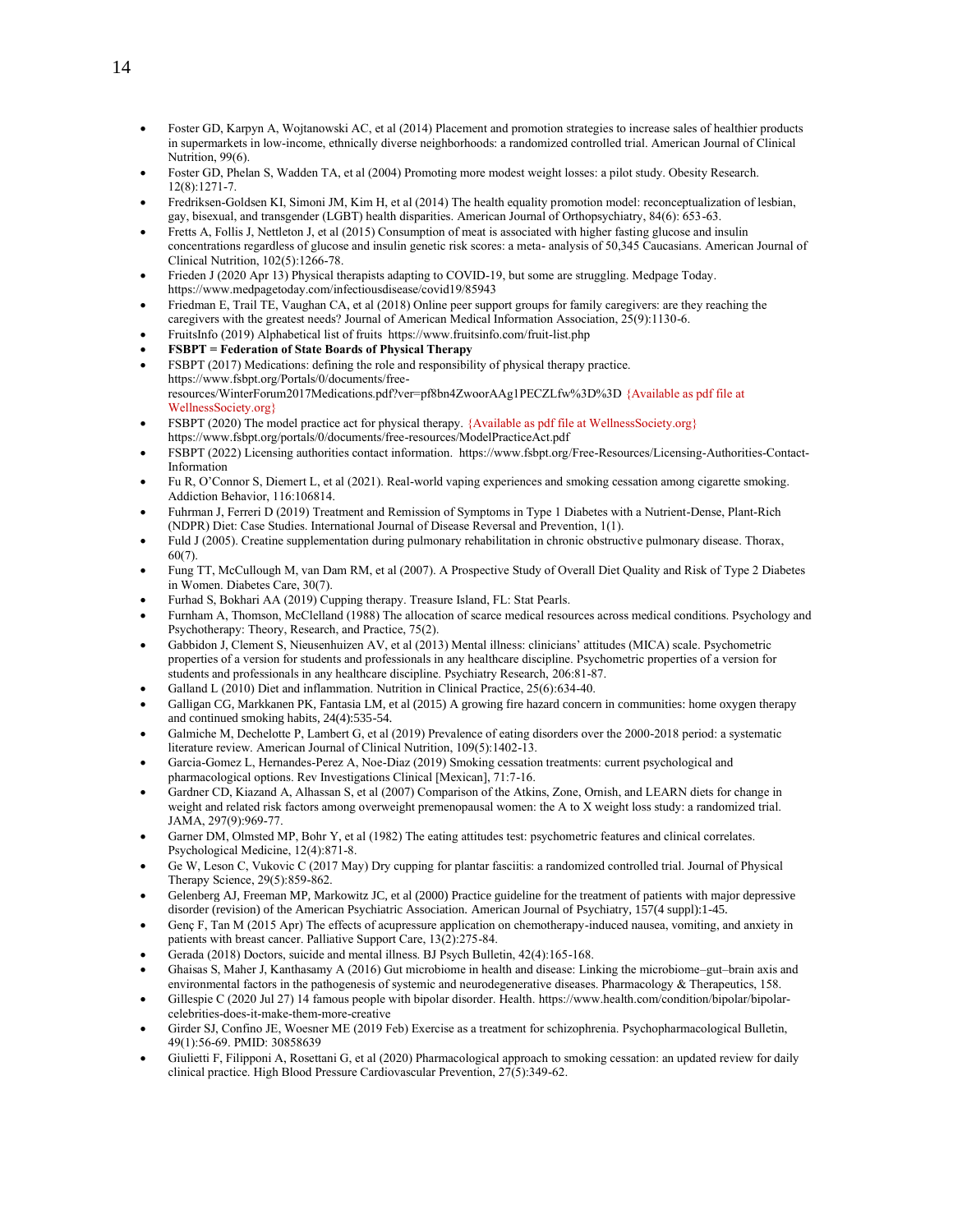- Goday A, Bellido D, Sajoux I, et al (2016 Sep) Short-term safety, tolerability and efficacy of a very low-calorie-ketogenic diet interventional weight loss program versus a hypocaloric diet in patients with type 2 diabetes mellitus. Nutritional Diabetes, 6(9):e230.
- Goldbach JT, Rhoades H, Green D et al (2019) Is there a need for LGBT-specific suicide crisis services. Crisis, 40(3):203-8.
- Golem DL, Martin-Biggers JT, Koenings MM, et al (2014 Nov) An integrative review of sleep for nutrition professionals. Advanced Nutrition, 5(6):742-759.
- Gomez-Ambrosi J, Silva C, Catalan V, et al (2012 Feb) Clinical usefulness of a new equation for estimating body fat. Diabetes Care, 35(2): 383-388.
- Gong H, Ni C, Shen X, et al (2015 Feb) Yoga for prenatal depression: a systematic review and meta- analysis. BMC Psychiatry, 15:14.
- Gong H, Ni CX, Liu YZ, et al (2016 Oct) Mindfulness meditation for insomnia: a meta-analysis of randomized controlled studies. Journal Psychosomatic Research, 89:1-6.
- Goniewicz ML, Kuma T, Gawron M, et al (2013) Nicotine levels in electronic cigarettes. Nicotine & Tobacco Research, 15(1):158-66.
- Gonschor J, Eisma M, Barke A, et al (2020) Public stigma towards prolonged grief disorder: does diagnostic labelig matter? PLoS One, 15(9):e0237021.
- Goodman M, Grossman LI, Wildman DE (2005) Moving primate genomics beyond the chimpanzee genome. *Trends Genet.* 2005;9:511–7.
- Goraya N, Wesson DE (2015) Dietary interventions to improve outcomes in chronic kidney disease Current Opinion Nephrology Hypertension 24(6):505-10.
- Gordon BR, McDowell CP, Lyons M, et al (2017 Dec) The effects of resistance exercise training on anxiety: a meta-analysis and meta-regression analysis of randomized controlled studies. Sports Medicine, 47(12):2521-32.
- Gotshalk L, Kraemer, W, Mendonca M, et al (2008) Creatine supplementation improves muscular performance in older women. European Journal of Applied Physiology, 102(2).
- Gotshalk L,Volek JS, Staron RS, et al (2002) Creatine supplementation improves muscular performance in older women. Medicine Science in Sports Exercise, 34(3):537-43.
- Government of Canada (2019) Canada's dietary guidelines. [https://food-guide.canada.ca/sites/default/files/artifact-pdf/CDG-](https://food-guide.canada.ca/sites/default/files/artifact-pdf/CDG-EN-2018.pdf)[EN-2018.pdf](https://food-guide.canada.ca/sites/default/files/artifact-pdf/CDG-EN-2018.pdf) {Available as pdf file at WellnessSociety.org}
- Government of Canada (2020) Canada's food guide. https://food-guide.canada.ca/en/
- Grant JM, Mottet LA, Tanis J et al (2011) Injustice at every turn: a report of the National Transgender Discrimination Survey. National Center for Transgender Equality:1-219. {Available as pdf file at WellnessSociety.org}
- Gray A, Threlkeld RJ (2019) Nutritional recommendations for individuals with diabetes. In: Feingold KR, Anawalt B, Boyce A, et al, editors. Endotext [Internet] South Dartmouth, MA: MDText.com, Inc.
- Gray AC, Steel A, Adams J (2019 Mar) A critical integrative review of complementary medicine education research: key issues and empirical gaps. BMC Complementary Alternative Medicine. 19(1):73.
- Green R, Allen L, Bjørke M et al (2017) Vitamin B12 deficiency. Nature reviews Disease primers, 3.
- Green R, Levitt N, Fried M, et al (2020 Mar 18) PODCAST: 5 Pearls on Transgender Health: Gender Affirming Care Episode 1. [Video Podcast] CoreIM. Accessed January 2022 at https://www.coreimpodcast.com/2020/03/18/5-pearls-on-transgenderhealth-gender-affirming-care-episode-1/
- Greenlee H, Hershman D, Jacobson J (2008) Use of antioxidant supplements during breast cancer treatment: a comprehensive review. Breast Cancer Research and Treatment, 115(3).
- Greenwald M, Wettick E (2010 Jun 4) Multidisciplinary management of complicated eating disorder patients on university and college campuses. American College of Health Association Annual Meeting. https://slideplayer.com/slide/5764755/
- Greenwood (2017) Defining entry-level practice in acute care physical therapist practice. Journal of Acute Care Physical Therapy, 8(1):3-10.
- Greenwood TA (2020) Creativity and bipolar disorder: a shared genetic vulnerability. Annual Review of Clinical Psychology, 16:239-264.
- Greger M (2020) A whole food plant-based diet is effective for weight loss: the evidence. American Journal of Lifestyle Medicine, 14(5):500-510.
- Griffin L, Clyde K, Byng R, et al (2021) Sex, gender and gender identity a re-evaluation of the evidence. British Journal Psychiatry Bulletin, 45(5):291-9. [https://www.cambridge.org/core/journals/bjpsych-bulletin/article/sex-gender-and-gender](https://www.cambridge.org/core/journals/bjpsych-bulletin/article/sex-gender-and-gender-identity-a-reevaluation-of-the-evidence/76A3DC54F3BD91E8D631B93397698B1A)[identity-a-reevaluation-of-the-evidence/76A3DC54F3BD91E8D631B93397698B1A#](https://www.cambridge.org/core/journals/bjpsych-bulletin/article/sex-gender-and-gender-identity-a-reevaluation-of-the-evidence/76A3DC54F3BD91E8D631B93397698B1A) {Available as pdf file at WellnessSociety.org}
- Griffiths DA (2018) Shifting syndromes: sex chromosome variations and intersex classifications. Social Studies Science, 48(1):125-48.
- Grinbert A, Goodwin R (2016) Prevalence and correlates of hookah use: a nationally representative sample of United States adults ages 18 to 40 years old. American Journal of Drug and Alcohol Abuse, 42(5):567-76.
- Groessl EJ, Liu L, Chang DG, et al (2017 Nov) Yoga for military veterans with chronic low back pain: a randomized clinical trial. Journal Preventative Medicine, 53(5):599-608.
- Gross R (2012) *The Science of Mind and Behavior, 6th edition*. UK: Hachette.
- Grover BT, Morell MC, Kothari SN, et al (2019) Defining weight loss after bariatric surgery: a call for standardization. Obesity Surgery, 29(11):3493-9.
- Grunge (2020 Aug 12) What Native American actually ate before Europeans came. You Tube Video. https://www.youtube.com/watch?v=tUjfJ2PScPM
- Guelinckx I, Tavoularis G, König J et al (2016) Contribution of water from food and fluids to total water intake: analysis of a French and UK population surveys. Nutrients, 8(10).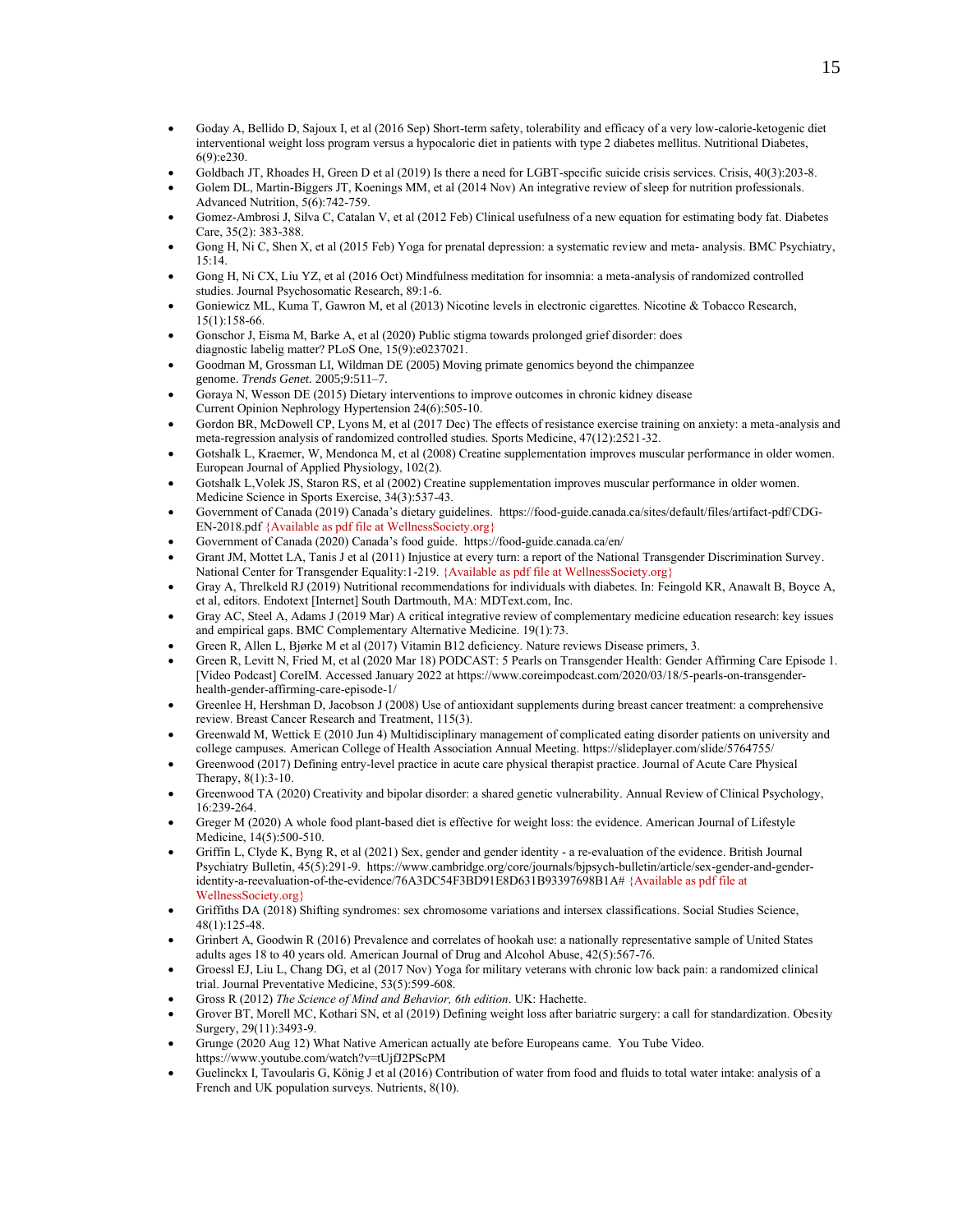- Guerdjikova AI, Mori N, Casuto L, et al (2019) Update on binge eating disorder. Medical Clinics North America, 103(4):669- 80.
- Guerdjikova AI, Mori N, Casuto LS, et al (2017) Binge eating disorder. Psychiatric Clinics of North America, 40(2):255-66.
- Gultyaeva VV, Zinchenko MI, Urymtsev DY, et al (2019) Exercise for depression treatment. Physiological mechanisms. ZhNevrol Psikhiatr Im S S Korsakova [Russian] 119&7):112-19.
- Gupta AK, Nethan ST, Mehrotra R (2021) Tobacco use as a well-recognized cause of severe COVID-19 manifestations. Respiratory Medicine, 176:106233.
- Gurley BJ (2015 Mar 18) How does St John's Wort interact with drugs? You Tube. https://www.youtube.com/watch?v=k8- 4FJvQe6s
- Gusho CA, Court T (2020 Mar) Cannabidiol: a brief review of its therapeutic and pharmacologic efficacy in the management of joint disease. Cureus, 12(3):e7375.
- Guyton AC, Hall JE (2006) Textbook of Medical Physiology, 11th Ed. Philadelphia. Elsevier Saunders.
- Ha EJ, Caine-Bish N (2009) Effect of Nutrition Intervention Using a General Nutrition Course for Promoting Fruit and Vegetable Consumption among College Students. Journal of Nutrition Education and Behavior, 41(2).
- Hagan KA, Munger KL, Ascherio A et al (2016) Epidemiology of Major Neurodegenerative Diseases in Women: Contribution of the Nurses' Health Study. *American Journal of Public Health*, 106(9):1650-5.
- Haghighatdoost F, Bellissimo N, Totosy, et al (2017) Association of vegetarian diet with inflammatory biomarkers: a systematic review and meta-analysis of observational studies. *Public Health Nutrition*, 20(15).
- Hales CM, Fryar CD, Carroll MD, et al (2018) Differences in Obesity Prevalence by Demographic Characteristics and Urbanization Level Among Adults in the United States, 2013-2016. Journal of the American Medical Association, 19, 319(23):2419-2429.
- Han Y, Yang J, Wang H, et al (2020) Comparative analysis of weight loss and resolution of comorbidities between laparoscopic sleeve gastrectomy and Roux-en-Y gastric bypass: a systematic review and meta-analysis based on 18 studied. International Journal Surgery, 76:101-111.
- Hang B, Mao J, Snijders A (2019) Genetic susceptibility of thirdhand-smoke-induced lung cancer development. Nicotine Tobacoo Research, 21(9):1294-6.
- Hang B, Sarker AH, Havel C, et al (2013) Thirdhand smoke causes DNA damage in human cells. Mutagenesis, 28(4):381-91.
- Hanninen O, Kaartinen K, Rauma AL, et al (2000) Antioxidants in vegan diet and rheumatic disorders. *Toxicology*, 155:45-53.
- Hankir AK, Northall A, Zaman R (2014 Sep) Stigma and mental health challenges in medical students. BMJ Case Reports.
- Harari MJ, Waehler CA, Rogers JR (2004 Dec) An empirical investigation of a theoretically based measure of perceived wellness. Journal of Counseling Psychology, 52(1):93-103.
- Harrington C (2014 Dec 19) Teach learning skills, not learning styles: we are ALL multi-sensory learners. Cengage Blog.
- Harris JA, Benedict FG (1919) A Biometric Study of Basal Metabolism of Man. Washington, DC: Carnegie Institution of Washington. https://archive.org/details/biometricstudyof00harruoft/page/n4/mode/2up
- Harvard School of Public Health (2011) The nutrition source: healthy eating plate.
- https:[//www.hsph.harvard.edu/nutritionsource/healthy-eating-plate/](http://www.hsph.harvard.edu/nutritionsource/healthy-eating-plate/)
- Harvard University (2011) Healthy eating plate. https://www.health.harvard.edu/staying-healthy/healthy-eating-plate
- Hash RB, Munna RK, Vogel RL, et al (2003) Does physician weight affect perception of health advice? Preventative Medicine, 36(1):41-4.
- Hawk TF, Shah AJ (2007) Using learning styles instruments to enhance student learning. Decision Sciences Journal of Innovative Education, 5(1):1-19.
- HealthyChildren.org (2020 Mar 9) Ketogentic diet: treating children's seizures with food. [https://www.healthychildren.org/English/health-issues/conditions/seizures/Pages/Ketogenic-Diet.aspx.](https://www.healthychildren.org/English/health-issues/conditions/seizures/Pages/Ketogenic-Diet.aspx) Source: Children and Youth Epilepsy Advisory Committee of the American Academy of Pediatrics
- Heatherton TF, Kozlowski LT, Frecker RC, eta l (1991) The fagerstrom test for nicotine dependence: a revision of the fagerstrom tolerance questionnaire. British Journal of Addiction, 84(7):791-9.
- Heden T, Shepard S, Smith J, et al (2008) Resulting shifts in percentile and standard placements after comparing BOD POD and DXA. International Journal of Exercise Science, 15(1):113-24.
- Heffler B (2001) Individual learning style and the learning style inventory. Educational Studies, 27(3):307-316.
- Helft M (1997 Jun 6) Pig video arcades critique life in the pen. Wired. https://www.wired.com/1997/06/pig-video-arcadescritique-life-in-the-pen/
- Hemilä H, Chalker E (2013) Vitamin C for preventing and treating the common cold. Cochrane database of systematic reviews, (1):CD000980.
- Henderson C, Noblett J, Parke H, et al (2014) Mental health-related stigma in health care and mental care settings, The Lancet, 1(6):467-82.
- Hendriks T, de Jong J, Cramer H (2017) The effects of yoga on positive mental health among healthy adults: a systematic review and meta-analysis. Journal Alternative and Complementary Medicine, (7):505-517.
- Henley SJ, Thun MJ, Chao A, et al (2004) Association between exclusive pipe smoking and mortality from cancer and other diseases. Journal of the National Cancer Institute, 96(11): 853-861.
- Herek GM, Garnets LD (2007) Sexual orientation and mental health. Annuals Review Clinical Psychology, 3:353-75.
- Herzog Hal (2011) Some We Love, Some We Hate, Some We Eat: Why It's So Hard to Think Straight About Animals. NY, NY: Harper Collins Publishers.
- Hettema J, Steel J, Miller WR (2005) Motivational interviewing. Annals Review Clinical Psychology, 1:91-111.
- Hettler B (1976) Six dimensions of wellness. National Wellness Institute.
- https://cdn.ymaws.co[m/www.nationalwellness.org/resource/resmgr/pdfs/sixdimensionsfactsheet.pdf](http://www.nationalwellness.org/resource/resmgr/pdfs/sixdimensionsfactsheet.pdf)
- Hever J, Cronise RJ (2017 May) Plant-based nutrition for healthcare professionals: implementing diet as a primary modality in the prevention and treatment of chronic disease. *Journal of Geriatric Cardiology*, 14(5): 355–368.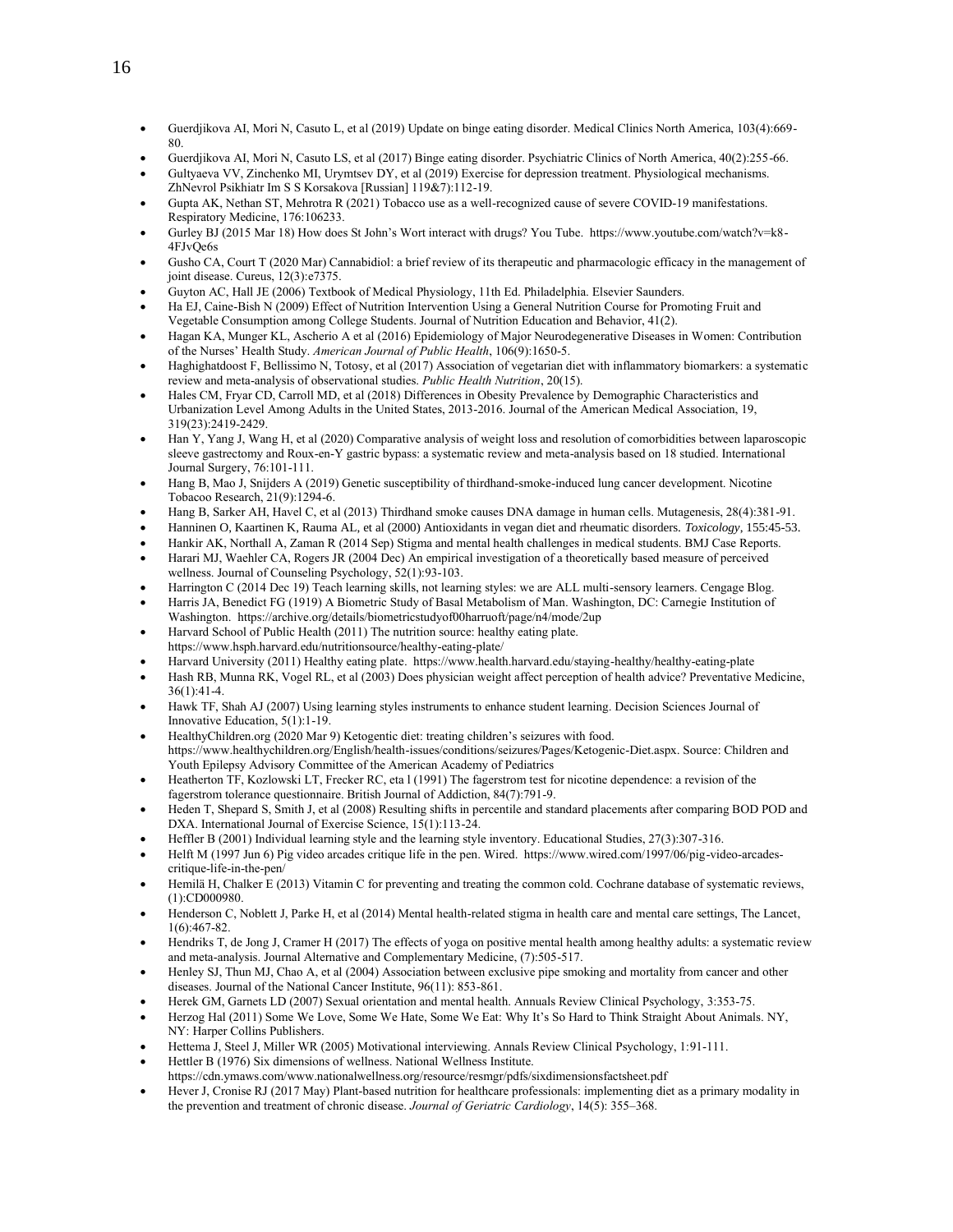- Hew-Butler T, Ayus J, Kipps C, et al (2008) Statement of the second international exercise-associated hyponatremia consensus development conference, New Zealand, 2007. Clinical Journal of Sport Medicine, 18(2):111-21.
- Hew-Butler T, Loi V, Pani A et al (2017) Exercise-associated hyponatremia: 2017 update. Frontiers in medicine, 4, 21.
- Higgins-Biddle JC, Babor TF (2018) The review of the Alcohol Use Disorders Identification Test (AUDIT), AUDIT-C, and USAAUDIT for screening in the United States: Past issues and future directions. American Journal on Drug and Alcohol Abuse, 44(6):578-86.
- Hilbert A (2019) Bing-eating disorder. Psychiatric Clinics of North American, 42(1):33-43.
- Hill JO (1998) Environmental Contributions to the Obesity Epidemic. Science, 280(5368).
- Hilton L, Hempel S, Ewing BA, et al (2017 Apr) Mindful meditation for chronic pain: systematic review and meta-analysis. Annuals Behavior Medicine, 51(2):199-213.
- Hirschfeld R, Williams J, Spitzer RL, et al. (2000) Development and validation of a screening instrument for bipolar spectrum disorder: Mood Disorder Questionnaire. American Journal of Psychiatry, 157:1873-1875. [The article, including the mood disorder questionnaire is available as pdf file at WellnessSociety.org]
- Hirsh J (1987 Feb) The set point theory. Symposium at the City University of New York Queens College, Flushing, NY.
- Hoffer LJ (2016 May) Human protein and amino acid requirements. Journal Parenteral and Enteral Nutrition, 40(4): 560-74.
- Holmes MV, Dale CE, Zuccolo L, et al (2015) Association between alcohol and cardiovascular disease: Mendelian randomization analysis based on individual participant data. BMJ, 349:g4164
- Hong M, Lee I, Choi D, et al (2020) Attentional bias toward cupping therapy marks: an eye-tracking study. Journal Pain Research, 13:1041-7.
- Horwarth CC, Schembre SM, Motl RW, et al (2013 Jul-Aug) Does the Transtheoretical Model of Behavior Change Provide a Useful Basis for Interventions to Promote Fruit and Vegetable Consumption. American Journal of Health Promotion, 27(6).
- Hosang GM, Korszun A, Jones L, et al (2012) Life-event specificity: bipolar compared with unipolar depression. British Journal of Psychiatry, 201(6):458-65.
- Hout M, Smith TW (2015) Fewer Americans affiliate with organized religions, belief and practice unchanged: key findings from the 2014 general social survey. General Social Survey. https:[//www.norc.org/PDFs/GSS%20Reports/GSS\\_Religion\\_2014.pdf](http://www.norc.org/PDFs/GSS%20Reports/GSS_Religion_2014.pdf) {Available as pdf file at WellnessSociety.org}
- Howes S, Hartmann-Boyce J, Livingstone-Banks et al (2020) Antidepressants for smoking cessation. Cochrane Database Systematic Reviews (4):CD000031.
- Hribar C (2010) Understanding concentrated animal feeding operations and their impact on communities. Bowling Green, Ohio: National Association of Local Boards of Health. [https://www.cdc.gov/nceh/ehs/docs/understanding\\_cafos\\_nalboh.pdf](https://www.cdc.gov/nceh/ehs/docs/understanding_cafos_nalboh.pdf) {Available as pdf at WellnessSociety.org}
- Huang S, Wang P, Yamaji N, Ma JF (2020) Plant nutrition for human nutrition: hints from rice research and future perspectives. Molecular Plant, 13(6):825-35.
- Huang T, Yang B, Zheng J, et al (2012) Cardiovascular disease mortality and cancer incidence in vegetarians: a meta-analysis and systematic review. Annals of Nutrition and Metabolism, 60(4).
- Huang Y,Lu Y, Huang Y, et al (2020 Dec) Obesity in patients with COVID-19: a systematic review and meta-analysis. Metabolism, 113:154378.
- Huber-Disla N (2021) What is a whole food, plant-based diet? T.Colin Campbell Center for Nutrition Studies. <https://nutritionstudies.org/what-is-a-whole-food-plant-based-diet/>
- Hudson JI, Hiripi E, Pope HG, et al (2007) The prevalence and correlates of eating disorders and comorbidity. Biological Psychiatry, 61(3):348-58.
- Hughes JW, Fresco DM, Myerscough R, et al (2013) Mindfulness-based stress reduction helps lower blood pressure, technique incorporating meditation and yoga shows benefits in patients with 'prehypertension'. Psychosomatic Medicine: Journal of Biobehavioral Medicine, 75(8):721-8. Summary in Medical News Today https://www.medicalnewstoday.com/articles/267528.
- Hughes TL. Chapter 9: Alcohol use and alcohol-related problems among lesbians and gay men. Annual Review of Nursing Research, 23:283-325.
- Human International Society (HIS) (2020) Factory farming. http[s://www.hsi.org/issues/factory-farming/](http://www.hsi.org/issues/factory-farming/)
- Humane League (n.d.) Our mission. https://thehumaneleague.org/our-mission
- Hunt GE, Malhi GS, Clearly M, et al (2016) Prevalence of comorbid bipolar and substance use disorders in clinical settings, 1990-2015: systematic review and meta-analysis. Journal of Affected Disorders, 206:331-49.
- Hurrell R, Egli I (2010) Iron bioavailability and dietary reference values. American Journal of Clinical Nutrition, 91(5):1461S-67S.
- Huston P, McFarlane B (2016) Health benefits of tai chi: what is the evidence? Canadian Family Physician, 62(11):881-90
- Hvas A, Nexo E (2006) Diagnosis and treatment of vitamin B12 deficiency--an update. Haematologica, 91(11).
- Hyde AJ, May BH, Dong L, et al (2017) Herbal medicine for management of the behavioural and psychological symptoms of dementia (BPSD): A systematic review and meta-analysis. Journal of Psychopharmacology, 31(2): 169-183.
- **IARC = International Agency for Research on Cancer**
- IARC (2007) Smokeless tobacco and some tobacco-specific n-nitrosamines.<https://www.ncbi.nlm.nih.gov/books/NBK326503/>
- Infante M, Leoni M, Caprio M, et al (2021) Long-term metformin therapy and vitamin B12 deficiency: an association to bear in mind. World Journal of Diabetes, 12(7):916-31.
- **INMA = Institute of Medicine of the National Academies Food and Nutrition Board**
- INMA (2005) Dietary reference intakes energy, carbohydrate, fiber, fat, fatty acids, cholesterol, protein, and amino acids. {Available as pdf file at WellnessSociety.org} https:[//www.nal.usda.gov/sites/default/files/fnic\\_uploads/energy\\_full\\_report.pdf](http://www.nal.usda.gov/sites/default/files/fnic_uploads/energy_full_report.pdf)
- Innis SM (2014) Omega-3 fatty acid biochemistry: perspectives from human nutrition. Military Medicine, 179(11S).
- Inskip HM, Harris EC, Barraclough B (1998) Lifetime risk of suicide for affective disorder, alcoholism, and schizophrenia. British Journal of Psychiatry, 172:35-7.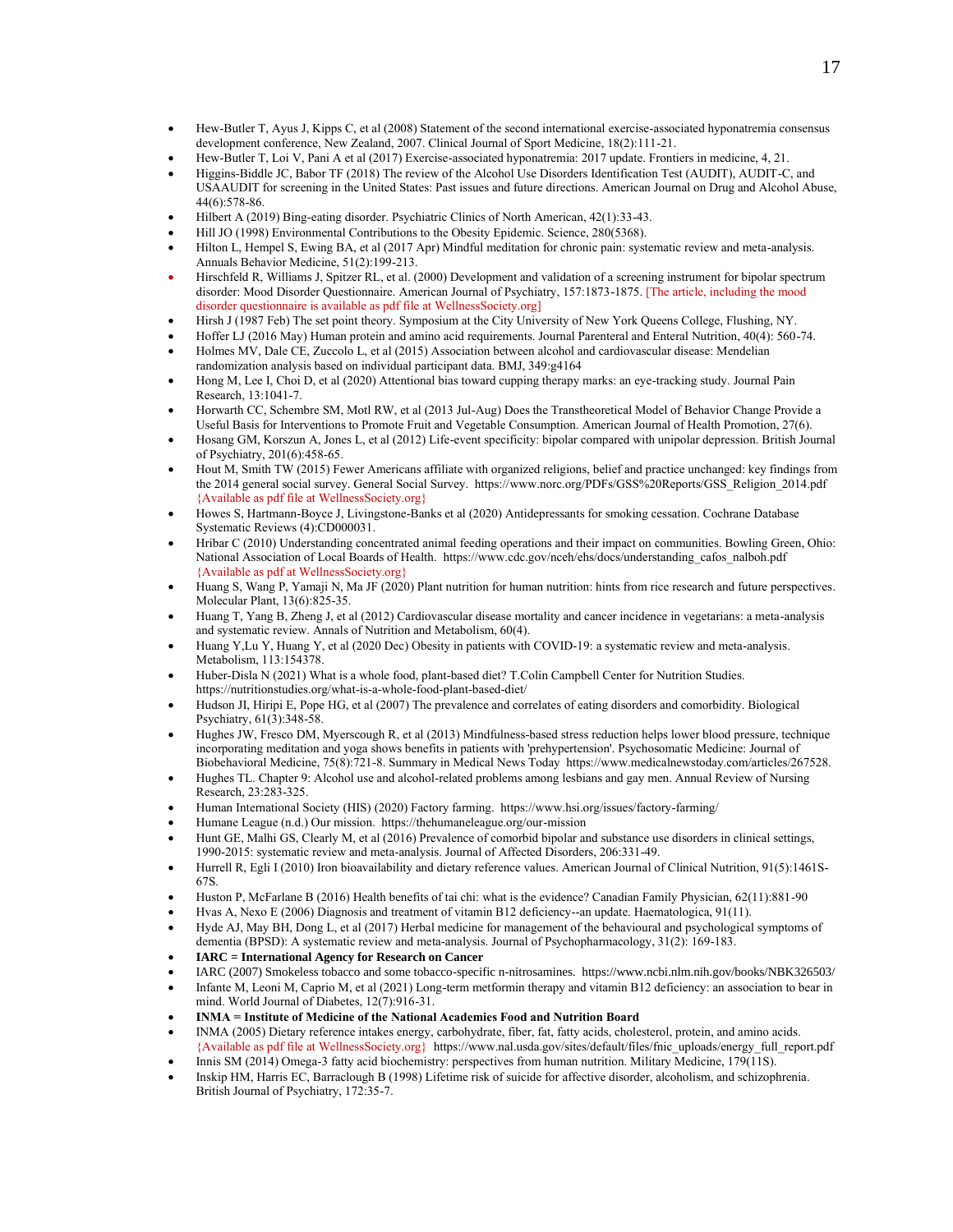- Institute for Wellness Education (2019) The 10 dimensions of wellness. https://instituteforwellness.com/10-dimensions-ofwellness/
- Institute of Medicine of the National Academies Food and Nutrition Board refer to INMA
- International Agency for Research on Cancer refer to IARC
- International Continence Society (n.d.). ICS Glossary. https:/[/www.ics.org/glossary.](http://www.ics.org/glossary)
- International Organization of Physical Therapists in Mental Health refer to IOPTMH
- International Pelvic Pain Society (2019) Basic chronic pelvic pain. https://www.pelvicpain.org/public/resources/educationalresources/informational-handouts
- Interstitial Cystitis Association. (n.d.) Foods to avoid. https:/[/www.ichelp.org/living-with-](http://www.ichelp.org/living-with-) ic/interstitial-cystitis-and-diet/foodsto-avoid.
- Ioannou GN, Morrow OB, Connole ML, et al (2009) Association between dietary nutrient composition and the incidence of cirrhosis or liver cancer in the United States population. Hepatology, 50(1), 175-184.
- **IOPTMH = International Organization of Physical Therapists in Mental Health**
- IOPTMH (2022) International Organization of Physical Therapists in Mental Health. World Physiotherapy. https://world.physio/subgroups/mental-health
- Isenberg-Grzeda E, Alici Y, Hatzoglou V, et al (2016) Nonalcoholic thiamine-related encephalopathy (Wernicke-Korsakoff syndrome) among inpatients with cancer: a series of 18 cases. Psychosomatics, 57(1).
- Ismail I, Wahab S, Sidi H, et al (2019) Kratom and future treatment for the opioid addiction and chronic pain: periculo beneficium? Current Drug Targets, 20(2):166-72.
- Jack ME, Beasley M, Ibrahim H, et al (2020) Kratom associated with ventricular fibrillation. American Journal of Therapy, 28(6):e792-5.
- Jacob P, Benowitz NL, Destaillats H, et al (2018) Thirdhand smoke: new evidence, challenges, and future directions. Chemical Research in Toxicology, 30(1):270-94.
- Jacob P, Raddaha AH, Dempsey D, et al (2013) Comparison of nicotine and carcinogen exposure with water pipe and cigarette smoking. Cancer Epidemiological Biomarkers Prevention, 22(5):765-72.
- Jahnke R, Larkey L, Rogers C (2010) A comprehensive review of health benefits of Qigong and Tai Chi. American Journal of Health Promotion, 24(6): e1–e25.
- Jain A, Mitra P (2021) Bipolar affective disorder. Statpearls [Internet] Treasure Island, FL: StatPearls Publishing.
- Jaklevic MC (2021) COVID-19 and the "lost year" for smokers trying to quit. JAMA, 325(19):1929-30.
- Jamison KR (2015) Touched with Fire. USA: Free Press.
- Jenkins DJ, Kendall CW, Marchie A, et al (2003c) The effect of combining plant sterols, soy protein, viscous fibers, and almonds in treating hypercholesterolemia. *Metabolism*, 52(11):1478-83.
- Jenkins DJ, Kendall CW, Marchie A, et al (2003s) Effects of a dietary portfolio of cholesterol- lowering foods vs lovastatin on serum lipids and C-reactive protein. JAMA, 290:502–510.
- Jenkins DJ, Kendall CW, Marchie, et al (2005) Direct comparison of a dietary portfolio of cholesterol- lowering foods with a statin in hypercholesterolemic participants. American Journal of Clinical Nutrition, 81:380–387.
- Jeter PE, Nkodo AF, Moonaz SH, et al (2014 Apr) A systematic review of yoga for balance in a healthy population. Journal of Alternative Complementary Medicine, 20(4):221-32.
- Jha P (2020) The hazards of smoking and the benefits of cessation: a critical summation of the epidemiological evidence in highincome countries. eLife, 9:e49979.
- Jiang R, Manson JE, Stampfer MJ, et al (2002) Nut and peanut butter consumption and risk of type 2 diabetes in women. JAMA, 288(20):2554-60.
- Jiang W, Ju C, Jiang H, et al (2014) Dairy foods intake and risk of Parkinson's disease: a dose– response meta-analysis of prospective cohort studies. European Journal of Epidemiology, 29(9).
- Jin C, Ishikawa A, Sengoku Y, et al (2000). A telehealth project for supporting an isolated physiotherapist in a rural community in Hokkaido. Journal of Telemedicine Telecare, 6 Supplement (2): S35-5.
- Johns Hopkins Medicine (2021) Suggested Protein Supplements. Baltimore, MD: Johns Hopkins Bariatric Surgery. {Available as pdf file at WellnessSociety.org} https:[//www.hopkinsmedicine.org/johns\\_hopkins\\_bayview/\\_docs/medical\\_services/bariatrics/nutrition-](http://www.hopkinsmedicine.org/johns_hopkins_bayview/_docs/medical_services/bariatrics/nutrition)suggested-protein-

supplements.pdf

- Johnson LE, Balyan L, Magdalany A, et al (2020) The potential for kratom as an antidepressant and antipsychotic. Yale Journal of Biological Medicine, 93(2):283-9.
- Johnson SL, Murray G, Fredrickson B, et al (2012 Feb) Creativity and bipolar disorder: touched by fire or burning questions. Clinical Psychological Review, 32(1):1-12.
- Jonas S (2000) Talking about Health and Wellness with your Patients: Integrating health promotion and disease prevention into your practice. New York, NY: Springer Publishing Company.
- Jones F, Harris P, Waller H, et al (2005) Adherence to an exercise prescription scheme: the role of expectations, self-efficacy, stage of change and psychological well-being. British Journal of Health Psychology, 3:359-78.
- Jones JM (2012 Jun) Atheists, Muslims see most bias as Presidential candidates. Gallup.
- https://news.gallup.com/poll/155285/atheists-muslims-bias-presidential-candidates.aspx
- Jones JM (2021) LGBT identification rises to 5.6% in latest U.S. estimate. Gallup. https://news.gallup.com/poll/329708/lgbtidentification-rises-latest-estimate.aspx
- Jones KD, Sherman CA, Mist SD (2012) A randomized controlled trial of 8-form tai chi improves symptoms and functional mobility in fibromyalgia patients. Clinical Rheumatology. 31(8):1205–1214.
- Jordon CJ, Zheng-Xiong XI (2018) Discovery and development of varenicline for smoking cessation. Expert Opinion Drug Discovery, 13(7):671-83.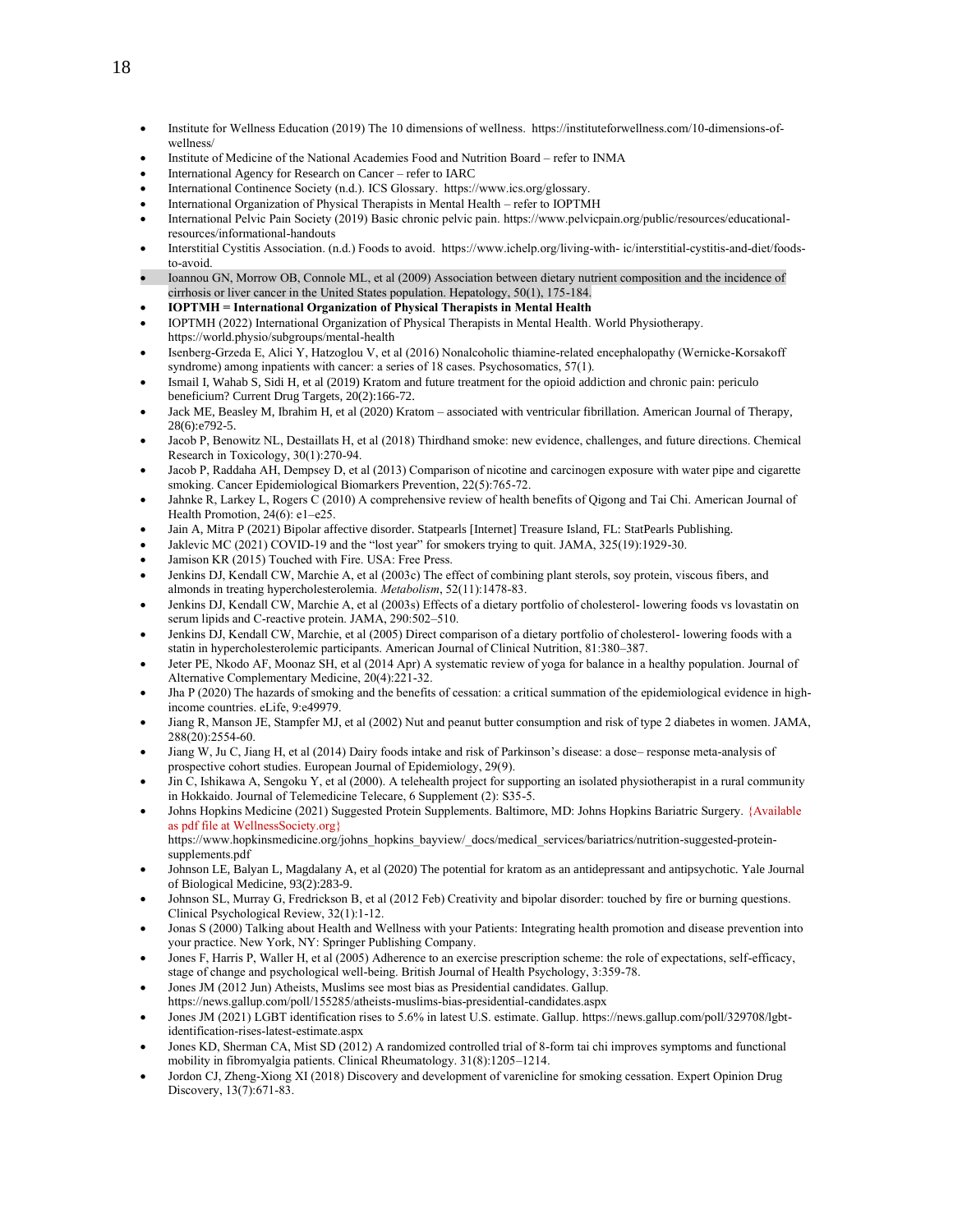- Joseph A, Cliffe C, Hillyard M, et al (2017) Gender identity and the management of the transgender patient: a guide for nonspecialists. Journal of the Royal Society of Medicine, 110(4):144-52.
- Joy M (2010) Why We Love Dogs, Eat Pigs, and Wear Cows. San Francisco, CA: Conari Press.
- Ju ZY, Wang K, Cui HS, et al (2017 Dec) Acupuncture for neuropathic pain in adults. Cochrane Database Systems Review. (12):CD012057.
- Jun J, Nan X (2018) Comparative risk assessment and cessation information seeking among smokeless tobacco users. Addictive Behavior, 80:14-21.
- Jung SB, Nagaraja V, Kapur A, et al (2015) Association between vitamin B12 deficiency and long-term use of acid-lowering agents: a systematic review and meta-analysis. Internal Medical Journal, 45(5):409-16.
- Kaartinen K, Lammi M, Hypen M (2000) Vegan diet alleviates fibromyalgia symptoms. *Scandinavian Journal of Rheumatology*, 29(5):308-13.
- Kahleova H, Levin S, Barnard ND (2018) Vegetarian dietary patterns and cardiovascular disease. *Progress in Cardiovascular Disease*, 61(1):54-61.
- Kahleova H, Tura A, Hill M et al (2018) A plant-based diet improves beta-cell function and insulin resistance in overweight adult—a 16-week randomized clinical trial. Diabetes, 67(Suppl 1).
- Kaluza J, Wolk A, Larsson S (2013) Heme iron intake and risk of stroke: a prospective study of men. Stroke, 44(2).
- Kamel F, Goldman SM, Umbach DM, et al (2014) Dietary fat intake, pesticide use, and Parkinson's disease. *Parkinsonism & Related Disorders*, 20(1):82-7.
- Kanji S, Seely D, Yazdi F, et al (2012) Interactions of commonly used dietary supplements with cardiovascular drugs: a systematic review. Systematic Reviews, 1:26.
- Kanter JW, Rusch LC, Brondino MJ (2008) Depression self-stigma: a new measure and preliminary findings. Journal of Nervous and Mental Disorders, 196(9):663-70.
- Karidi MV, Vassilopoulou D, Savvidou E, et al (2015) Bipolar disorder and self-stigma: a comparison with schizophrenia. Journal of Affective Disorders, 184:209-15.
- Kasdovasilis P, Alikari V, Zyga S, et al (2019) Film clips smoking behavior and nicotine craving: the interrelationship between stress, smoking cues and carving. Psychiatriki, 30(3):226-34.
- Kassam A, Papish A, Modgill G, et al (2012) The development and psychometric properties of a new scale to measure mental illness related stigma by healthcare providers: the Opening Minds Scale for Health Care Providers (OMS-HC). BMC Psychiatry, 12(62).
- Katz DL, Doughty K, Ali A (2011) Cocoa and chocolate in human health and disease. Antioxidants & Redox Signaling, 15(10):2779-2811.
- Kaur B, Rowe B, Stovold E (2013) Vitamin C supplementation for asthma. Cochrane Database of Systematic Reviews. doi.org/10.1002/14651858.CD000993.pub4
- Ke Cheng, L. Susan Wieland, Li Shih Min, et al (2012) Acupuncture for treatment of irritable bowel syndrome. Cochrane Database Systematic Review, 5(5):CD005111.
- Kearney G, Cioppa-Mosca J, Peterson MGE, et al (2007) Physical therapy and complementary and alternative medicine: an educational tool for enhancing integration. Musculoskeletal Journal of Hospital for Special Surgery, 3(2):198-201.
- Kelley GA, Kelley KS (2017) Exercise and sleep: a systematic review of previous meta- analyses. Journal of Evidenced Based Medicine, 10(1):26-36.
- Kelly RB (2009) Acupuncture for pain. American Family Physician, 80(5):481-4.
- Kendrick D, Kumar A, Carpenter H (2014) Exercise for reducing fear of falling in older people living in the community. Cochrane Database of Systemic Reviews, (11):CD009848.
- Kenjale A, Ham K, Stabler T et al (2011) Dietary nitrate supplementation enhances exercise performance in peripheral arterial disease. Journal of Applied Physiology, 110(6).
- Kennedy CM, Turcea AM, Bradley CS (2009) Prevalence of vulvar and vaginal symptoms during pregnancy and the puerperium. International Journal of Gynecology and Obstetrics, 105: 236 –239.
- Kenneth K (2019) What is health? The four dimensions of health. https:[//www.kennethmd.com/the-four-dimensions-of-health/](http://www.kennethmd.com/the-four-dimensions-of-health/)
- Kessler RC, Chiu WT, Demler O, et al (2010) Prevalence, severity, and comorbidity of 12-month DSM-IV Disorders in the national comorbidity survey replication. Archives of General Psychiatry, 62(6), 593–602.
- Kessler RC, Petukhova M, Sampson NA, et al (2012) Twelve-month and lifetime prevalence and lifetime morbid risk of anxiety and mood disorders in the United States. International Journal of Methods Psychiatric Research, 21(3):169-184.
- Key TJ, Appleby PN, Crowe FL, et al (2014) Cancer in British vegetarians: updated analyses of 4998 incident cancers in a cohort of 32,491 meat eaters; 8612 fish eaters; 18,298 vegetarians; and 2246 vegans1234. American Journal of Clinical Nutrition; 100:378S–385S.
- Khantzian EJ (1997) The self-medication hypothesis of substance use disorders: a reconsideration and recent applications. Harvard Review Psychiatry, 4(5):231-44.
- Kim DD, Basu A (2016) Estimating the medical care costs of obesity in the United States: systematic review, meta-analysis, and empirical analysis. Value Health, 19(5):602-13.
- Kim H, Caulfield LE, Garcia-Larsen V (2019) Plant-based diets and incident CKD and kidney function. *Clinical Journal of the American Society of Nephrology*, 14(5):682-91.
- Kim H, Caulfield LE, Garcia‐Larsen V, et al (2019) Plant‐based diets are associated with a lower risk of incident cardiovascular disease, cardiovascular disease mortality, and all‐cause mortality in a general population of middle‐aged adults. Journal of the American Heart Association, 8(16).
- Kim JP, Yoo HY, Yu HJ, et al (1998) The effect of ginseng on the nutritional status and the immune functions after curative operations on gastric carcinoma patients. Journal Korean Surgical Society. 54(6):854-62.
- Kim M, Choi M, Sung C (2007) Bone mineral density of Korean postmenopausal women is similar between vegetarians and nonvegetarians. *Nutrition Research*, 27(10):612-7.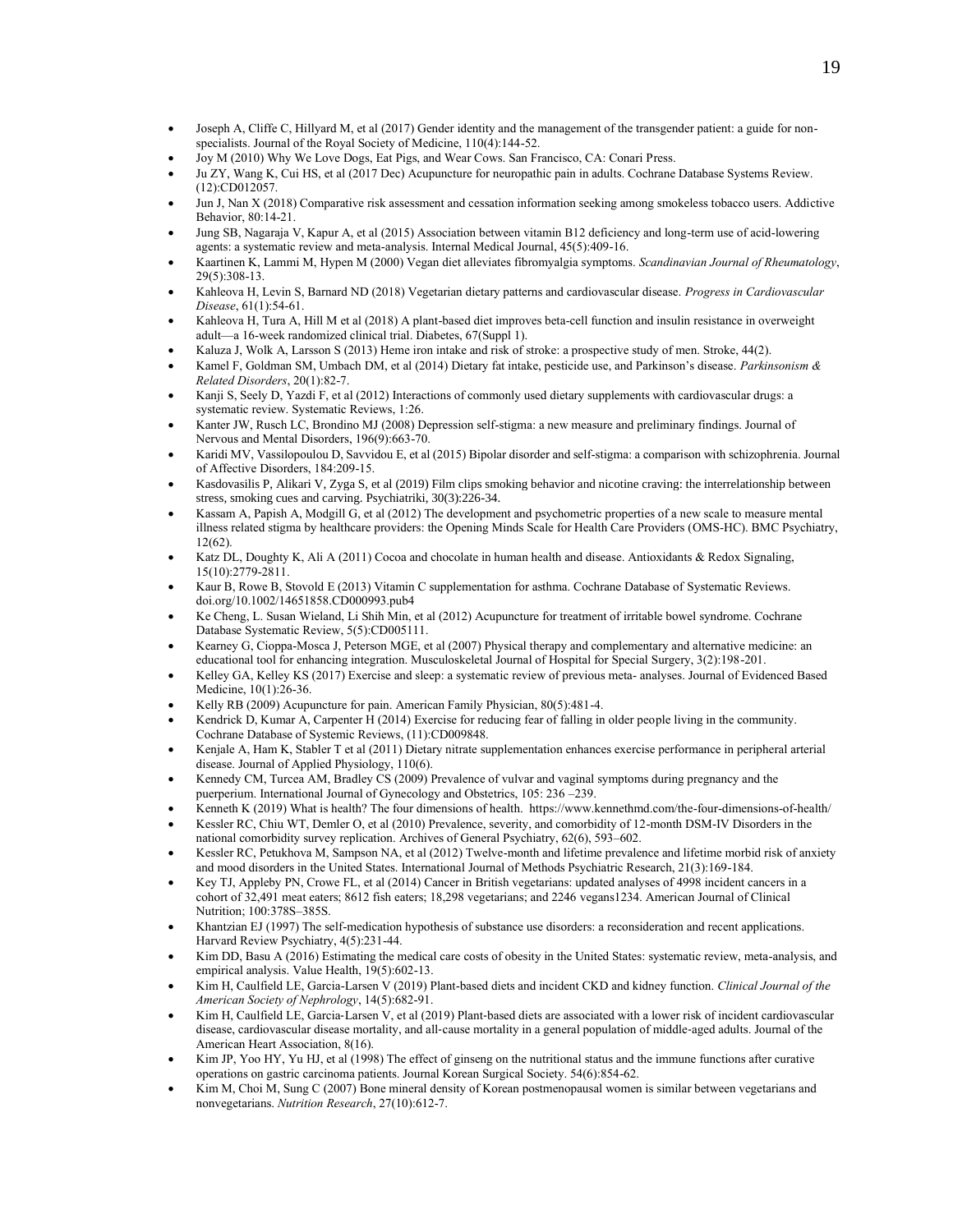- Kim S, Lee Y (2014) Numerical analysis of the change in skin color due to ecchymosis and petechiae generated by cupping: a pilot study. Journal of Acupuncture, 7(6):306-7.
- Kimmunen T, Leeman R, Kirhonen T, et al (2013) Exercise as an adjunct to nicotine gum in treating tobacco dependence among women. Nicotine Tobacco Research, 10(4):689-703.
- Kira G, Maddison R, Hull M, et al (2014) Sleep education improves the sleep duration of adolescents: a randomized controlled pilot study. Journal Clinical Sleep Medicine. 10:787–92.
- Kissler H, Settmacher U (2013) Bariatric surgery to treat obesity. Seminars Nephrology, 33(1):75-89.
- Klaus L, Allais G, Brinkhaus B, et al (2016) Acupuncture for the prevention of episodic migraine. Cochrane Database Syst Review (6):CD001218.
- Klein PJ, Baumgarden J, Schneider (2019) Qigong and tai chi as therapeutic exercise: survey of systematic reviews and metaanalyses addressing physical health conditions. Alternative Therapeutic Health Medicine, 4(3): pii:E59.
- Klemperer EM, Mermelstein R, Baker TB, et al (2020) Predictors of smoking cessation attempts and success following
- motivations-phase interventions among people initially unwilling to quit smoking. Nicotine Tobacco Research, 22(9):1446-1452. • Knaak S, Mantler E, Szeto A (2017) Mental illness-related stigma in healthcare – barriers to access and care and evidence-based solutions. Healthcare Management Forum, 30(2):111-116.
- Knickman JR, Elbel B (ed) (2018) Jonas & Kovner's Health care and delivery in the United States, 12th ed. New York, NY: Springer Publishing.
- Knott CS, Coombs N, Stamatakis E, et al (2015) All cause mortality and the case for age specific alcohol consumption guidelines: pooled analysis of up to 10 population cohorts. BMJ, 350:h384.
- Kochanek KD, Xu JQ, Arias E (2020) Mortality in the United States. HCHS Data Brief, no 395. Hyattsville, MD: National Center for Health Statistics.
- Koenders MA, Giltay EJ, Hoencamp E, et al (2015) The bidirectional impact of perceived and enacted support on mood in bipolar outpatients: A two-year prospective study. Comprehensive Psychiatry, 60:59-67.
- Koenders MA, Giltay EJ, Spijker AT, et al (2014) Stressful life events in bipolar I and II disorder: cause or consequence of mood symptoms. Journal of Affective Disorders, 161:55-64.
- Koithan M, Farrell C (2010) Indigenous Native American healing traditions. Journal Nursing Practice. 6(6):477-8. Kramlinger KG, Post RM (1996) Ultra-rapid and ultradian cycling in bipolar affective illness. British Journal of Psychiatry, 168(3):314-23.
- Krasnopolsky-Levine, Olender-Russo (1992) Nutrition in Health and Wellness: Planning and Services. In J Rothman & RE Levine (Eds.), Prevention Practice: Strategies for Physical Therapy and Occupational Therapy. USA: WB Saunders Co.
- KratomSpot (n.d.) https://kratomspot.com/
- Krebs P, Norcross, JC, Nicholson JM, et al (2018) Stages of change and psychotherapy outcomes: a review and meta-analysis. Journal of Clinical Psychology, 74(11):1964-1979.
- Krieger JJ, Lee SW, Jeon J, et al (2008 Feb) Epidemiology of prostatitis. Int J Antimicrobial Agents, 31(Suppl 1): S85–S90.
- Krikorian R, Nash T, Shidler M et al (2009) Concord grape juice supplementation improves memory function in older adults with mild cognitive impairment. British Journal of Nutrition, 103(5).
- Kris-Etherton PM, Akabas SR, Bales CW, et al (2019 Apr) Complementary and alternative medicine research in practice-based research networks: a critical review. Complementary Therapies in Medicine. 43:7-19.
- Krishnamoorthy D, Hoy RC, Natelson DM, et al (2018) Dietary advanced glycation end-product consumption leads to mechanical stiffening of murine intervertebral discs. Disease Models & Mechanisms, 11(12).
- Krishnaswami A, Ashok R, Sidney S, et al (2018) Real-world effectiveness of a medically supervised weight management program in a large integrated health care delivery system: five-year outcomes. The Permanente Journal, 22:17-82.
- Kriska AM, Caspersen CJ (Eds.) (1997) A collection of physical activity questionnaires for health- related research. Medicine & Science in Sports & Exercise. 29: S1-S205.
- Krolak M, Jezewska-Zychowica, Sajdakowska, et al (2017 Nov) Does perception of dietary fiber mediate the impact of nutrition knowledge on eating fiber-rich bread? Nutrition, 9(11):1255.
- Kryger M, Roth T, Dement W (2016) Principles and Practice of Sleep Medicine (6th Ed) Amsterdam, The Netherlands: Elsevier.
- Kübler-Ross, E (1969) On Death and Dying. New York, NY: The MacMillan Company.
- Kuchta K, Hladikova M, Thomsen M, et al (2021) Kava (Piper methysticum) extract for the treatment of nervous anxiety, tension and restlessness. Drug Research (Stuttg) 71(2):83-93.
- Kumar PR, Essa MM, Al-Adawi S (2014) Omega-3 fatty acids could alleviated the risks of traumatic brain injury- a mini review. Journal of Traditional Complementary Medicine, 4(2):89-92.
- Kuntic M, Hahad O, Daiber A, et al (2020) Could e-cigarette vaping contribute to heart disease? Expert Review Respiratory Medicine, 14(11):1131-39.
- Kvam S, Kleppe CL, Nordhus AH, et al (2016) Exercise as a treatment for depression: a meta-analysis. Journal of Affective Disorders, 202:67-86.
- Kwok CS, Umar S, Myint PK, et al (2014) Vegetarian diet, Seventh Day Adventists and risk of cardiovascular mortality: A systematic review and meta-analysis. *International Journal of Cardiology*, 176(3):680-6.
- Kwok S, Adam S, Ho J, et al (2020 Dec) Obesity: a critical risk factor in the COVID-19 pandemic. Clinical Obesity, 10(6):e12403.
- Laguipo A (2018 Oct 8) Dysbiosis diagnosis. News Medical Life Sciences. https://www.news-medical.net/health/Dysbiosis-Diagnosis.aspx
- Lai ZW, Hanczko R, Bonilla E, et al (2012) N-acetylcysteine reduces disease activity by blocking mammalian target of rapamycin in T cells from systemic lupus erythematosus patients: A randomized, double-blind, placebo-controlled trial. Arthritis & Rheumatism, 64(9).
- Lakkis N, Mahmassani DM (2015 Jan) Screening instruments for depression in primary care: a concise review for clinicians. Postgraduate Medicine Journal, 127(1):99-106.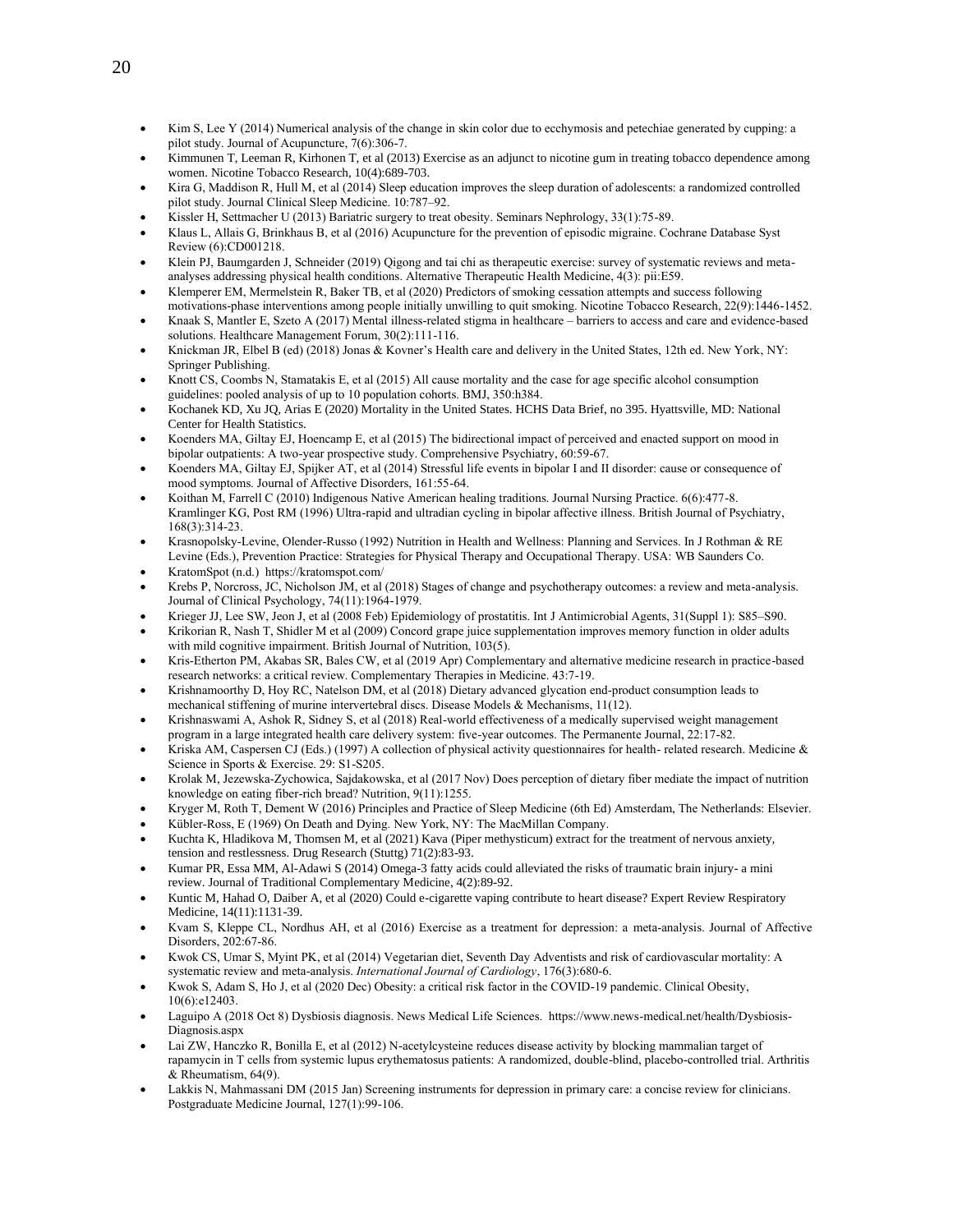- Lam F, Khan T, Faidah H, et al (2019) Effectiveness of whey protein supplements on the serum levels of amino acid, creatinine kinase and myoglobin of athletes: a systematic review and meta- analysis. Systematic Reviews, 8(1).
- Lan C, Chen SY, Wong MK, et al (2013 Nov) Tai Chi Chuan Exercise for Patients with Cardiovascular Disease. Evidence Based Complementary Medicine, 983208
- Landry J (2004, May) Reflections on responsibility. PT Magazine, 12(1):9.
- Langhorst J, Klose P, Dobos GJ (2013) Efficacy and safety of meditative movement therapies in fibromyalgia syndrome: a systematic review and meta-analysis of randomized controlled trials. Rheumatology International, 33(1):193–207.
- Lansdown AB, Mirastschijski U, Stubbs N, et al (2007) Zinc in wound healing: Theoretical, experimental, and clinical aspects. Wound Repair and Regeneration, 15(1).
- Lara-Castro C, Garvey WT (2004) Diet, insulin resistance, and obesity: zoning in on data for Atkins dieters living in South Beach. Journal of Clinical Endocrinology & Metabolism, 89(9):4197- 205.
- Lasater J (1997) Untying the knot: yoga as physical therapy. In C.M. Davis (Ed.) Complementary Therapies in Rehabilitation (pp. 125-131) Danvers: Slack Inc.
- Latavola K, Kamaradova D, Prasko (2014) Suicide in bipolar: a review. Psychiatric Danubina (26(2):108-14.
- La Trobe University (2020) What does LGBTIA+ mean? https://www.latrobe.edu.au/students/support/wellbeing/resourcehub/lgbtiqa/what-lgbtiqa-means
- Lauche R, Peng W, Ferguson C, et al (2017) Efficacy of tai chi and qigong for the prevention of stroke and stroke risk factors: a systematic review with meta-analysis, Medicine (Baltimore), 96(45): e8517.
- Lauche R, Wubbeling K, Ludtke R, et al (2012) Randomized controlled pilot study: pain intensity and pressure pain thresholds in patients with neck and low back pain before and after traditional East Asian Gua sha therapy. American Journal of Chinese Medicine, 40: 905–917.
- Laurel C (2015) MIND Diet Slows Cognitive Decline in Stroke Survivors. Alzheimer's & Dementia, 90(15S).
- Lautenschlager F, Weiss M, Feuerer S, et al (2021) Kratom a short review for pain medicine. Der Schmerz:1-6.
- Law D, McDonough S, Bleakley C, et al (2015) Laser acupuncture for treating musculoskeletal pain: a systemic review with meta-analysis. Journal Acupuncture Meridian Studies, 8(1):2-16.
- Lawler TS, Stanfill SB, deCastro BR, et al (2018) Surveillance of nicotine and pH in cigarette and cigar filler. Tobacco Regulation Science, 3(Suppl1):11.
- Layden JE, Ghinai I, Pray I, et al (2020) Pulmonary illness related to e-cigarette use in Illinois and Wisconsin final report. New England Journal of Medicine, 82(10):903-16.
- Layman DK (2004) Protein quantity and quality at levels above the RDA improves adult weight loss. Journal of American College of Nutrition, 23(6 Suppl):631S-636S.
- Le L, Sabaté J (2014) Beyond meatless, the health effects of vegan diets: findings from the Adventist cohorts. *Nutrients*, 6(6):2131-47.
- Leach MJ, Page AT (2014) Herbal medicine for insomnia: a systematic review and meta-analysis. *Sleep Medicine Reviews*, 24:1-12.
- Leach MJ, Page AT (2015) Herbal medicine for insomnia: a systematic review and meta-analysis. *Journal of the Australian Traditional-Medicine Society*, 22(1):42.
- Lee E, Kang H, Kim H (2016) Ketogenic diet for children with epilepsy: a practical meal plan in a hospital. Clinical Nutrition Research. 5(1):60-63.
- Lee EJ, Frazier SK (2011) The efficacy of acupressure for symptoms management: a systematic review. Journal of Pain Symptomology Management, 41(4): 589-603.
- Lee H, Peng W, Steel A, Reid R, et al (2019 Apr) Complementary and alternative medicine research in practice-based research networks: A critical review. Complementary Therapies in Medicine. 43:7- 19.
- Lee S, Choi Y, Jeong H, et al (2018) Effect of different cooking methods on the content of vitamins and true retention in selected vegetables. Food science and biotechnology, 27(2).
- Lee S, Park H (2019) Effects of auricular acupressure on pain and disability in adults with chronic neck pain. Applied Nursing Research, 45:12-16.
- Lee Y, Bae S, Song G (2012) Omega-3 Polyunsaturated Fatty Acids and the Treatment of Rheumatoid Arthritis: A Metaanalysis. Archives of Medical Research, 43(5).
- Leggit JC (2018 Jul) Musculoskeletal therapies: acupuncture, dry needling, and cupping. FP Essentials, 470:27-31.
- Lehman BA (1988 Dec 13) Winfrey fed two big weight-loss myths. Deseret News. https://www.deseret.com/1988/12/13/18787912/winfrey-fed-two-big-weight-loss-myths
- Lehr J, Marwinski G, Lehr S, et al (2005) Ambient odors of orange and lavender reduce anxiety and improve mood in a dental office. Physiology & Behavior, 86(1-2):92-5.
- Lein DH, Clark D, Garaham C, et al (2017) A model to integrate health promotion and wellness in physical therapist practice: development and validation. Physical Therapy, 97(12):1169-81.
- Leite W, Svinicki M, Shi Y (2010) Attempted validation of the scores of the VARK: learning styles inventory with multitraitmultimethod confirmatory factor analysis models. Educational and Psychological Measurement, 70(2):323-9.
- Leitzmann C (2014) Vegetarian nutrition: past, present, future. American Journal of Clinical Nutrition, 100(Suppl 1): 496S-502S.
- Leitzmann C (2014) Vegetarian nutrition: Past, present, future. American Journal of Clinical Nutrition,100:496–502.
- Kulda V (2012) Vitamin D metabolism. Vnitr Lek [Czech], 58(5):400-4.
- Leppälä J, Virtamo J, Fogelholm R, et al (2000) Controlled Trial of α-Tocopherol and β-Carotene Supplements on Stroke Incidence and Mortality in Male Smokers. Arteriosclerosis, Thrombosis, and Vascular Biology, 20(1).
- Leskowitz E (2003) Complementary and Alternative Medicine in Rehabilitation. New York: Churchill Livingstone.
- Levine J (1990) The relative value of consultation, questionnaires and laboratory investigation of excessive alcohol consumption. Alcohol and Alcoholism, 25(5):539-53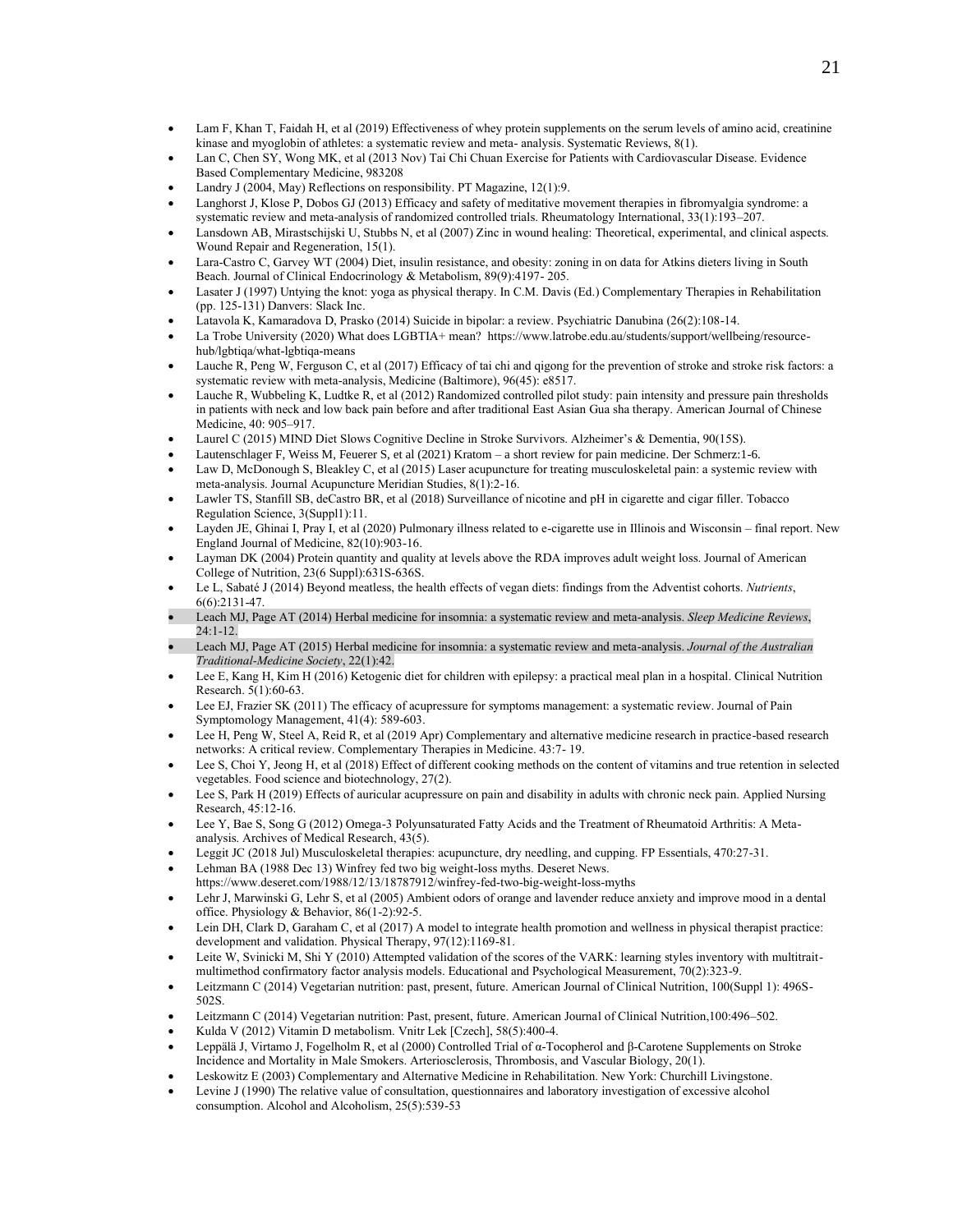- Lewis KS, Gordon-Smith K, Forty L, et al (2017 Sep) Sleep loss as a trigger of mood episodes in bipolar disorder: individual differences based on diagnostic subtype and gender. British Journal of Psychiatry, 211(3):169-174.
- Lewis S (2019 May 29) World Health Organization removes "gender identity disorder" from list of mental illnesses. CBS News. https://www.cbsnews.com/news/world-health-organization-removes-gender-dysphoria-from-list-of-mental-illnesses/
- Lex C, Bazner E, Meyer TD (2017 Jan) Does stress play a significant role in bipolar disorder? A meta-analysis. Journal of Affective Disorders, 208:298-308.
- Li F, Harmer P, Fitzgerald K (2012) Tai chi and postural stability in patients with Parkinson's disease. New England Journal of Medicine, 366(6):511–519.
- Li F, Harmer P, Liu Y (2014) A randomized controlled trial of patient-reported outcomes with tai chi exercise in Parkinson's disease. Movement Disorders, 29(4):539–545.
- Li FS, Harmer P, Fisher J (2005) Tai chi and fall reductions in older adults: a randomized controlled trial. The Journal of Gerontology, 60A:187-194.
- Li FS, Weng JK (2017 Jul) Demystifying traditional herbal medicine with modern approach. Nature Plants, 3:17-19.
- Li HH, Livneh H, Yeh CC, et al (2019, Apr) Association between use of Chinese herbal medicine and depression risk in patients with rheumatoid arthritis: a nationwide retrospective cohort study. Internal Journal Rheumatic Disease, 22(6):986-94.
- Li JQ, Guo W, Sun ZG, et al (2017 Aug) Cupping therapy for knee osteoarthritis: the evidence from systemic review and metaanalysis. Complementary Therapies Clinical Practices, 28:152-60.
- Li LW, Harris RE, Tsodikov A, et al (2018 Feb) Self-acupressure for older adults with symptomatic knee osteoarthritis: a randomized controlled trial. Arthritis Care Research, 70(2):221-229.
- Li X, Han Y, Cui J, Yan P, Di Z, Li L (2016 Oct) Efficacy of Warm Needle Moxibustion on Lumbar Disc Herniation: A Meta-Analysis. Journal Evidence Based Complementary Alternative Medicine, 21(4):311-9.
- Li X, Song S, Tippin M, et al (2021) Kava root extracts hinder prostrate cancer development and tumorigenesis by involvement of dual inhibition of MAO-A and LSD1. Journal Translational Genetics and Genomics, 5:163-72.
- Lilly LN, Heiss CJ, Maragoudakis SF, et al (2019) The effect of added peanut butter on the glycemic response to a highglycemic index meal: a pilot study. Journal of American College of Nutrition, 38(4):351-7.
- Lichtenstein AH, Appel LJ, Brands M (2006) Diet and lifestyle recommendations revision 2006. A scientific statement from the American Heart Association nutrition committee. Circulation, 114:82– 96.
- Linares IM, Zuardi AW, Pereira LC, et al (2019) Cannabidiol presents an inverted U-shaped dose response curve in a simulated public speaking test. Brazil Journal of Psychiatry, 41(1):9-14.
- Lindford AJ, Tehrani H, Sassoon et al (2006) Home oxygen therapy and cigarette smoking: a dangerous practice. Annuals Burns and Fire Disasters, 19(2):99-100.
- Lindson N, Klemperer E, Hong B, et al (2019) Smoking reduction interventions for smoking cessation. Cochrane Database of Systematic Reviews, (9):CD013183.
- Link BG, Phelan JC (2001) Conceptualizing stigma. Annual Review of Sociology, 27(1):363–85.
- Little B (2019 Sep 11) When cigarette companies used doctors to push smoking. History.
- https://www.history.com/news/cigarette-ads-doctors-smoking-endorsement
- Liu F, Cui J, Liu X, et a (2020) The effect of tai chi and qigong exercise on depression and anxiety of individuals with substance use disorders: a systematic review and meta-analysis. BMC Complementary Medicine Therapy, 20:161.
- Liu HH, Yeh NC, Wu YF, et al (2019) Effects of tai chi exercise on reducing falls and improving balance performance in Parkinson's disease: a meta-analysis. Parkinson's Disease. 9626934.
- Liu Q, Lawrence AJ, Liang J (2011) Traditional Chinese medicine for treatment and alcoholism: from ancient and modern. American Journal of Chinese Medicine, 39(1):1-13.
- Liu X, Clark J, Siskind D, et al (2015) A systematic review and meta-analysis of the effects of Qigong and Tai Chi for depressive symptoms. Complementary Therapeutic Medicine, 23(4):516-34.
- Liu X, Machado GC, Eyles JP et al (2017) Dietary supplements for treating osteoarthritis: a systematic review and metaanalysis. British Journal of Sports Medicine, 52(3):167-75.
- Liu X, Miller YD, Burton NW, et al (2011) Qi-gong mind-body therapy and diabetes control: a randomized controlled study. American Journal Preventative Medicine, 41(2):152-8.
- Lock A, Schneiderhan J, Zick SM (2018) Diets for health: goals and guidelines. American Family Physician, 97(11):721-8.
- Locke A, Schneiderhan J, Zick SM (2018 Jun) Diets for Health: Goals and Guidelines, 97(11):721-8.
- Lomas-Vega R, Obrero-Gaitan E, Molina-Ortega FJ, et al (2017) Tai Chi for risk of falls: a meta- analysis. Journal of American Geriatric Society, 65(9):2037-2043.
- Long G, Sadeghirad B, Ball G (2020) Comparison of dietary macronutrient patterns of 14 popular named dietary programs for weight and cardiovascular risk factor education in adults: systematic review and network meta-analysis of randomized trials. British Medical Journal, 369:m696.
- Lotzke H, Brisby H, Gutke A, et al (2019) A person-centered prehabilitation program based on cognitive-behavioral physical therapy for patients scheduled for lumbar fusion surgery: a randomized controlled trial. Physical Therapy, 99(8):1069-88.
- Louie L (2014) The effectiveness of yoga for depression: a critical literature review. Issues Mental Health Nursing, 35(4):265- 76.
- Lourenco R, Camilo M (2002) Taurine: a conditionally essential amino acid in humans? An overview in health and disease. Nutrition Hospital, 17(6).
- Lourida I, Soni M, Thompson-Coon J, et al. Mediterranean diet, cognitive function, and dementia: a systemic review. Epidemiology, 24(4):479-89.
- Low DW, Tomiyama AJ (2015 Jan) Air displacement versus dual-energy x-ray absorptiometry in underweight, normal-weight, and overweight/obese individuals. PLoS One, 10(1).
- Lowe B, Decker O, Mulller S, et al (2008 Mar) Validation and standardization of the Generalized Anxiety Disorder Screener (GAD-7) in the general population. Medical Care, 46(3):266-74.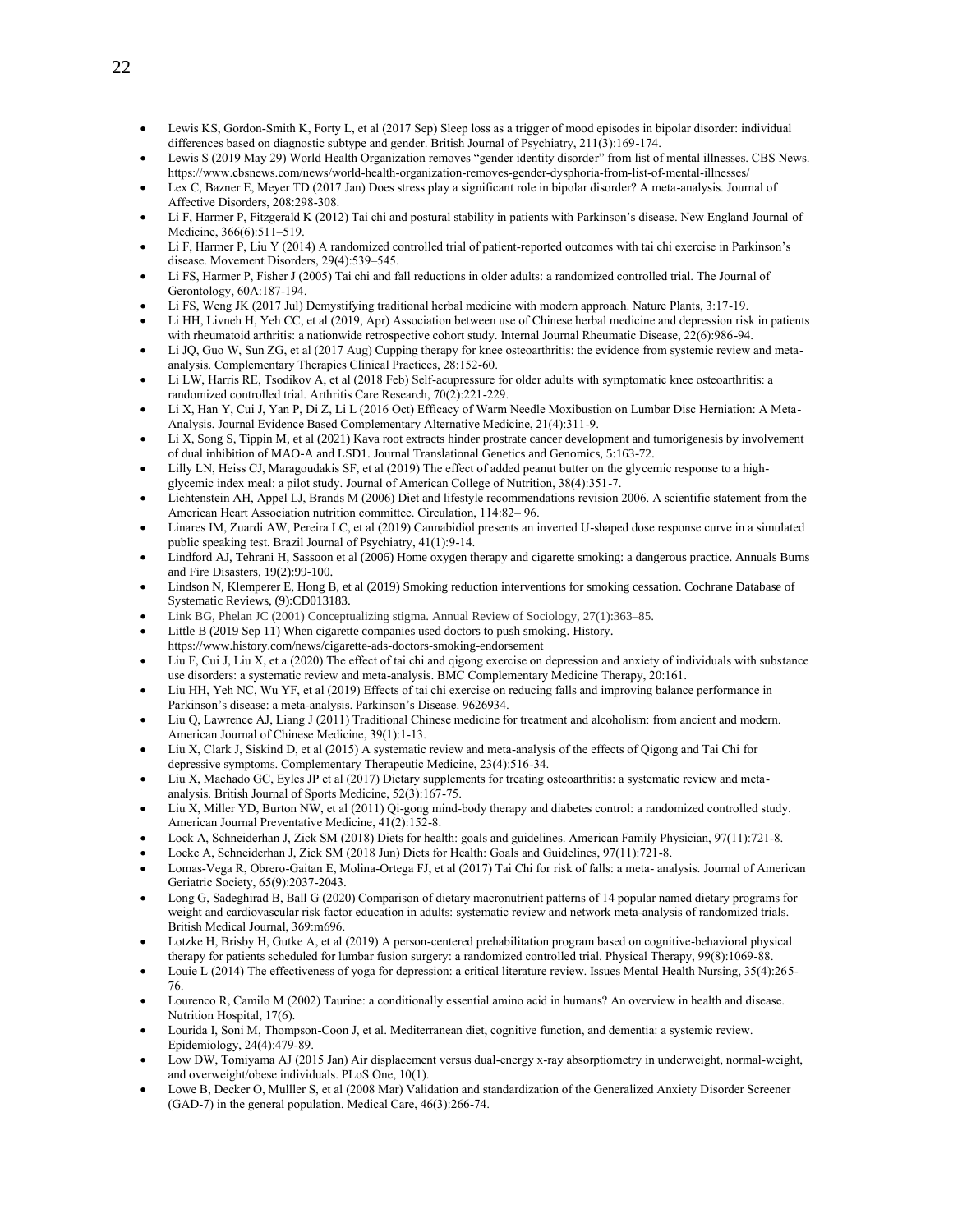- Lowe DT (2017 Sep) Cupping therapy: an analysis of the effects of suction on skin and the possible influence on human health. Complementary Therapy Clinical Practice, 29:162-8.
- Lowry R, Wechsler H, Galuska DA, et al (2002) Television viewing and its association with overweight, sedentary lifestyle, and insufficient consumption of fruits and vegetables among US high- school students: Differences by race, ethnicity, and gender. Journal School Health, 72:413–21.
- Luat AF, Coyle L, Kamat D (2016 Dec) The ketogenic diet: a practical guide for pediatricians. Pediatric Annuls, 45(12):e446- 50.
- Lubitz I, Ricny J, Atrakchi-Baranes D, et al (2016) High dietary advanced glycation end products are associated with poorer spatial learning and accelerated Aβ deposition in an Alzheimer mouse model. *Aging Cell*, 15(2):309-16.
- Ludtke R, Albrecht U, Stange R, et al (2006) Brachialgia paraesthetica nocturna can be relieved by "wet cupping"--results of a randomised pilot study. Complementary Therapies Medicine, 14(4):247– 53.
- Lueboonthavatchai P (2009) Role of stress areas, stress severity, and stressful life events on the onset of depressive disorder: a case-control study. Journal Medical Association of Thailand, 92(9):1240-9.
- Luo JZ, Luo L (2009 Dec) Ginseng on hyperglycemia: effects and mechanisms. Evidenced Based Complementary Medicine, 6(4):423-7.
- Lynch M, Sawynok J, Hiew C (2012) A randomized controlled trial of qigong for fibromyalgia. Arthritis Research & Therapy, 4(4): R178.
- Macauley K, Plummer L (2017) Prevalence and predictors of anxiety in doctorate of physical therapy students. Journal of Allied Health, 46(2):e39-41.
- MacCabe JH, Lambe MP, Cnattingius S et al (2018) Excellent school performance at age 16 and risk of adult bipolar disorder: national cohort study. British Journal of Psychiatry, 196(2):
- Maddalozzo GF, Cardinal BJ, Snow CA (2002 Nov) Concurrent validity of the BOD POD and dual energy x-ray absorption for assessing body composition in young women, Journal of American Dietic Association, 102(11)1677-9.
- Maddalozzo GF, Cardinal BJ, Snow CM (2002) Concurrent validity of the BOD POD and dual energy x-ray absorptiometry techniques for assessing body composition in young women. Journal of the American Dietetic Association, 102:1677-1679.
- Maggio CA, Pi-Sunyer X (2003) Obesity and type 2 diabetes. Endocrinology & Metabolism Clinics of North America, 32(4):805-22.
- Maharaj S, Lees TT, Lal S (2019) Prevalence and risk factors of depression, anxiety, and stress in a cohort of Australian nurses. International Journal of Environmental Research and Public Health, 16(1):61.
- Maharjan S, Panthee B (2019) Prevalence of self-stigma and its association with self-esteem among psychiatric patients in a Nepalese teaching hospital: a cross-sectional study. BMC Psychiatry, 19:347.
- Mahdi GS (2006) The Atkin's diet controversy. Annuals Saudi Medicine, 26(3):244-5.
- Mahnensmith R (2016 Jul 4) Fructose, glucose, and sucrose in nature. Ezine Articles.
- <https://sa1s3.patientpop.com/assets/docs/67278.pdf> {Available as pdf file at WellnessSociety.org}
- Maia SB, Souza AS, Caminha Md, et al (2019) Vitamin A and pregnancy: a narrative review. Nutrients, 11(3): 681.
- Majeed B, Sterling K, Weaver S, et al (2017) Prevalence and harm perception of hookah smoking among US adults, 2014-2015. Addictive Behavior, 69:78-86.
- Makvandi S, Mirzaiinajmabadi K, Sadeghi R, et al (2016 Oct) Meta-analysis of the effect of acupressure on duration of labor and mode of delivery. International Journal of Gynaecology Obstetrics, 135(1):5-10.
- Malinovska J, Svarcova B, Brunerova L, et al (2020) Screening and brief intervention in illicit drug users. Vnitr̆ní Lékar̆ství, 66(7):450-4.
- Mallah F, Montazeri A, Ghanbari Z, et al (2013) Effect of urinary incontinence on quality of life among Iranian women. Journal of Family and Reproductive Health, 8(1): 13-19.
- Malmo K (2019 Jul) Looking at physical therapy holistically. PT in Motion. https:[//www.apta.org/PTinMotion/2019/7/Feature/PTHolistically/](http://www.apta.org/PTinMotion/2019/7/Feature/PTHolistically/)
- Mamallapalli J, KSR R, Corral P, et al (2021) Characterization of different forms of kava (Piper methysticum) products by UPLC-MS/MS. Planta Medicina:a1708-1994. [Online ahead of print]
- Manjarrez C, Birrer R (1983) Nutrition & Athletic Performance. American Family Physician, 28(5):105-115.
- Manson JE, Willett WC, Stampfer MJ (1994) Vegetable and fruit consumption and incidence of stroke in women [Abstract]. Circulation, 89(2):932.
- Manthou E, Georgakouli K, Fatouros IG, et al (2016 May) Role of exercise in the treatment of alcohol use disorder. Biomedical Reports, 4(5):535-45.
- Mantri S (2008 Mar) Holistic medicine and the western medicine tradition. AMA Journal of Ethics Illuminating the Art of Medicine. https://journalofethics.ama-assn.org/article/holistic- medicine-and-western-medical-tradition/2008-03
- Manzoni GM, Pagnini F, Castelnuovo G, et al (2008) Relaxation training for anxiety: a ten-years systematic review with metaanalysis. BMC Psychiatry, 2(8):41.
- Marcus JB (2013) Weight management: finding the healthy balance. Encyclopedia of Food Sciences and Nutrition, 2nd edition (Caballero B, Finglas P, Toldra F Eds) USA: Academic Press.
- Maria L (1965 Jan) The stigma of mental illness can be erased. Mental Hygiene, 49:46-51.
- Marino L (2021) Lori Marino. The Whale Sanctuary. https://whalesanctuaryproject.org/people/lori-marino/
- Marino L, Colvin C (2015) Thinking pigs: a comparative review of cognition, emotion, and personality in Sus domesticus. International Journal of Comparative Psychology. 28:1-27.<https://escholarship.org/uc/item/8sx4s79c> {Available as pdf file at WellnessSociety.org}
- Mark J (2014 Apr 15) Daily life in ancient Mesopotamia. World History Encyclopedia. https://www.worldhistory.org/article/680/daily-life-in-ancient-mesopotamia/
- Mark RG (1974) Telemedicine system: the missing link between homes and hospitals. Modern Nursing Home, 32(2):39-42.
- Mark RJ (2017 Sep) Qigong exercise and arthritis. Medicines (Basel), 4(4): pii.E71.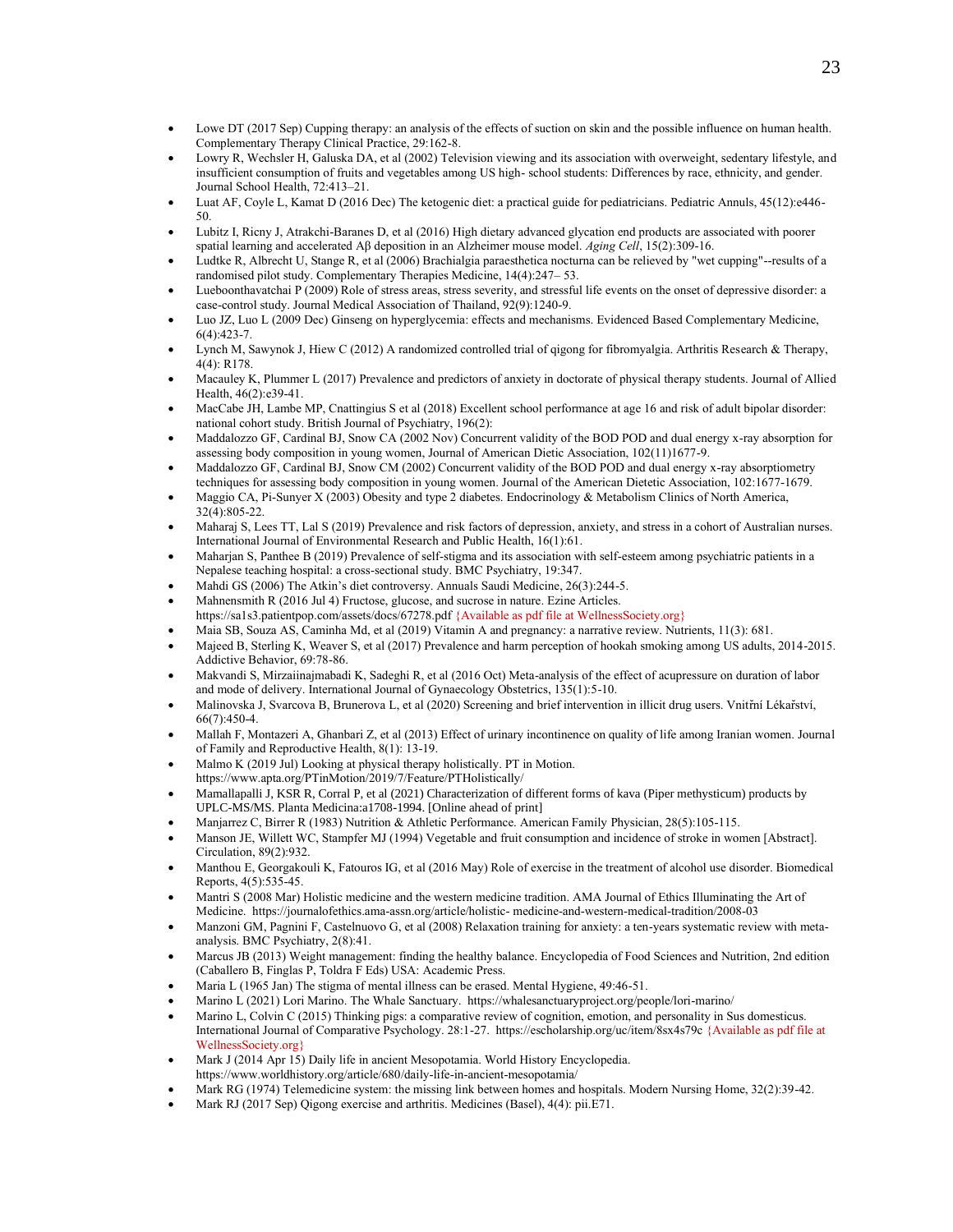- Marks (2019 Nov) Qigong and musculoskeletal pain. Current Rheumatology Reports, 21(11):59.
- Maroon J, Bost J (2018) Review of the neurological benefits of phytocannabinoids. Surgical Neurology International, 9:91.
- Marston AR, Criss J (1984) Maintenance of successful weight loss: incidence and prediction. International Journal of Obesity, 8(5):435-9.
- Martin A, Krause R, Chilton J, et al (2020) Attitudes to psychiatry and to mental illness among nursing students: adaption and use of two validated instruments in preclinical education. Journal of Psychiatric and Mental Health Nursing, 27(3):308-17.
- Martin AC, Candow D (2019) Effects of Online Yoga and Tai Chi on Physical Health Outcome Measures of Adult Informal Caregivers. International Journal of Yoga, 12(1):37-44.
- Martin CK, Heilbronn LK, de Jonge, L, et al (2007) Effect of calorie restriction on resting metabolic rate and spontaneous activity. Obesity, 15(12):2964-73.
- Martin V, Davila-Batista V, Castilla J, et al (2016) Comparison of body mass index (BMI) with the CUN-BAE body adiposity estimator in the prediction of hypertension and type 2 diabetes. BMC Public Health: 82.
- Martinsen EW (2008) Physical activity in the prevention and treatment of anxiety and depression. Nordic Journal of Psychiatry. 62 Suppl (47):25-9.
- Masci D (2019 May) Many Americans see religious discrimination in the U.S.- especially against Muslims. Pew Research Center. https:[//www.pewresearch.org/fact-](http://www.pewresearch.org/fact-) tank/2019/05/17/many-americans-see-religious-discrimination-in-u-s-especiallyagainst-muslims/
- Massera D, Zaman T, Farren GE, et al (2015) A Whole-Food Plant-Based Diet Reversed Angina without Medications or Procedures. Case Reports in Cardiology, 6:1-3. Article No: 978906. {Available as pdf file at WellnessSociety.org}
- Matsuo T, Miyata Y, Sakai H (2017 May) Daily salt intake is an independent risk factor for pollakiuria and nocturia. Internal Journal of Urology, 24(5): 384-9.
- Matthews V, Knutsen S, Beeson W, et al (2011) Soy milk and dairy consumption is independently associated with ultrasound attenuation of the heel bone among postmenopausal women: the Adventist Health Study–2. Nutrition Research, 31(10).
- Matthys H, Eisebitt R, Seith B, et al (2003) Efficacy and safety of an extract of Pelargonium sidoides (EPs 7630) in adults with acute bronchitis: a randomised, double-blind, placebo-controlled trial. Phytomedicine. 10(suppl 4):7–17.
- Mayer M (2014 Dec 9) How White Castle became the King of the Retail Freezercase. Refrigerated & Frozen Foods. <https://www.refrigeratedfrozenfood.com/articles/88793-how-white-castle-became-the-king-of-the-retail-freezercase>
- Mayne S, Bowden A, Sundvall P, et al (2019) The scientific evidence for a potential link between confusion and urinary tract infection in the elderly is still confusing – a systematic literature review. BMC Geriatrics, 19(1):32.
- Mays VM, Cochran SD (2001) Mental health correlates of perceived discrimination among lesbian, gay, and bisexual adults in the United States. American Journal of Public Health, 91(11):1869-76.
- McArdle WD, Katch FI, Katch VL (2015) Exercise Physiology: Energy, Nutrition, and Human Performance, 8th Ed. New York: Lippincott, Williams, & Wilkins.
- McCarty MF, Barroso-Aranda J, Contreras F (2009) The low-methionine content of vegan diets may make methionine restriction feasible as a life extension strategy. Medical Hypotheses, 72:125–128.
- McCarty MF, O'Keefe JH, DiNicolantonio JJ (2019) Glucosamine for the treatment of osteoarthritis: the time has come for higher-dose trials. Journal of Dietary Supplements, 16(2):179-92.
- McClain JJ, Lewin DS, Laposky AD, et al (2014) Associations between physical activity, sedentary time, sleep duration and daytime sleepiness in US adults. Preventative Medicine, 66, 68–73.
- McCullough M, Willett W (2006) Evaluating adherence to recommended diets in adults: the alternate healthy eating index. Public Health Nutrition, 9(1a).
- McFarlin B, Carpenter K, Davidson T, et al (2013) Baker's Yeast Beta Glucan Supplementation Increases Salivary IgA and Decreases Cold/Flu Symptomatic Days After Intense Exercise. Journal of Dietary Supplements, 10(3).
- McGarry J, Foster D (1980). Regulation of hepatic fatty acid oxidation and ketone body production. Annual review of biochemistry, 49(1):395-420.
- McIvor A, Kayswer, Assaad JM, et al (2009) Best practices for smoking cessation interventions in primary care. Canadian Respiratory Journal, 16:129-134.
- McLaughlin KA, Hatzenbuehler ML, Keyes KM (2010) Responses to discrimination and psychiatric disorders among black, Hispanic, female, and lesbian, gay, and bisexual individuals. American Journal of Public Health, 100(8):1477-84.
- McMacken M, Shah S (2017 May) A plant-based diet for the prevention and treatment of type 2 diabetes. *Journal of Geriatric Cardiology*. 14(5):342-354.
- McManus C (2003 Jun 19) Wellness programs serve the "whole" patient with chronic pain. PT 2003 News and Highlights.
- McNamara MC, NG H (2016) Best practices in LGBT care: a guide for primary care physicians. Cleveland Clinic Journal of Medicine, 83(7):531-41.
- McRae MP (2017 Mar) Health benefits of dietary whole grains: an umbrella review of meta-analysis. Journal Chiropractic Medicine, 16(1):10-18.
- McVay MA, Voilis CI, Coffman CJ, et al (2014) Factors associated with choice of low-fat or low-carbohydrate diet during a behavioral weight loss intervention. Appetite, 83:117-24.
- Medpage (2021) Over 73% of U.S. adults overweight or obese. https://www.medpagetoday.com/primarycare/obesity/90142
- Mehta SS, Edwards ML (2018 Nov) Suffering in silence: mental health stigma and physicians' licensing fears.
- Melamed Y, Kislev ME, Geffen E, et al. (2016) The plant component of an Acheulian diet at Gesher Benot Ya'aqov, Isreal. Proceedings of the National Academy of Sciences of the United States of America, 113(51):14674-9.
- Melina V, Craig W, Levin S (2016) Position of the Academy of Nutrition and Dietetics: Vegetarian Diets. Journal of the Academy of Nutrition and Dietetics, 116:1970–1980.
- Melo MC, Daher Ed, Albuquerque SG, et al (2016) Exercise in bipolar patients: a systematic review. Journal of Affective Disorders, 198:32-8.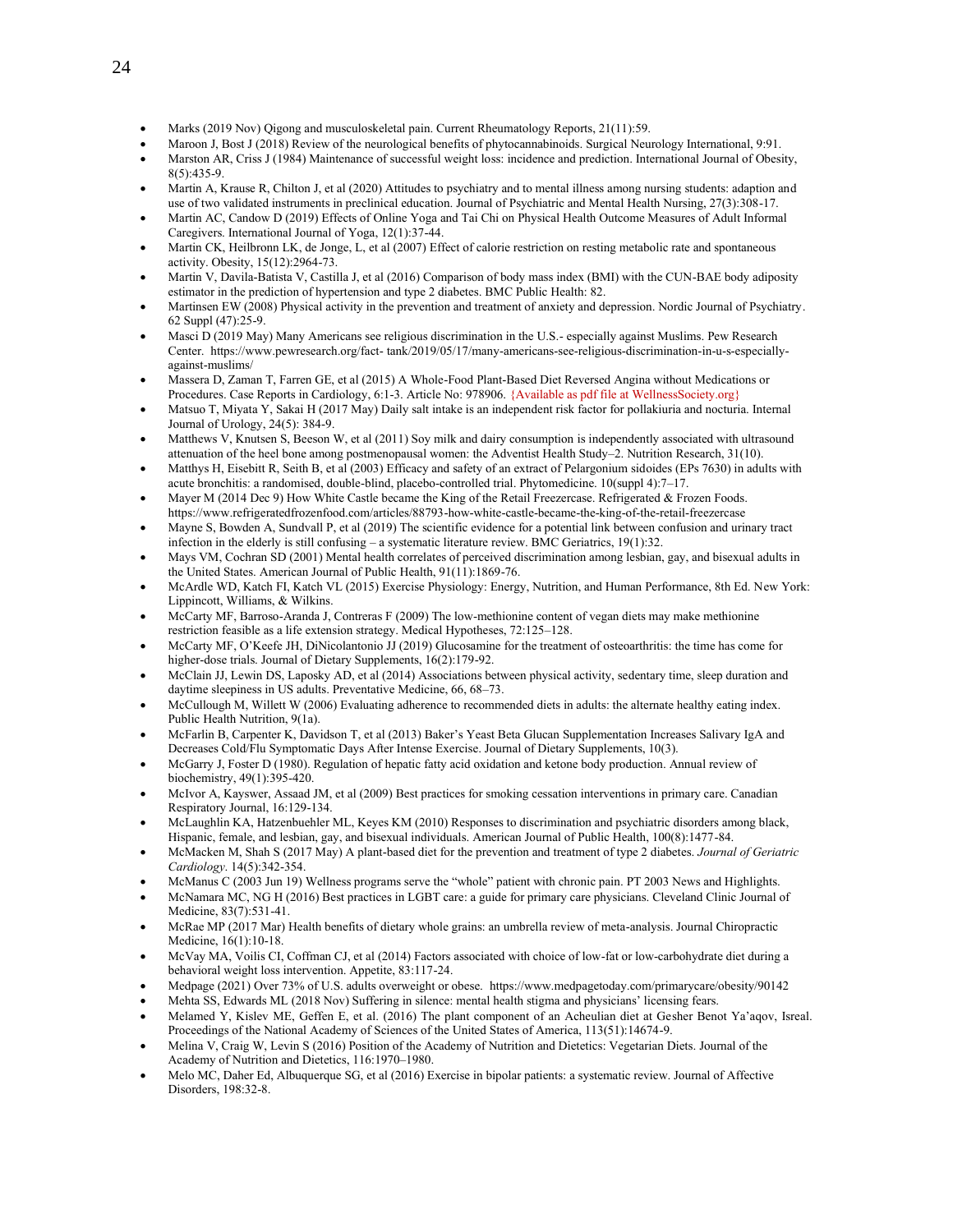- Mendiola J, Torres-Cantero AM, Moreno-Grau JM, et al (2009 Food intake and its relationship with semen quality: a casecontrol study. Fertility and Sterility, 91(3).
- Meng XF, Yu JT, Wang HF, et al (2014) Midlife Vascular Risk Factors and the Risk of Alzheimer's Disease: A Systematic Review and Meta-Analysis. Journal of Alzheimer's Disease, 42(4).
- Meng Z, Liu J, Zhou N (2022) Efficacy and safety of the combination of glucosamine and chondroitin for knee osteoarthritis: a systematic review and meta-analysis, Arch Orthopedic Trauma Surgery. PMID: 35024906 Online ahead of print.
- Mental Health Commission of Canada (2016) Opening Minds Scale for Health Care Providers (OMS-HC-15). {Available as pdf file at WellnessSociety.org}
- Mercy for Animals (n.d.) Corporate Engagement. https://mercyforanimals.org/corporate-engagement/
- Mettler EA (2014) Motivational improvements for health behavior change from wellness coaching. American Journal of Health Behavior, 38(1):83-91.
- Meyers JE, Sweeney TJ, Witmer JM (2000) The Wheel of Wellness Counseling for Wellness: A Holistic Model for Treatment Planning (abstract). https://onlinelibrary.wiley.com/doi/abs/10.1002/j.1556-6676.2000.tb01906.x
- Meyfroidt P, Lambin EF, Erb KH, et al (2013) Globalization of land use: distant drivers of land change and geographic displacement of land use. Current Opinion in Environmental Sustainability, 5(5).
- Miao J, Liu X, Wu C, Kong H, Xie W, Liu K (2017 May) Effects of acupressure on chemotherapy- induced nausea and vomiting – a systematic review with meta-analyses and trial sequential analysis of randomized controlled trials. International Journal Nursing Studies, 70:27-37.
- Michie S, Abraham C, Whittington C et al (2009) Effective techniques in healthy eating and physical activity interventions: A meta-regression. Health Psychology, 28(6).
- Middleton A, Simpson KN, Bettger J et al (2020 Aug) COVID-19 pandemic and beyond: considerations and costs of telehealth exercise programs for older adults with functional impairments living at home – lessons learned from a pilot case study. Physical Therapy, 100(8): 1278-88.
- Mifflin MD, St Jeor ST, Hill LA, et al (1990) A new predictive equation for resting energy expenditure in health adults. American Journal of Clinical Nutrition, 51(2): 241-7.
- Mikkelsen K, Stojanovska L, Polenakovic M, et al (2017) Exercise and mental health. Maturitas, 106:48-56.
- Miles E, Calder P (2012) Influence of marine n-3 polyunsaturated fatty acids on immune function and a systematic review of their effects on clinical outcomes in rheumatoid arthritis. British Journal of Nutrition, 107(S2)
- Miller BJ, Paschall BP, Svendsen DP (2006) Mortality and medical comorbidity among patients with serious mental illness. Psychiatric Services, 57(10):1482-7.
- Miller DL, Muren G (2019) CAFOs: what we don't know is hurting us. NRDC: 1-28.
- <https://www.nrdc.org/sites/default/files/cafos-dont-know-hurting-us-report.pdf> {Available as pdf file at WellnessSociety.org} • Miller JM, Ashton‐Miller JA, DeLancey JO (1998) A pelvic muscle precontraction can reduce cough- related urine loss in
- selected women with mild SUI. Journal of the American Geriatrics Society, 46(7): 870-874.
- Miller JN, Black DW (2020) Bipolar disorder and suicide: a review. Current Psychiatry Report, 22(2):6.
- Miller JW (2005 Sep 5) Wellness: the history and development of a concept. Spektrum Freizeit, 27(1):84-106.
- Miller R, Rollnick S (2012) Motivational Interviewing: Helping People Change. NY, NY: Guilford Press.
- Millrod D, Chua C (2011 Dec) Adult Fitness Examination: A Physical Therapy Approach. Alexandria, VA: American Physical Therapy Association.
- Mills EJ, Wu P, Lockhart I, et al (2010) Adverse events associated with nicotine replacement therapy (NRT) for smoking cessation. A systematic review and meta-analysis of one hundred and twenty studies involving 177,390 individuals. Tobacco Induced Diseases, 8(1):8.
- Mills J, Hadley K, Bailes J (2011) Dietary Supplementation with the omega-3 fatty acid docosahexaenoic acid in traumatic brain injury. Neurosurgery, 68(2).
- Millward DJ (1999 May) The nutritional value of plant-based diets in relation to human amino acid and protein requirements. Procedure Nutrition Society, 58(2):249-60.
- Min HK, Kapoor A, Fuchs M et al (2012) Increased Hepatic Synthesis and Dysregulation of Cholesterol Metabolism Is Associated with the Severity of Nonalcoholic Fatty Liver Disease. Cell Metabolism, 15(5).
- Miovic M (2004) An introduction to spiritual psychology: overview of the literature, east and west. Harvard Review of Psychiatry, 12(2):105-15.
- Mirabal S, Sherman S, Fiore M, et al (2019 Sep 18) PODCAST: 5 Pearls on Smoking Cessation. [Video Podcast] CoreIM. Accessed January 2020 https://www.coreimpodcast.com/2019/09/18/5-pearls-on-smoking-cessation/
- Miriam-Webster (n.d.) Screen verb. https://www.merriam-webster.com/dictionary/screen
- Mishra A, Chaturvedi P, Datta A, et al (2015) Harmful effects of nicotine. Indian Journal of Medical and Paediatric Oncology, 36(1):24-31.
- Mishra A, Chatuvedi P, Datta S, et al (2015) Harmful effects of nicotine. Indian Journal of Medical Pediatric Oncology. 36(1):24-31.
- Mitchell A, Yadegarfar M, Gill J, et al (2016) Case finding and screening clinical utility of the Patient Health Questionnaire (PHQ-9 and PHQ-2) for depression in primary care: a diagnostic meta-analysis of 40 studies. BJ Psych Open, 2(2):127-138.
- Mitchell DA, Esler DM (2009 Jun) Pelvic instability, painful pelvic girdle pain in pregnancy. Australian Family Physician, 38(6): 409-410.
- Mitchison D, Hay P, Griffiths S, et al (2016) Disentangling body image: the relative associations of overvaluation, dissatisfaction, and preoccupation with psychological distress and eating disorder behaviors in male and female adolescents. International Journal of Eating Disorders, 50(2):118-126.
- Mitri J, Muraru M, Pittas A (2011) Vitamin D and type 2 diabetes: a systematic review. European Journal of Clinical Nutrition, 65(9).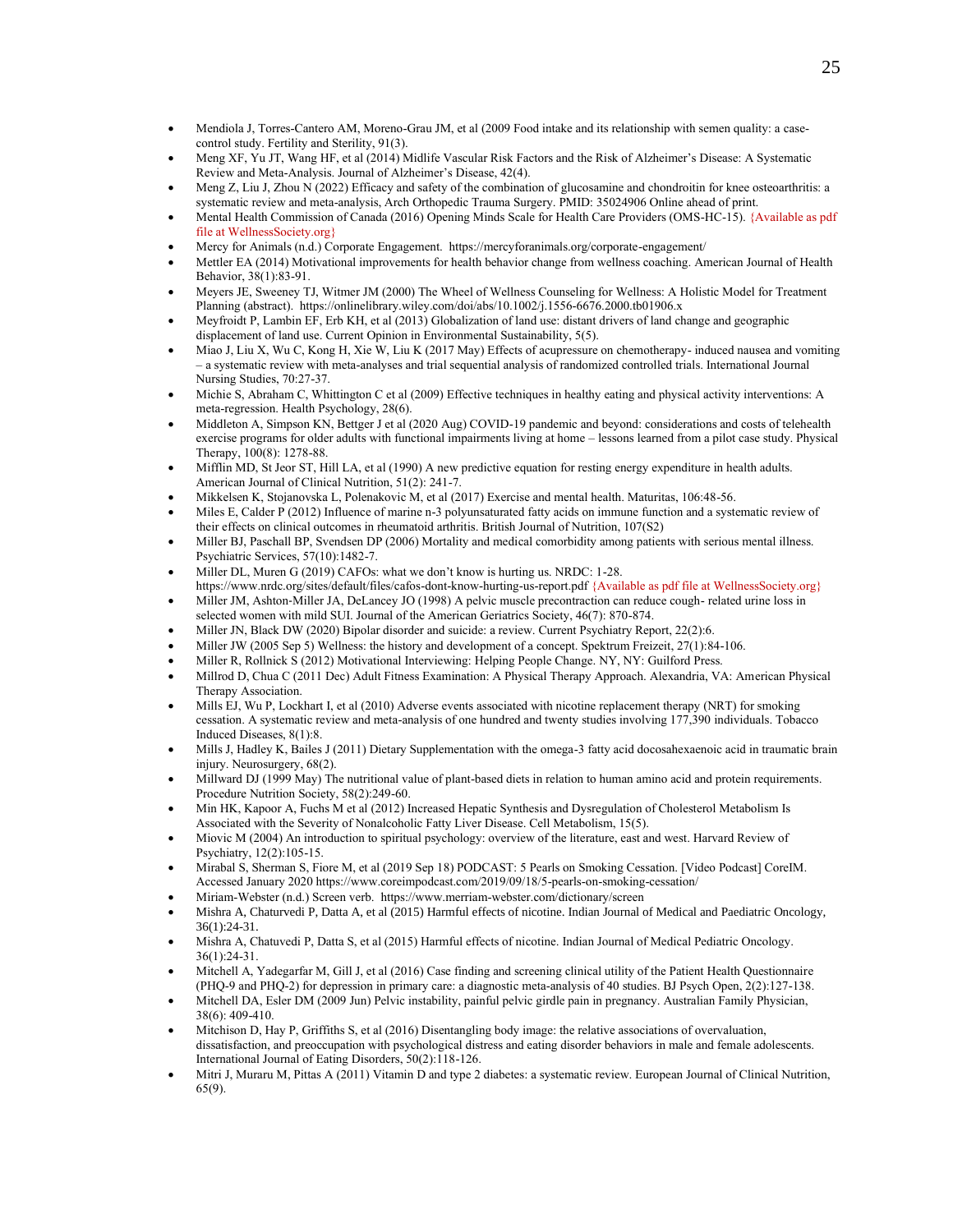- Mittal D, Drummon K, Blevins D, et al (2013) Stigma associated with PTSD: perceptions of treatment seeking combat veterns. Psychiatric Rehabilitation Journal, 36(2):86-92.
- Modgill G, Patten SB, Knaak S, et al (2014) Opening minds sitma scale for health care providers (OMS-HC): examination of psychometric properties and responsiveness. BMC Psychiatry, 14(120).
- Moffat M (1996) The 1996 APTA Presidential address: Three quarters of a century of healing generations. Physical Therapy, 76:1242-1252.
- Mohorko N, Cernelic-Bizjak M, Poklar-Vatovec T, et al (2019) Weight loss, improved physical performce, cognitive function, eating behavior, and metabolic profile in a 12-week ketogenic diet in obese adults. Nutrition Research, 62:64-77.
- Mokdad AH, Marks JS, Stroup DF, et al (2008) Actual causes of death in the United States. JAMA, 291(10):1238-45.
- Monsen E (1988) Iron nutrition and absorption: dietary factors which impact iron bioavailability. Journal of the American Dietetic Association, 88(7).
- Monzer B, Sepetdjian E, Saliba N, et al (2008) Charcoal combustion as a source of CO and carcinogenic PAH in mainstream narghile waterpipe smoke. Food and Chemical Toxicology, 46(9):2991-5.
- Moore D (2019) Home oxygen therapy in patients with COPD: safety issues for nurse prescribers. British Journal of Nursing, 28(14):912-917.
- Moore E, Mander A, Ames D, et al (2012) Cognitive impairment and vitamin B12: a review. International Psychogeriatrics, 24(4).
- Mooventhan A, Nivethitha L (2017 Sep) Evidence based effects of yoga in neurological disorders. Journal of Neurological Clinical Sciences, 43:61-67.
- Moret S, Prevarin A, Tubaro F (2011) Levels of creatine, organic contaminants and heavy metals in creatine dietary supplements. Food Chemistry, 126(3).
- Morgan N (2010) The hidden history of Greco-Roman vegetarianism. Britannica. https://www.britannica.com/explore/savingearth/the-hidden-history-of-greco-roman-vegetarianism
- Moriguchi S, Mimura M (2013 Oct) Hypochondriac complaint of elderly patients. Nihon Rinsho, 71(10): 1816-20.
- Morin E, Michaud-Letourmeau, Couturier Y, et al (2019) A whole-food, plant-based nutrition program: evaluation of cardiovascular outcomes and exploration of food choices determinants. *Nutrition*, 66:54-61.
- Morris JK (2008) Is the prevalence of Klinefelter syndrome increasing? European Journal of Human Genetics, 16(2):163-70.
- Morris MC (2016) Nutrition and risk of dementia: overview and methodological issues. Annals of the New York Academy of Sciences, 1367(1).
- Morris MC, Tangney CC, Wang Y, et al (2015) MIND diet associated with reduced incidence of Alzheimer's disease. Alzheimer's & Dementia: The Journal of the Alzheimer's Association, 11(9).
- Morris MC, Tangney CC, Wang Y, et al (2015) MIND diet slows cognitive decline with aging. Alzheimer's & Dementia, 11(9).
- Motivational Interviewing (2019) Psychology Today. https:[//www.psychologytoday.com/us/therapy-types/motivational](http://www.psychologytoday.com/us/therapy-types/motivational-interviewing)[interviewing](http://www.psychologytoday.com/us/therapy-types/motivational-interviewing)
- Motooka Y, Matsui T, Slaton R, et al (2018) Adverse events of smoking cessation treatments (nicotine replacement therapy and non-nicotine prescription medication) and electronic cigarettes in the Food and Drug Administration Adverse Event Reporting System, 2004-2016 SAGE Open Medical. 6:2050312118777953.
- Moura CC, Chaves EC, Cardoso AC, et al (2018) Cupping therapy and chronic back pain: systematic review and meta-analysis. Revista Latino-Americana de Enfermagem, 26: 3904.
- Mourouti N, Panagiotakos DB, Kotteas EA (2017) Optimizing diet and nutrition for cancer survivors: A review. *Maturitas*, 105:33-6.
- Movassagh E, Vatanparast H (2017) Current Evidence on the Association of Dietary Patterns and Bone Health: A Scoping Review. *Advances in Nutrition: An International Review Journal*, 8(1):1-16.
- Mowbrary CT, Holter MC (2002) Mental health and mental illness: out of the closet? Social Service Review, 76(1):135-179.
- Mudgil D, Barak S (2013) Composition, properties and health benefits of indigestible carbohydrate polymers as dietary fiber: a review. International journal of biological macromolecules, 61.
- Muir S, Montero-Odasso M (2011) Effect of vitamin D supplementation on muscle strength, gait and balance in older adults: a systematic review and meta-analysis. Journal of the American Geriatrics Society, 59(12).
- Müller F, Wilhelmi de Toledo K, et al (2001) Fasting followed by vegetarian diet in patients with rheumatoid arthritis: a systematic review. *Scandinavian Journal of Rheumatology*, 30(1):1-10.
- Mundwiler J, Schupbach U, Dieterle T (2017) Association of occupational and leisure-time physical activity with aerobic capacity in a working population. PLOS ONE, 12(1):e0168683.
- Muntro IA, Bore MR, Munro D, et al (2011 Nov) Using personality as a predictor of diet induced weight loss and weight management. International Journal of Behavioral Nutrition and Physical Activity, 8:129.
- Muraki I, Imamura F, Manson J (2013) Fruit consumption and risk of type 2 diabetes: results from three prospective longitudinal cohort studies. BMJ, 347:f5001.
- Murphy J (2019 Jun 6) The vitamin that people don't get enough of. MDLinx. https://www.mdlinx.com/article/the-vitamin-thatpeople-don-t-get-enough-of/lfc-3755
- Murphy M, Eliot K, Heuertz R, et al (2012) Whole beetroot consumption acutely improves running performance. Journal of the Academy of Nutrition and Dietetics, 112(4).
- Murray CJ, Abraham J, Ali MK, et al (2013) The state of US health, 1990-2010: burden of diseases, injuries, and risk factors. JAMA, 310:591–606.
- Murray D, Clarkson C (2019 Apr) Effects of moving cupping therapy on hip and knee range of movement and knee flexion power: a preliminary investigation. Journal Manual & Manipulative Therapy, 19:1-8.
- Murray S (2007 Mar 6) Dog's dinners prove popular in Nigeria. BBC News. http://news.bbc.co.uk/2/hi/africa/6419041.stm
- Murrell D, Nordqvist (2018 Sep) What are the benefits of tai chi? Medical News Today. https:[//www.medicalnewstoday.com/articles/265507](http://www.medicalnewstoday.com/articles/265507)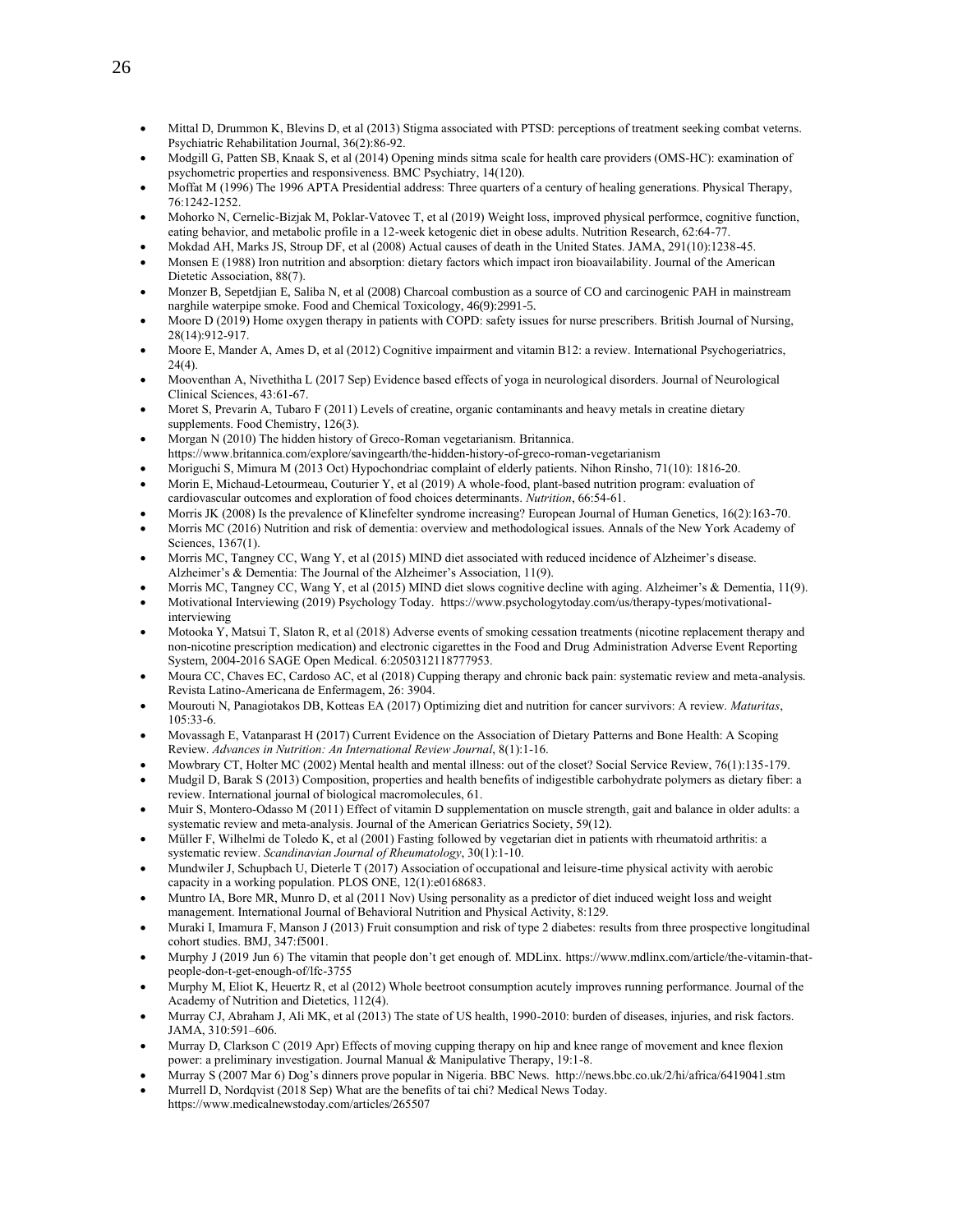- Myers JE, Sweeney TJ (2004) The Indivisible Self: An Evidence-Based Model of Wellness. Journal of Individual Psychology, 60(3), 234-245.
- Nagele E, Jeitler K, Horvath K, et al (2014 Oct) Clinical effectiveness of stress-reduction techniques in patients with hypertension: systematic review and meta-analysis. Journal of Hypertension, 32(10):1936-44.
- Nahin RL, Boineau R, Khalsa PS, et al (2016 Sep) Evidence-based evaluation of complementary health approaches for pain management in the United States. Mayo Clinic Proceedings. 91(9):1292– 1306
- Naiman R (2007, Oct) Dreamless: The silent epidemic of REM sleep loss. Annuals of the New York Academy of Sciences, 1406(1):77-85.
- Naimi TS, Brown DW, Brewer RD, et al (2005) Cardiovascular risk factors and confounders among nondrinking and moderatedrinking US adults. American Journal of Preventative Medicine, 28(4):369-73.
- Nama N, MacPherson P, Sampson M, et al (2017) Medical students' perception of lesbian, gay, bisexual and transgender (LGBT) discrimination in their learning environment and their self-reported comfort level for caring for LGBT patients: a survey student. Medical Education Online, 22(1):1368850.
- **NAMI = National Alliance on Mental Health**
- NAMI (2020) About mental illness. https://namica.org/what-is-mental-illness/
- NAMI (2021 Feb 23) Health reform & mental illness. https://www.nami.org/Press-Media/In-The-News/2021/2020-devastated-US-mental-health-%E2%80%94-healing-must-be-a-priority?feed=In-the-news
- NAMI (2022) Mental health by the numbers. https://www.nami.org/mhstats
- Narimani M, Ansari J, Negahban BT, et al (2018 Oct) Effect of acupressure on pain severity in patients undergoing coronary artery graft: a randomized controlled trial. Anesthesia and Pain Medicine, 8(5): e.82920.
- **NASEM = National Academies of Sciences Engineering Medicine**
- NASEM (1998) Historical overview of health people. https://www.nap.edu/read/6259/chapter/4#8
- **NASMHPDC = National Association of State Mental Health Program Directors Council**
- NASMHPDC (2006) Morbidity and mortality in people with serious mental illness. Alexandria, VA: Author.
- National Academies of Sciences Engineering Medicine refer to NASEM
- National Association of State Mental Health Program Directors Council refer to NASMHPDC
- National Center for Complementary and Integrative Health of the National Institutes of Health refer to NCCIH
- National Consortium on Stigma and Empowerment (n.d.) http://www.stigmaandempowerment.org
- National Institute of Mental Health of the National Institutes of Health refer to NIMH
- National Institutes of Health refer to NIH
- National Alliance on Mental Health refer to NAMI
- National Wellness Institute (2019) About NWI. https:[//www.nationalwellness.org/page/About\\_NWI](http://www.nationalwellness.org/page/About_NWI)
- Native Languages (2020) Native American foods. http://www.native-languages.org/food.htm
- **NCCIH = National Center for Complementary and Integrative Health of the National Institutes of Health**
- NCCIH (2017q) Quitting smoking. https://nccih.nih.gov/health/smoking
- NCCIH (2017t) Tai Chi and Qi Gong.<https://nccih.nih.gov/health/> taichi
- NCCIH (2019b) Body Building. https://nccih.nih.gov/health/bodybuilding
- NCCIH (2019cm) Safe use of complementary medicine.
- https://nccih.nih.gov/health/safetyhttps://nccih.nih.gov/health/marijuana • Nelson PR, Chen P, Dixon M, et al (2010) A survey of mouth level exposure to cigarette smoke in the United States. Regulatory Toxicology and Pharmacology, 61(3Suppl):S25-38.
- Nery RM, Zanini M, de Lima JB (2015) Tai chi chuan improves functional capacity after myocardial infarction: a randomized clinical trial. American Heart Journal. 169(6):854–860.
- Nestle M (2013) Food politics: how the food industry influences nutrition and health. Los Angeles, CA: University of California Press. Excerpts https://www.jstor.org/stable/10.1525/j.ctt7zw29z
- Nestle M (2018) Unsavory truth: how food companies skew the science of what we eat. New York, NY: Basic Books.
- Nethan ST, Sinha DN, Chandan K, et al (2018) Smokeless tobacco cessation interventions: a systematic review. Indian Journal of Medical Research, 148(4):396-410.
- Nethan ST, Sinha DN, Sharma S, et al (2020) Behavioral interventions for smokeless tobacco cessation. Nicotine Tobacco Research, 22(4):588-93.
- Nethan ST, Sinha DN, Sharma S, et al (2020) Behavioral interventions for smokeless tobacco cessation, Nicotine Tobacco Research, 11(4):588-93.
- Nevada Legislature (2022) Chapter 640WE dietetics. https://www.leg.state.nv.us/NRS/NRS-640E.html#NRS640ESec050
- Newmark HL, Heaney RP (2010) Dairy products and prostate cancer risk. *Nutrition and cancer*, 62(3):297-299.
- Newport F (2018g) In U.S., estimate of LGBT population rises to 4.5%. https://news.gallup.com/poll/234863/estimate-lgbtpopulation-rises.aspx
- Newport F (2018y) Young people adopt vaping as their smoking rate plummets. Gallup Poll Series. https://news.gallup.com/poll/237818/young-people-adopt-vaping-smoking-rate-plummets.aspx.
- Ng JY, Boon HS, Thompson AK, et al (2016) Making sense of "alternative," "complementary," "unconventional" and "integrative" medicine: exploring the terms and meanings through a textural analysis. BMC Complementary Alternative Medicine, 16:134.
- Nguyen BM, Kim D, Bricker S, et al (2014 Oct) Effect of marijuana use on outcomes in traumatic brain injury. American Journal of Surgery. 80(10):979-83.
- Nguyen LT, Davis RB, Kaptchuk TJ, et al (2011 Apr) Use of complementary and alternative medicine and self-rated health status: results from a national survey. Journal of General Internal Medicine, 26(4):399-404.
- NHTSA [National Highway Traffic Safety Administration, U.S. Department of Transportation] (2021) Traffic safety facts 2019 data: alcohol-impaired driving. https://crashstats.nhtsa.dot.gov/Api/Public/ViewPublication/812450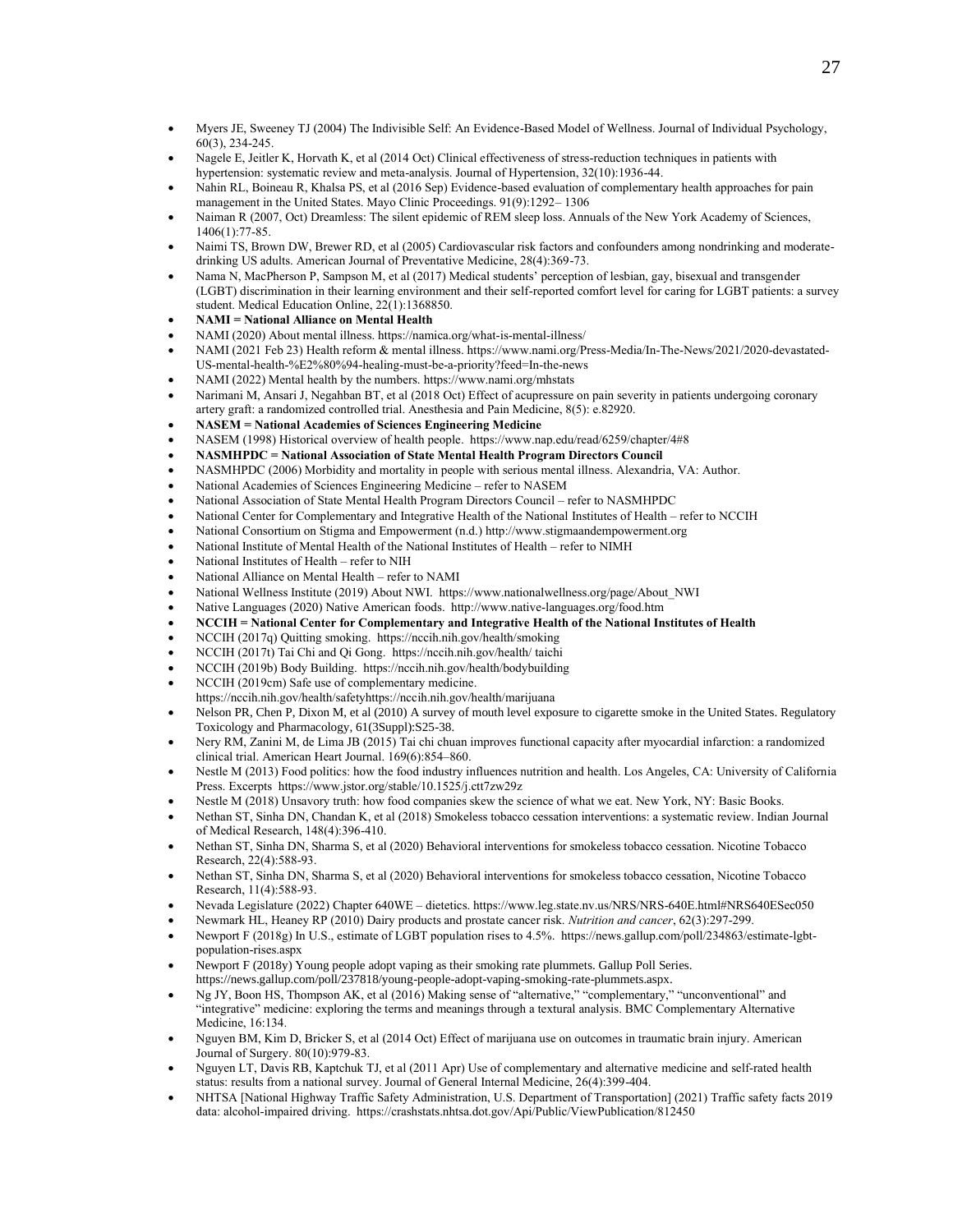- Niasari M, Kosari F, Ahmadi A (2007) The effect of wet cupping on serum lipid concentrations of clinically healthy young men: a randomized controlled trial. Journal of Alternative Complement Medicine, 13(1):79–82.
- Niaz K, Maqbool F, Fazlullah K. et al (2017) Smokeless tobacco (paan and gutkha) consumption, prevalence, and contribution to oral cancer. Epidemiological Health, 39:e2017009.
- Nicol L, Rowlands D, Fazakerly, et al (2015) Curcumin supplementation likely attenuates delayed onset muscle soreness (DOMS). European Journal of Applied Physiology, 115(8).
- Nielsen DA (2013) Gua Sha, a Traditional Technique for Modern Practice. New York, NY: Elsevier.
- Nielsen SJ (2003) Patterns and Trends in Food Portion Sizes, 1977-1998. JAMA, 289(4).
- Nielsen SS, Franklin GM, Longstreth WT, et al (2013) Nicotine from edible Solanaceae and risk of Parkinson disease. *Annals of Neurology*, 74(3):472-7.
- Nieman D, Henson D, Austin M, et al (2010) Upper respiratory tract infection is reduced in physically fit and active adults. British Journal of Sports Medicine, 45(12).
- **NIH = National Institutes of Health**
- NIH (1998) Clinical guidelines on the identification, evaluation, and treatment of overweight and obesity in adults: the evidence report. {Available as pdf file at WellnessSociety.org}
- NIH (2017-DRI) Nutrient Recommendations: Dietary Reference Intakes (DRI). https://ods.od.nih.gov/Health\_Information/Dietary\_Reference\_Intakes.aspx
- NIH (2017s) Office of Dietary Supplements. https://ods.od.nih.gov/factsheets/vitaminD-HealthProfessional/
- NIH (2020b) Vitamin B12 fact sheet for health professionals.<https://ods.od.nih.gov/factsheets/VitaminB12-HealthProfessional/>
- NIH (2020i) Iron fact sheet for health professionals. https://ods.od.nih.gov/factsheets/Iron-HealthProfessional/
- NIH (2021b5) Pantothenic acid fact sheet for health professionals. https://ods.od.nih.gov/factsheets/PantothenicAcid-HealthProfessional/
- NIH (2021b6) Vitamin B6 fact sheet for health professionals. https://ods.od.nih.gov/factsheets/VitaminB6-HealthProfessional/
- **NIMH = National Institute of Mental Health of the National Institutes of Health**
- NIMH (2018) Suicide. https:/[/www.nimh.nih.gov/health/statistics/suicide.shtml](http://www.nimh.nih.gov/health/statistics/suicide.shtml)
- NIMH (2019m) Mental Illness. Washington DC: Author. https:/[/www.nimh.nih.gov/health/statistics/mental-illness.shtml](http://www.nimh.nih.gov/health/statistics/mental-illness.shtml)
- NIMH (2019p) Post-traumatic stress disorder.<https://www.nimh.nih.gov/health/topics/post-traumatic-stress-disorder-ptsd>
- NIMH (2019s) Frequently asked questions about suicide. https://www.nimh.nih.gov/health/publications/suicide-faq
- Niu JF, Zhao XF, Hu HT, et al (2019 Feb) Should acupuncture, biofeedback, massage, Qi gong, relaxation therapy, deviceguided breathing, yoga and tai chi be used to reduce blood pressure? Recommendations based on high-quality systematic reviews. Complementary Therapies Medicine, 42(322-331).
- Nixon LS (n.d., a) Herbie of the week: Adam (he's lost 135 lbs & in the best shape of his life). Happy Herbivore. https://happyherbivore.com/2015/08/how-adam-high-blood-pressure-dieting-weight-loss/
- Nixon LS (n.d., t) Herbie of the week: Tara (she no longer suffers from GI issues or depression + 45lbs gone!) Happy Herbivore. https://happyherbivore.com/2014/11/how-tara-depression-pms-gi-issues-cholesterol/
- Noggle J (2012 Apr) Compared to Regular PE Classes, Yoga Improves Mood and Reduces Tension. Journal of Developmental & Behavioral Pediatrics. https://wolterskluwer.com/company/newsroom/news/health/2012/04/yoga-shows-psychologicalbenefits-for-high-school-students.html
- Noonan AS, Velasco-Mondragon HE, Wagner FA (2016) Improving the health of African Americans in the USA: an overdue opportunity for social justice. Public Health Review, 37:12.
- Norman H, Butrum R, Feldman E, et al (2003) the role of dietary supplements during cancer therapy. The Journal of Nutrition, 133(11).
- Norris T, Lampe, D (1994) Healthy communities, healthy people: A challenge of coordination and compassion. National Civic Review, 83(3):280-289.
- North (2019 Nov 27) The indigenous people of America documentary. YouTube video. https://www.youtube.com/watch?v=L3H32D8UEeU
- Norwood R, Cruwy T, Chachay VS, et al (2019, Feb) The psychological characteristics of people consuming vegetarian, vegan, paleo, gluten free and weight loss dietary patterns. Obesity Science Practice, 5(2):148-58.
- Noto H, Goto A, Tsujimoto T, et al (2013) Low-carbohydrate diets and all-cause mortality: a systematic review and metaanalysis of observational studies. PLoS ONE, 8(1).
- NPC [National Prevention Council] (2011) National Prevention Strategy, Washington, DC: U.S. Department of Health and Human Services, Office of the Surgeon General.
- NPR (2006) African-Americans and the wellness gap. https:[//www.npr.org/templates/story/story.php?storyId=5404531](http://www.npr.org/templates/story/story.php?storyId=5404531)
- NPR (2013) What's it like to have a psychotic episode? https://www.npr.org/transcripts/171270996
- NRCS [Natural Resources Conservation Service of the USDA] (n.d.) Animal feeding operations.
- https://www.nrcs.usda.gov/wps/portal/nrcs/main/national/plantsanimals/livestock/afo/
- NSTEP (n.d.) What you need to know. Spit tobacco facts. {Available as pdf file at WellnessSociety.org}
- Nugent SM, Morasco BJ, O-Neil ME, et al (2017) The effects of cannabis among adults with chronic pain and an overview of general harms: a systematic review. Annals of Internal Medicine, 167(5):319-31.
- Nunnally JC (1994) Psychometric Theory, 3rd ed. New York: McGraw-Hill.
- Nussbaum AM, Wang GS (2013) The pharmacologic and clinical effects of medical cannabis. Pharmacotherapy. 33 (2): 195– 209.
- Nutrition Data (2018) Self nutrition data: know what you eat. https://nutritiondata.self.com/
- Nyblade L, Stockton MA, Giger K, et al (2019) Stigma in health facilities: why it matters and how we change it. BMC Medical, 17:25.
- O'Donnell M (1989) Definition of Health Promotion: Part III: Expanding the Definition. American Journal of Health Promotion, 3(3):5.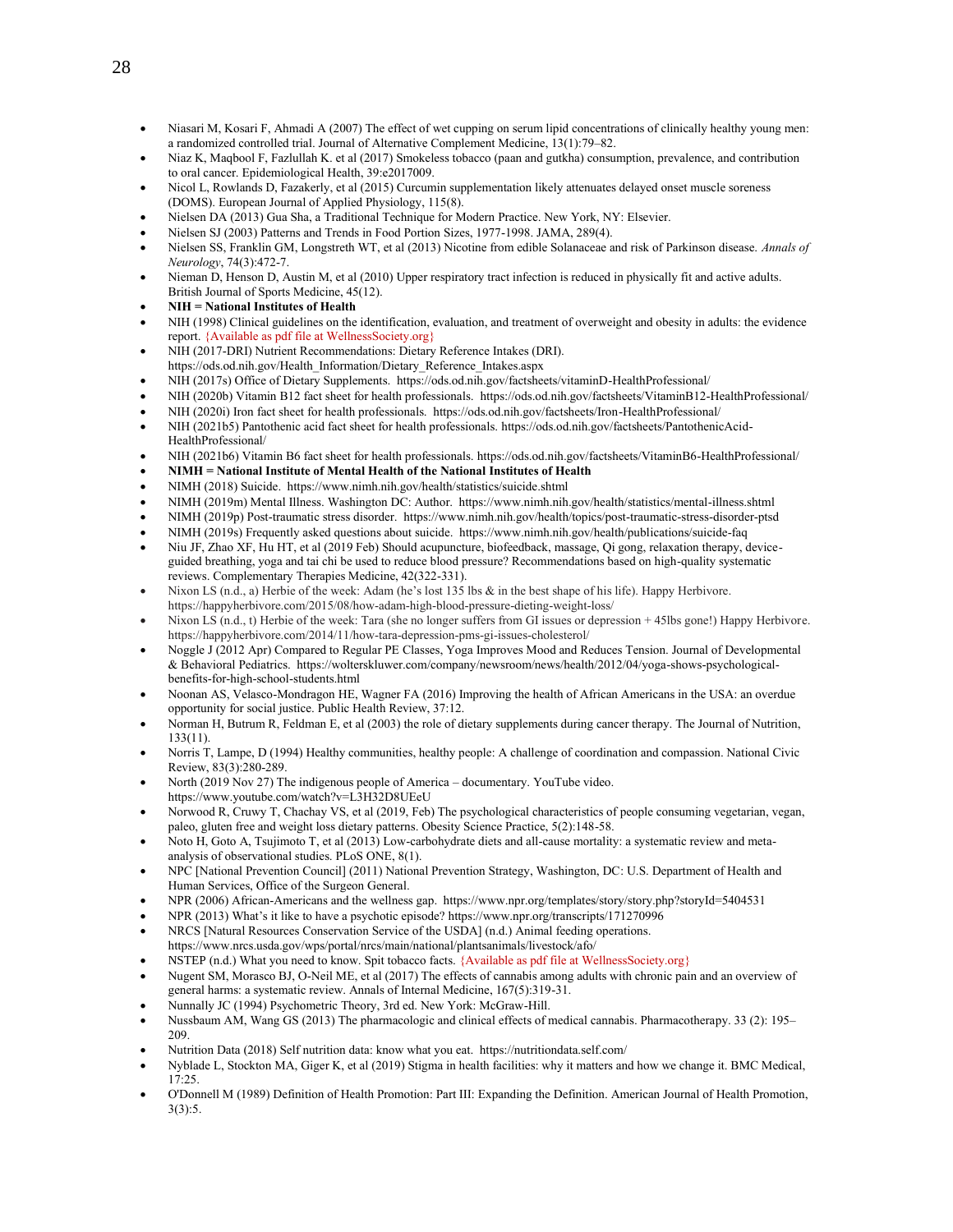- Odani S, Armour B, Agaku IT (2020) Flavored tobacco product use and its association with indicators of tobacco dependence amoung US adults, 2014-2015. Nicotine Tobacco Research, 22(6):1004-15.
- **ODPHP = U.S. Office of Disease Prevention and Health Promotion**
- ODPHP (2008) Physical Activity Guidelines Advisory Committee Report, 2008. Washington, DC: Author.
- ODPHP (2019a) About healthy people. https:/[/www.healthypeople.gov/2020/About-](http://www.healthypeople.gov/2020/About-) Healthy-People
- ODPHP (2019d) Data 2020. https:/[/www.healthypeople.gov/2020/data-search/](http://www.healthypeople.gov/2020/data-search/)
- ODPHP (2019f) Healthy People 2030 Framework. https:[//www.healthypeople.gov/2020/About-Healthy-People/Development-](http://www.healthypeople.gov/2020/About-Healthy-People/Development-Healthy-People-)[Healthy-People-](http://www.healthypeople.gov/2020/About-Healthy-People/Development-Healthy-People-) 2030/Framework
- ODPHP (2019d) Mental Health. https:/[/www.healthypeople.gov/2020/leading-health-](http://www.healthypeople.gov/2020/leading-health-) indicators/2020-lhi-topics/Mental-Health • ODPHP (2019lhi) Healthy People 2020 leading health indicators: progress update.
- https:[//www.healthypeople.gov/2020/leading-health-indicators/Healthy-People-2020-Leading-Health-](http://www.healthypeople.gov/2020/leading-health-indicators/Healthy-People-2020-Leading-Health-) Indicators%3A-Progress-Update
- ODPHP (2019o) NWS-9 Obesity. https:/[/www.healthypeople.gov/2020/leading-health-](http://www.healthypeople.gov/2020/leading-health-) indicators/2020-lhi-topics/Nutrition-Physical-Activity-and-Obesity/data#NWS-9
- ODPHP (2019nws-15) NWS 15 Healthy People 2020 leading health indicators: nutrition, physical activity, obesity. https:[//www.healthypeople.gov/2020/leading-health-indicators/2020-lhi-](http://www.healthypeople.gov/2020/leading-health-indicators/2020-lhi-) topics/Nutrition-Physical-Activity-and-Obesity/data#NWS-15
- ODPHP (2020g) Lesbian, gay, bisexual, and transgender health. https:[//www.healthypeople.gov/2020/topics](http://www.healthypeople.gov/2020/topics-objectives/topic/lesbian-gay-bisexual-and-transgender-)[objectives/topic/lesbian-gay-bisexual-and-transgender-](http://www.healthypeople.gov/2020/topics-objectives/topic/lesbian-gay-bisexual-and-transgender-) health
- ODPHP (2020i) Reduce iron deficiency among females aged 12 to 49 years. https:[//www.healthypeople.gov/node/4955/data\\_details](http://www.healthypeople.gov/node/4955/data_details)
- ODPHP (2020m8) Treatment expansion MHMD-8. https://www.healthypeople.gov/2020/topics-objectives/objective/mhmd-
- ODPHP (2020m9) Treatment expansion MHMD-9.1. https://www.healthypeople.gov/2020/topics-objectives/objective/mhmd-91
- ODPHP (2020nws-17.2) Food and nutrient consumption NWS-17.2. reduce consumption of calories from added sugars. https://www.healthypeople.gov/2020/topics-objectives/objective/nws-172
- ODPHP (2020oa) Older Adults. https://www.healthypeople.gov/2020/data-search/Search-the-Data?nid=4987
- ODPHP (2019pt) OA-7.5 Increase the proportion of physical therapists with geriatric certification.
- https:[//www.healthypeople.gov/node/4987/data\\_details](http://www.healthypeople.gov/node/4987/data_details)
- ODPHP (2020s) Reduce consumption of salt. https:/[/www.healthypeople.gov/2020/data-search/Search-the-Data#objid=4947;](http://www.healthypeople.gov/2020/data-search/Search-the-Data#objid%3D4947%3B)
- ODPHP (2019sa) Substance Abuse. https:[//www.healthypeople.gov/2020/leading-](http://www.healthypeople.gov/2020/leading-) health-indicators/2020-lhi-topics/Substance-Abuse
- ODPHP (2020t) Tobacco. https://www.healthypeople.gov/2020/leading-health-indicators/2020-lhi-topics/Tobacco
- ODPHP (2021a) Access to Health Services. https://www.healthypeople.gov/2020/leading-health-indicators/2020-lhitopics/Access-to-Health-Services
- ODPHP (2021p) President's council on sports, nutrition and fitness. https://health.gov/our-work/nutrition-physicalactivity/presidentscouncil#:~:text=The%20President's%20Council%20on%20Sports,regardless%20of%20background%20or%2 0ability.&text=%2C%20renewing%20the%20President's%20Council%20on,Nutrition%20until%20September%2030%2C%202 023.
- Office on Women's Health (2019) Pelvic Organ Prolapse. https:/[/www.womenshealth.gov/a-z-topics/pelvic-organ-prolapse.](http://www.womenshealth.gov/a-z-topics/pelvic-organ-prolapse)
- Ogata T, Ideno Y, Akai M, et al (2018) Effects of glucosamine in patients with osteoarthritis of the knee: a systematic review and meta-analysis. Clinical Rheumatology, 37(9).
- Ohio State University Student Wellness Center (2019) Nine dimensions of wellness. https://swc.osu.edu/about-us/ninedimensions-of-wellness/
- Olah A, Markovics A, Szabo-Papp J, et al (2016) Differential effectiveness of selected non- psychotropic phytocannabinoids on human sebocyte functions implicates their introduction in dry/seborrhoeic skin and acne treatment. Experimental Dermatology.  $25(9) \cdot 701 - 7$
- Oldest.org (2021) 10 oldest fast food chains in the world. https://www.oldest.org/food/fast-food-chains/
- Oldways Whole Grain Council (2019) What is an ounce equivalent? https://wholegrainscouncil.org/whole-grains-101/wholegrains-101-orphan-pages-found/what-ounce- equivalent
- Oliver MD, Baldwin DR, Datta S (2018) Health to wellness: a review of wellness models and transitioning back to health. The International Journal of Health, Wellness, and Society, 9(1): 41-56.
- Olsen N (2019 Apr 15) 20 foods rich in selenium. Healthline. https://www.healthline.com/health/selenium-foods#spinach
- Olson J, Ameer MA, Goyal A (2021) Vitamin A toxicity. StatPearls [internet]. https://www.ncbi.nlm.nih.gov/books/NBK532916/
- Olson KL, Landers JD, Thaxton TT, et al (2019) The pain of weight-related stigma among women who overweight or obesity. Stigma Health, 4(3):243.246.
- Omole T, McNeel T, Choi K (2020) Heterogeneity in past-year smoking, current use, and smoking cessation behaviors among light and/or non-daily smokers. Tobacco Induced Diseases, 18:74.
- Oncken C, Gonzales D, Nides M, et al (2006) Efficacy and safety of the novel selective nicotinic acetylcholine receptor partial agonist, varenicline, for smoking cessation. Archives of Internal Medicine, 166(15):1571-7.
- Ooi SL, Henderson P, Pak SC (2018 Aug) Kava for generalized anxiety disorder: a review of the current evidence. Journal of Alternative Complementary Medicine, 24(8):770-80.
- Oprah W (1988) Oprah reveals her new slim figure [video]. [http://www.oprah.com/oprahshow/oprah-reveals-her-slim-body-in-](http://www.oprah.com/oprahshow/oprah-reveals-her-slim-body-in-1988-video)[1988-video](http://www.oprah.com/oprahshow/oprah-reveals-her-slim-body-in-1988-video)
- Oprah W (2005 Oct) Oprah's top 20 moments. O' The Oprah Magazine. https://[www.oprah.com/oprahshow/oprahs-top-20](http://www.oprah.com/oprahshow/oprahs-top-20-moments) [moments](http://www.oprah.com/oprahshow/oprahs-top-20-moments)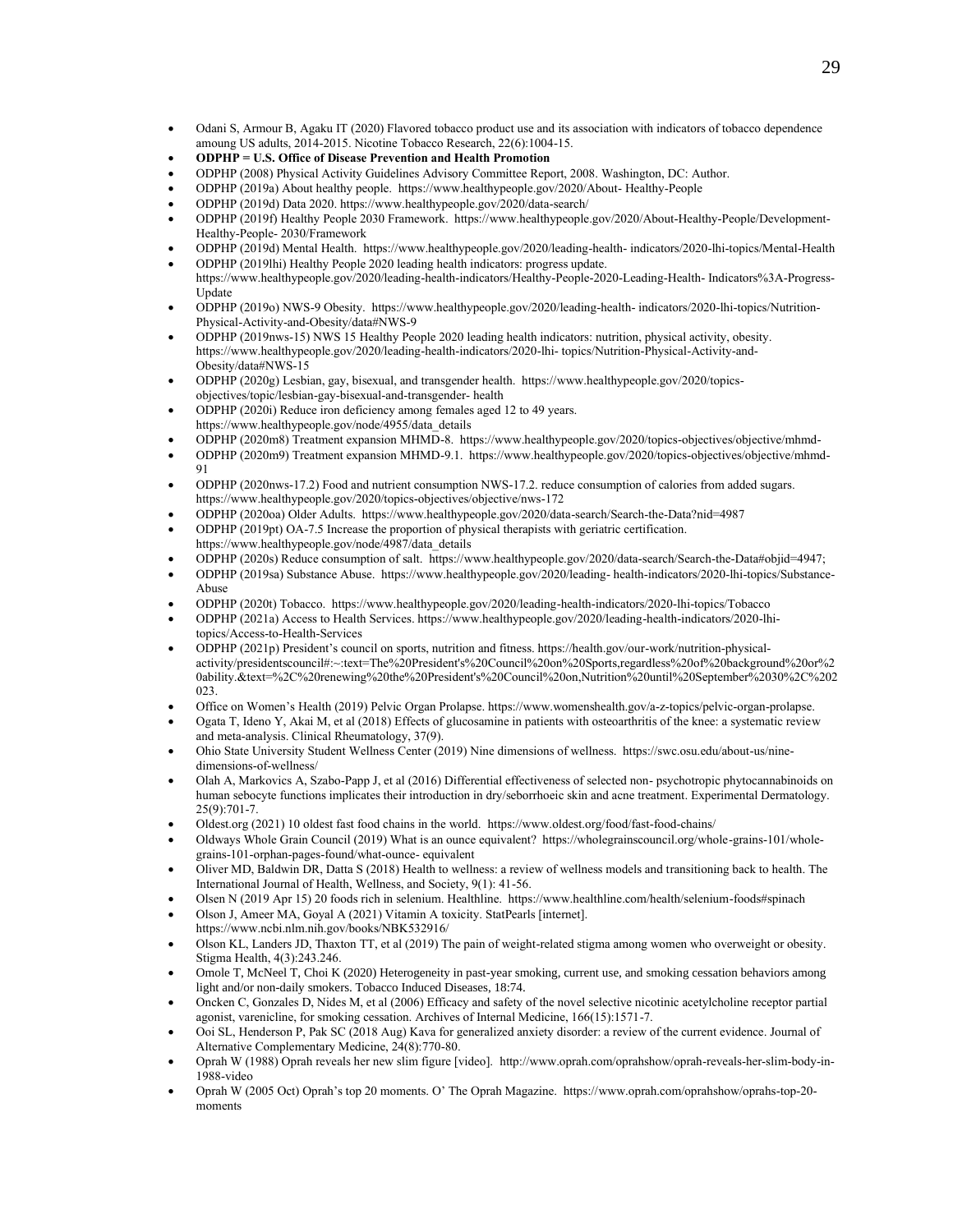- Orlich M, Fraser G (2014) Vegetarian diets in the Adventist health study 2: a review of initial published findings. *American Journal of Clinical Nutrition*, 100(1):253S-258S.
- Orsey A (2017 Jan 4) Yoga may help kids with cancer. Rehabilitation Oncology. Wolters Kluwer Health. https://www.eurekalert.org/news-releases/774525
- Osteld RJ (2017) Definition of a plant-based diet and overview of this special issue. Journal Geriatric Cardiology, 14(5):315.
- Overholser W (1943) Physical therapy in psychiatric practice. JAMA, 123(1):32-35.
- Özbaşaran M (2012 Sep 20) Excavations reveal daily life 10,000 years ago. Daily News. Anatolia News Agency.
- https://www.hurriyetdailynews.com/excavations-reveal-daily-life-of-10000-years-ago-30504 Pacei F, Tesone A, Laudi N, et al (2020) The relevance of thiamine evaluation in a practical setting.
- Nutrients, 12(9):2810.
- Pahl KP (1981) Life expectancy in ancient and modern man, Acta Anthropogenetica, 5(2):119-28.
- Palace VP, Khaper N, Qin Q, et al (1999) Antioxidant potential of vitamin A and crotenoids and their relevance to heart disease. Free Radical Biologic Medicine, 26(5-6):746-61.
- Palchalski C, Romer AL (2000) Taking a spiritual history allows clinicians to understand patients more fully. Journal of Palliative Medicine, 3:129-37. {Available as pdf file at WellnessSociety.org}
- Palma JA, Urrestarazu E, Iriarte J (2013) Sleep loss as risk factor for neurologic disorders: a review. Sleep Medicine, 14, 229–36
- Pan A, Sun Q, Bernstein AM, et al (2012) Red meat consumption and mortality: Results from 2 prospective cohort studies. Archives of Internal Medicine. 172:555–563.
- Pan A, Yu D, Demark-Wahnefried W, et al (2009) Meta-analysis of the effects of flaxseed interventions on blood lipids. American Journal of Clinical Nutrition, 90(2):288-297.
- Pandey K, Thurman M, Johnson SD, et al (2021) Mental health issues during and after COVID-19 vaccine era. Brain Research Bulletin, 176:161-73.
- Paolucci EM, Loukov D, Bowdish DM, et al (2018) Exercise reduces depression and inflammation but intensity matters. Biological Psychology, 133:79-84.
- Papier K, Tong TY, Appleby PN, et al (2019 Apr) Comparison of Major Protein-Source Foods and Other Food Groups in Meat-Eaters and Non-Meat-Eaters in the EPIC-Oxford Cohort. Nutrients. https:[//www.ncbi.nlm.nih.gov/pubmed/30979052](http://www.ncbi.nlm.nih.gov/pubmed/30979052)
- Park BG, Jung HJ, Cho YW, et al (2013) Potentiation of antioxidative and anti-inflammatory properties of cultured wild ginseng root extract through probiotic fermentation. Journal of Pharmacy and Pharmacology, 65(3):457-64.
- Park HL, Lee HS, Shin BC, et al (2012) Traditional medicine in China, Korea, and Japan: a brief introduction and comparison. Evidence-Based Complementary and Alternative Medicine, Article ID 429103.
- Park J-Y, Wu L-T (2017, Aug 1) Prevalence, reasons, perceived effects, and correlates of medical marijuana use: A review. Drug Alcohol Dependence.
- Park S, Choi J, Lee S, et al (2019 Apr) Designing a Chatbot for a Brief Motivational Interview on Stress Management: Qualitative Case Study, Journal Medical International Research. 21(4): e12231.
- Parker HW, Vadiveloo MK (2019) Diet quality of vegetarian diets compared with nonvegetarian diets: a systematic review. Nutrition Review, 77:144–160.
- Parker K, Salas M, Nwosu V (2010 High fructose corn syrup: production, uses and public health concerns. Biotechnology and Molecular Biology Reviews, 5(5).
- Patel H, Chandra S, Alexander S, et al (2017) Plant-Based Nutrition: An Essential Component of Cardiovascular Disease Prevention and Management. *Current Cardiology Report*, 19(10):104.
- Patten SB, Remillard A, Phillips L, et al (2012 Dec) Effectiveness of contact-based education for reducing mental illness-related stigma in pharmacy students. BMC Medical Education, 12:120.
- Patterson JG, Hinton A, Cooper SE, et al (2021) Differences in quit attempts, successful quits, methods, and motivations in a longitudinal cohort of adult tobacco users by sexual orientation. Nicotine Tobacco Research, 23(11):1952-7.
- Patterson N, Richter DJ, Gnerre S, et al (2006) Genetic evidence for complex speciation of humans and chimpanzees. Nature, 441(7097): 1103-8.
- Paul G, P (2011 Apr 29) Why do American still dislike atheists? The Washington Post. https:[//www.washingtonpost.com/opinions/why-do-americans-still-dislike-](http://www.washingtonpost.com/opinions/why-do-americans-still-dislike-) atheists/2011/02/18/AFqgnwGF\_story.html
- Paultre K, Cade W, Hernandez D, et al (2021) Therapeutic effects of turmeric or curcumin extract on pain and function for individuals with knee osteoarthritis: a systematic review. BMJ Open Sport and Exercise Medicine, 7(1):e000935.
- Payne R (2021 Jun 16) Roberta Payne's story of success. https://justanotherillness.com/roberta-paynes/
- PBS Eons (2020 Apr 22) The risky paleo diets of our ancestors. PBS [YouTube].
- https://www.youtube.com/watch?v=QL5VCs7scbU
- **PCRM = Physicians Committee for Responsible Medicine**
- PCRM (2017 Aug 10) USDA's MuPlate is making Americans sick, says Doctors' group. News Release. <https://www.pcrm.org/news/news-releases/usdas-myplate-making-americans-sick-says-doctors-group> Federal petition urges USA to ditch dairy, swap protein to legumes
- PCRM (2020) The power plate. https://p.widencdn.net/ktho8u/Power-Plate-Brochurea
- PCRM (2021) Physicians Committee for Responsible Medicine. Vegan diets improve liver function.
- https://www.pcrm.org/news/health-nutrition/vegan-diets-improve-liver-function.
- Pearce S, Cheetham T (2010) Diagnosis and management of vitamin D deficiency. BMJ, 340(1).
- Pearlman M, Obert L, Chapin S (2017 Nov) Popular weight loss strategies: a review of four weight loss techniques. Current Gastroenterology Reports. 19(12):61.
- Pediaditakis N (2014) The association between major mental disorders and geniuses. Psychiatric Times, 31(9):
- Peever J, Fuller PM (2017) The biology of REM sleep. Current Biology, 27(22):R1237-48.
- Pellegrini L, Maietti E, Rucci P, et al (2020) Suicide attempts and suicidal ideation in patients with obsessive-compulsive disorder: a systematic review and meta-analysis. Journal of Affective Disorders, 276:1—1-21.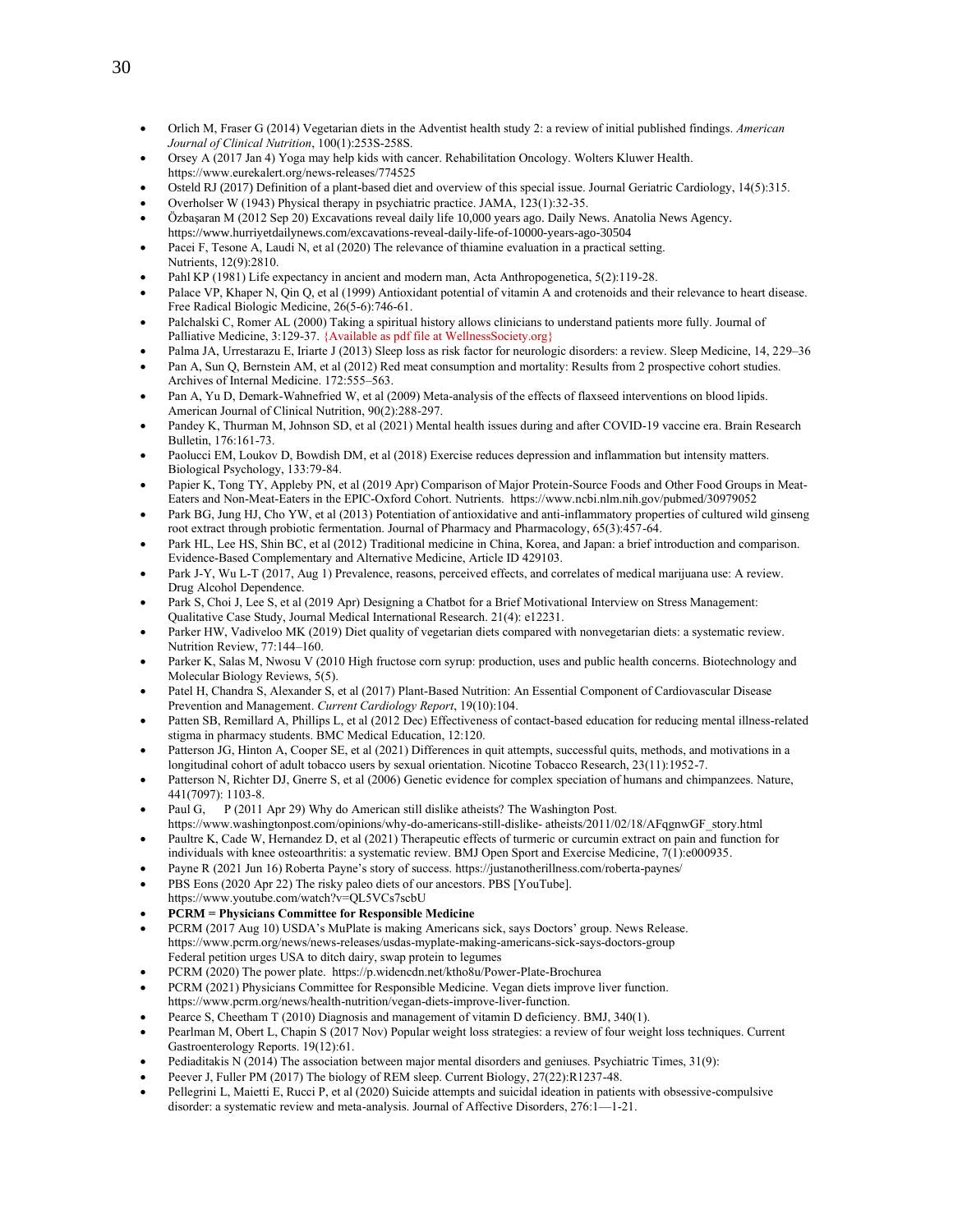- Pendyala S, Walker J, Holt P (2012) A high-fat diet is associated with endotoxemia that originates from the gut. Gastroenterology, 142(5).
- Penninx BW, Pine DS, Holmes EA, et al (2021) Anxiety disorders. The Lancet, 397(10277):914-27.
- Pereira MA, O'Reilly E, Augustsson K (2004) Dietary fiber and risk of coronary heart disease: a pooled analysis of cohort studies. Archives of Internal Medicine, 164:370-6.
- Perich T, Mitchell PB, Vilus B (2022) Stigma in bipolar disorder: a current review of the literature. Australian New Zealand Journal of Psychiatry. Online ahead of print. Doi:10.1177/00048674221080708.
- Pertwee RG (2006) Cannabinoid pharmacology: the first 66 years. British Journal of Pharmacology, 147(1):S163-S171.
- Perucca E (2017) Cannabinoids in the Treatment of Epilepsy: Hard Evidence at Last? Journal of Epilepsy Research. 7(2):61-76. • Pescocolido BA, Halpern-Manners A, Luo L, et al (2021) Trends in public stigma of mental illness in the US, 1996-2018. JAMA Network Open, 4(12):e2140202.
- Pesta DH, Samuel VT (2014) A high-protein diet for reducing body fat: mechanisms and possible caveats. Nutrition Metabolism (London), 11:53.
- Pettersen BJ, Anousheh R, Fan J, et al (2012) Vegetarian diets and blood pressure among white subjects: results from the Adventist Health Study-2 (AHS-2) *Public Health Nutrition*, 15(10):1909-16.
- Petrakis D, Margina D, Tsarouhas K, et al (2020) Obesity a risk factor for increased COVID-19 prevalence, severity and lethality (Review) Molecular Medicine Reports, 22(1):9-19.
- Pew Research Center (2013 Sep 4) Children living with or being cared for by a grandparent. https://www.pewresearch.org/social-trends/2013/09/04/children-living-with-or-being-cared-for-by-a-grandparent/
- Pew Research Center (2022 Feb 2) Americans don't agree on the impact of greater acceptance of trans people on society. [https://www.pewresearch.org/fact-tank/2022/02/11/deep-partisan-divide-on-whether-greater-acceptance-of-transgender-people](https://www.pewresearch.org/fact-tank/2022/02/11/deep-partisan-divide-on-whether-greater-acceptance-of-transgender-people-is-good-for-society/ft_2022-02-03_transgender_01/)[is-good-for-society/ft\\_2022-02-03\\_transgender\\_01/](https://www.pewresearch.org/fact-tank/2022/02/11/deep-partisan-divide-on-whether-greater-acceptance-of-transgender-people-is-good-for-society/ft_2022-02-03_transgender_01/)
- Pfeiffer E (1975) A short portable mental status questionnaire for the assessment of organize brain deficit in elderly patients. Journal of American Geriatrics Society, 23: 433-42.
- Pfizer (2021) Chantix. https://www.chantix.com/support-for-taking-chantix/faqs#possible-side-effects-of-chantix
- Pfizer (n.d.) Chantix clinical studies. https://www.pfizermedicalinformation.com/en-us/chantix/clinical-studies#S14.7
- Phadke CP (2017) Why should physical therapists care about their patients' diets. Physiotherapy, 69(2):99-101.
- Phattharasupharerk S, Purepong N, Eksakulkla S, et al (2019 Apr) Effects of Qigong in office workers with non-specific low back pain: a randomized control trial. Journal Bodywork and Movement Therapy, (2):375-381.
- Philip PA (2016) *Pelvic Pain and Dysfunction: A Differential Diagnosis Manual*. USA: Thieme.
- Phillips C (2014 Nov 26) Not Just for Christmas: Swiss urged to stop eating cats and dogs Newsweek.
- <https://www.newsweek.com/not-just-christmas-swiss-urged-stop-eating-cats-and-dogs-287378>
- Physicians Committee for Responsible Medicine refer to PCRM
- Pickrell JP (2003 May 20) Chimps belong on human branch of family tree, study says. National Geographic. https://www.nationalgeographic.com/science/article/chimps-belong-on-human-branch-of-family-tree-study-says
- Pignataro RM, Gurka M, Jones, et al (2015) Educating physical therapist students in tobacco cessation counseling: feasibility and preliminary outcomes. Journal Physical Therapy Education, 29(3): 68-79
- Pignataro RM, Ohtake PJ, Swisher A, et al (2012) The role of physical therapists in smoking cessation: opportunities for improving treatment outcomes. Physical Therapy, 92(5): 757-66.
- Pinhatti EDG, Ribeiro RP, Soares MH, et al (2018 Nov) Psychosocial aspects of work and minor psychic disorders in nursing: use of combined models. Revista Latino-Americana de Enfermagem, 26: e3068.
- Pittas AG, Jorde R, Kawahara T, et al (2020) Vitamin D supplementation for prevention of type 2 diabetes mellitus: to D or not to D? Journal of Clinical Endocrinological & Metabolism, 105(12):3721-33.
- Platel K, Srinivasan K (2016) Bioavailability of micronutrients from plant foods: an update. Critical Reviews of Food and Science Nutrition, 569100;1608-19.
- Pluskal T, Torrens-Spence MP, Fallon TR et al (2019 Aug) The biosynthetic origin of psychoactive kavalactones in kava. Nature Plants, 5(8):867-878.
- Pojsupap S, Iliriani K, Sampaio T, et al (2015) Efficacy of high-dose vitamin D in pediatric asthma: a systematic review and meta-analysis. The Journal of Asthma: Official Journal of the Association for the Care of Asthma, 52(4).
- Pokorski, Suchorzynska A (2018) Psychobehavioral effects of meditation. Advanced in Experimental and Medicine Biology, 1023:85-91.
- Pollack ML, Bohannon RL, Cooper KH, et al (1976) A comparative analysis of four protocols for maximal treadmill stress testing. American Heart Journal, 92(1): 39-46.
- Popkin BM, Adair LS, Ng SW (2012) Global nutrition transition and the pandemic of obesity in developing countries. Nutrition Reviews, 70(1).
- Popova L, Majeed B, Owusu D, et al (2018) Who are smokers who never plan to quit and what do they think about the risks of using tobacco products? Addictive Behavior, 87:62-8.
- Popovic Z, Matic R, Bojovic S, et al (2016 Apr 2) Ethnobotany and herbal medicine in modern complementary and alternative medicine: An overview of publications in the field of I&C medicine. Journal of Ethnopharmacology. 181:182-191.
- Popovic Z, Matic R, Bojovic S, et al (2016 Jun) Evidences of Herbal Medicine-Derived Natural Products Effects in Inflammatory Lung Diseases. Mediators of Inflammation. Article 2348968.
- Porrey M (2021 Oct 15) How to realistically stop a panic attack. Verywell Health.
- https://www.verywellhealth.com/how-to-stop-a-panic-attack-5202930
- Potts R, Behrensmeyer AK, Faith JT, et al (2018) Environmental dynamics during the onset of the Middle Stone Age in eastern Africa. Science, 360(6384):86-90.
- Pounds MH (2019 Jun) Fresh from Florida' CBD hemp products on their way with new law. South Florida Sun Sentinel. https:[//www.sun-sentinel.com/business/fl-bz-hemp-cbd-new-](http://www.sun-sentinel.com/business/fl-bz-hemp-cbd-new-) law-20190626-vgqbkpuuiravfcx6gpspvxlspq-story.html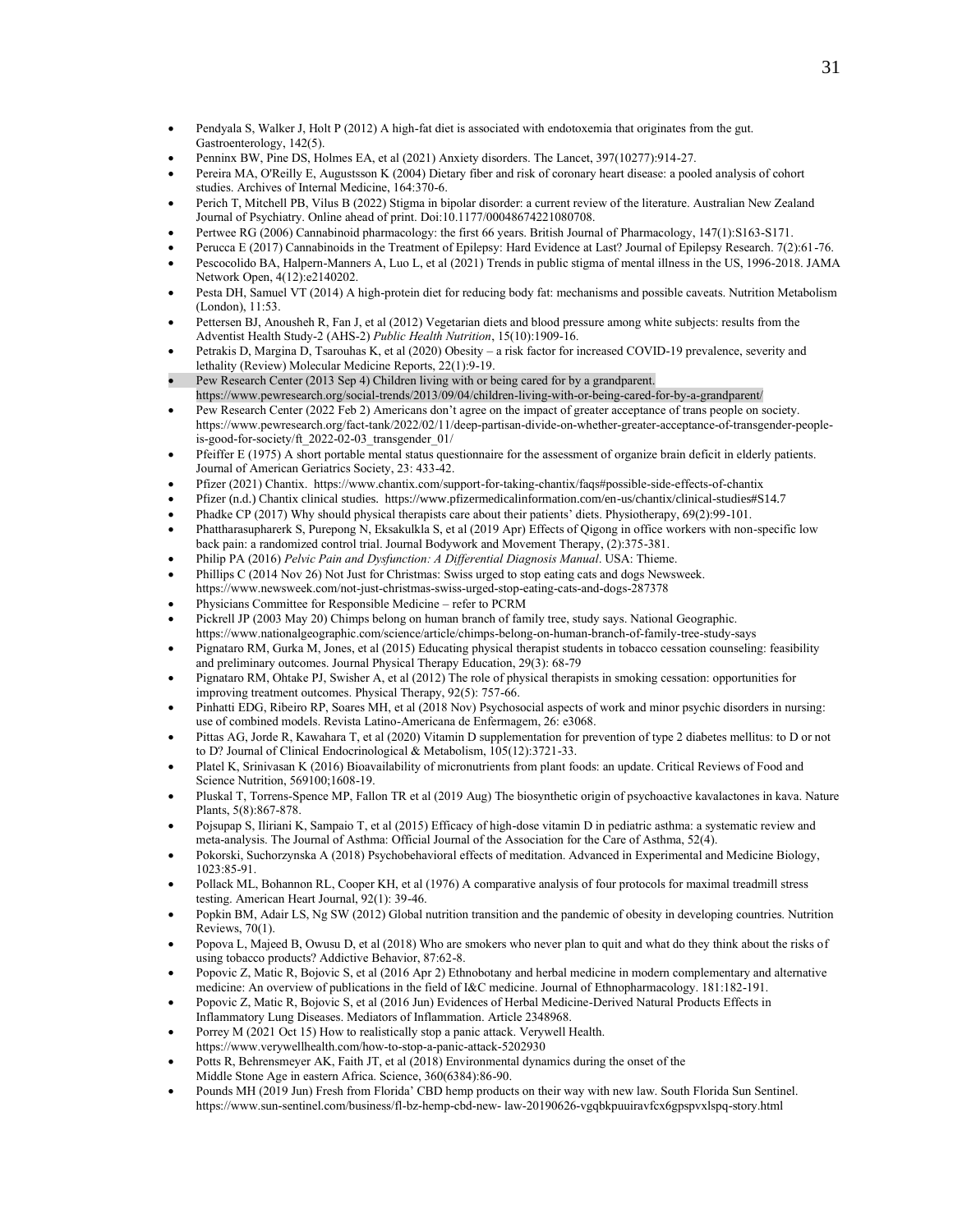- Power AG (1999) Linking ecological sustainability and world food needs. Environment, Development and Sustainability, 1(3/4).
- Power RA, Steinbert S, Bjornsdottir G, et al (2015 Jul) Polygenic risk scores for schizophrenia and bipolar disorder creativity. Nature Neuroscience, 18(7):935-45
- Prabhakar SK, Rajaguru H, Kim SH (2020) Schizophrenia EEG signal classification based on swarm intelligence computing. Computational Intelligence and Neuroscience. Article ID 8853835. doi: 10.1155/2020/8853835
- Praderio C (2018 Dec 21) How to quit smoking in 2019, according to experts. Insider. https://www.insider.com/how-to-quitsmoking-for-the-new-year-2018-12
- Prapavessis H, De Jesus S, Fitzgeorge L, et al (2016) Exercise to enhance smoking cessation: the getting physical on cigarette randomized control trial. Annals of Behavioral Medicine, 50(3):358-69.
- Prasad KS, Gregson BA, Hargreaves G, et al (2012) Inversion therapy in patients with pure single level lumbar discogenic disease: a pilot randomized trial. Disability Rehabilitation, 34(17):1473-80.
- PRB (2020 Feb 12) US household composition shifts as the population grows older; more young adults live with parents. https://www.prb.org/resources/u-s-household-composition-shifts-as-the-population-grows-older-more-young-adults-live-withparents/
- Preti A, Vrubelevska J, Veroniki AA, et al (2016) Prevalence, impact and treatment of generalized anxiety disorder in bipolar disorder: a systematic review and meta-analysis. Evidence Based Mental Health, 19(3):73-81.
- Probst M (2017 May) Physiotherapy and mental health, in T Suzuki (ed) Clinical Physical Therapy (pp179-204) London, United Kingdom: InTech Open.
- Prochaska JO, Velicer WF (1997 Sep-Oct) The transtheoretical model of health behavior change. American Journal of Health Promotion, 12(1):38-48.
- PROMIS (2016-a) Item Bank v1.0 Substance use / alcohol: negative expectance. Health Measures. https[://www.healthmeasures.net/search-view-measures](http://www.healthmeasures.net/search-view-measures)
- Pruthi S, Qin R, Terstreip SA, et al (2012 Jan) A phase III, randomized, placebo-controlled, double- blind trial of flaxseed for the treatment of hot flashes. Menopause, 19(1): 48-53.
- Ptak M, Brodowska A, Ciecwiez S, et al (2017) Quality of life in women with stage 1 stress urinary incontinence after application of conservative treatment – a randomized trial. International Journal of Environmental Research and Public Health,14(6): E577.
- Puchalski C, Romer AL (2000) Taking a spiritual history allows clinicians to understand patients more fully. Journal of Palliative Medicine, 3(1) 129-137.
- Puljak L (2019) Can acupuncture help adults suffering from neuropathic pain? A Cochrane review summary with commentary. NeuroRehabilitation, 44: 315-7.
- https://content.iospress.com/download/neurorehabilitation/nre189004?id=neurorehabilitation%2Fnre189004 • Pulvers K, Correa J, Krebs P, et al (2021) JUUL e-cigarette quit attempts and cessation perceptions in college student JUUL e-
- cigarette users. American Journal of Health Promotin, 35(5):624-32. • Putiri AL, Close JR, Lilly HR, Guillaume N, Sun GC (2017 Aug) Qigong exercises for the management of type 2 diabetes mellitus, Medicines (Basel), 4(3), pii:E59.
- Qasim H, Alarabi A, Alzoubi KH et al (2019) The effects of hookah/waterpipe smoking on general health and the cardiovascular system. Enviornmental Health Preventative Medicine, 24(1):58.
- Qato D, Alexander G, Conti R, et al (2008) Use of prescription and over-the-counter medications and dietary supplements among older adults in the United States. JAMA, 300(24).
- Qi-ling Y, Tuan-mao G, Liang L, et al (2015 Feb) Traditional Chinese Medicine for Neck Pain and Low Back Pain: A Systematic Review and Meta-Analysis. Plos One. https:[//www.ncbi.nlm.nih.gov/pubmed/25710765](http://www.ncbi.nlm.nih.gov/pubmed/25710765)
- Qin Z, Wu J, Zhou J, Liu Z (2016 Mar) Systematic review of acupuncture for chronic prostatitis / chronic pelvic pain syndrome. Medicine, 95(11).
- Qu H, Guo M, Chai H et al (2018) Effects of Coenzyme Q10 on Statin‐Induced Myopathy: An Updated Meta‐Analysis of Randomized Controlled Trials. Journal of the American Heart Association, 7(19).
- Quagliani D, Felt Gunderson P (2017 Jan-Feb) Closing America's fiber intake gap. American Journal of Life Medicine, 11(1):80-85.
- Qureshi NA, Ali GI, Abushanab TS, et al (2017 May) History of cupping (Hijama): a narrative review of the literature, Journal of Integrated Medicine, 15(3):172-9.
- Racette SB, Deusinger SS, Deusinger RH (2003) Obesity: Overview of prevalence, etiology, and treatment. Physical Therapy. 83(3):276-285.
- Raganova A, Gazova A, Tomo I, et al (2018) Selenium. Ceska Slovenski Farmacie, 67(2):66-77.
- Raghuveer G, White DA, Hayman LL (2016) Cardiovascular consequences of childhood second hand tobacco smoke exposure. Circulation, 134(16):e336-59.
- Rahimi MH, Shab-Bidar S, Mollahosseini M, et al (2017) Branched-chain amino acid supplementation and exercise-induced muscle damage in exercise recovery: A meta-analysis of randomized clinical trials. Nutrition, 42:30-36.
- Rai SK, Fung TT, Lu N, et al (2017) The Dietary Approaches to Stop Hypertension (DASH) diet, Western diet, and risk of gout in men: prospective cohort study. BMJ, 357.
- Raizada V, Mittal RK (2008 Sep) Pelvic floor anatomy and applied physiology. Gastroenterology Clinics of North America, 37(3): 493–vii.
- Rakicevic M (2020 Jan) 31 yoga statistics: the modern world embraces yoga. Disturbmenot! https://disturbmenot.co/yogastatistics/
- Ramal E, Champlin A, Bahjri K (2018 Mar) Impact of a Plant-Based Diet and Support on Mitigating Type 2 Diabetes Mellitus in Latinos Living in Medically Underserved Areas. American Journal of Health Promotion, 32(3):753-762.
- Ramirez E, Adibmoradi B, Bourgeois M (2021) Kratom in America: legal differences across Federal, state, and local jurisdictions. Mathews Journal of Psychiatry & Mental Health, 6(1).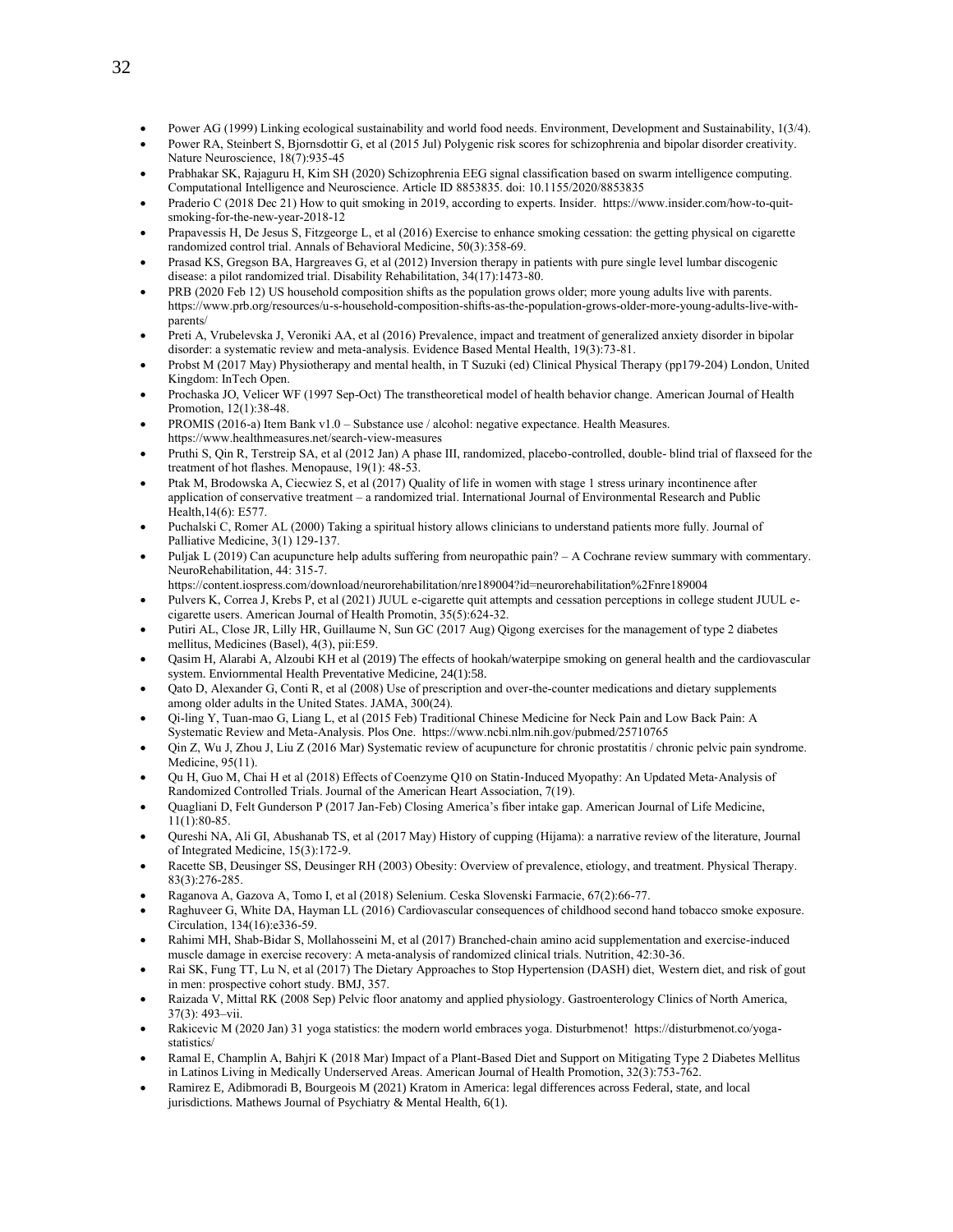- Ramirez-Salazar SA, Herren C, McCartney J (2021) Dietary insights in neurological diseases. *Current Neurological and Neuroscience Reports*, 21(10):55.
- Ranjan A, Ramachandram S, Gupta N, et al (2019) Role of phytochemicals in cancer protection. International Journal of Molecular Science, 20(20):4981.
- Raskin NJ, Rogers CR, Witty MC (2008) Client-Centered Therapy. In Raymond J. Corsini and Danny Wedding (Eds), Current Psychotherapies (pp 141–186) Belmont, CA: Thomson Higher Education.
- Rauf A, Muhammad I, Butt MS, et al (2018) Resveratrol as an anti-cancer agent: a review. Critical Reviews in Food Science and Nutrition, 58(9):1428-47.
- Raut AA, Bagde ST (2014) Inversion therapy & zero gravity concept: for all back pain problems. Journal of Mechanical and Civil Engineering, 5(4):18-22.<https://iosrjournals.org/iosr-jmce/papers/ICAET-2014/me/volume-5/4.pdf> {Aavailable as a pdf file at WellnessSociety.org}
- Raymond BH, Collette-Merrill K, Harrison R, et al (2018) The nicotine content of a sample of e-cigarette liquid manufactured in the United States. Journal of Addiction Medicine, 12(2):127-31.
- Rea BL, Hopp Marshak H, Neish C, et al (2004) The role of health promotion in physical therapy in California, New York, and Tennessee. Physical Therapy, 84(6):510-23.
- Read JP, Brown RA (2003) The role of exercise in alcoholism treatment and recovery. Professional Psychology: Research and Practice, 34(1):49-56.
- Recollections and reminiscences from former reconstruction aides (1976 Jan) *Physical Therapy*, 56(1): 22– 40. <https://doi.org/10.1093/ptj/56.1.22>
- Rehfeld K, Lüders A, Hökelmann A, et al (2018) Dance training is superior to repetitive physical exercise in inducing brain plasticity in the elderly. PLoS One, 13(7).
- Reid IR (2014) Should we prescribe calcium supplements for osteoporosis prevention? Journal of Bone Metabolism, 21(1):21-8. dio:10.11005/jbm.2014.21.1.21
- Reis, RB, Ribeiro, GS, Felzemburgh, et al (2008) Impact of environment and social gradient on Leptospira infection in urban slums. PLoS neglected tropical diseases, 2(4):e228.
- Remafedi G, French S, Story M, et al. The relationship between suicide risk and sexual orientation: results of a population-based study. American Journal of Public Health, 88(1):57-60.
- Ren Q, Yu X, Liao F, Chen X, Yan D (2018) Effects of gua sha therapy on perimenopausal syndrome: a systematic review and meta-analysis of randomized controlled trials. Complementary Therapy Clinical Practice, 31:268.277.
- Rendant D, Pach D, Lüdtke R (2011) Qigong versus exercise versus no therapy for patients with chronic neck pain: a randomized controlled trial. Spine, 36(6):419–427.
- Reneau J, Obi B, Moosreiner A, et al (2019 Jul) Do we need race-specific resting metabolic rate prediction equations? Nutrition & Diabetes, 9(21):e.
- Rethorst C (2013 May) Exercise for Patients with Major Depression—What Kind, How Intense, How Often? Journal of Psychiatric Practice. Wulters Kluwer. https://ods.od.nih.gov/factsheets/Iron-HealthProfessional/
- Ribeiro JD, Huang X, Fox KR et al (2018) Depression and hopelessness as risk factors for suicide ideation, attempts and death: meta-analysis of longitudinal studies, British Journal of Psychiatry, 212(5):279-86.
- Rice VH, Heath L, Livingston-Banks J, et al (2017) Nursing interventions for smoking cessation. Cochrane Database Systematic Review, 12(12):CD001188.
- Richardson JK (1999 Oct) President's perspective: Thought's from APTA's president: Health, balance, and the future. PT Magazine. [http://www.apta.org/pt\\_magazine/oct99/president.html](http://www.apta.org/pt_magazine/oct99/president.html)
- Ries E (2003 Sep) In sickness and in wellness. PT Magazine, 11(9):44-50.
- Ries E (2018 May) Community health promotion: reaching beyond the clinic. APTA Magazine. [https://www.apta.org/apta-and](https://www.apta.org/apta-and-you/councils/council-on-prevention-health-promotion-and-wellness)[you/councils/council-on-prevention-health-promotion-and-wellness](https://www.apta.org/apta-and-you/councils/council-on-prevention-health-promotion-and-wellness) [APTA membership required]
- Ries E (2018 Oct) Promoting sleep, not a leap. PT in Motion.
- Rihmer Z, Gonda X, Rihmer A (2006) Creativity and mental illness. Psychiatry Hungary, 21(4):288-94.
- Riley Children's Health (2015, Feb 23) Evolution of USDA Food Guides to Today's MyPlate.
- <https://www.rileychildrens.org/connections/evolution-of-usda-food-guides-to-todays-myplate>
- Rizos E, Ntzani E, Bika E, et al (2012) Association Between Omega-3 Fatty Acid Supplementation and Risk of Major Cardiovascular Disease Events. JAMA, 308(10).
- Roberts V, Maddison R, Simpson C, et al (2012) The acute effects of exercise on cigarette cravings, withdrawal symptoms, affect, and smoking behavior: systematic review update and meta-analysis. Psychopharmacology, 222(1):1-15.
- Robinson JD, Li L, Chen M, et al (2019) Evaluating the temporal relationships between withdrawal symptoms and smoking relapse. Psychological Addictive Behavior, 33(2):105-116.
- Robot Hugs (2013) Helpful advice. https://www.robot-hugs.com/comic/helpful-advice/
- Roganovic J (2020) Downregulation of microRNA-146a in diabetes, obesity, and hypertension may contribute to severe COVID-19. Medical Hypotheses. 146:11044.
- Rogers C, Larkey LK, Keller C (2009) A review of clinical trials of tai chi and qigong in older adults. Western Journal of Nursing Research, 31(2):245–279.
- Rogers CR (1957) The necessary and sufficient conditions of therapeutic personality change. Journal of Consulting Psychology, 21(2):95-103.
- Rogers CR (1980) Way of Being. Boston: Houghton Mifflin.
- Rohrer D, Pashler H (2012) Learning styles: where's the evidence? Medical Education, 46(7):634-5.
- Romain AJ, Bortolon C, Gourlan M, et al (2018) Matched or nonmatched interventions based on the transtheoretical model to promote physical activity: a meta-analysis of randomized controlled trials. Journal of Sports Health Science, 7(1): 50–57.
- Root M (2015) China Project History, Parts 1, 2, and 3. https://nutritionstudies.org/china-project-history-part-1-a-personal-story/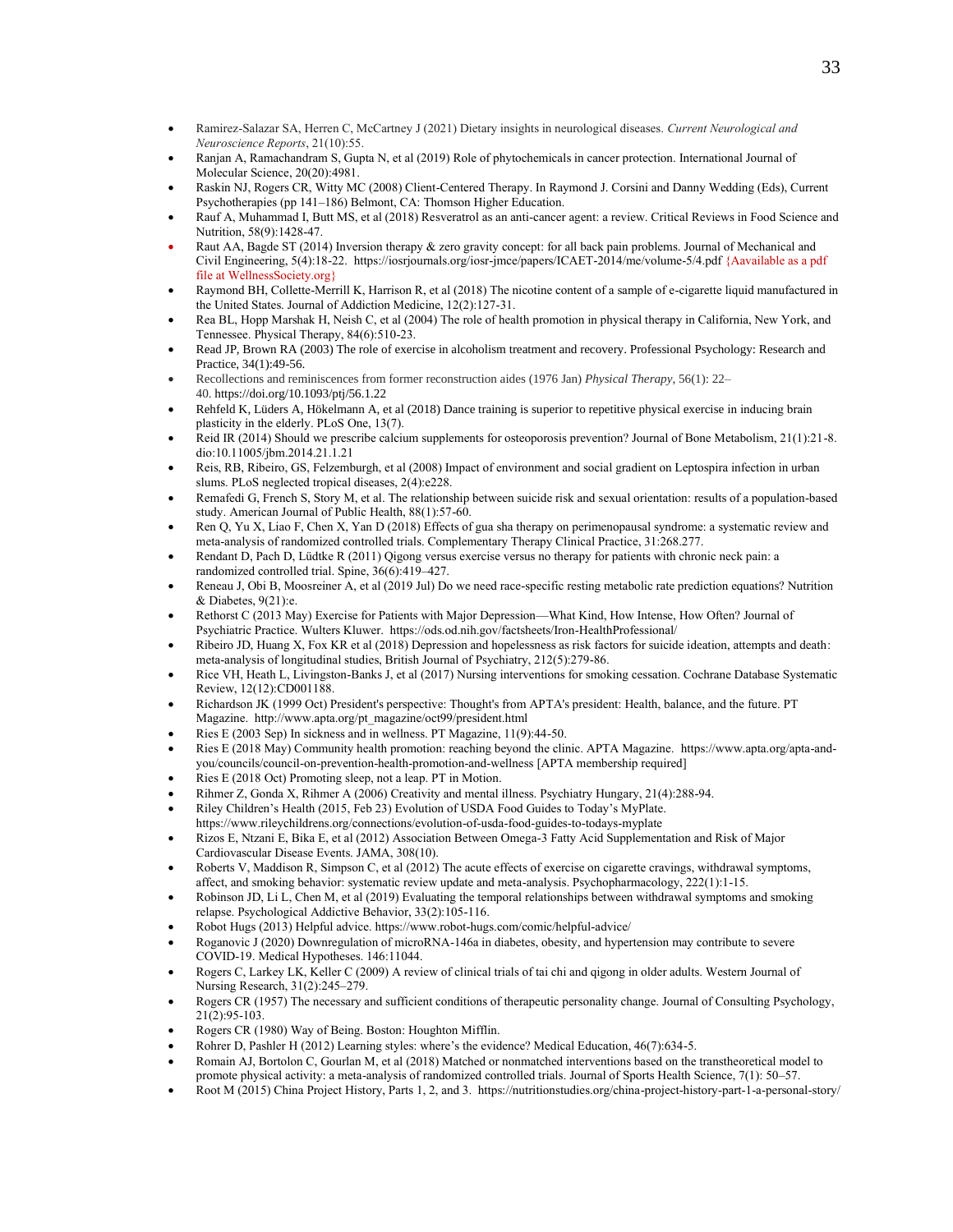- Rose D, Thornicroft G, Pinfold V, et al (2007) 250 labels used to stigmatize people with mental illness. BMC Health Services Research, 7:97.
- Rose G (2001) Sick individuals and sick populations. International Journal of Epidemiology. 30:427– 432.
- Rosoff DB, Davey SG, Mehta N, et al (2020) Evaluating the relationship between alcohol consumption, tobacco use, and cardiovascular disease: a multivariable Mendelian randomization study. PLoS Medicine, 17:e10003410.
- Rowe D, Ng YC, O'Keefe LO, et al (2017) Providers' attitudes and knowledge of lesbian, gay, bisexual, and transgender health. Federal Practitioner, 34(11):28-34.
- Rowles JL, Erdman JW (2020) Carotenoids and their role in cancer prevention. Biochim Biophys Acta Mol Cell Bio Lipids, 1865(11):158613.
- Rozenfeld E, Kalichman L (2016) New is the well-forgotten old: The use of dry cupping in musculoskeletal medicine. Journal Bodywork Movement Therapy, 20:173-178.
- Rungreangkulkij S, Wongtakee W (2008) The psychological impact of Buddhist counseling for patients suffering from symptoms of anxiety. Archives of Psychiatric Nursing, 22(3):127-34.
- Rupp R (2014 Jul 3) When vegetarianism went mainstream. National Geographic. https://www.nationalgeographic.com/culture/article/herbivores-carnivores-and-graham-crackers
- Rusch N, Angermeyer MC, Corrigan PW (2005) Mental illness stigma: concepts, consequences, and initiatives to reduce stigma. European Psychiatry, 20:529-39.
- Russell PJ (1972) Transcendental meditation. Lancet, 1(7760):1125.
- Russo M, Calabro RS, Naro A, et al (2015 Jan 29) Sativex in the management of multiple sclerosis- related spasticity: role of the corticospinal modulation. Neural Plasticity. https:[//www.ncbi.nlm.nih.gov/pubmed/25699191](http://www.ncbi.nlm.nih.gov/pubmed/25699191)
- Ryan RM, Deci EL (2000 Jan) Self-determination theory and the facilitation of intrinsic motivation, social development, and well-being. American Psychologist, 55(1):68-78.
- Sabin JA, Riskind RC, Nosek BA (2015 Sep) Health care providers' implicit and explicit attitudes towards lesbian women and gay men. American Journal of Public Health, 105(9):1831-41
- Sabouri-Rad S, Sabouri-Rad S, Sahebkar A, et al (2017) Ginseng in Dermatology: A Review. Current Pharmaceutical Design. 23(11)1649-66.
- Sachs J, McGlade E, Yurgelun-Todd D (205 October) Safety and toxicology of cannabinoids. Neurotherapetutics. 12(4):735-46.
- Sacks FM, Castelli WP, Donner A, et al (1975) Plasma lipids and lipoproteins in vegetarians and controls. The New England Journal of Medicine, 292:1148-51.
- Saeed SA, Antonacci DJ, Bloch RM (2010) Exercise, yoga, and meditation for depressive and anxiety disorders. American Family Physician. 81(8):981–986.
- Saeed SA, Cunningham K, Bloch RM (2019 May) Depression and anxiety disorders: benefits of exercise, yoga, and meditation. American Family Physician, 99(10):620-7.
- Saely CH, Geiger K, Drexel H (2012) Brown versus white adipose tissue: a mini-review. Gerontology, 58(1):15-23.
- Sagner M, McNeil A, Puska P, et al (2019) Tai chi reduces the number of falls. Nederlands Tijdschrift voor Geneeskunde, 15:163.
- Saha FJ, Brummer G, Lauche R, et al (2018) Gua sha therapy for chronic low back pain: a randomized controlled trial. Complementary Therapy Clinical Practice, 34:64-69.
- Saha FJ, Schumann S, Cramer H, et al (2017) the effects of cupping massage in patients with chronic neck pain a randomized controlled trial. Complementary Medical Research, 24(1): 26-32.
- Saks E (n.d.) Elyn Saks USC Gould School of Law. https://weblaw.usc.edu/faculty/?id=300
- Sally E, dos Anjos LA, Wahrlich V (2013) Basal metabolism during pregnancy: a systemic review. Ciência & Saúde Coletiva Journal (Brazil), 18(2):413-30.
- Salvadorre G, Quiroz JA, Machado-Vieira R, et al (2010) The neurobiology of the switch process in bipolar: a review. Journal of Clinical Psychiatry, 71(11):1488-501.
- Salter (2018) The effects of meat consumption on global health. *Revue Scientifique et Technique (International Office of Epizootics)*, 37(1):47-55.
- **SAMHSA = Substance Abuse and Mental Health Services Administration of the U.S. Department of Health and Human Services**
- SAMHSA (1999) Treatment Improvement Protocols: Enhancing Motivation for Change in Substance Abuse Treatment. Chapter 3 – Motivational Interviewing as a Counseling Style. Rockville, MD: Author. ncbi.nlm.nihh.gov/books/NBK64943/
- SAMHSA (2015) Brief Interventions and Brief Therapies. Chapter 1: Introduction to Brief Interventions and Therapies. Treatment Improvement Protocol (TIP) Series, No. 34. Rockville, MD: Substance Abuse and Mental Health Services Administration.
- SAMHSA (2020d) 2019 National Survey on Drug Use and Health (NSDUH) Releases.
- https:[//www.samhsa.gov/data/release/2019-national-survey-drug-use-and-health-nsduh-releases](http://www.samhsa.gov/data/release/2019-national-survey-drug-use-and-health-nsduh-releases)
- SAMHSA (2020m) Mental health and substance use disorders. https:/[/www.samhsa.gov/find-help/disorders](http://www.samhsa.gov/find-help/disorders)
- Samson DR, Nunn CL (2015) Sleep intensity and the evolution of human cognition.Evolutionary Anthropology, 24(6):225-37.
- Sand-Jecklin K, Reiser V (2018) Use of Seva stress acupressure to reduce pain, stress and fatigue in patients hospitalized for cancer treatment. The Hospice and Palliative Nurses Association, Symptom Management Series: 20(6): 521-528.
- Sanderson M, Rowe A (2019) Kratom. CMAJ, 191(40):E1105.
- Sanner T, Grimsrud TK (2015) Nicotine: carcinogenicity and effects on response to cancer treatment a review. Frontiers in Oncology, 5:196.
- Santana FP, Pinheiro NM, Mernak MI, et al (2017) Mechanistic understanding of herbal therapy in inflammatory bowel disease. Current Pharmacology Design. 23(34):5173-9.
- Santoa CP, Proenca M, Gouveia T, et al (2021) Journal physical Activity Health, 18(2):230-242.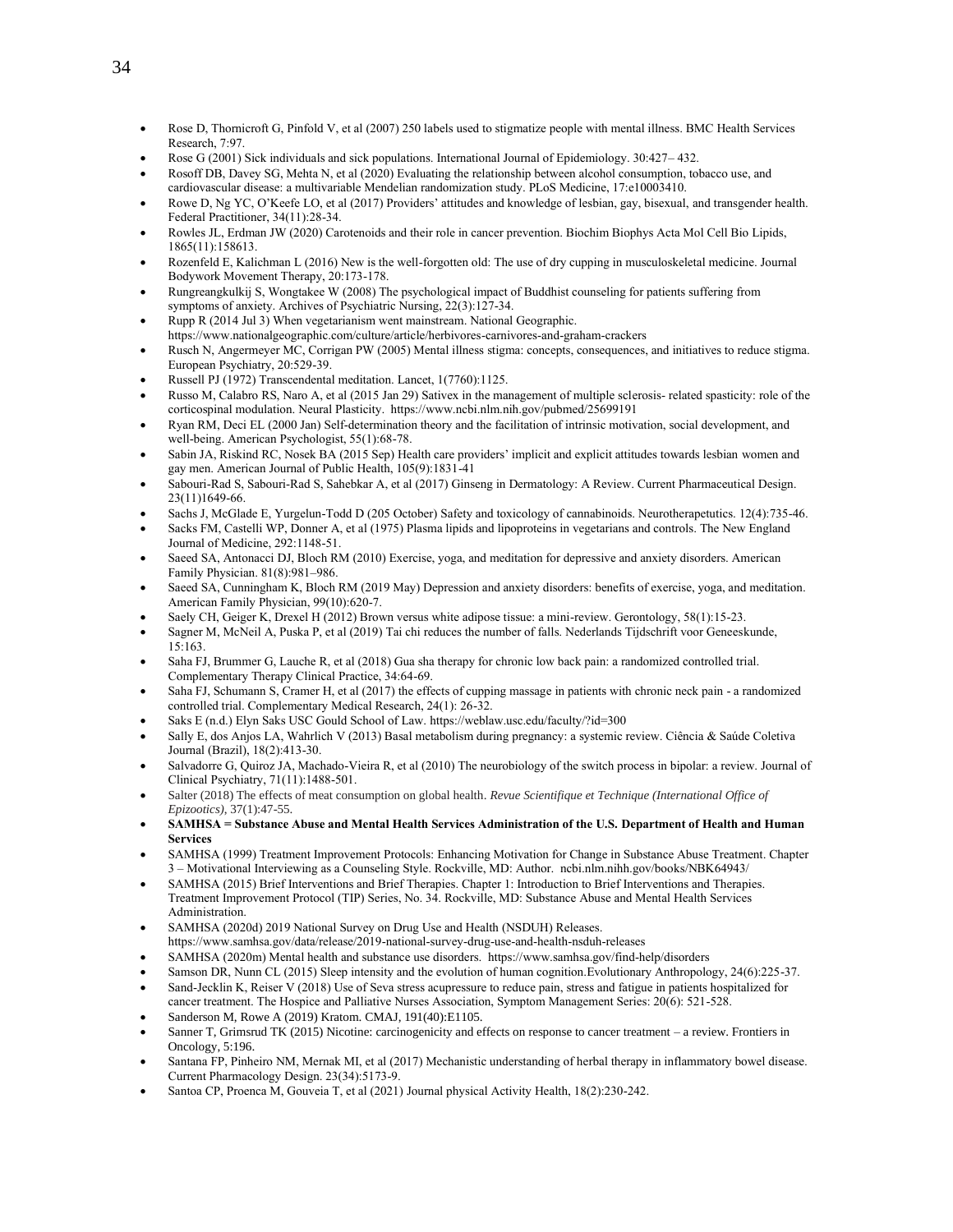- Sanvictores T, Chauhan S (2021) Vitamin B5 (pantothenic acid) Treasure Island, FL: StatPearls [Internet] https://pubmed.ncbi.nlm.nih.gov/33085380/
- Sarafino EP (2016) Health Psychology Biopsychosocial Interaction, 9th ed. New York: John Wiley & Sons.
- Sarris J, Stough C, Bousman C, et al (2013 Oct) Kava in the treatment of generalized anxiety disorder: a double-blind, randomized, placebo-controlled study. Journal Clinical Psychopharmacology, 33(5):643-8.
- Satija A, Bhupathiraju SN, Rimm EB, et al (2016) Plant-based dietary patterns and incidence of type 2 diabetes in US men and women: results from three prospective cohort studies. *PLoS Medicine*, 13(6):e1002039.
- Satija A, Bhupathiraju SN, Spiegelman, et al (2017) Healthful and unhealthful plant- based diets and the risk of coronary heart disease in U.S. adults. Journal of American College Cardiology, 70(4):411-422.
- Savage PD, Toth MJ, Ades P (2007) A re-examination of the metabolic equivalent concept in individuals with coronary artery disease. Journal of Cardiopulmonary Rehabilitation and Prevention, 27(3): 143-8.
- Sax L (2002) How common is intersex? A response to Anne Fausto-Sterling. Journal of Sex Research, 39(3):174-8.
- Sayehmiri K, Azami M, Mohammadi Y, et al (2018) The association between selenium and prostate cancer: a systematic review and meta-analysis. Asian Pacific Journal of Cancer Prevention, 19(6):1431-7. Scandinavian Journal of Rheumatology, 29(5).
- Schimmel J, Dart RC (2020) Kratom (Mitragyna speciosa) liver injury: a comprehensive review. Drugs, 80(3):263-83Schwartz CG (1956 Jul-Aug) The stigma of mental illness. Journal of Rehabilitation Medicine, 22(4):7-8.
- Schlienger JL, Pradiqnac A (2009) Nutrition approaches to prevent chronic disease. La Revue de Praticien. 59(1):61-65.
- Schlosser E (2007) Fast Food Nation: What the All-American Meal Is ng to the World. London: Penguin.
- Schmidt J, Rinaldi S, Scalbert A, et al (2016) Plasma concentrations and intakes of amino acids in male meat-eaters, fish-eaters, vegetarians and vegans: a cross-sectional analysis in the EPIC-Oxford cohort. European Journal of Clinical Nutrition, 70(3).
- Schoenborn CA, Adams PE (2010) Health behaviors of adults: United States, 2005–2007.Vital Health Statistics. 10. (245):1– 132.
- Schomerus G, Stolzenburg S, Freitag S, et al (2019) Stigmas as a barrier to recognizing personal mental illness and seeking help: a prospective study among untreated persons with mental illness. European Archives of Psychiatry Clinical Neuroscience, 269(4):469-79.
- Schuch FB, Stubbs B (2019 Aug) The role of exercise in preventing and treating depression.
- Schuckit MA (2009) Alcohol-use disorders. Lancet. PMID: 19168210.
- Schulz MD, Atay Ç, Heringer J, et al (2014) High-fat-diet-mediated dysbiosis promotes intestinal carcinogenesis independently of obesity. Nature, 514(7523).
- Schuring, M, Burdorf, L, Kunst, A, et al (2007) The effects of ill health on entering and maintaining paid employment: evidence in European countries. Journal of Epidemiology & Community Health, 61(7):597-604.
- Schwartz J, Fadahunsi O, Hingorani R, et al (2016) Use of varenicline in smokeless tobacco cessation: a systematic review and meta-analysis. Nicotine Tobacco Research, (1):10-6.
- Schwingshackl L, Hoffmann G (2015) Adherence to Mediterranean diet and risk of cancer: an updated systematic review and meta-analysis of observational studies. Cancer Medicine, 4(12).
- Scott FI (2020 Apr) Marijuana use in inflammatory bowel disease: understanding the prevalence and the potential pitfalls. Crohns and Colitis 360, 2(20): otaa016.
- Scott KA, Dalgleish AG, Liu WM (2014) The combination of cannabidiol and Δ9- tetrahydrocannabinol enhances the anticancer effects of radiation in an orthotopic murine glioma model. Molecular Cancer Therapy, 13(12):2955-2967.
- SCS [Seven Countries Study Website] (n.d.-USA) Seven countries study USA. https://www.sevencountriesstudy.com/aboutthe-study/countries/countries-usa/
- SCS [Seven Countries Study Website] (n.d.) Seven countries study survey findings. <https://www.sevencountriesstudy.com/study-findings/>
- Seiler-Ramadas R, Sander I, Haider S, et al (2021) Health effects of electronic cigaretted (e-cigarette) use on organ systems and its implications for public health. Wiener Klinische Wochenscherift, 133(19-20):1020-27.
- Seingsukon C, Aldughmi M, Stevens S (2017) Sleep health promotion: practical information for physical therapists. Physical Therapy, 97(8).
- Sentell, T, Zhang, W, Davis, J, et al (2014) The influence of community and individual health literacy on self-reported health status. Journal of General Internal Medicine, 29(2):298-304.
- Seo SK, Hong Y, Yun BH, et al (2014) Antioxidative effects of Korean red ginseng in postmenopausal women: a double-blind randomized controlled trial. Journal of Ethnopharmacology. 154(3):753-7.
- Seoyoun K, Lee SH, Kim MR, et al (2018) Is cupping therapy effective in patients with neck pain? A systematic review and meta-analysis. BMJ Open, 5(8): e021070.
- Seppa N (2015) The beneficial bean: coffee reveals itself as an unlikely health elixir. Science News, 188(7).
- Serfass RC, Gerberich SG (1984) Exercise for optimal health: strategies and motivational considerations. Preventative Medicine, 13(1):79-99.
- Sergi G, de Rui M, Stubbs B, et al (2017) Measurement of lean body mass using bioelectrical impedance analysis: a consideration of the pros and cons. Aging Clinical Experimental Research, 29(4):591-7.
- Serra-Majem L, Ribas L, García A, et al (2003) Nutrient adequacy and Mediterranean Diet in Spanish school children and adolescents. European Journal of Clinical Nutrition, 57(S1).
- Setchell J, Watson BM, Gard M, et al (2016) Physical Therapists' Ways of Talking About Overweight and Obesity: Clinical Implications. Physical Therapy, 96(6): 865-75.
- Sethi R, Hoang N, Ravishankar DA, et al (2020) Kratom (Mitragyna speciosa): friend or foe? Primary Care Companion CNS Disorders, 22(1):19nr02507.
- Shahnaz A, Khan KM, Sheikh MA, et al (2003) Effect of peeling and cooking on nutrients in vegetables. Pakistan Journal of Nutrition, 2(3): 189-191.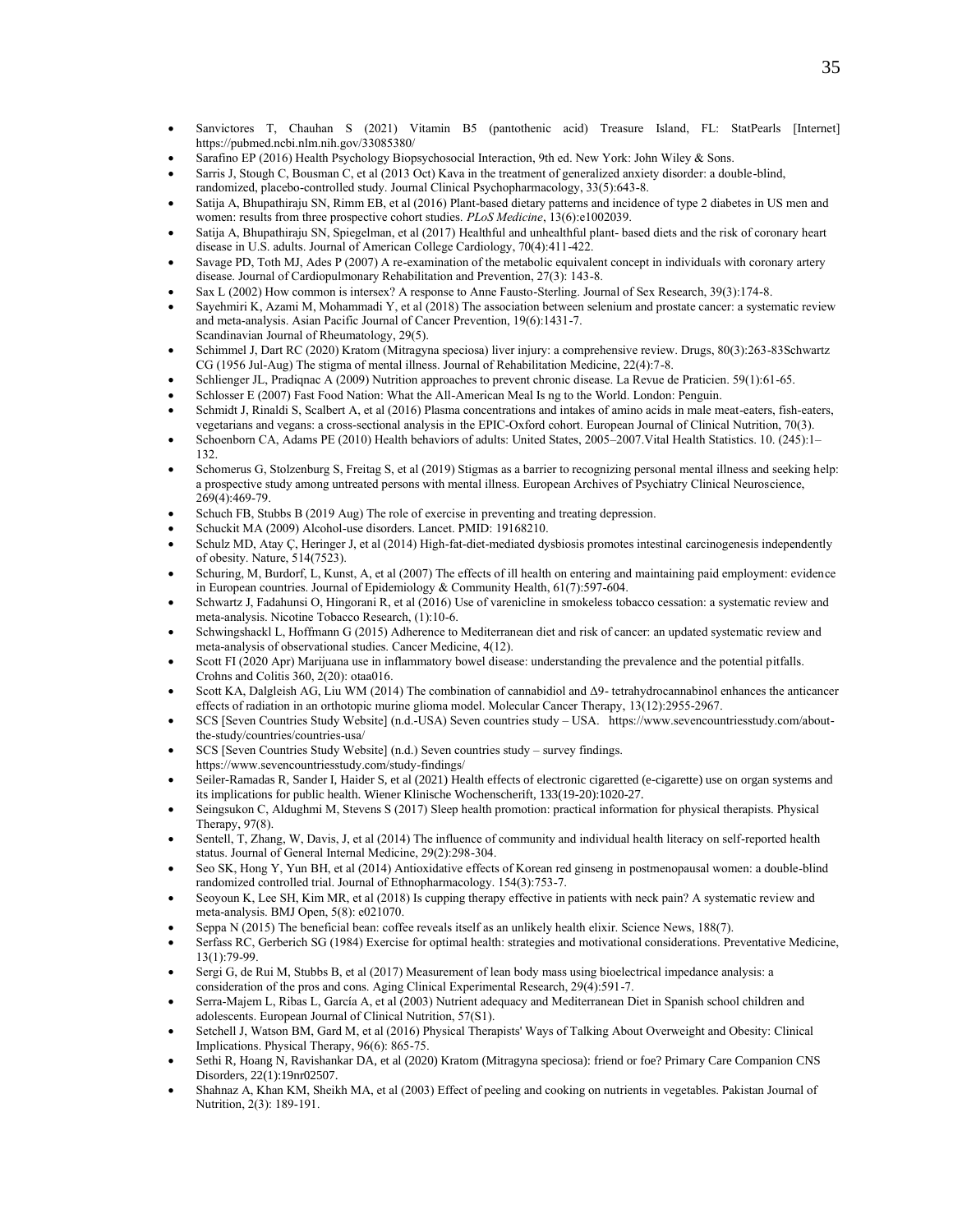- Shaik AR, Shemjaz AM (2014) The rise of physical therapy: a history in footsteps. Archives Medical Health Science. 2:257-60 • Shams-White MM, Chung M, Fu Z, et al (2018) Animal versus plant protein and adult bone health: a systematic review and
- meta-analysis from the National Osteoporosis Foundation. *PLoS One*, 13(2):e0192459.
- Shannon S, Lewis N, Lee H, et al (2019) Cannabidiol [CBD] in anxiety and sleep: a large case series, Permanente Journal, 23:18-41.
- Sharma P, McClees SF, Afaq F (2017) Pomegranate for Prevention and Treatment of Cancer: An Update. Molecules, 22(1):177.
- Sharma S (2015 Oct-Dec) Current status of herbal product: regulatory overview. Journal of Pharmacology Bioallied Science, 7(4):293-6.
- Sharma V, Bergink V, Berk M, et al (2019) Childbirth and prevention of bipolar disorder: an opportunity for change. Lancet Psychiatry, 6(9):786-92.
- Sharpened (2019) 10 rules of website design. https://sharpened.com/web\_design\_rules
- Shehab D, Al-Jarallah K, Abdella N, et al (2015) Prospective evaluation of the effect of short-term oral vitamin d supplementation on peripheral neuropathy in type 2 diabetes mellitus. Medical Principles and Practice, 24(3).
- Shihadeh A, Salman R, Jaroudi E, et al (2012) Does switching to a tobacco-free waterpipe product reduce toxicant intake? A crossover study comparing CO, NO, PAH, volatile aldehydes, tar and nicotine yields. Food Chemical Toxicology, 50(5):1494-8.
- Shires DA, Jaffee K (2015) Factors associated with health care discrimination experiences among a national sample of female-tomale transgender individuals. Health Social Work, 40(2):134-41.
- Shishtar E, Sievenpiper JL, Djedovic V, et al (2014 Sep) The effect of ginseng (the genus panax) on glycemic control: a systematic review and meta-analysis of randomized controlled clinical trials. PLoS One. https:[//www.ncbi.nlm.nih.gov/pubmed/25265315](http://www.ncbi.nlm.nih.gov/pubmed/25265315)
- Shuster N, Nelsono DL, Quisling C (1984) Burnout among physical therapists. Physical Therapy, 64(3):299-303.
- Siddiqi K, Dogar O, Rashid R, et al (2016) Behavior change intervention for smokeless tobacco cessation: its development, feasibility and fidelity testing in Pakistan and in the UK. BMC Public Health, 16:501.
- Sierra Club (2019) What is a green new deal? https:[//www.sierraclub.org/trade/what-](http://www.sierraclub.org/trade/what-) green-new-deal
- Sierra Club (2021) Why are CAFOs bad? https://www.sierraclub.org/michigan/why-are-cafos-bad#pollutants
- Siervo M, Lara J, Chowdhury S, et al (2014) Effects of the dietary approach to stop hypertension (DASH) diet on cardiovascular risk factors: a systematic review and meta-analysis. British Journal of Nutrition, 113(1).
- Sies H, Stahl W, Sundquist AR (1992) Antioxidant functions of vitamins. Vitamins E and C, beta-carotene, and other carotenoids. Annals of the New York Academy of Sciences, 669:7-20.
- Silve MLD, Miyamoto GC, Franco KFM, et al (2019 May) Different weekly frequencies of Pilates did not accelerate pain improvement in patients with chronic low back pain. Brazilian Journal of Physical Therapy, 10.1016.
- Silvestro S, Mammana S, Cavalli E, et al (2019) Use of cannabidiol [CBD] in the treatment of epilepsy: efficacy and security in clinical trials. Molecules, 24(8): 1459.
- Simental-Mendia M, Sanchez-Garcia A, Vilchez-Cavaz F, et al (2018) Effective of glucosamine and chondroitin sulfate in symptomatic knee osteoarthritis: a systematic review and meta-analysis of randomized placebo-controlled trials. Rheumatology International, 38(8):1413-28.
- Simmons G (2010) Legal issues for physical therapists who provide fitness services. Topics in Geriatric Rehabilitation, 26(4): 324-34. {Available as pdf file at WellnessSociety.org}
- Simon S (2018 Nov 2) How to quit smoking. National Cancer Institute. https:/[/www.cancer.org/latest-news/how-to-quit](http://www.cancer.org/latest-news/how-to-quit-smoking.html)[smoking.html](http://www.cancer.org/latest-news/how-to-quit-smoking.html)
- Simonnet A, Chetbourn M, Poissy J, et al (2020) High prevalence of obesity in severe acute respiratory syndrome coronavirus-2 (SARS-coV-2) requiring invasive mechanical ventilation. Obesity, 28(7):1195-9/
- Simper T, Gilmartin M, Allwood D, et al (2019 Sep) The effects of a sleep/recovery supplement: 'Night Time Recharge' on sleep parameters in young adults. Nutrition and Health, 25(4):265-274.
- Sing D, Narayanan S, Muller CP, et al (2018 Nov-Dec) Severity of kratom (mitragyna speciosa Korth.) psychological withdrawal symptoms. Journal Psychoactive Drugs, 50(5):445-50.
- Singh D, Saadabadi A (2021) *Varenicline*. Treasure Island, FL: StatPearls Publishing [Internet] Sleep Medicine Reviews. 12:1-12.
- Skuse D, Printziau F, Wolstencroft J (2018) Sex chromosome aneuploides. Handbook of Clinical Neurology, 147:355-376.
- Smeland OB, Bahrami S, Frei O, et al (2020) Genome-wide analysis reveals extensive genetic overlap between schizophrenia, bipolar disorder, and intelligence. Molecular Psychiatry, 25(4):844-853.
- Smith CA, Armour M, Lee MS, et al (2018) Acupuncture for depression. Cochrane Database Systems Review, (3).
- Smith D, Anderson J, Stanley et al (2105) Childhood IQ and risk of bipolar disorder in adulthood: prospective birth cohort study. BJPsych Open, 1:74-80.
- Smith K, Leiras C (2018 Sep) The effectiveness and safety of Kava for treating anxiety symptoms: a systematic review and analysis of randomized clinical trials. Complementary Therapies Clinical Practice, 33:107-117.
- Smith L (2003) Musculoskeletal manifestations of diabetes mellitus. British Journal of Sports Medicine, 37(1).
- Smith LL, Yan F, Charles M, et al (2017) Exploring the link between substance use and mental health status: what can we learn from the self-medication theory? Journal of Health Care for the Underserved, 28(2S):113-131.
- Smith ML, Gotway MB, Alexander LE, et al (2020) Vaping-related lung injury. Virchows Archives:1-8.
- Smith SS, Piper ME, Bolt DM, et al (2021) Revision of the Wisconsin smoking withdrawal scale: development of brief and long forms. Psychological Assessment, 33(3):255-66.
- Sobiecki JG, Appleby PN, Bradbury KE, et al (2016) High compliance with dietary recommendations in a cohort of meat eaters, fish eaters, vegetarians, and vegans: results from the European prospective investigation into cancer and nutrition–oxford study. Nutrition Research, 36:464–477.
- Social Determinants of Health (n.d.) https:[//www.healthypeople.gov/2020/topics-](http://www.healthypeople.gov/2020/topics-) objectives/topic/social-determinants-ofhealth.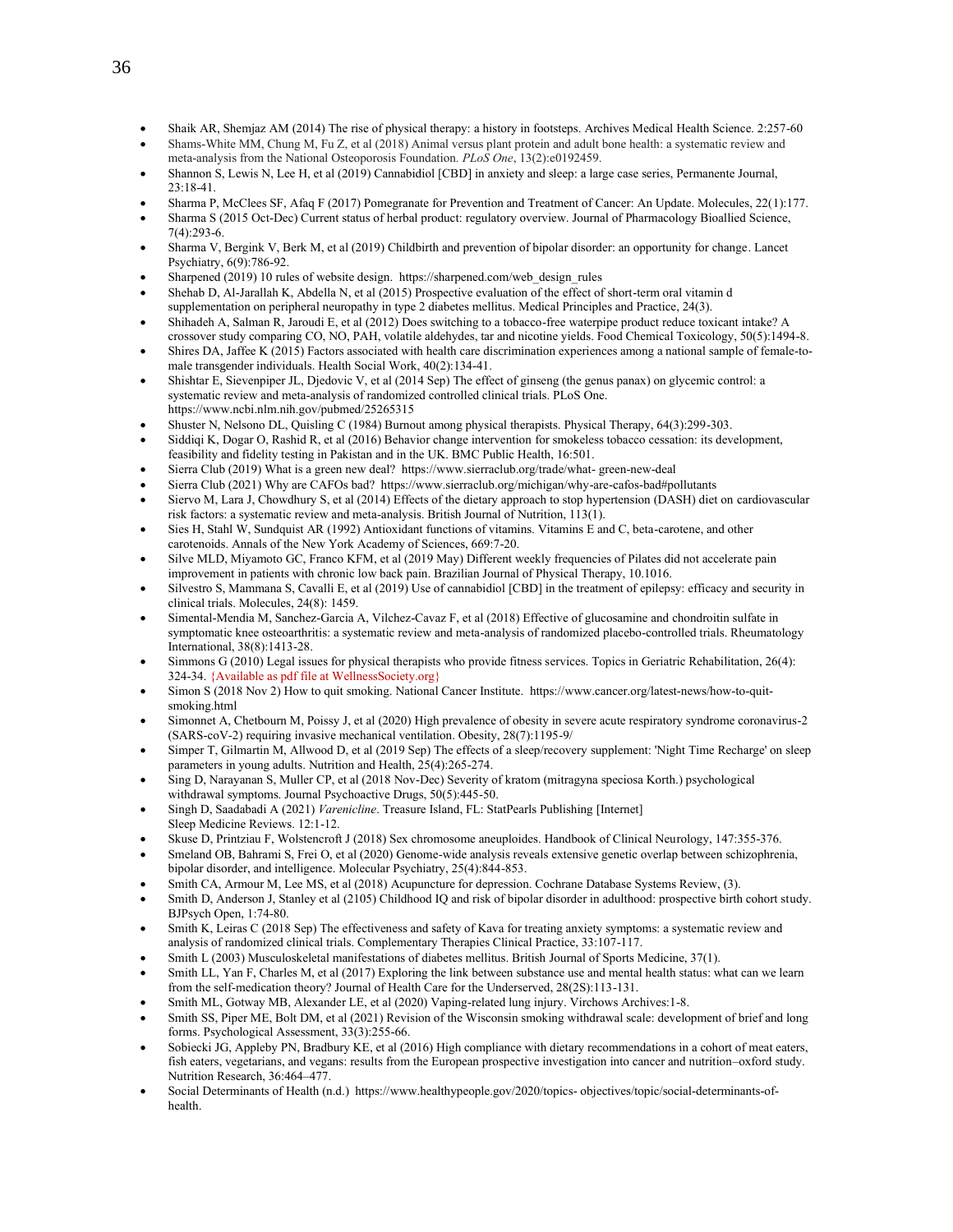- Sofi F, Abbate R, Gensini GF, et al (2010) Accruing evidence on benefits of adherence to the Mediterranean diet on health: an updated systematic review and meta-analysis. American Journal of Clinical Nutrition, 92(5):1189-96.
- Soltani S, Shirani F, Chitsazi MJ, et al (2016) The effect of dietary approaches to stop hypertension (DASH) diet on weight and body composition in adults: a systematic review and meta-analysis of randomized controlled clinical trials. Obesity Reviews, 17(5).
- Solway J, McBride M, Haq F (2020) Diet and dermatology: the role of a whole-food, plant-based diet in preventing and reversing skin aging – a review. *Journal of Clinical and Aesthetic Dermatology*, 13(5):38-43.
- Soneji S, Barrington JL, Wills TA, et al (2017) Association between initial use of e-cigarettes and subsequent cigarette smoking among adolescents and young adults. JAMA Pediatrics, 171(8):788-97.
- Song HJ, Seo HJ, Lee H, et al (2015) Effect of self-acupressure for symptom management: a systematic review. Complementary Therapy Medicine, 23(1):68-78.
- Song R, Grabowska W, Park M, et al (2017) The impact of tai chi and qigong mind-body exercises on motor and non-motor function and quality of life in Parkinson's disease: a systematic review and meta-analysis. Parkinsonism Related Disorders, 41:3- 13.
- Sørensen, K, Van den Broucke, S, et al (2012) Health literacy and public health: a systematic review and integration of definitions and models. BMC Public Health, 12(1):80.
- Sotos-Prieto M, Bhupathiraju S, Mattei J, et al (2017) Changes in diet quality and total and cause- specific mortality. New England Journal of Medicine, 377(13)
- Spaeth AM, Dinges DF, Goel N (2015) Resting metabolic rate varies by race and sleep duration. Obesity. 23(12): 2349-56.
- Spahn JM, Reeves RS, Keim KS, et al (2010) State of the evidence regarding behavior change theories and strategies in nutrition counseling to facilitate health and food behavior change. Journal of the American Dietetic Association, 110(6).
- Spotlight on wellness and fitness (2000) Physical Therapy Magazine, 8(9):112-116.
- Sramek JJ, Murphy MF, Cutler NR, et al (2016) Sex differences in the psychopharmacological treatment of depression. Dialogues in Clinical Neuroscience, 18)4):447-57.
- Stahl JM, Malhotra S (2021) Obesity surgery indications and contraindications. StatPearls. https://www.ncbi.nlm.nih.gov/books/NBK513285/
- Stahnisch FW, Verhoef M (2012) The Flexner Report of 1910 and Its Impact on Complementary and Alternative Medicine and Psychiatry in North America in the 20th Century. Evidenced Based Complementary Alternative Medicine, 647896.
- Stamos DN (2008) Evolution and the big questions: sex, race, religion, and other matters. Malden, MA: Blackwell Publishers.
- Stander J, Grimmer K, Brink Y (2019) Learning styles of physiotherapists: a systemic scoping review. BMC Medical Education, 19(1):2.
- Steiner, WA, Ryser, L, Huber, E, et al (2002) Use of the ICF model as a clinical problem-solving tool in physical therapy and rehabilitation medicine. Physical Therapy, 82(11):1098-1107.
- Stenkula KG, Erianson-Albertsson C (2011) American Journal of Physiological Regul Integr Comp Physiol, 315(2):R284-95.
- Stineman MG, Streim JE (2010) The biopsycho-ecological paradigm: a foundational theory for medicine. PM&R, 2(11):1035- 1045.
- Stineman, MG (2001) A model of health environmental integration. Topics in Stroke Rehabilitation, 8(2):34-45.
- Stocchi F, Torti M (2017) Constipation in Parkinson's disease. *International Review of Neurobiology*, 134:811-26.
- Stone J (2019 Nov 22) Best Practices for Rehab Professionals for Gender Affirming Care. PhysicalTherapy.com
- Stonerock GL, Hoffman BM, Smith PJ, et al (2015) Exercise as a treatment for anxiety: systematic review and analysis. Annals of Behavioral Medicine, 49(4):542-56.
- Strath SJ, Kaminsky LA, Ainsworth BE, et al (2013 Nov) Guide to the Assessment of Physical Activity: Clinical and Research Applications: A Scientific Statement from the American Heart Association. Circulation, 128(20)2259-79.
- Stratton R, Ek A, Engfer M, et al (2005) Enteral nutritional support in prevention and treatment of pressure ulcers: A systematic review and meta-analysis. Ageing Research Reviews, 4(3).
- Strohecker J (2015) What is wellness? {Available as pdf file at WellnessSociety.org} [https://is.muni.cz/el/1451/podzim2015/e031/um/TRAVIS\\_STROHECKER\\_What\\_is\\_Wellness.pdf](https://is.muni.cz/el/1451/podzim2015/e031/um/TRAVIS_STROHECKER_What_is_Wellness.pdf)
- Subramanian R, Santo JB (2021) Reducing mental illness stigma: what types of images are most effective? Journal of Visual Communications in Medicine, 44(2):52-61.
- Substance Abuse and Mental Health Services Administration refer to SAMHSA
- Stubbs B, Vancampfort D, Rosenbaum S, et al (2017) An examination of the anxiolytic effects of exercise for people with anxiety and stress-related disorders: a meta-analysis. Psychiatry Research, 249:102-108.
- Stuifbergen AK, Becker H, Blozis S, et al (2003) A randomized clinical trial of a wellness intervention for women with multiple sclerosis. Archives of Physical Medicine Rehabilitation, 84:467- 476.
- Stussman BJ (2015) Wellness-related use of common complementary health approaches among adults. United States National Health Statistical Report, 85:1-12.
- Sullivan PF, Bulik CM, Carter FA, et al (1996) The significant of a prior history of anorexia in bulimia nervosa. International Journal of Eating Disorders, 20(3):253-61.
- Sutliffe JT, Wilson LD, de Heer HD, et al (2015) C-reactive protein response to a vegan lifestyle intervention. *Complementary Therapies in Medicine*, 23(1):32-7.
- Sütő G (2021) Undenatured type II collagen in the treatment of osteoarthritis. Orvosi Hetilap [Hu], 162(37):1481-4.
- Swabb DF, Wolff SE, Bao A (2021) Sexual differentiation of the human hypothalamus: relationship to gender identity and sexual orientation. Handbook Clinical Neurology, 181:427-43.
- Swaminathan A, Sridhar, S, Sinha S, et al (2012) Nitrites derived from foneiculum vulgare (fennel) seeds promotes vascular functions. Journal of Food Science, 77(12).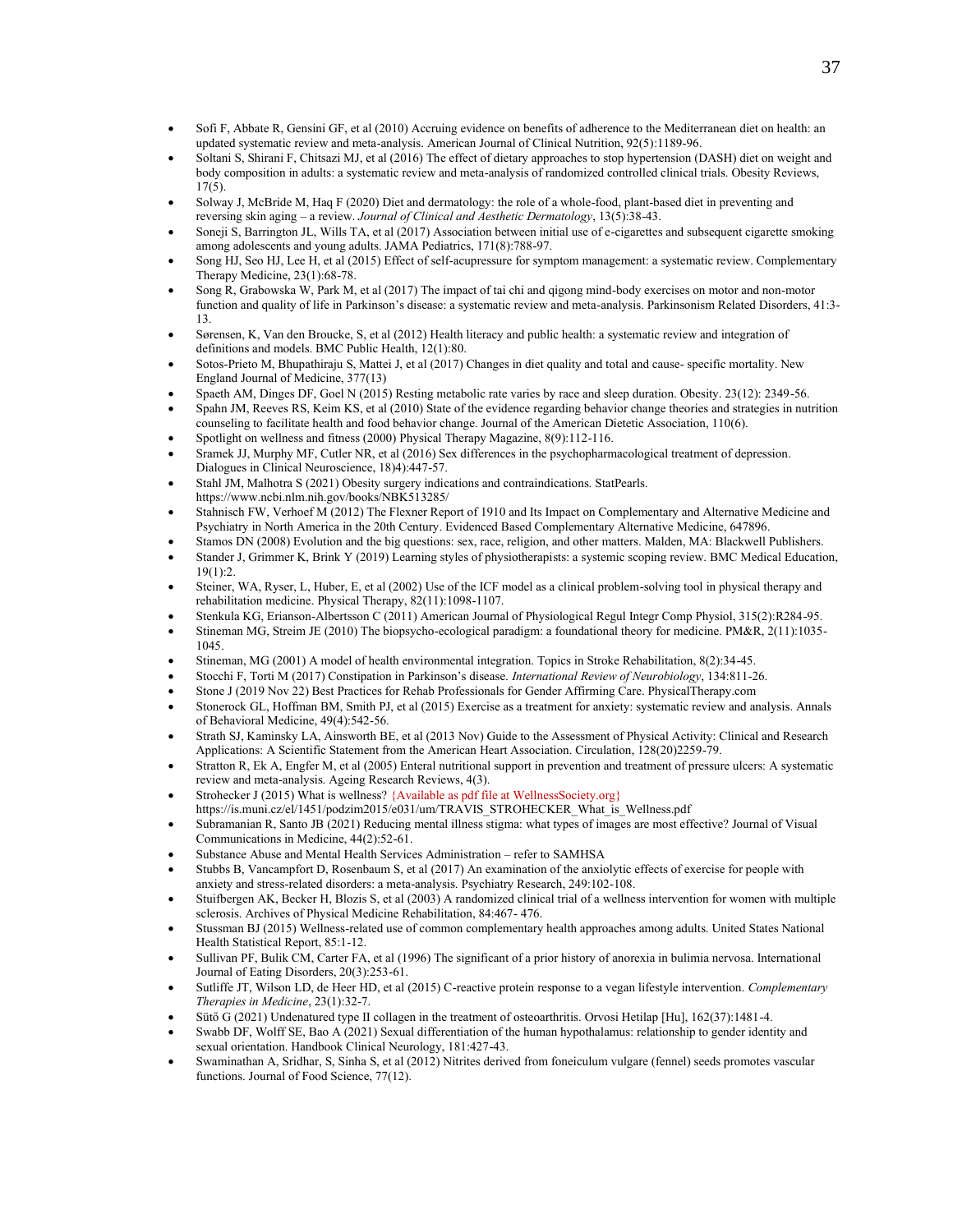- Swan N (1997) Women's dependence on smoking affected by something in addition to nicotine. National Institute on Drug Abuse. https://archives.drugabuse.gov/news-events/nida-notes/1997/06/womens-dependence-smoking-affected-by-somethingin-addition-to-nicotine
- Swogger MT, Walsh Z (2018) Kratom use and mental health: a systematic review. Drug Alcohol Dependency, 183:134-240.
- Szakacs R (2018) The facets of creativity in the light of bipolar mood alterations. Ideggyogy Sz (Chinese), 71(1):63-71.
- Taghavi S, Khashyarmanesh Z, Moalemzadeh H, et al (2012) Nicotine content of domestic cigarettes, imported cigarettes and pipe tobacco in Iran. Addictive Health, 4(1-2):28-35.
- Tahiliani AG, Beinlich CG (1991) Pantothenic acid in health and disease. Vitamins and Hormones, 46:165-228.
- Tao Gu, Lei Lin, Yun Jiang, et al 2018) Acupuncture therapy in treating migraine: results of a magnetic resonance spectroscopy imaging study. Pain Research, 11: 889–900.
- Tao WW, Jiang H, Tao XM, et al (2016) Effects of acupuncture, Tuina, Tai Chi, Qigong and traditional Chinese medicine fiveelement music therapy on symptom management of quality of life for cancer patient: a meta-analysis. Journal Pain Symptom Management, 51(4):728-47.
- Taylor A, Katomeri M (2007) Walking reduces cue-elicited cigarette cravings and withdrawal symptoms, and delays ad libitum smoking. Nicotine Tobacco Research, 9(11):1183-90.
- Taylor AH, Ussher MH, Faulkner G (2007) The acute effects of exercise on cigarette cravings, withdrawal symptoms, affect and smoking behavior: a systematic review. Addiction, 102:534-543.
- Taylor B, Cheema A, Soslowsky L (2017) Tendon Pathology in Hypercholesterolemia and Familial Hypercholesterolemia. *Current Rheumatology Reports*, 19(12).
- Taylor L, Gidal B, Blakey G, et al (2019 Oct) A phase 1, randomized, double-blind, placebo- controlled, single ascending dose, multiple dose, and food effect trial of the safety, tolerability and pharmacokinetics of healthy purified cannabidiol in healthy subjects. CNS Drugs, 32(11):1053-67.
- Tayyem R, Heath D, Al-Delaimy W, et al (2006) Curcumin content of turmeric and curry powders. Nutrition and Cancer, 55(2). • Teicholz N (2014 Jun 2) How Americans got meat wrong. The Atlantic.
- <https://www.theatlantic.com/health/archive/2014/06/how-americans-used-to-eat/371895/>
- Teixeira PJ, Carraça EV, Marques M, et al (2015) Successful behavior changes in obesity interventions in adults: a systematic review of self-regulation mediators. BMC Medicine, 13(1).
- Teut M, Ullmann A, Ortiz M, et al (2018) Pulsatile dry cupping in chronic low back pain a randomized three-armed controlled clinical trial. BMC Complementary Alternative Medicine, 18:115.
- The Vegan Society (2020) Definition of veganism. https:/[/www.vegansociety.com/go-](http://www.vegansociety.com/go-) vegan/definition-veganism
- Thien F, De Luca S, Woods R, et al (2000) Dietary marine fatty acids (fish oil) for asthma in adults and children. Cochrane Database of Systematic Reviews.
- Thind H, Jennings E, Fava JL, et al (2016) Differences between men and women enrolling in smoking cessation programs using yoga as a complementary therapy. Journal of Yoga and Physical Therapy. 6(3).
- Thom G, Lean M (2017) Is there an optimal diet for weight management and metabolic health? Gastroenterology, 152(7):1739- 51.
- Thoma C (2015) Selenium, lycopene and GTC—a case of "chemopromotion." Nature Reviews Urology, 12(6).
- Thomas R, Williams M, Sharma H, et al (2014) A double-blind, placebo-controlled randomised trial evaluating the effect of a polyphenol-rich whole food supplement on PSA progression in men with prostate cancer—the UK NCRN Pomi-T study. *Prostate Cancer and Prostatic Diseases*, 17(2):180-6.
- Thompson A, Huberty J, Eckert R, et al (2020 Feb) Determining physical therapists' readiness for integrating yoga therapeutics into rehabilitation. International Journal of Yoga Therapy, 30.
- Thompson LU, Mason JK. Flaxseed. In: Coates PM, Betz JM, Blackman MR, et al., eds. (2010) Encyclopedia of Dietary Supplements, 2nd ed. New York, NY: Informa Healthcare, pp 274- 287.
- Thompson WR (2016) Worldwide survey of fitness trends for 2017, ACSM's Health & Fitness Journal, 20(6):8-17.
- Thompson WR (2017) Worldwide survey of fitness trends for 2018: The CREP Edition. ACSM's Health & Fitness Journal, 21(6):10-19.
- Thompson WR (2018) Worldwide survey of fitness trends for 2019. ACSM's Health & Fitness Journal, 22(6):10-17.
- Thursby E, Juge N (2017) Introduction to the human gut microbiota. Biochemical Journal, 474(11): 1823-1836.
- Timmer A, Günther J, Rücker G (2008) Pelargonium sidoides extract for acute respiratory tract infections. Cochrane Database Systems Review, CD006323.
- Ting R, Dugre N, Allan G, et al (2018 Dec) Canadian Family Physician, 64(12):906.
- Tobacco Industry Research Committee (1957) A frank statement to cigarette smokers, 1-2. {Available as pdf file at WellnessSociety.org} https://www.tobaccofreekids.org/assets/factsheets/0268.pdf
- Tobias DK, Chen M, Manson JE et al (2015) Effect of low-fat diet interventions versus other diet interventions on long-term weight change in adults: a systematic review and meta-analysis. The Lancet Diabetes & Endocrinology, 3(12).
- Tod D, Hardy J, Oliver E (2011) Effects of self-talk: a systematic review. Journal Sports and Exercise Psychology, 33(5):666-87. • Today's health (1954 Apr 17) JAMA, 54(16):1353.
- Tomicic A, Galvez C, Quiroz C, et al (2016) Suicide in lesbian, gay, bisexual and trans populations: a systematic review of a decade of research (2004-2014) Reviews Medicine Chile, 144(6):723-33.
- Tosun NL, Allen SS, Eberly LE, et al (2018) Association of exercise with smoking-related symptomatology, smoking behavior and impulsivity in men and women. Drug & Alcohol Dependence, 192:29-37.
- Towery P, Guffey JS, Doerflein, C et al (2018) Chronic musculoskeletal pain and function improve with a plant-based diet. *Complementary Therapies in Medicine*, 40:64-9.
- Traverse JH (2019) "BEET IT." Circulation Research, 123(6):635-7.
- Travis JW, Ryan RS (2004) Wellness Workbook: How to Achieve Enduring Health and Vitality. Berkeley: Celestial Arts.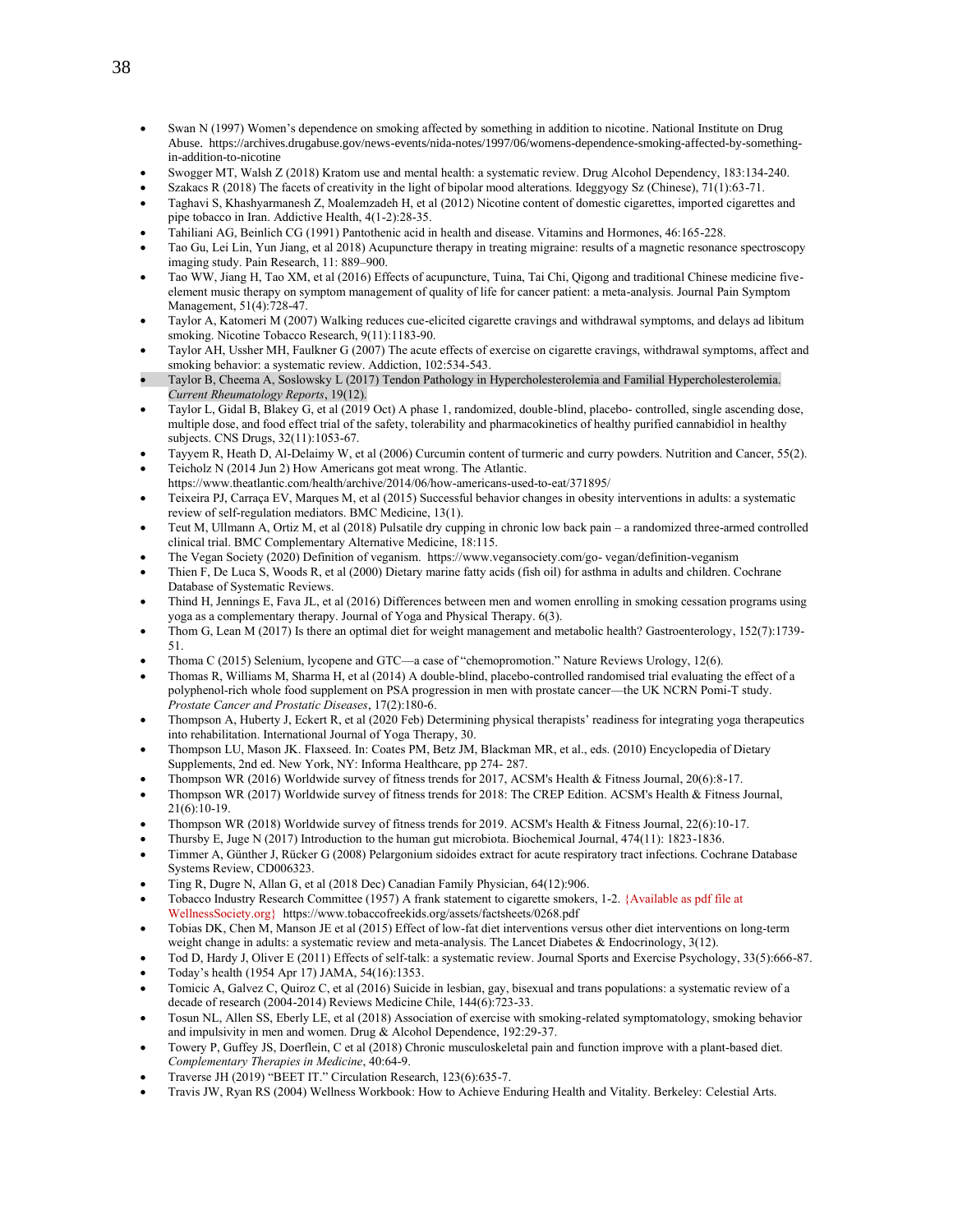- Trueman CN (2015 Mar 5) Food and drink in Medieval England. History Learning Site. <https://www.historylearningsite.co.uk/medieval-england/food-and-drink-in-medieval-england/>
- Tsiligianni I, van der Molen T (2010) A systematic review of the role of vitamin insufficiencies and supplementation in COPD. Respiratory Research, 11(1).
- Tsuei JJ (1978 Jun) Eastern and Western approaches to medicine. Western Journal Medicine, 128(6):551-557.
- Tucker Carlson Today (2022 Jan 24) Abolishing sex [guest Kara Dansky].
- <https://nation.foxnews.com/watch/830b7f9a1eb4fd201a774433a2b604f4/> [Paid subscription required]
- Tuero C, Valenti V, Rotellar F (2020) Revisiting the Chrelin changes following bariatric and metabolic surgery. Obesity Surgery, 30(7):2763-80 (StatPearls) https://www.ncbi.nlm.nih.gov/books/NBK513285/
- Turner JA, Sillett RW, McNicol MW (1981) The inhaling habits of pipe smokers. British Journal of Diseases of the Chest, 75(1): 71-6.
- Turner-McGrievy GM, Barnard ND, Scialli AR, et al (2004) Effects of a low-fat vegan diet and a Step II diet on macro- and micronutrient intakes in overweight postmenopausal women. *Nutrition,* 20(9):738-46.
- Turner-McGrievy GM, Davidson CR, Billings DL (2014) Dietary intake, eating behaviors, and quality of life in women with polycystic ovary syndrome who are trying to conceive. *Human Fertility*, 18(1):16-21.
- Turolla A, Rossettini G, Viceconti A, et al (2020) Musculoskeletal physical therapy during the COVID-19 pandemic: is telerehabilitation the answer? Physical Therapy, 100(8):1260-4.
- Tuso P (2013) Nutritional Update for Physicians: Plant-Based Diets. *The Permanente Journal*, 17(2).
- Tuso PJ, Ismail MH, Hu BP (2013) All in all, the WFPBD prevents and treats chronic diseases such as heart disease, cancer, diabetes, hypertension, and premature death. *The Permanente Journal*, 17(2):61- 6.
- Tverdal A, Bjarteit K (2011) Health consequences of pipe versus cigarette smoking. Tobacco Control, 20(2):123-30.
- Udo T, Grilo CM (2018) Prevalence and correlates of DSM-5-defined eating disorders in a nationally representative sample of US adults, 84(5):345-54.
- Uebelacker LLA, Brooughton MK (2016) Yoga for depression and anxiety: a review of published and implications for healthcare providers. Rhode Island Medical Journal, 99(3):20-2.
- Ugidos-Rodriquez S, Matallana-Gonzalez MC, Sanchez-Mata MC (2018) Lactose malabsorption and intolerance: a review. Food & Function, 9(8):4056-68.
- Ulamek-Koziol M, Czuczwar S, Januszewski S, et al (2019) Ketogenic diet and epilepsy. Nutrients, 11(10):2510.
- UMBC Center for History Education (2012) What did people in the 1700s eat. http://che.umbc.edu/londontown/cookbook/what.html
- Undavalli VK, Praveen M, H Narni (2018) Prevalence of undiagnosed hypertension: a public challenge. International Journal of Community Medicine and Public Health, 5(4).
- Ungar PS, Sponheimer M (2011) The diet of early hominins. Science, 334(190): 190-3. {Available as pdf file at WellnessSociety.org}
- University System of Georgia (n.d.) A brief history of the internet.
- https://www.usg.edu/galileo/skills/unit07/internet07\_02.phtml • Uribarri J, Woodruff S (2010) Advanced Glycation End Products in Foods and a Practical Guide to Their Reduction in the Diet.
- *Journal of the American Dietetic Association*, 110(6):911-6.
- U.S. Census Bureau refer to Census Bureau
- U.S. Centers for Disease Control and Prevention refer to CDC
- U.S. Department of Agriculture refer to USDA
- U.S. Department of Health and Human Services refer to USDHHA
- U.S. Food and Drug Administration refer to FDA
- U.S. Office of Disease Prevention and Health Promotion refer to ODPHP
- **U.S. Department of Agriculture = USDA**
- USDA (2015c) Choose MyPlate. https:/[/www.choosemyplate.gov/](http://www.choosemyplate.gov/)
- USDA (2015f) Food and Nutrition Information Center NAL USDA. https:/[/www.nal.usda.gov/fnic](http://www.nal.usda.gov/fnic)
- USDA (2020d) 2020-2025 Dietary guidelines for Americans, 9th edition. Washington, D.C.: Author. https://www.dietaryguidelines.gov/resources/2020-2025-dietary-guidelines-online-materials
- USDA (2020d) Scientific report of the 2020 dietary guidelines advisory committee. https://www.dietaryguidelines.gov/sites/default/files/2020-
- 07/ScientificReport\_of\_the\_2020DietaryGuidelinesAdvisoryCommittee\_first-print.pdf
- USDA (2020f) FoodData Central. <https://fdc.nal.usda.gov/>
- U.S. National Library of Medicine refer to USNLM
- **USDHHS = U.S. Department of Health and Human Services**
- USDHHS (2000) Treating Tobacco Use and Dependence: Quick Reference Guide for Clinicians. Rockville, MD: Public Health Service.
- USDHHS (2008) PA-2.4: Increase the proportion of adults who meet the objectives for aerobic physical activity and for musclestrengthening activities. Washington, DC: Author.
- USDHHS (2009) Physical Activity. Washington, DC: Author.
- USDHHS (2010) Healthy People 2020. Washington, DC: Author.
- USDHHS (2014) Healthy places, healthy people: a progress review on nutrition and weight status, & physical activity. Washington DC: Author.
- USDHHS (2017) NWS-8 Increase the proportion of adults who are at a healthy weight.
- USDHHS (2017) NWS-9 Reduce the proportion of adults who are obese.
- USDHHS (2017) NWS-15.1 Increase the contribution of total vegetables to the diets of the population. Washington, DC: Author.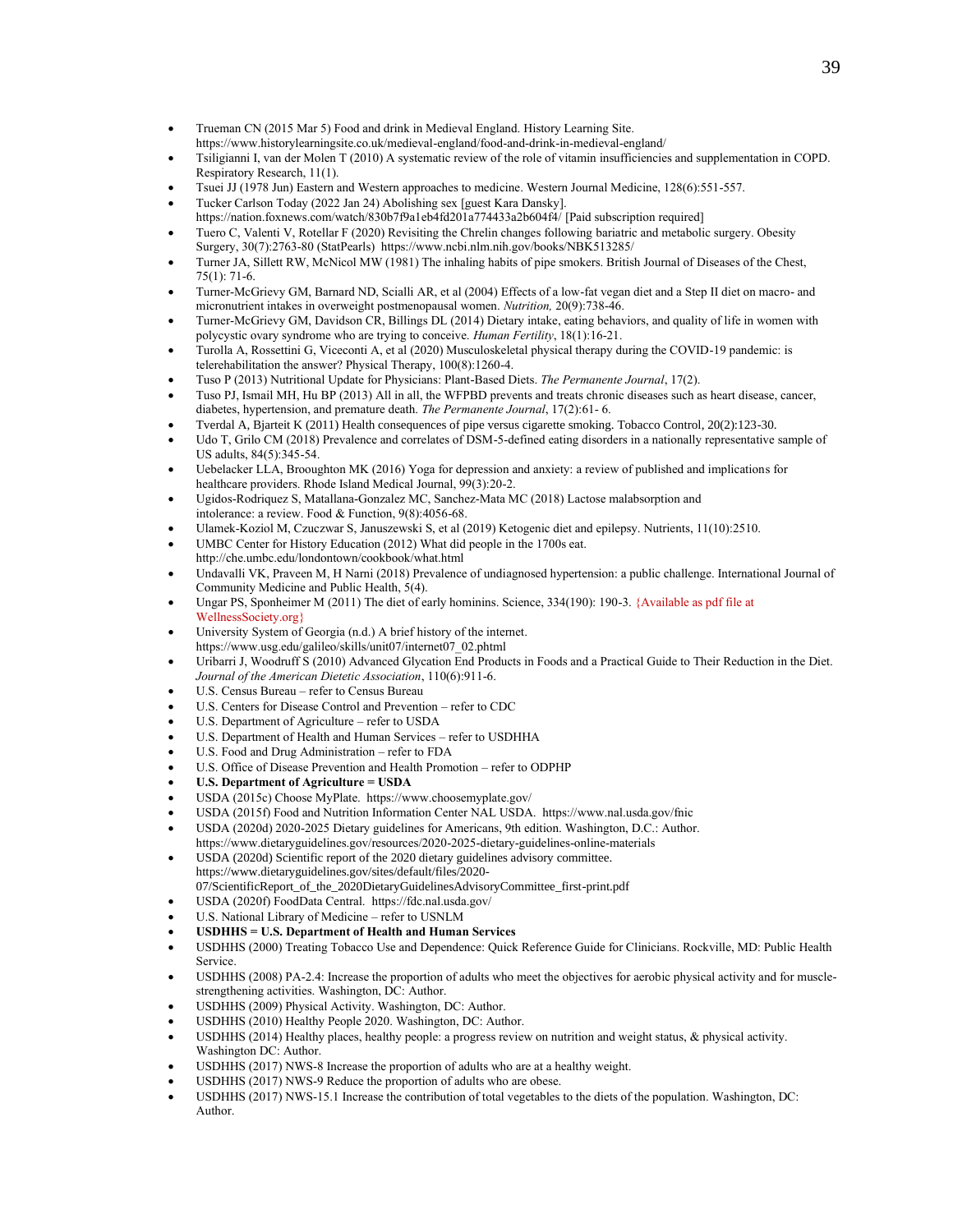- USDHHS (2019 Dec) About Healthy People 2020. Washington, DC: Author.
- USDHHS (2017) PA-2.4 Physical Activity. Washington, DC: Author. (2018) Physical activity guidelines for Americans, 2nd edition.
- USDHHS (2020) Access to health care. https:[//www.healthypeople.gov/2020/leading-health-indicators/2020-lhi-topics/Access](http://www.healthypeople.gov/2020/leading-health-indicators/2020-lhi-topics/Access-to-Health-)[to-Health-](http://www.healthypeople.gov/2020/leading-health-indicators/2020-lhi-topics/Access-to-Health-) Services
- **USNLM = U.S. National Library of Medicine**
- USNLM (2019 Aug) Weight loss surgery. https://medlineplus.gov/weightlosssurgery.html
- Ussher M, Faulkner GE, Angus K, et al (2019) Exercise interventions for smoking cessation. Cochrane Database Systems Review. 10:CD002295.
- Vagharseyyedin SA, Salmabadi M, Taghanaki HB (2019) The impact of self-administered acupressure on sleep quality and fatigue among patients with migraine: a randomized controlled trial. Complementary Therapy Clinical Practice. PMID: 30600171.
- Vakil RM, Chaudhry ZW, Ruschi SD, et al (2017) Commercial programs' online weight-loss claims compared to results from randomized controlled trials. Obesity, 25(11):1885-93.
- van der Velden NK (2018) Polycultures v monocultures the great GROW experiment 2018. Grow Observatory. https://medium.com/grow-observatory-blog/polycultures-v- monocultures-the-great-grow-experiment-2018-5fac8a6a3879
- van Eeden AE, Hoeken D, Hoek HW (2021) Incidence, prevalence and mortality of anorexia nervosa and bulimia nervosa. Current Opinions in Psychiatry, 34(6):515-24.
- Vancamelbeke M, Vermeire Sevenine (2018) The intestinal barrier: a fundamental role in health and disease. Expert Review Gastroenterology & Hepatology. 11(9):821-34.
- Vang O, Ahmad N, Baile C et al (2011) What Is New for an Old Molecule? Systematic Review and Recommendations on the Use of Resveratrol. PLoS ONE, 6(6).
- Vannice G, Rasmussen H. Position of the academy of nutrition and dietetics: dietary fatty acids for healthy adults (2014) Journal of the Academy of Nutrition and Dietetics, 114:136–153.
- Vansant G, van Gaal L, de Leeuw I (1994) Assessment of body composition by skinfold anthropometry and bioelectrical impedance technique: a comparative study. Journal of Parenteral Enteral Nutrition, 18(5):427-9.
- Vaquero MP, Sánchez-Muniz FJ, Carbajal A et al (2004) Mineral and vitamin Status in Elderly Persons from Northwest Spain Consuming an Atlantic Variant of the Mediterranean Diet. Annals of Nutrition and Metabolism, 48(3).
- Vecchio R, Cavallo C (2019) Increasing healthy food choices through nudges: A systematic review. Food and Agriculature Organization of the United Nations. https://agris.fao.org/agris-search/search.do?recordID=US201900367446
- Veluswamy SK, Babu AS, Sundar LM (2017) Complementary Role of Herbal Medicine and Exercise in Cardiovascular Disease Prevention and Management: A Review of Evidence. Current Pharmaceutical Design. 23(8):1253-1264.
- Venes D (ed) (2009) Taber's Cyclopedic Medical Dictionary, Edition 21. USA: FA Davis Company
- Vickers AJ, Cronin AM, Maschino AC, et al (2012) Acupuncture for chronic pain: individual patient data meta-analysis. Archives Internal Medicine, 172(19): 1444-53. {Available as pdf file at WellnessSociety.org}
- Vickers AJ, Linde K (2014 Mar) Acupuncture for chronic pain. JAMA, 311(9):955-6.
- Vicknasingam B, Chooi WT, Rahim AA (2020) Kratom and pain tolerance: a randomized placebo-controlled, double-blind study. Yale Journal Biological Medicine, 93(2):229-38.
- Vignieri S (2014 Jul 25) Vanishing fauna. Science, 345(6195):392-5.
- Vinceti M, Fillippini T, Del Giovane C, et al (2018) Selenium for preventing cancer. Chchrane Database of Systematic Reviews, 9(1):CD005195.
- Vinknes KJ, Elshorbagy AK (2017) The relation of CUN-BAE index and BMI with body fat, cardiovascular events and diabetes during a 6-year follow-up: the Hordaland Health Study. Clinical Epidemiology, 9:555-566
- Vinknes KJ, Nurk E, Tell GS, et al (2017) The relation of CUN-BAE index and BMI with body fat, cardiovascular events and diabetes during a 6-year follow-up: the Hordaland Health Study. Clinical Epidemiology, 9:555-566.
- Virmani T, Tazan S, Mazzoni P, et al (2016) Motor fluctuations due to interaction between dietary protein and levodopa in Parkinson's disease. *Journal of Clinical Movement Disorders*, 3:8.
- Viswanathan M, Treiman K, Kish-Doto J, et al (2017) Folic acid supplementation for the prevention of neural tube defects: an updated evidence reports and systematic review for the US Preventive Services Task Force. JAMA, 317(2).
- Vitiello V, Germani A, Dolcetta EC, et al (2016) The new modern Mediterranean diet Italian Pyramid. Annali di Igiene: Medicina Preventiva e di Comunita, 28:179-186.
- Viverito (2021) Nonbinary gender identities a diverse global history. Out & Equal Workplace Advocates. <https://outandequal.org/nonbinary-gender-identities-a-diverse-global-history/> [Available as pdf file at WellnessSociety
- Vogel EE (n.d.) Physical therapists before World War II. U.S. Army Medical Department, Office of Medical History. https://history.amedd.army.mil/corps/medical\_spec/chapterIII.html
- Vogelstein B (1998 Jun 1) Vogelstein discusses gatekeeper genes, caretaker genes. Oncology News International, 7(6).
- von Trott P, Wiedemann AM, Lüdtke R (2009) Qigong and exercise therapy for elderly patients with chronic neck pain (QIBANE): a randomized controlled study. Journal of Pain, 10(5):501–508.
- Vonnegut M (2016 Jun) Recovery and service: on being a physician with mental illness [Personal Narrative] AMA Journal of Ethics, 18(6):643-5.
- Vreeker A, Boks MP, Verkooijen A, et al (2015) High educational performance is a distinctive feature of bipolar disorder: a study on cognition in bipolar disorder, schizophrenia patients, relatives and control. Psychological Medicine, 46(4):807-818
- Wai EK, Rodrequez S, Dagenais S, et al (2008) Evidence-informed management of chronic low back pain with physical activity, smoking cessation, and weight loss. Spine Journal, 8:195-202.
- Waits A, Tang YR, Cheng HM, et al (2018) Acupressure effect on sleep quality: A systematic review and meta-analysis. Sleep Medicine Review, 37:24-34.
- Walczyk T, Wick JY (2017) The ketogenic diet: making a comeback. Consulting Pharmacy, 32(7): 388-96.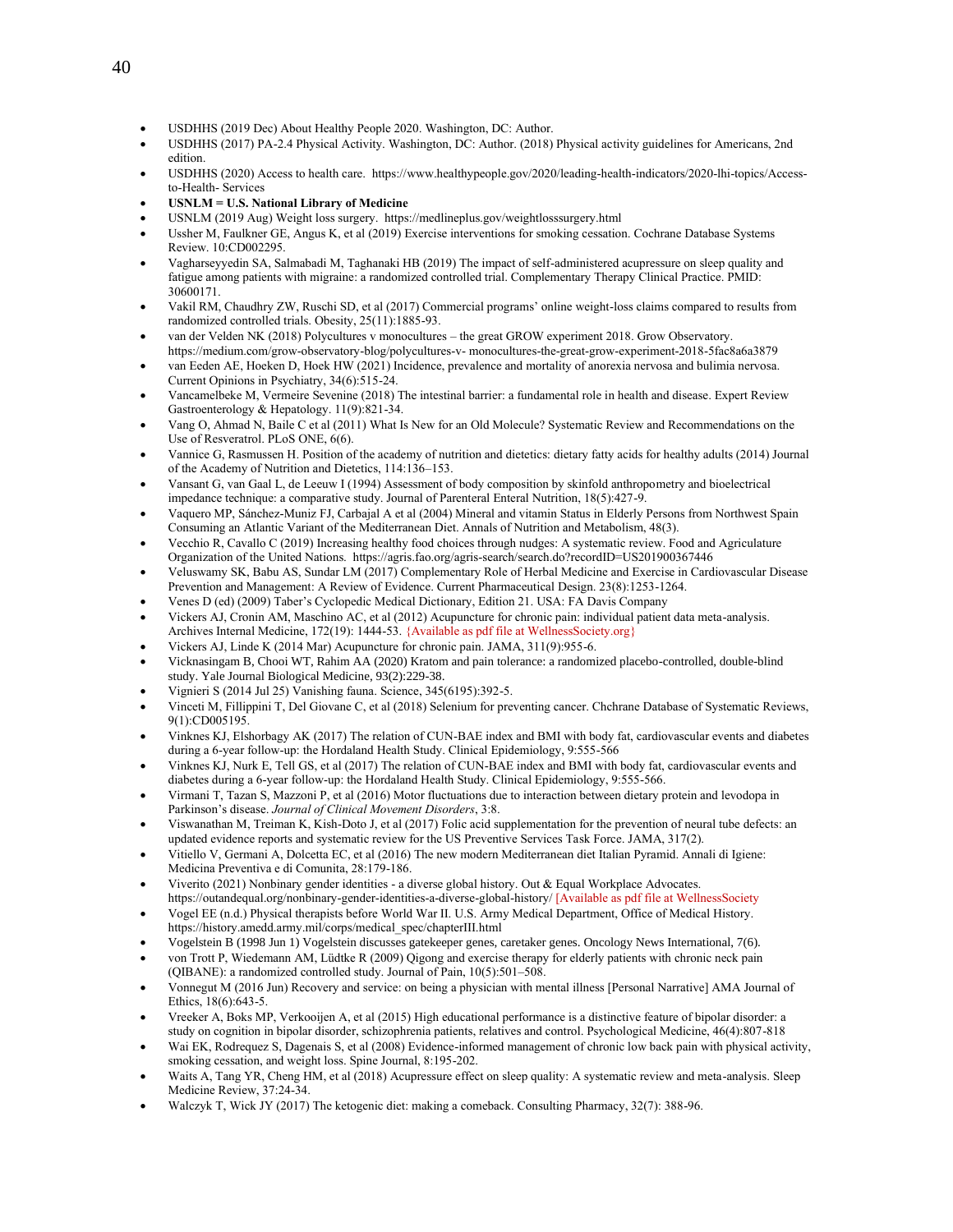- Waldman R (2015 Jan 12) Acupuncture [Video]. Baltimore, MD: Johns Hopkins Integrative Medicine and Digestive Center. YouTube available at https:/[/www.youtube.com/watch?v=fb0miieP2Bo](http://www.youtube.com/watch?v=fb0miieP2Bo)
- Walker RE, Keane CR, Burke JG (2010) Disparities and access to healthy food in the United States: A review of food deserts literature. Health & Place, 16(5).
- Wang C (2011) Tai chi and rheumatic diseases. Rheumatic Diseases Clinics of North America, 37(1):19–32.
- Wang C, Bannuru R, Ramel J (2010) Tai chi on psychological well-being: systematic review and meta-analysis. BMC Complementary and Alternative Medicine, 10:23.
- Wang C, Schmid CH, Hibberd PL (2009) Tai chi is effective in treating knee osteoarthritis: a randomized controlled trial. Arthritis and Rheumatism, 61(11):1545–1553.
- Wang C, Schmid CH, Rones R (2010) A randomized trial of tai chi for fibromyalgia. New England Journal of Medicine, 363(8):743–754.
- Wang CZ, Anderson S, Du W, et al (2016) Red ginseng and cancer treatment. Chinese Journal Natural Medicines. 14(1):7-16.
- Wang D, Hu B, Hu C, Zhu F, et al (2020) Clinical characteristics of 138 hospitalized patients with 2019 Novel Coronavirus infected Pneumonia in Wuhan, China (2020) JAMA, 323(11):1061-9.
- Wang D, Ozen C, Abu-Reidah IM, et al (2018) Vasculoprotective effects of Pomegranate (Punica granatum L). Frontiers in Pharmacology, 24(9):544.
- Wang F, Lee EK, Wu T, et al (2014) The effects of tai chi on depression, anxiety, and psychological well-being: a systematic review and meta-analysis. Internal Journal of Behavioral Medicine, 21(4):605-17.
- Wang L, Xiong N, Huang J et al (2017) Protein-Restricted Diets for Ameliorating Motor Fluctuations in Parkinson's Disease. Frontiers in Aging Neuroscience, 9.
- Wang RJ, Bhadriraju S, Glantz S (2020) E-cigarette use and adult cigarette smoking cessation: a meta-analysis. American Journal of Public Health, 111(2):230-46.
- Wang S, Kain Z, White P (2008) Acupuncture Analgesia: II. Clinical Considerations, Anesthesia & Analgesia,106(2):611-621.
- Wang WL, Chen KH, Pan YC, et al (2020) The effect of yoga on sleep quality and insomnia in women with sleep problems: a systematic review and meta-analysis. BMC Psychiatry, 20:195.
- Wang Y, Beydoun MA (2009) Meat consumption is associated with obesity and central obesity among US adults. *International Journal of Obesity* (London), 33(6):621-8.
- Wang YT, Qi Y, Tang FY, et al (2017) The effect of cupping therapy for low back pain: a meta- analysis based on existing randomized controlled trials. Journal Back Musculoskeletal Rehabilitation, 30(6):1187-1195.
- Warburton DER, Nicol CW, Bredin SD (2006) Health benefits of physical exercise: the evidence. Canadian Medical Association Journal, 174(6):801-809.
- Ward ZJ, Bleich SN, Cradock AL, et al (2019) Projected U.S. state-level prevalence of adult obesity and severe obesity. The New England Journal of Medicine, 381(25):2440-50.
- Warner ML, Kaufman NC, Grundmann O (2016) The pharmacology and toxicology of kratom: from traditional herb to drug of abuse. Internal Journal of Legal Medicines, 130(1):127- 38.
- Watzl B (2008) Anti-inflammatory Effects of Plant-based Foods and of their Constituents. International Journal for vitamin and Nutrition Research, 78(6).
- Wayne PM, Berkowitz DL, Litrownik DE (2014) What do we really know about the safety of tai chi? A systematic review of adverse event reports in randomized trials. Archives of Physical Medicine and Rehabilitation, 95(12):2470–2483.
- Wayne PM, Walsh JN, Taylor-Piliae RE (2014) The impact of tai chi on cognitive performance in older adults: a systematic review and meta-analysis. Journal of the American Geriatrics Society. 62(1):25–39.
- **WCPT = World Confederation for Physical Therapy**
- WCPT (2012) Wellness. https:/[/www.wcpt.org/node/48009](http://www.wcpt.org/node/48009)
- Webster AC, Nagler EV, Morton RL, et al (2017) Chronic kidney disease. Lancet, 389(10075):1238-52.
- Webster LR, Webster RM (2005) Predicting aberrant behaviors in opioid-treated patients: preliminary validation of the Opioid Risk Tool. Pain Medicine, 6(6):432-42.
- Wegner M, Helmich I, Machado S, et al (2014) Effects of exercise on anxiety and depression disorders: a review of metaanalyses and neurobiological mechanisms. CNS Neurological Drug Targets, 13(6):1002-14.
- Weinmann S, Roll S, Schwarzbach C et al (2010) Effects of Ginkgo biloba in dementia: systematic review and meta-analysis. BMC Geriatrics, 10(1).
- Welegedara AP, Adams LA, Huber T, et al (2018) Site-specific incorporation of selenocysteine by genetic encoding as a photocaged unnatural amino acid. Bioconjugate Chemistry, 29(7):2257-64.
- Wellness center for people with disabilities opens (2001 Nov) PT Magazine, 9(11):14.
- Wellness Society (2020) Mission statement. https://wellnesssociety.org/
- WellPeople (2018) John W. Travis, MD, MPH.<http://www.wellpeople.com/JohnTravis.aspx>
- WellPeople (n.d.) 12 dimensions of wellness [wellness energy system] [dynamic whole person model] <http://www.wellpeople.com/WellnessDimensions.aspx?Sc=0>
- Werner AK, Koumans EH, Chatam-Stephens K, et al (2020) Hospitalizations and deaths associated with EVALI. New England Journal of Medicine, 382(17):1589-98.
- West R (2017 Aug) Tobacco smoking: health impact, prevalence, correlates and interventions.Psychological Health, 32(8): 1018–1036.
- West RK (2019) Neurobiology of dependence and implications on treatment. International Reviews of Neurobiology PMID: 31607356.
- West RK, Zajjar L, Leasure JL (2019) Exercise-driven restoration of the alcohol-damaged brain. International Review of Neurobiology, 147:219.267.
- Westcott W (2009) ACSM strength training guidelines: Role in body composition and health enhancement. ACSM's Health & Fitness Journal. 13(4):14-22.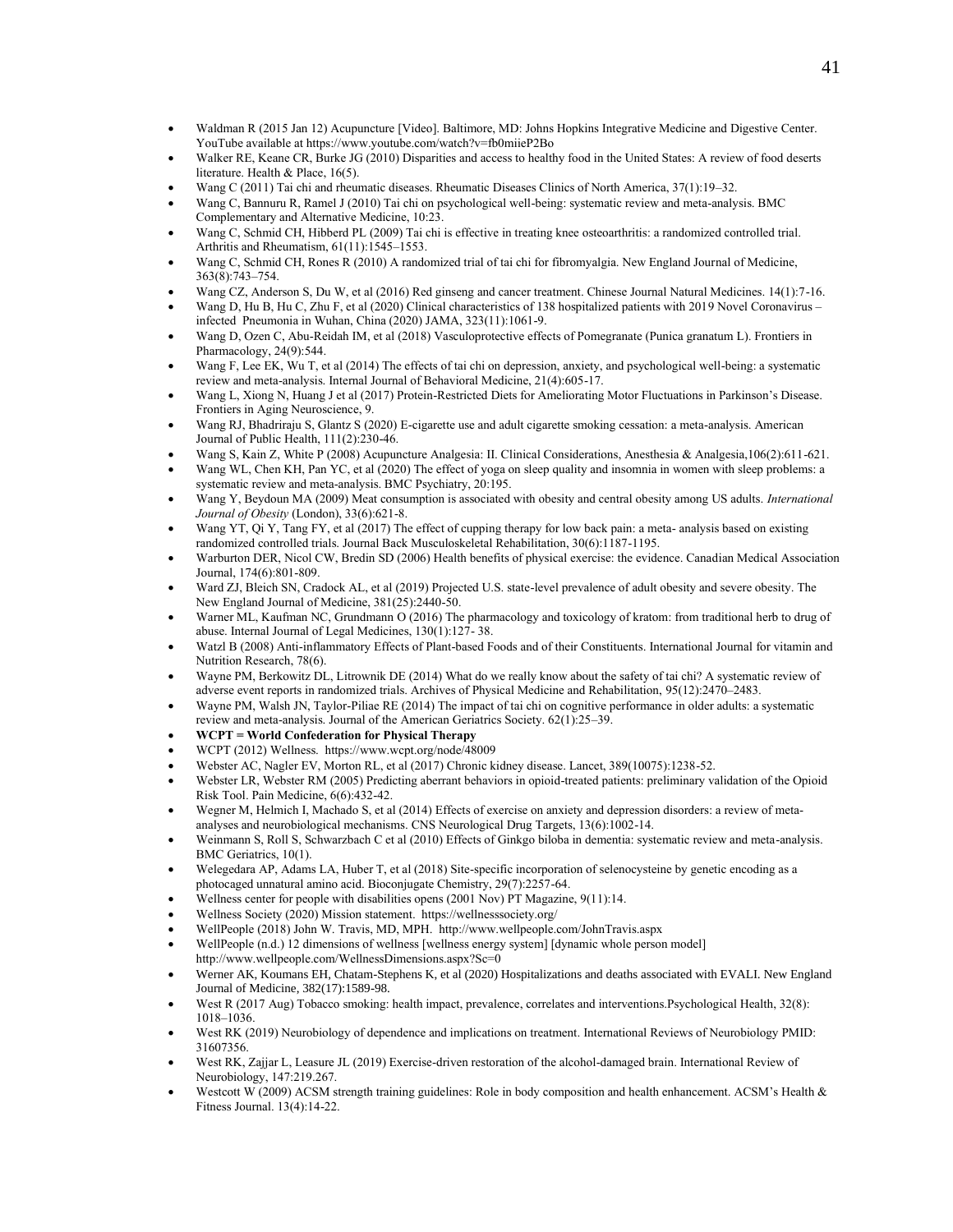- Westmoreland P, Krantz M, Mehler PS (2016) Medical complications of anorexia nervosa and bulimia. The American Journal of Medicine, 129(1):30-7.
- Wetzels JF, Kiemeney LA, Swinkels DW, et al (2007) Age- and gender-specific reference values of estimated GFR in Caucasians: the Nijmegen biomedical study. *Kidney International*, 72(5):632-7.
- What is scientific medicine? (1932 Aug 4) The New England Journal of Medicine, 207:237.
- White CM (2018) Pharmacologic and clinical assessment of kratom. American Journal of Health Systems Pharmacology, 75(5):261-267.
- White CM (2019) Pharmacological and clinical assessment of kratom: an update. American Journal of Health System Pharmacy, 76(23):1915-25.
- White D (2012) Meat lobbyists angered by "hot dogs cause butt cancer" billboard. Fake Food Watch Folly, Fun and Fraud in U.S. Industrial Food. http://www.fakefoodwatch.com/2012/03/meat-lobbyists-angered-by-hot-dogs.html
- White LJ, Dressendorfer RH (2004) Exercise and multiple sclerosis. Sports Medicine, 34(15):1077- 1001
- Whiting PF, Wolff RF, Deshpande S, et al (2015 Jun) Cannabinoids for medical use: a systematic review and meta-analysis. JAMA. 313(24):2456-73.
- Whitlatch A, Schick S (2019) Thirdhand smoke at Philip Morris. Nicotine Tobacco Research, 2(12):1680-8.
- **WHO = World Health Organization**
- WHO (2012) ICF Core Sets: Manual for Clinical Practice, Creation of an ICF-based Documentation Form. Gottingen, Germany: Hogrefe Verlag.
- WHO (2019-F50.0) Anorexia nervosa.<https://icd.who.int/browse10/2014/en#/F50.0>
- WHO (2019-F50.2) Bulimia nervosa. https://icd.who.int/browse10/2014/en#/F50.2
- WHO (2019-F60) F60-69 Disorders of adult personality and behaviour. World Health Organization ICD019 Version:2014. https://icd.who.int/browse10/2014/en#/F60-F69
- WHO (2001) Human energy requirements: report of a joint FAO/WHO/UNU expert consultation: Rome, 17-24 October 2001. {Available as pdf file at WellnessSociety.org}
- WHO (2009) Global health risks: mortality and burden of disease attributable to selected major risks. Geneva: World Health Organization. https://apps.who.int/iris/handle/10665/44203
- WHO (2018 May 24) The top 10 causes of death. https:/[/www.who.int/news-](http://www.who.int/news-) room/fact-sheets/detail/the-top-10-causes-of-death • WHO (2019-F20) F20 Schizophrenia. World Health Organization ICD019 Version:2014.
- <https://icd.who.int/browse10/2014/en#!/F20-F29>
- WHO (2019-F30) F30-39 Mood affective disorders. World Health Organization ICD019 Version:2014. <https://icd.who.int/browse10/2014/en#/F30-F39>
- WHO (2019-F40) F40-48 Neurotic stress-related and somatoform disorders. World Health Organization ICD019 Version:2014. <https://icd.who.int/browse10/2014/en#/F40-F48>
- WHO (2019-F41) F41.1 Generalized anxiety disorder. World Health Organization ICD019 Version:2014. https://icd.who.int/browse10/2014/en#/F41.1
- WHO (2019-F45.2) Hypochondriacal disorder. https://icd.who.int/browse10/2014/en#/F45.2
- WHO (2019-F50) F50-59 Behavioral syndromes associated with physiological disturbances and physical factors. World Health Organization ICD019 Version:2014. https://icd.who.int/browse10/2014/en#/F50-F59
- WHO (2019) Constitution of the World Health Organization. https:/[/www.who.int/about/who-we-are/constitution](http://www.who.int/about/who-we-are/constitution)
- WHO (2019) ICD-10 version: 2019.<https://icd.who.int/browse10/2019/en#/V>
- WHO (2019) Traditional, complementary and integrative medicine. https:/[/www.who.int/traditional-complementary-integrative](http://www.who.int/traditional-complementary-integrative-medicine/about/en/)[medicine/about/en/](http://www.who.int/traditional-complementary-integrative-medicine/about/en/)
- WHO (2019b) International Classification of Health Interventions Draft in Development (ICHI). https://mitel.dimi.uniud.it/ichi/
- WHO (2020 Feb 25) Tobacco: health benefits of smoking cessation. https://www.who.int/news-room/questions-andanswers/item/tobacco-health-benefits-of-smoking-cessation
- Wilkes S (2008) The use of bupropion SR in cigarette smoking cessation. International Journal of Chronic Obstructive Pulmonary Disease, 3(1):45-53.
- Willett WC, Sacks F, Trichopoulou A, et al (1995) Mediterranean diet pyramid: a cultural model for healthy eating. American Journal of Clinical Nutrition, 61(6 Suppl): 1402S-1406S.
- Willett WC, Stampfer MJ, Colditz A, et al (1987) Dietary Fat and the Risk of Breast Cancer. New England Journal of Medicine, 316(1).
- Wilmot EG, Edwardson CL, Achana FA, et al (2013) Sedentary time in adults and the association with diabetes, cardiovascular disease and death: systematic review and meta-analysis. Diabetologia, 56(4): 942-3.
- Wims ME, McIntyre S, York A, et al (2017) The use of yoga by physical therapists in the United States. International Journal of Yoga Therapy, 27(1):69-79.
- Winfrey O (2015) My 67-Pound Weight Loss. The Oprah Magazine. : https:/[/www.oprah.com/oprahshow/oprahs-top-20](http://www.oprah.com/oprahshow/oprahs-top-20-moments) [moments](http://www.oprah.com/oprahshow/oprahs-top-20-moments)
- Wing RR, Phelan S (2005). Long-term weight loss maintenance. American Journal of Clinical Nutrition, 82(1 Suppl):222S-225S.
- Wingfield-Hayes R (2002 Jun 29) China's taste for the exotic. BBC News.
- http://news.bbc.co.uk/2/hi/programmes/from\_our\_own\_correspondent/2074073.stm
- Witmer JM, Sweeney TJ (1992) A holistic model for wellness and prevention over the life span. Journal of Counseling & Development, 71(2):140-148.
- Woessner M, VanBruggen MD, Peiper CF, et al (2019) Beet the best? Dietary inorganic nitrate to augment exercise training in lower extremity peripheral vascular disease with intermittent claudication. Circulation Research, 123(6):654-9.
- Wojciechowski M (2006) The Future of Physical Therapy Education: APTA's Education Strategic Plan. PT Magazine. 14(7).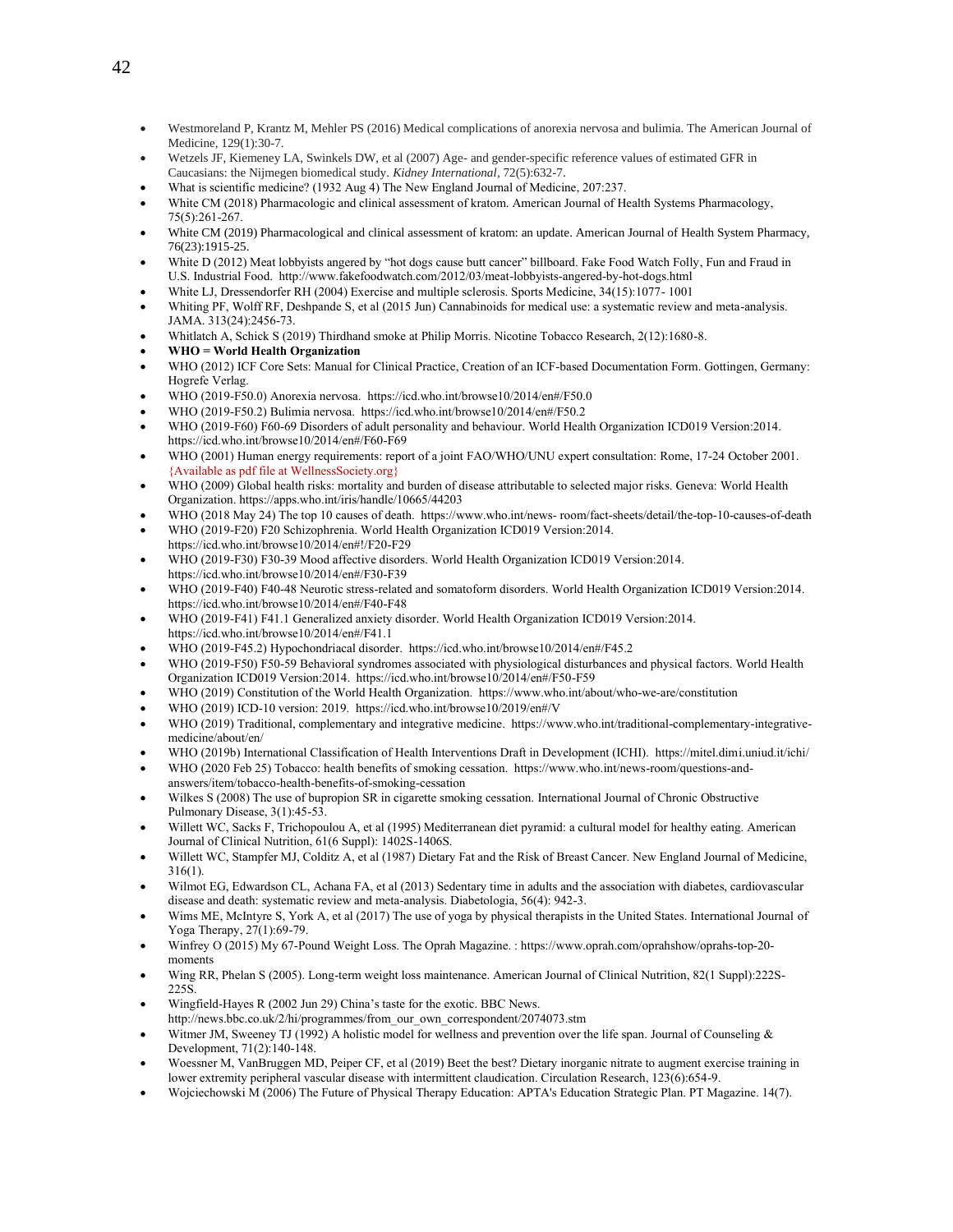- Wolf S, Barnhart H, Ellison G (1997) The effect of tai chi quan and computerized balance training on postural stability in older subjects. Physical Therapy, 7:371-385.
- Wolfe R, Cifelli AM, Kostas G, Kim I (2017 Mar) Optimizing protein intake in adults: interpretation and application of the recommended dietary allowance compared with the acceptable macronutrient distribution range. Advanced Nutrition, 8(2): 266- 275.
- Wolff KB, Soncrant C, Mills PD, et al (2017) Flash burns while on home oxygen therapy: tracking trends and identifying areas for improvement, 32(4):445-52.
- Wolters Kluwer (2012 Jul 11) Evidence supports health benefits of mindfulness-based practices. Science Daily. [www.sciencedaily.com/releases/2012/07/120711104811.htm](http://www.sciencedaily.com/releases/2012/07/120711104811.htm)
- Woolfe JA (1992) Sweet Potato: An Untapped Food Resource. Cambridge, UK: Cambridge University Press.
- Wooltorton E (2002) Herbal kava: reports of liver toxicity. CMAJ, 166(6).
- World Confederation for Physical Therapy refer to WCPT
- World Health Organization refer to WHO
- World Physical Therapy refer to WPT
- **WPT = World Physical Therapy**
- WPT (2017) Policy statement: description of physical therapy. https://world.physio/policy/ps-descriptionPT
- Wright N, Wilson L, Smith M, et al (2017 Mar 20) The BROAD study: A randomised controlled trial using a whole food plantbased diet in the community for obesity, ischaemic heart disease or diabetes. Nutrition Diabetes, 7(3):e256.
- Wu H (2018) Grandchildren living in grandparent-headed household. National Center for Family & Marriage Research. https://www.bgsu.edu/content/dam/BGSU/college-of-arts-and-sciences/NCFMR/documents/FP/wu-grandchildren-living-withgrandparent-hhh-fp-18-01.pdf
- Wu P, Cheng C, Song X, et al (2020) Acupoint combination effect of Shenmen (HT 7) and Sanyinjiao (SP 6) in treating insomnia: study protocol for a randomized controlled trial. BMC, 21(261):1.
- Wu S, Zhu W, Thompson P, et al (2018) Evaluating intrinsic and non-intrinsic cancer risk factors. Nature Communications, 9(3490).
- Xie C, Gu Y, Wang W, et al (2013 Jan) Efficacy and safety of Suanzaoren decoction for primary insomnia: a systematic review of randomized controlled trials. BMC Complementary Alternative Medicine, 13(18).
- Xie X, Lu L, Zhou X, et al (2019) Effect of Gua sha therapy on patients with diabetic peripheral neuropathy: a randomized controlled trial. Complementary Therapy Clinical Practice, 35:348-352.
- Xie Y, Wu Z, Sun L, et al (2021) The effects and mechanisms of exercise on the treatment of depression. Frontiers in Psychiatry, 12:705559.
- Xu F, Huang M, Jin Y, Kong Q, Lei Z, Wei X (2017 Jun 7) Moxibustion treatment for primary osteoporosis: a systematic review of randomized controlled trials. PLOS ONE,12(6)<https://journals.plos.org/plosone/article?id=10.1371/journal.pone.0178688>
- Xu Y, Hong S, Zhao X, et al (2018) Acupuncture alleviates rheumatoid arthritis by immune-network modulation. American Journal of Chinese Medicine, 46(5):997-1019.
- Xu Y, Hong S, Zhao X, et al (2018) Acupuncture alleviates rheumatoid arthritis by immune-network modulation. American Journal of Chinese Medicine, 46(5):997-1019.
- Xu Z, Sundar S, Trivers K, et al (2021) U.S. healthcare spending attributable to cigarette smoking in 2014. Preventative Medicine. <https://doi.org/10.1016/j.ypmed.2021.106529>
- Yadav V, Marracci G, Kim E et al (2016) Low-fat, plant-based diet in multiple sclerosis: A randomized controlled trial. Multiple Sclerosis and Related Disorders, 9:80-90.
- Yan J-H, Gu W-J, Sun J (2013) Efficacy of tai chi on pain, stiffness and function in patients with osteoarthritis: a meta-analysis. One. 8(4):e61672.
- Yang MH, Lin LC, Wu SC, et al (2015) Comparison of the efficacy of aroma-acupressure and aromatherapy for the treatment of dementia-associated agitation. BMC Complementary Alternative Medicine, 15:93.
- Yang W, Li B, Dong X, et al (2014) Is heme iron intake associated with risk of coronary heart disease? A meta-analysis of prospective studies. European Journal of Nutrition, 53(2).
- Yannakoulia M, Kontogianni M, Scarmeas N (2015) Cognitive health and Mediterranean diet: just diet or lifestyle pattern? Ageing Research Review, 20:74-8.
- Yarns BC, Abrams JM, Weeks TW et al (2016) The mental health of older LGBT adults. Current Psychiatry Report, 18(6):60.
- Yasutake K, Nakamuta M, Shima Y et al (2009) Nutritional investigation of non-obese patients with non-alcoholic fatty liver disease: The significance of dietary cholesterol. Scandinavian Journal of Gastroenterology, 44(4).
- Yates AA, Schlicker SA, Suitor CW (1998) Dietary reference intakes the new basis for recommendations for calcium and related nutrients, B vitamins, and choline. Journal of the Academy of Nutrition and Dietetics, 98(6): 699-706.
- Yaun Q, Guoo T, Liu L, et al (2015) Traditional Chinese medicine for neck pain and low back pain: a systematic review and meta-analysis. PLoS One, 10(2):ve0117146.
- Yeh CH, Caswell K, Pandiri S, et al (2020) Dynamic brain activity following auricular point acupressure in chemotherapyinduced neuropathy: a pilot longitudinal functional magnetic resonance imaging study. Global Advanced Health Medicine, 9:2164956120906092.
- Yeates KE, Singer M, Morton AR (2004) Salt and water: a simple approach to hyponatremia. Cmaj, 170(3).
- Yeganeh M, Baradaran HR, Qorbani M, et al (2017) The effectiveness of acupuncture, acupressure and chiropractic interventions on treatment of chronic non-specific low back pain in Iran: a systematic review and meta-analysis. Complementary Therapy Clinical Practice, 27:11-18.
- Yeh GY, McCarthy EP, Wayne PM (2011) Tai chi exercise in patients with chronic heart failure: a randomized clinical trial. Archives of Internal Medicine, 171(8):750–757.
- Yoga (n.d.) Merriam-Webster.com. https://www.merriam-webster.com/dictionary/yoga